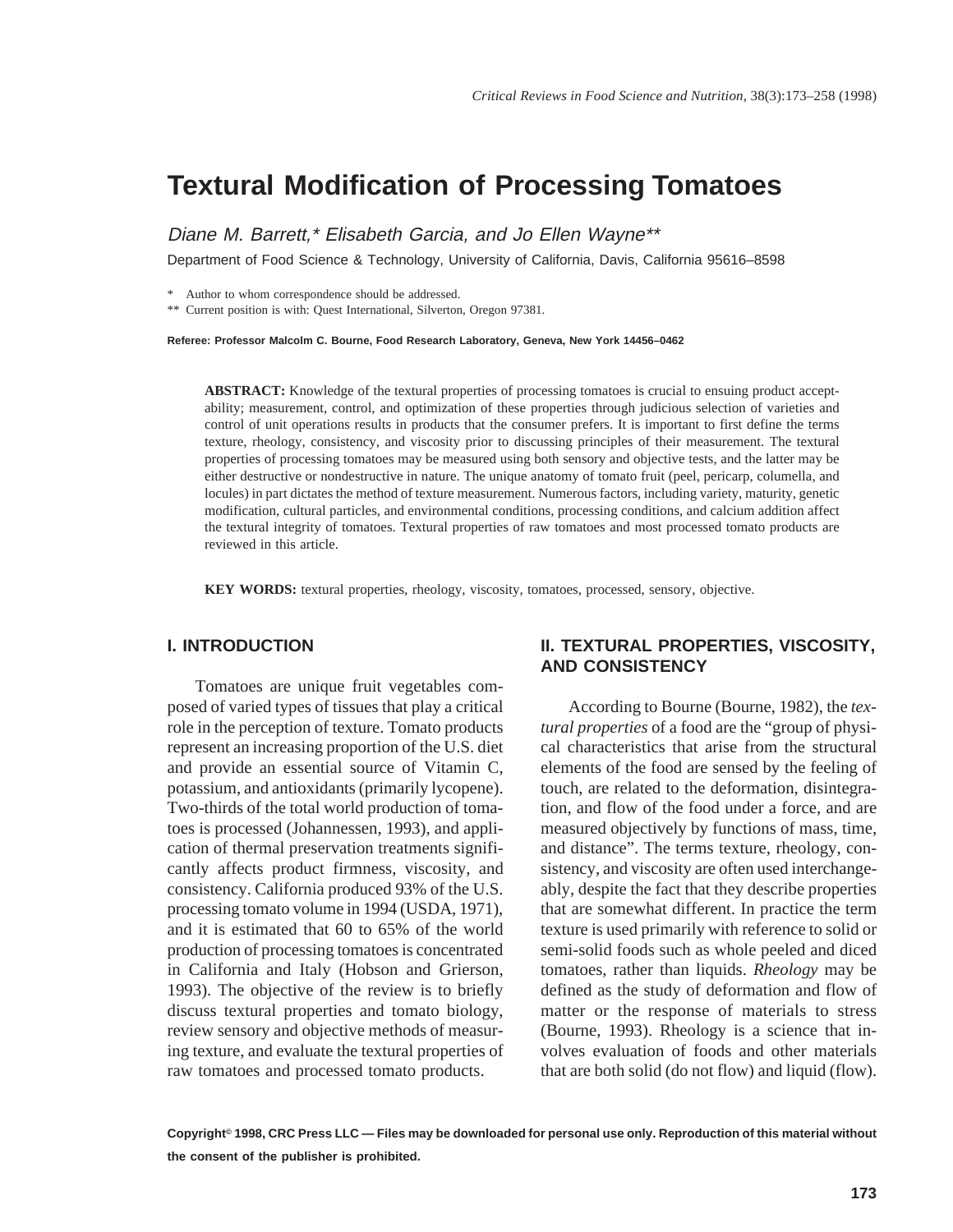*Consistency* refers to non-Newtonian fluids or semi-solids (sauces, purees, pastes) with suspended particles and dissolved long chain molecules. The term *viscosity* is used primarily to describe liquid foods such as tomato juice and is defined as "the internal friction of a fluid or its tendency to resist flow" (Bourne, 1982). Viscosity and consistency differ from texture in that the latter typically requires forces greater than gravity to effect flow or deformation. Raw and processed tomatoes may be described in terms of their general rheological or textural properties, which include consistency and viscosity.

Although the term texture generally applies to solids and semi-solids and viscosity to liquids, very few foods are strictly solid or liquid in nature. Most foods are *viscoelastic*, implying that they exhibit combined properties of ideal liquids, which demonstrate only viscosity (flow), and ideal solids, which exhibit only elasticity (deformation). Tomatoes, for example, are typical of plant materials which contain a significant amount of water and other liquid-soluble materials surrounded by semi-solid cell wall and pectic middle lamella materials. In addition, plant materials contain a certain amount of gas dispersed both intra- and intercellularly. Tomatoes are approximately 93 to 95% water and 5 to 7% total solids, the latter comprised of roughly 80 to 90% soluble and 10 to 20% insoluble solids (Wolcott, 1982). The greatest contributor to the consistency of tomato products are the insoluble solids.

U.S. Standards of Identity for various tomato products loosely define consistency with reference to fluid or semisolid products as "the viscosity of the product and the tendency to hold its liquid portion in suspension" (Gould, 1992). Observations of free liquid separation and flow in a Bostwick consistometer are the specific indices utilized for the consistency of fluid and semisolid products. Standards of identity for solid tomato products such as canned whole peeled and diced tomatoes define another textural property, character, as the "degree of firmness normally found when tomatoes have been processed using good manufacturing practices" (Gould, 1992). Cooked tomato products that are excessively soft or mushy are considered lacking in character. Excessively soft products are further defined as

meaning that "the unit may disintegrate upon handling, has evidence of sloughing or has ragged edges, and has lost ability to hold its shape."

Knowledge of textural properties of processed tomatoes is crucial to ensure product acceptability; their measurement, control, and optimization through judicious selection of varieties and control of unit operations will result in products that the consumer prefers. Many tomato processors interested in producing high-quality products have implemented company standards that go above and beyond those specified by the U.S. Department of Agriculture.

# **III. PRINCIPLES OF MEASUREMENT OF TEXTURAL PROPERTIES OF TOMATOES**

Textural properties may serve as an indicator of maturity or processability to the food processor and of eating quality to the consumer. The measurement of tomato texture is not as straightforward as one might imagine, in part because of the number and diversity of physical and sensory properties falling under the designation of texture and in part because of the discontinuous and varied nature of tomato tissues themselves. The measurement of textural properties may employ either objective or sensory evaluation or preferably a combination of the two, and may be accompanied by an evaluation of tomato microstructure. In order to predict consumer response to texture via objective tests, one must first correlate sensory evaluation results with the results of objective tests (Bourne, 1979). Procedures for sensory analysis of textural properties, the principles of objective texture tests (nondestructive and destructive) and the correlation of these two important types of evaluation is reviewed.

## **A. Sensory Analysis**

The sensory perception of textural properties occurs directly through the tactile (touch) and kinesthetic (movement) senses and indirectly through the senses of vision and hearing (Bourne, 1993). Unlike color and flavor, humans do not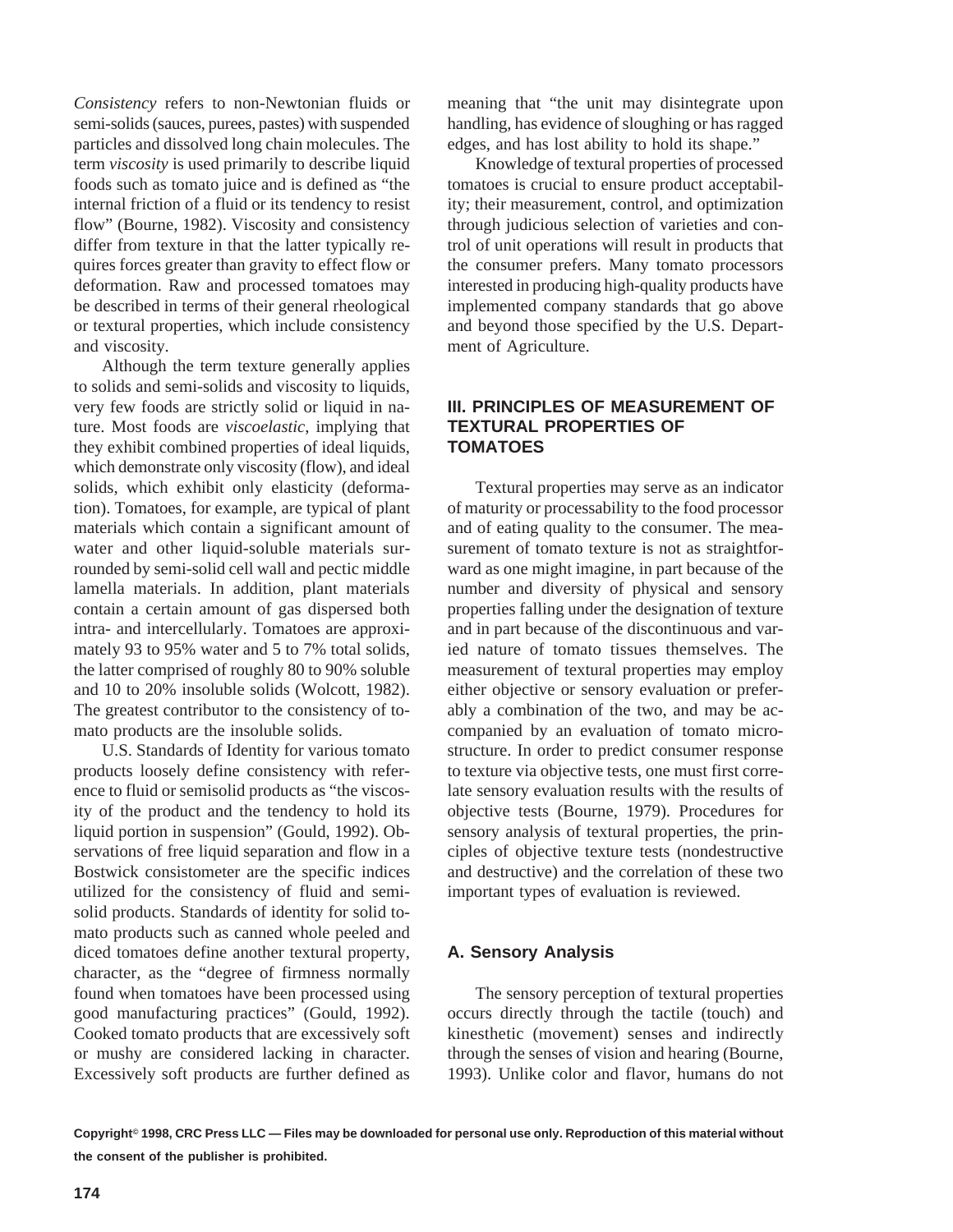have specific sensory receptors for texture. Texture sensations may be organized into (Szczesniak et al., 1963; Bourne, 1993): mechanical characteristics (reaction of the food to stress), geometrical characteristics (feeling of the size, shape and arrangements of food particles), and other characteristics (relating to the sensations of moisture, fat and oil in the mouth.

Based on the structural integrity of horticultural tissues, consumers usually describe fruit and vegetable products as either "juicy" or "pulpy" (Bourne, 1983). In unripe tissues where the middle lamella is strong and rupture occurs through cell walls, biting into the product releases cell contents into the mouth and a juicy sensation results. In senescent or processed tissues the middle lamella is weakened and a mixture of crushed cells, juice, and soft cell wall parts are released on biting, imparting a pulpy sensation.

Methods used to evaluate changes in texture typically fall into three general categories: difference; preference, including relative-to-ideal, and attribute methods (Jack et al., 1995). In recent years, the development of the sensory texture profile has afforded scientists with a more comprehensive technique for measurement of the textural properties of foods. In this method, a panel is trained using reference standards to scale and quantitatively measure all of the textural properties experienced during complete mastication of the food. Using a trained descriptive panel, our laboratory recently collaborated with sensory scientists on generation of a list of tomato texture descriptors (Table 1) for diced tomatoes.

Sensory tests are typically destructive and empirical, although methods that involve a gentle squeeze between the fingers and do not involve measurable deformation may be considered nondestructive. Voisey (Voisey and Crete, 1973) developed a method for measuring the force and application rate by which untrained males and females squeezed fruits and vegetables with the fingers. It was noted that the way in which a product was squeezed appeared to provide a personality index and that individual panelists were very consistent. The panel as a whole, however, showed quite a bit of variability, with the variation in rate of force application being even higher than that in the applied force. Panel variability for

rate of force application on tomatoes ranged from 1456 to 95,568 g/s in females and 1536 to 14,392 g/s for males.

## **B. Objective Measurement**

Instrumental or objective methods of texture evaluation can be grouped into three classes (Szczesniak et al., 1963): fundamental, empirical, and imitative tests. Fundamental tests measure properties that are familiar to engineers (e.g., strength, Poisson's ratio, and various moduli such as Young's modulus, Shear modulus, and Bulk modulus [Bourne, 1978]). Fundamental tests may correlate poorly to sensory judgments, and they are limited in that they measure only one property of what is typically a multiparameter attribute (Bourne, 1994).

Empirical tests cover a wide range of simple and rapid tests, including puncture, compression, extrusion, shear, and others, which measure one or more textural properties and are commonly used in quality control applications (Bourne, 1994). Experience teaches us that these types of tests correlate well with sensory judgments, but we usually have little or no fundamental understanding of the test. Most methods used for evaluation of the textural properties of tomatoes are empirical or semiempirical, in part due to the operational difficulties inherent to texture measurements, but also because of the nonhomogeneous, discontinuous, and anisotropic nature of tomatoes themselves (Jackman, 1995).

Finally, imitative tests are those that utilize instruments in an attempt to mimic what occurs in the mouth as the food is masticated. In many cases, results from imitative tests also correlate well with sensory judgments, but again we may not have fundamental knowledge of the test principles. In choosing an objective test for measuring textural properties, one must first determine which specific textural properties are of interest, then evaluate which objective test(s) will best measure those properties, and finally correlate results to sensory analysis prior to predicting consumer response.

The most commonly used methods for the evaluation of textural properties are those that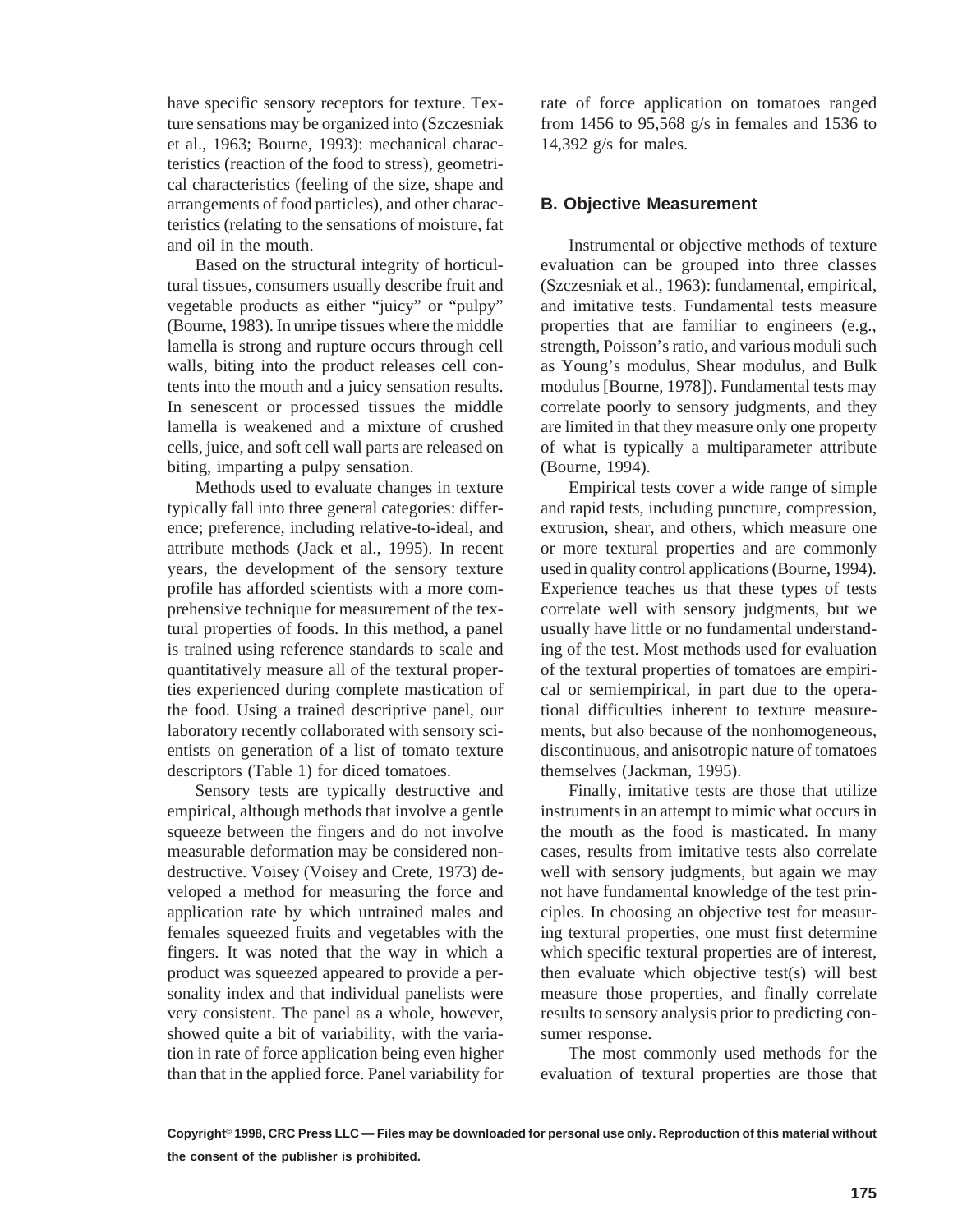|                        | hollo q            |
|------------------------|--------------------|
|                        |                    |
| ۰<br>T<br><b>TABLE</b> |                    |
|                        | Copyrig<br>the con |
| 176                    |                    |

 $\circ$ 

| Attributes                                                     | <b>Directions</b>                                                                                                                                                                                                       | To assess                                                                                                                                              | $\mathbf{\Omega}$ | ო | 4 | ဖ<br>LO |
|----------------------------------------------------------------|-------------------------------------------------------------------------------------------------------------------------------------------------------------------------------------------------------------------------|--------------------------------------------------------------------------------------------------------------------------------------------------------|-------------------|---|---|---------|
| Sweetness<br>Saltiness<br>Acidity<br>Slimy                     | Move sample around mouth before chewing<br>Move sample around mouth before chewing<br>Move sample around mouth before chewing<br>Move sample around mouth before chewing                                                | Amount of filminess and<br>Aweetness of samples<br>Saltiness of samples<br>Acidity of samples                                                          |                   |   |   |         |
| Mushy<br>Grainy                                                | Press sample against palate<br>Rub sample against palate                                                                                                                                                                | viscous feeling around the mouth<br>Whether sample breaks down<br>particulates) feel on palate<br>Amount of particulate (also<br>roughness produced by |                   |   |   |         |
| $(5 = morechnnks)$<br>Chunky                                   | inst palate<br>Press sample agai                                                                                                                                                                                        | tomatoes present (both visual<br>The amount of chunks of<br>and by mouth)                                                                              |                   |   |   |         |
| Juicy                                                          | Chew sample 3 times between molars                                                                                                                                                                                      | Amount of juice released after<br>chewing                                                                                                              |                   |   |   |         |
| Rubbery<br>Crunchy<br>Seedy                                    | Chew sample 3 times between molars<br>Chew sample 5 times between molars<br>Chew sample 3 times between molars                                                                                                          | Amount of resistance a sample<br>Loudness a sample makes<br>Amount of seed cracks                                                                      |                   |   |   |         |
| Fibrous                                                        | Chew sample 10 times between molars                                                                                                                                                                                     | Amount of fiber network leaves<br>behind<br>gives                                                                                                      |                   |   |   |         |
| homogeneity<br>consistency/<br>swallowing<br>Ease of<br>Sample | Chew sample 5 times between molars, then<br>sample; compare overall<br>visually $(0 = inconsistent; 5 = consistent)$<br>texture consistency both in mouth and<br>$5 = hard$<br>swallow $(O = eas$<br>Take 1 spoonful of | Compare the texture among<br>Smoothness that sample<br>gives while swallowing<br>tomato pieces                                                         |                   |   |   |         |
| hardness<br>Firmness/                                          | $(5 = \vee \text{eV} \text{ firm})$                                                                                                                                                                                     | Firmness/hardness of the<br>tomato pieces                                                                                                              |                   |   |   |         |
| Note: Procedure:                                               |                                                                                                                                                                                                                         |                                                                                                                                                        |                   |   |   |         |

A half-spoonful of tomato sample will be used to rate the samples. 1. A half-spoonful of tomato sample will be used to rate the samples.

2. Rate samples across groups of attributes.

3. Rinse two (2) times between samples.  $\frac{1}{2}$   $\alpha$   $\alpha$   $\alpha$ 

Rate samples across groups of attributes.<br>Rinse two (2) times between samples.<br>Use a scale of 0 to 5 to rate (0 = none to 5 = pronounced). 4. Use a scale of 0 to 5 to rate ( $0 =$  none to  $5 =$  pronounced).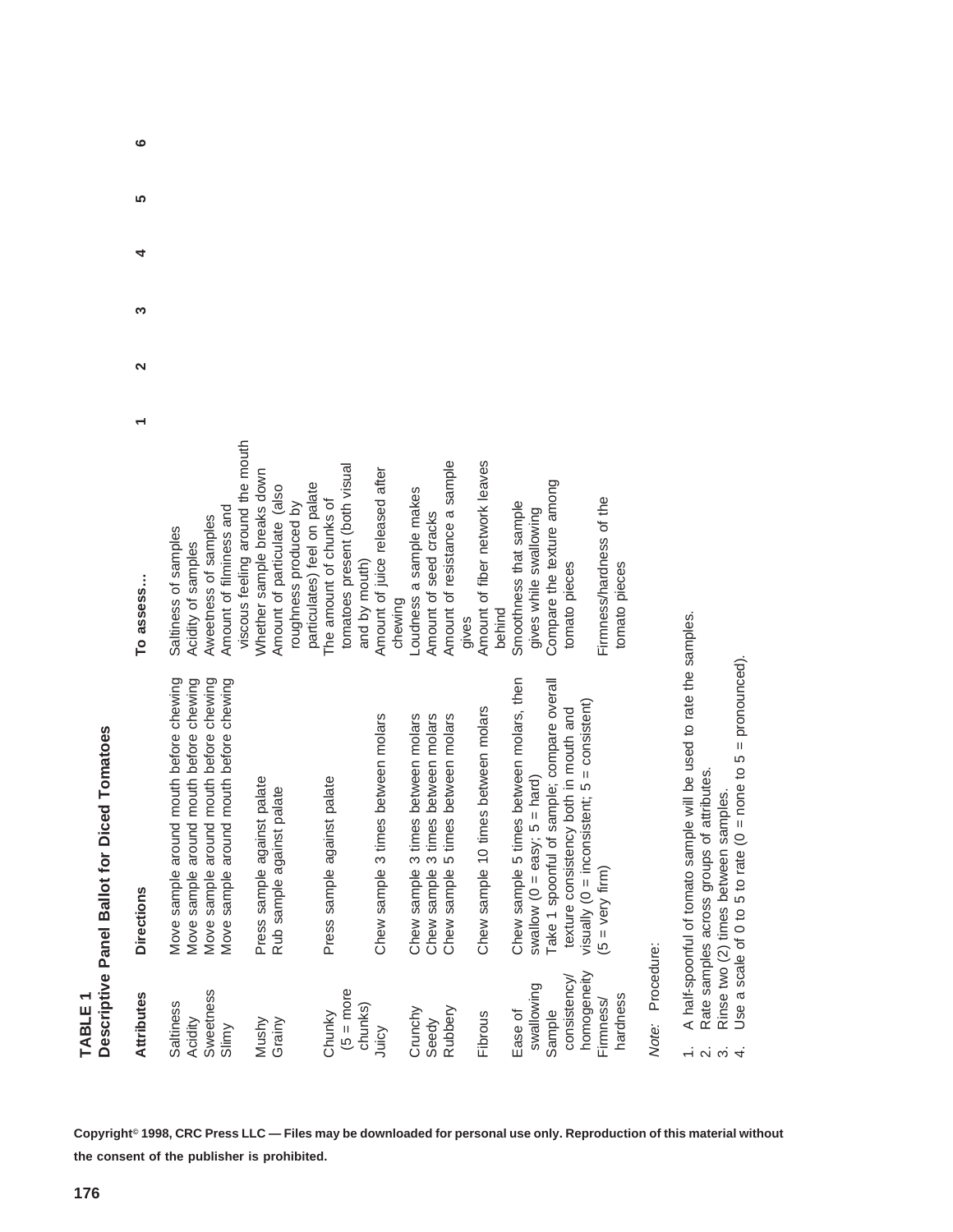apply large deforming forces (e.g., via puncture or compression) and are therefore destructive. Because of the empirical nature of these tests, however, they do not provide us with an understanding of food microstructure or force-deformation and failure mechanisms at the cellular level (Jackman and Stanley, 1992). Recently, there has been a resurgence of interest in nondestructive tests that rely on well-defined fundamental principles and thereby may provide a better understanding of tomato tissue microstructure and the forces that lead to tissue failure. Both destructive and nondestructive tests are described below.

## **1. Destructive Tests**

Bourne has reviewed objective methods for measuring textural properties of foods (Bourne, 1966); Bourne, 1980; Bourne, 1993) and classified them on the basis of the variable(s) being measured (e.g., force, distance, time, energy, ratio, multiple, chemical, and miscellaneous). The primary difference in the force-measuring instruments is the geometry of the test cell that holds the sample and applies a force to it (puncture, compression, shear, extrusion, etc.) (Bourne, 1993). Szczesniak and Bourne (1969) stated that with soft foods texture is generally measured by a viscosity test, with foods of intermediate firmness by a deformation test, foods of high firmness by puncture, and those of very high firmness by

bending. In most cases solid food is subjected to tensile, compressive, or shear stress (force per unit area), resulting in a change in dimensions such as length and strain (unit change due to stress) (Jackman, 1995). Stress is a function of not only force but also the rate at which it is applied and generally stress increases with application rate. The texture of horticultural products in particular is typically evaluated using one of the destructive methods listed in Table 2.

#### a. Puncture

The puncture test, which is a force measuring method that has the dimensions mass, length, and time, is probably the most frequently used method for textural evaluation. It consists of measuring the force and/or deformation required to push a probe or punch into a food to a depth that causes irreversible damage or failure (Jackman, 1995). The photograph (Figure 1) illustrates use of a 5-mm flat head stainless steel cylindrical probe to measure maximum force required to penetrate a tomato pericarp disk. Puncture force depends on two different properties of the sample (e.g., compressive and shear strengths) and on both the probe area and perimeter.

Convenient, hand-held puncture or pressure testers have been used by horticulturists in the field and laboratory for many years. Puncture probes of a specific diameter may also be easily fitted to laboratory scale instruments such as the

### **TABLE 2 Destructive Methods Used for Evaluation of Horticultural Crop Texture**

- 1. Force measuring
	- a. Puncture, e.g., Magness-Taylor Pressure Tester, Maturometer
	- b. Extrusion, e.g., Shear Press,Tenderometer
	- c. Crushing
- 2. Distance measuring
	- a. Deformation
	- b. Acoustic spectrometer
- 3. Multiple measuring (Texture Profile Analysis) e.g., Instron, G. F. Texturometer, Shear Press with recorder, Ottawa Texture Measuring System

From Bourne, M. C., Hort. Sci., 15, 1, 1980. With permission.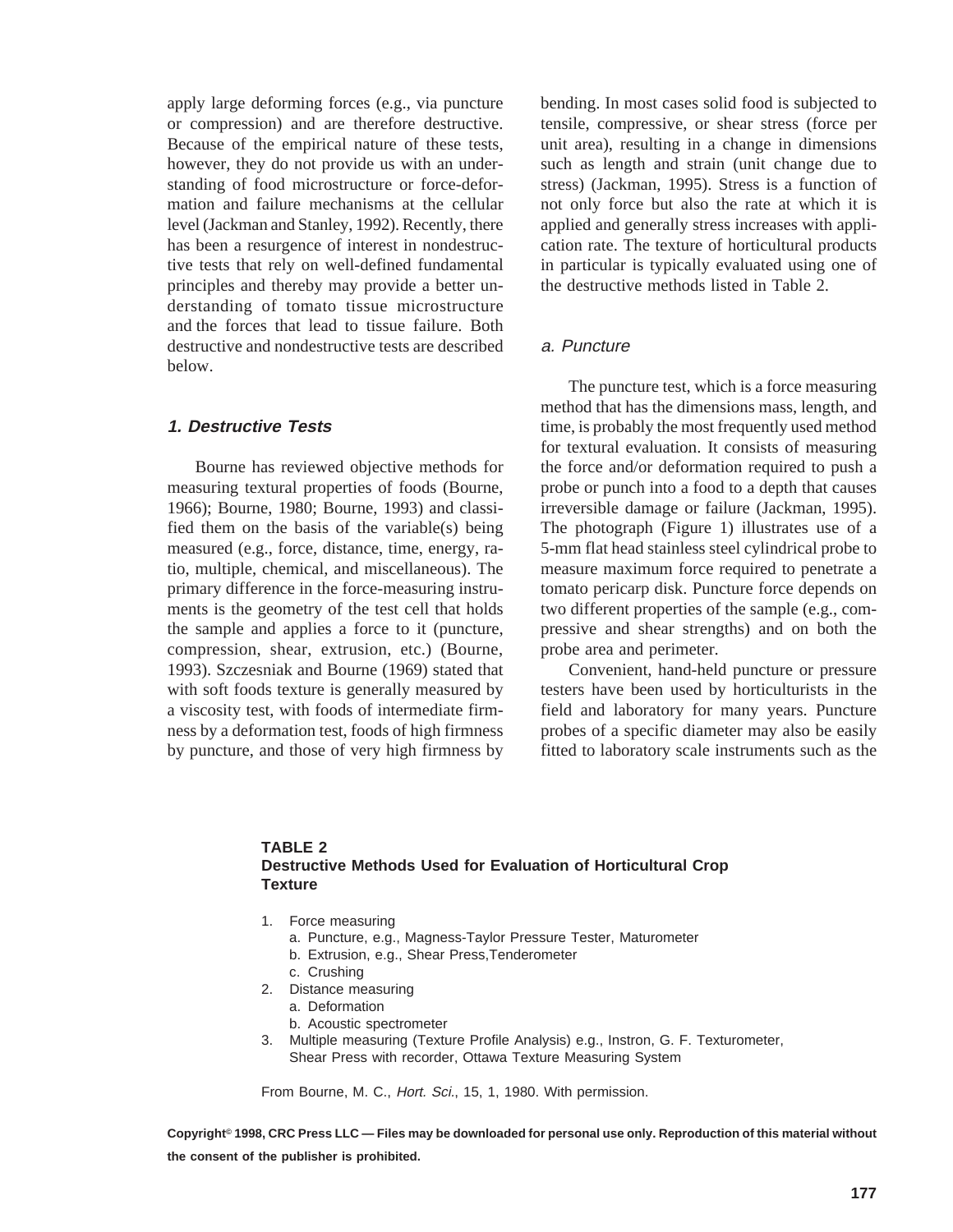

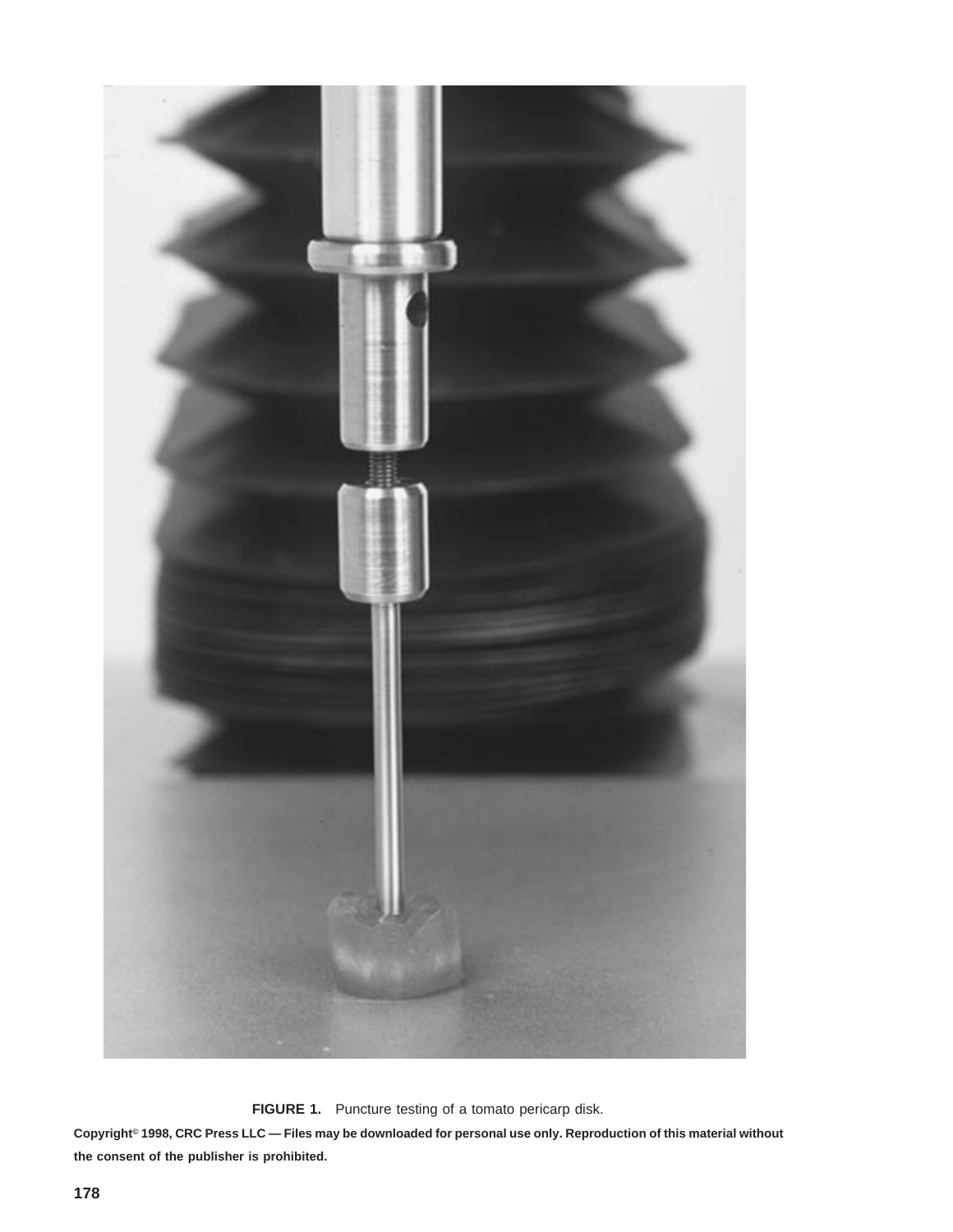Maturometer, the Instron, and the Texture Technologies TA-XT2 machine for more controlled measurements; the agreement between hand testers and the Instron, at least, is quite good (Bourne, 1980).

Our laboratory has successfully carried out puncture tests on both tissue disks obtained from the equatorial region of tomato pericarp and single 6.35-mm-thick slices taken from tomato fruit at the equator. Pericarp tissue disks were obtained using a 20-mm cork borer and were evaluated skin side down using a 5-mm probe. For slice evaluation it was necessary to use a 2.5-mmdiameter flat-tipped cylindrical probe and a 500 kg load cell for measurement of outer pericarp, radial arm, and columella tissues.

## b. Flat Plate Compression

Flat plate compression is a technique very similar to that of puncture, except that the perimeter effect is eliminated through the use of flat plates of an area exceeding that of the sample. This test may be used in either a destructive or nondestructive manner. Flat plate compression is assumed to be nondestructive when restricted to less than the elastic limit of 3% strain; however, in some cases permanent damage may occur. Similar to the puncture test, this is a force-measuring method with the dimensions mass, length, and time.

In ripening fresh market tomatoes, (Jackman, 1995) found that total area under the curve to failure, maximum force to failure, and initial firmness decreased to a constant and minimum value fairly quickly (e.g., within the first week of ripening to the pink stage). Our laboratory has carried out flat plate compression evaluation of tomato pericarp disks using a flat 7.6-cm-diameter probe. Raw and lightly processed (e.g., steam peeled) tissue displayed a distinct failure peak on a forcedeformation curve. However, as tissues softened, this peak disappeared, thus a strict comparison of failure forces was not possible. In this instance, force-deformation curves may be probed for force values at 20% strain, which is well below the failure peak in raw and lightly processed fruit. It should be noted that the flat plate compression test may not be sensitive enough to determine differences in textural properties of processed tomatoes.

Jackman et al. (Jackman et al., 1990) and Marangoni et al. (Marangoni et al., 1995) also found that small differences in tomato firmness induced by chilling injury were detectable using puncture tests of whole fruit and compression of pericarp disks but were unmeasurable using flat plate compression of whole fruit. The three tests yielded typical force-deformation curves that were particular to each method (Figure 2). Tomatoes evaluated using the flat plate compression method were placed in an axial (vertical) orientation, and the relative firmness or strength of the shoulder area in particular may account for the insensitivity of the method. In these studies, the authors also determined that firmness values (force/length) were more sensitive in detecting treatment differences than peak force values.

## c. Extrusion

Extrusion tests are another example of a forcemeasuring test in which units are expressed as mass, length, and time. A number of different test cells, including the standard shear-compression cell (or Shear Press) and the back extrusion cell, have been designed for the measurement of extrusion behavior (Voisey, 1970). Although use of shear-compression cells involves primarily extrusion, some compression and shear also take place. In this test, a specific weight of sample material is loaded into a test cell that has horizontal slots at the top and bottom. A series of blades passes through the cell, extruding, shearing, and compressing the sample material. Figure 3 illustrates the method for evaluation of a 200-g sample of diced tomatoes using the Shear Press. Voisey (Voisey, 1970) found that both Kramer shear and wire shear extrusion cells were effective tools in force measurements of particulate tomato products. Szczesniak et al. (Szczesniak et al., 1970) found that, depending on the sample, in most foods the ratio of maximum force per gram of sample weight decreased as sample weight increased; therefore, they advised that sample weight be kept constant during extrusion testing.

**Copyright© 1998, CRC Press LLC — Files may be downloaded for personal use only. Reproduction of this material without the consent of the publisher is prohibited.**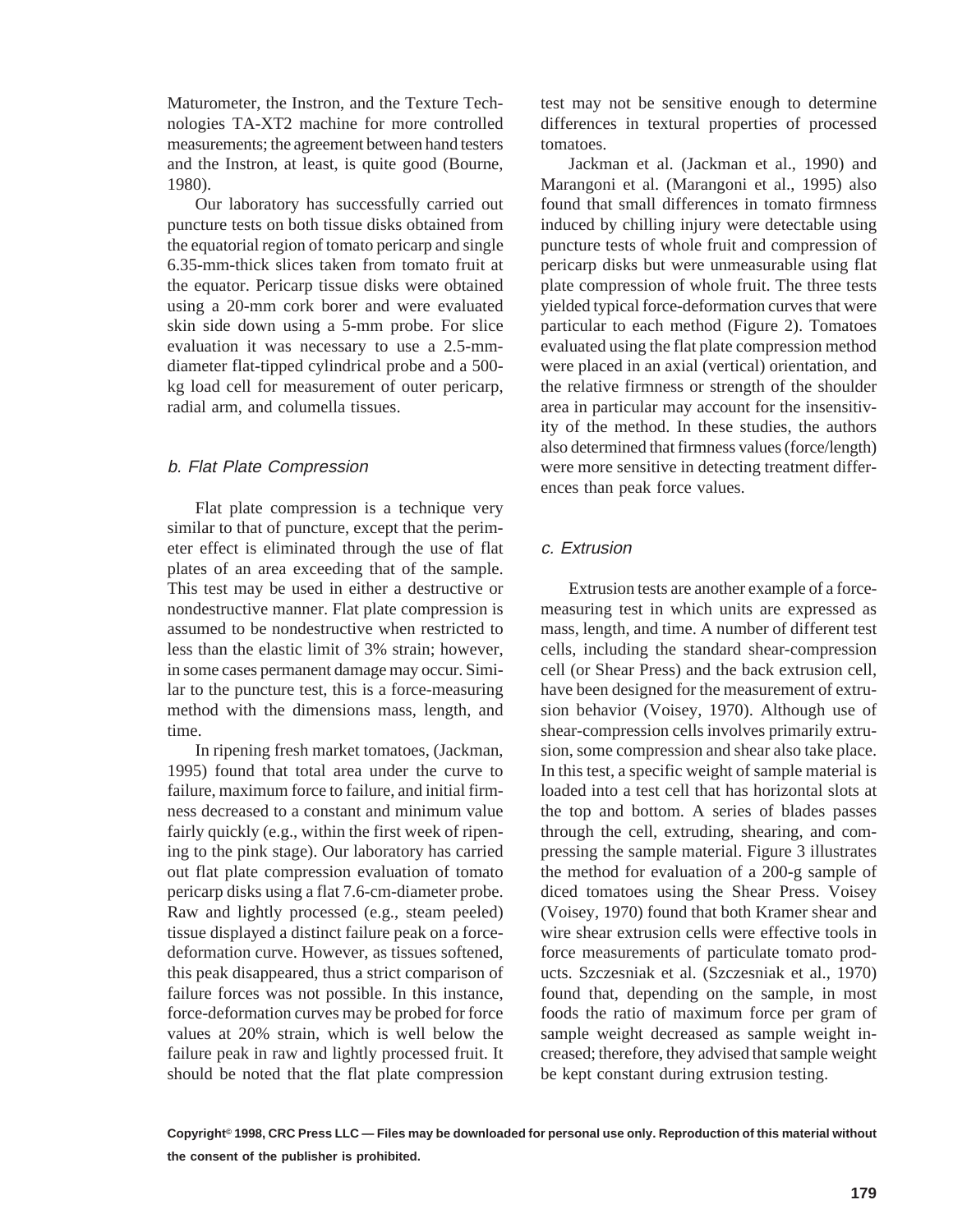

**FIGURE 2.** Typical force-deformation curves for flat-plate compression (top), constant area compression (center) and puncture (bottom) of individual tomatoes. (From Jackman, R. L. and Stanley, D. W., Hort Science, 25, July 1990.)

#### d. Multiple Measuring Instruments

Early models of texture evaluation instruments were restricted to "one-point" determinations, but in the 1960s and thereafter several instruments

(e.g., Brabender, Shear Press, General Foods Texturometer, Instron Universal Testing Machine and Ottawa Texture Measuring System) were designed to use a recorder and measure the complete history of a number of force-deformation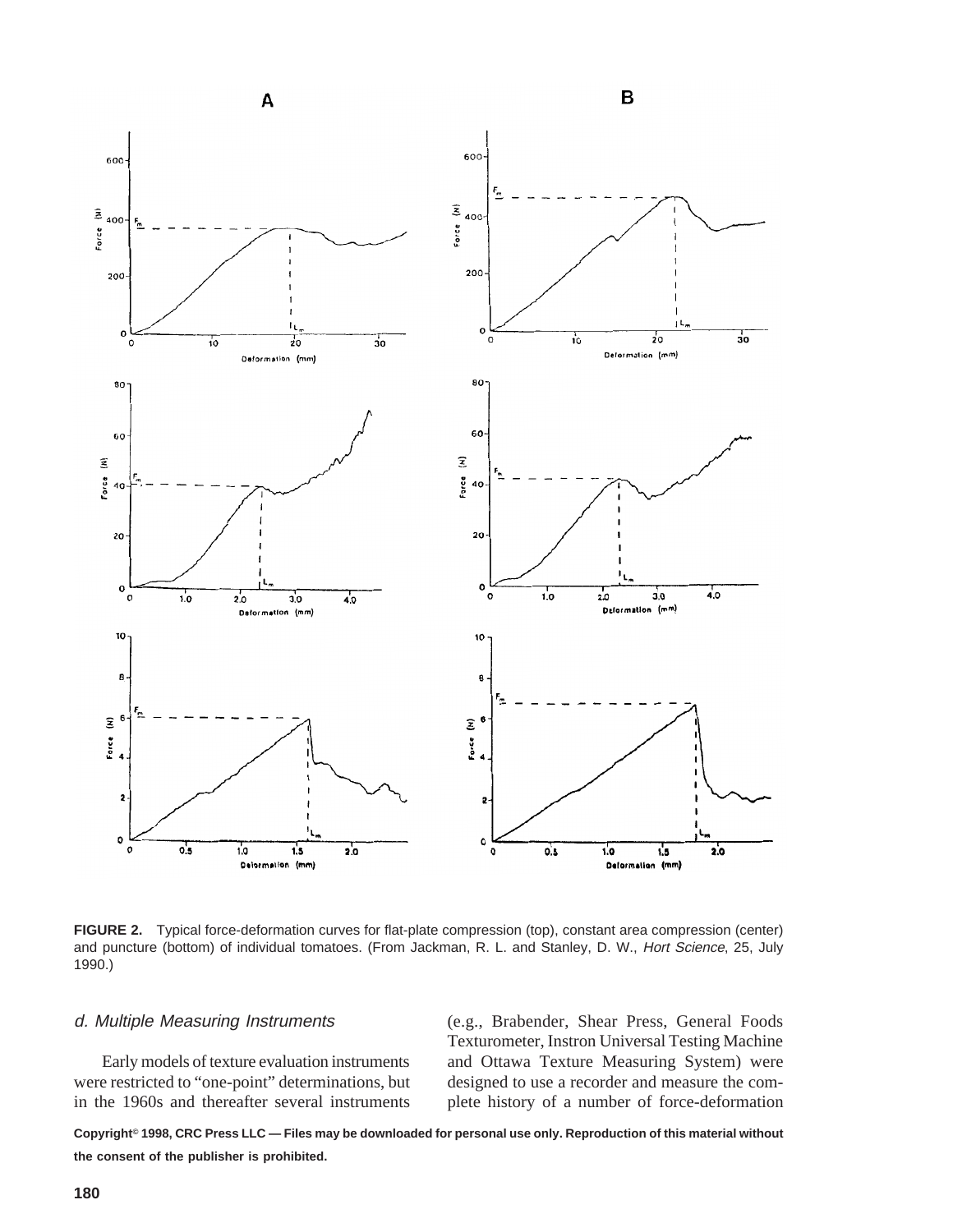

**FIGURE 3.** Shear press evaluation of diced tomatoes.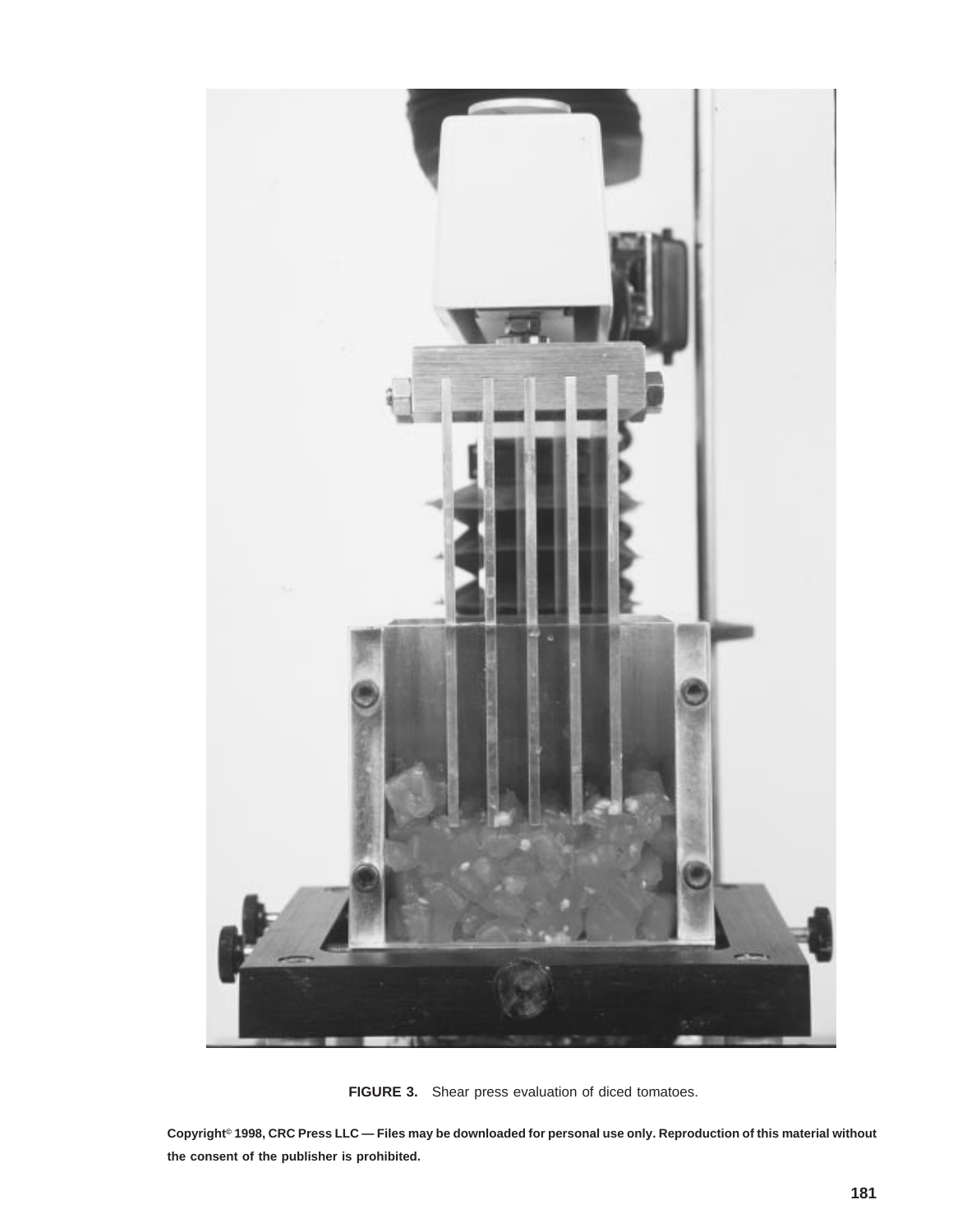variables. These instruments are generally very constant and reproducible, capable of being used with relatively high force, and adaptable to several test cells or probes. The only disadvantage to their use is that they are expensive, require some maintenance, and are generally too large to be taken to the field. Texture profile analysis (TPA) is one example of an imitative test that involves double compression of a small cube of food and allows one to obtain the following parameters: fracturability, hardness, cohesiveness (area under compression portion of both curves), adhesiveness, springiness, gumminess (hardness  $\times$  cohesiveness), and chewiness (gumminess  $\times$  springiness).

#### e. Drained Weight

Drained weight measurements are relatively gross indicators of the textural properties of whole peeled, diced, chopped, and crushed tomato products. This method does not in fact measure textural properties but a secondary effect, which is weight loss following handling or processing. This method (21 CFR 155.190) consists of opening and pouring an individual can of product over a U.S. Standard Number 2 circular sieve (11.3-mm or 0.446-in opening), waiting for 30 s and then weighing both the filtered liquid volume and the residual solid weight. In the case of sliced and diced tomatoes, a U.S. Standard Number 8 (2.362 mm or 0.093-in opening) circular sieve is used. The Italian Official Methods of Analysis (Foreste, 1989) is quite similar and defines drained weight of canned whole peeled (and also diced) products as the product that remains after 30 s draining on a sieve with holes of 2.8 mm  $\times$  2.8 mm. High drained weight values are desirable and are indicative of tissue moisture retention, juiciness, and relatively greater firmness.

#### f. Consistency

The term consistency applies to non-Newtonian fluids with suspended particles and dissolved long chain molecules and is typically measured by the spread or flow of the product. The insoluble materials present in these products may include intact and broken or crushed cells, cell fragments, and long-chain polymers of lignin, cellulose, hemicellulose, and water-insoluble pectic materials. These suspended particles are highly hydrated and occupy a relatively large volume but contain very little solid material (Kertesz and Loconti, 1944). The consistency of tomato and many other horticultural products is influenced by the presence of both intact cells and cell fragments, the pectic substances on their surfaces, and both soluble pectin and suspended particles in the serum. Investigators at the University of California, Davis (Marsh et al., 1980) found that consistency depended primarily on the ratio of water-insoluble solids to total solids, rather than serum viscosity, but serum viscosity did have an effect on the locus of the tomato paste concentration curve. In many cases, the importance of either consistency or viscosity measurements is dictated by the tomato product being manufactured.

Mohr (Mohr, 1987) compared several objective tomato juice consistency methods for dependability and correlation to sensory ratings by trained judges. These methods included Bostwick consistometer, Brookfield viscometer, Efflux-tube viscometer, Ottawa Texture Measuring System (OTMS), and Cannon-Fenske viscometer. The Bostwick consistometer and OTMS (maximum force value) were found to be the most reliable and correlated well  $(r = -0.91$  and 0.82, respectively) with sensory ratings. Bostwick consistency values for tomato juice also correlated well  $(r =$ 0.84) with those for concentrated 14% total solids puree. The author recommended that due to its simplicity, versatility, and low cost, Bostwick consistometers be used for routine analyses of tomato products.

## **i. Bostwick and Adams Consistometers**

The Bostwick consistometer (USDA, 1971) was developed by E. P. Bostwick specifically for the measurement of tomato puree and paste consistency. It is the most frequently used consistency measurement device in the tomato industry today. The Bostwick method involves measurement of the distance a material flows under its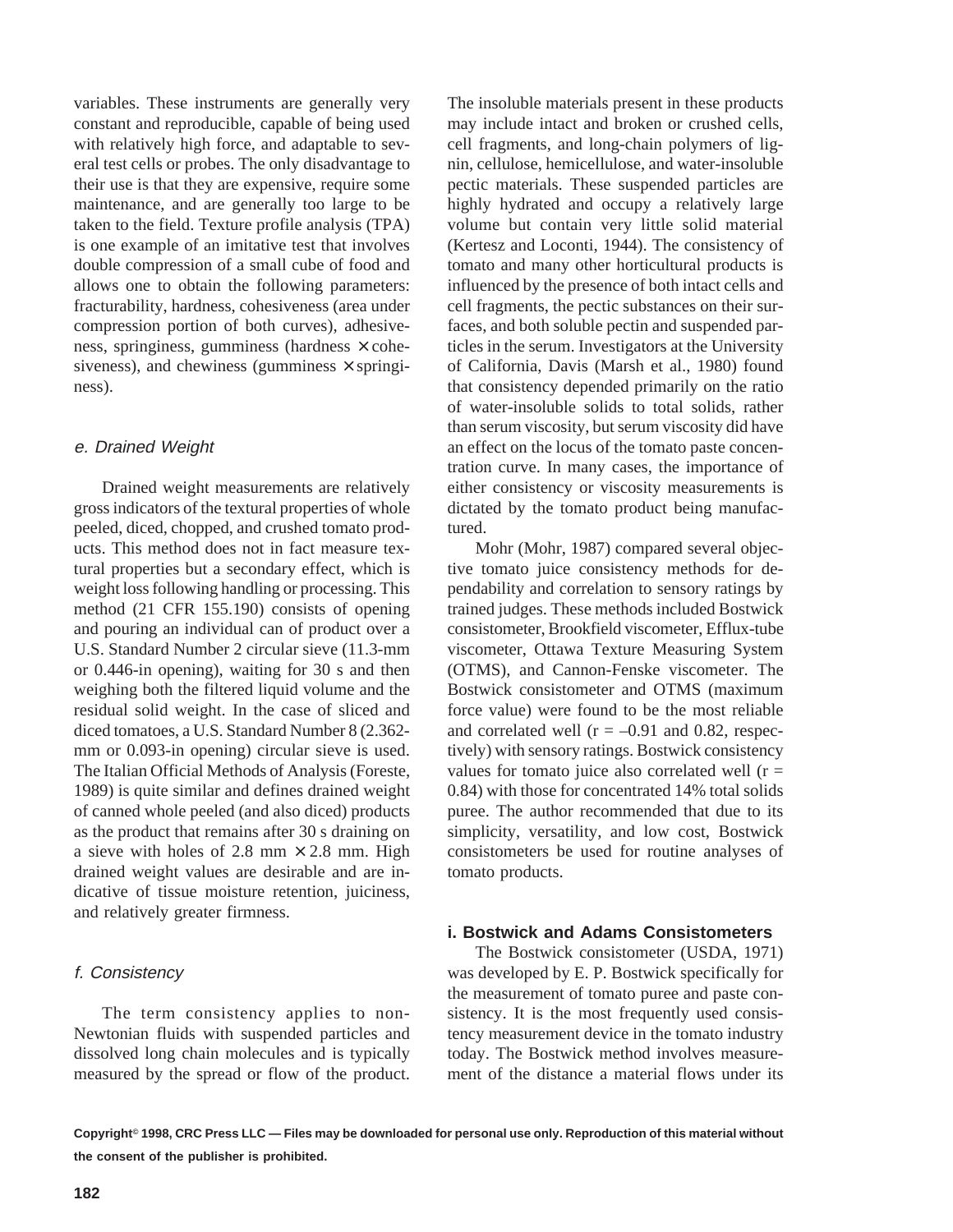

**FIGURE 4.** Concentration of two newly developed tomato cultivars. (From Marsh, G. L. et al., J. Food Sci., 45, 3, 1980.)

own weight along a level surface in a specified amount of time. The consistometer itself is composed of a stainless steel trough with a sample reservoir at one end, which is closed off by a gate that can be opened almost instantaneously.

Marsh (Marsh et al., 1980) found that the rate of change of Bostwick consistency in tomato juice during concentration is a logarithmic function of the change in either total or natural tomato soluble solids (NTSS) content (Figure 4). As concentration of tomato products increases to greater than 15° Brix, use of the Bostwick consistometer is no longer valid because flows are on the order of 1 cm or less. Recently, McCarthy and Seymour (McCarthy and Seymour, 1993; McCarthy and Seymour, 1994) evaluated the effects of the Bostwick width to height ratio on extent of flow and established a relationship between the Bostwick measurement and fluid properties. In all cases, the extent of flow was greater in wider consistometers due to relatively less drag exerted on the fluid by the side walls. Using gravity current analysis, these researchers stated that it may

be possible to predict apparent viscosity for homogenous fluids and fluid suspensions using a single Bostwick measurement.

The Adams consistometer (or Tuc cream corn meter) is similar in principle to the Bostwick, and measurements from each correlate quite well (Gould, 1992). This rapid method measures the distance a semifluid food flows across a plate in a standard time. A clear hard plastic square that is leveled by means of adjustable legs is inscribed on the underside with concentric circles. A cone containing the product is placed in the center of the plate, filled, and gently lifted. The diameter of the product flow is measured along at least two axes at right angles to each other.

#### **ii. Blotter Test**

The Blotter test is a simple, rapid visual measurement that can be easily adapted for quality control purposes. A spoonful of tomato product is dropped onto a blotter (or filter paper) and allowed to stand for a given amount of time, usually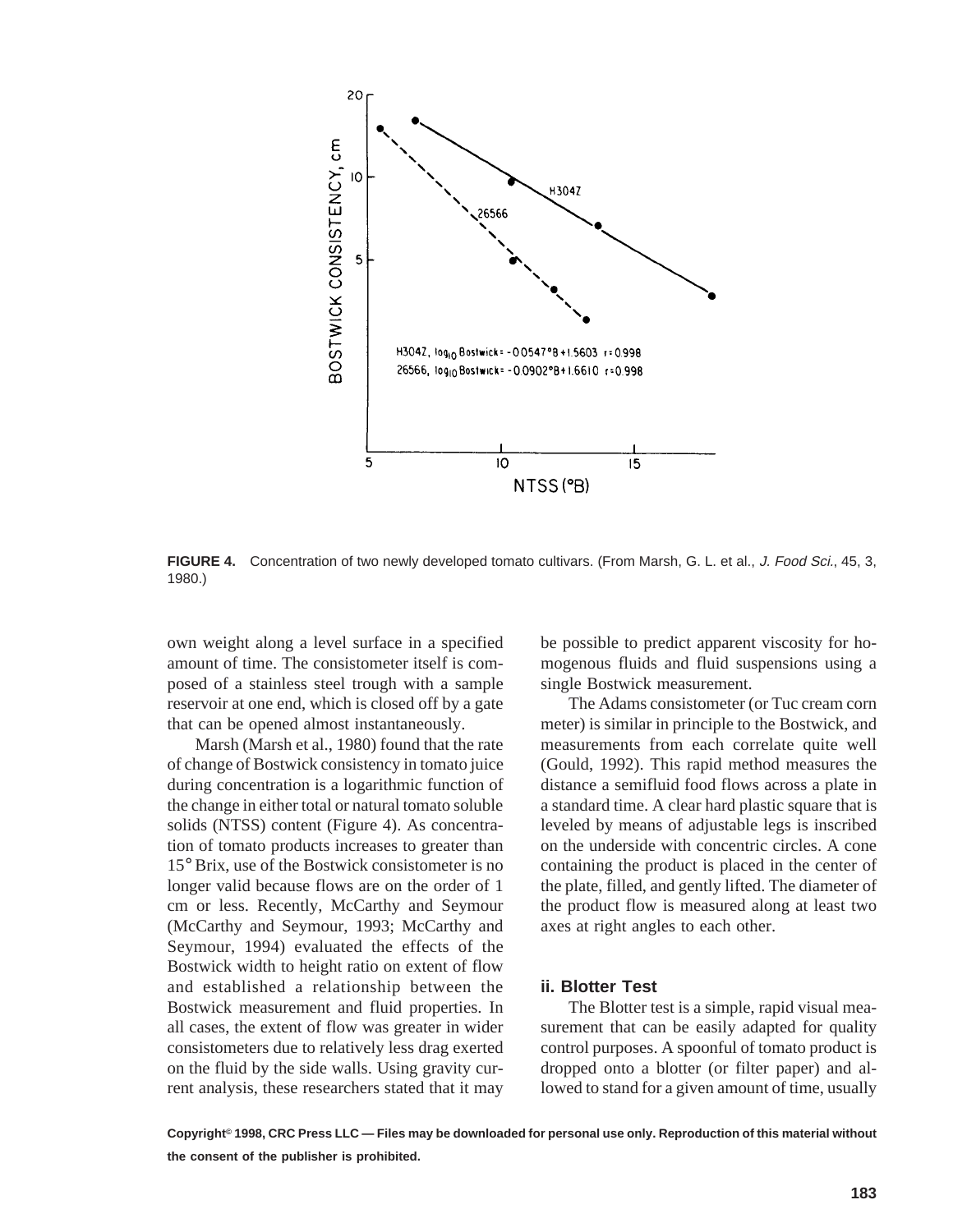3 min (Gould, 1992). Results can be standardized using products of varying quality and target grades may be established. If the product penetrates the blotter, leaving a wide ring of colorless liquid around the red center, the consistency of the product is determined to be low. If, on the other hand, the tomato product does not readily penetrate the blotter and there is only a narrow ring of colorless liquid, the product is of high consistency.

In 1953, the consistency of tomato puree was evaluated by Davis et al. (Davis et al., 1953) using a variety of methods (i.e., Bostwick consistometer, Adams consistometer, Stormer viscometer, Efflux-tube viscometer, and the Blotter test). The Blotter test was found to correlate fairly well with the Bostwick  $(r = 0.75)$  and the Adams ( $r = -0.73$ ) but poorly with the other two methods. Correlations between the Bostwick and Adams ( $r = -0.94$ ) consistometers and between the Stormer and Efflux tube viscometers  $(r =$ 0.91) were likewise very good. Therefore, the authors concluded that the Stormer and Efflux tube viscometers measured different viscous properties (e.g., liquid rather than suspended solids) of tomato puree than the Bostwick and Adams consistometers and the Blotter test.

# **iii. Serum Separation**

The serum separation (syneresis) test is another rapid method commonly used for quality control purposes by the tomato processing industry. This test consists of placing a specified amount of tomato product into a filter cone lined with cheesecloth. The fluid from the product is allowed to drain into a graduated cylinder for a certain amount of time, typically 5 min, and the volume is measured. Caradec and Nelson (Caradec and Nelson, 1985) found a strong inverse relationship ( $r = -0.86$ ) between serum separation and precipitate weight ratio (Figure 5), which was determined by calculating the relative weight of the precipitate obtained by centrifuging a weighed sample for 30 min at  $12,800 \times g$  (4°C). Although the serum separation method is fairly widespread in its use, in a comparison of this method with the



**FIGURE 5.** Correlation of serum separation to serum viscosity and precipitate weight ratio. (From Caradec, P. L. and Nelson, P. E., J. Food Sci., 50, 1985.)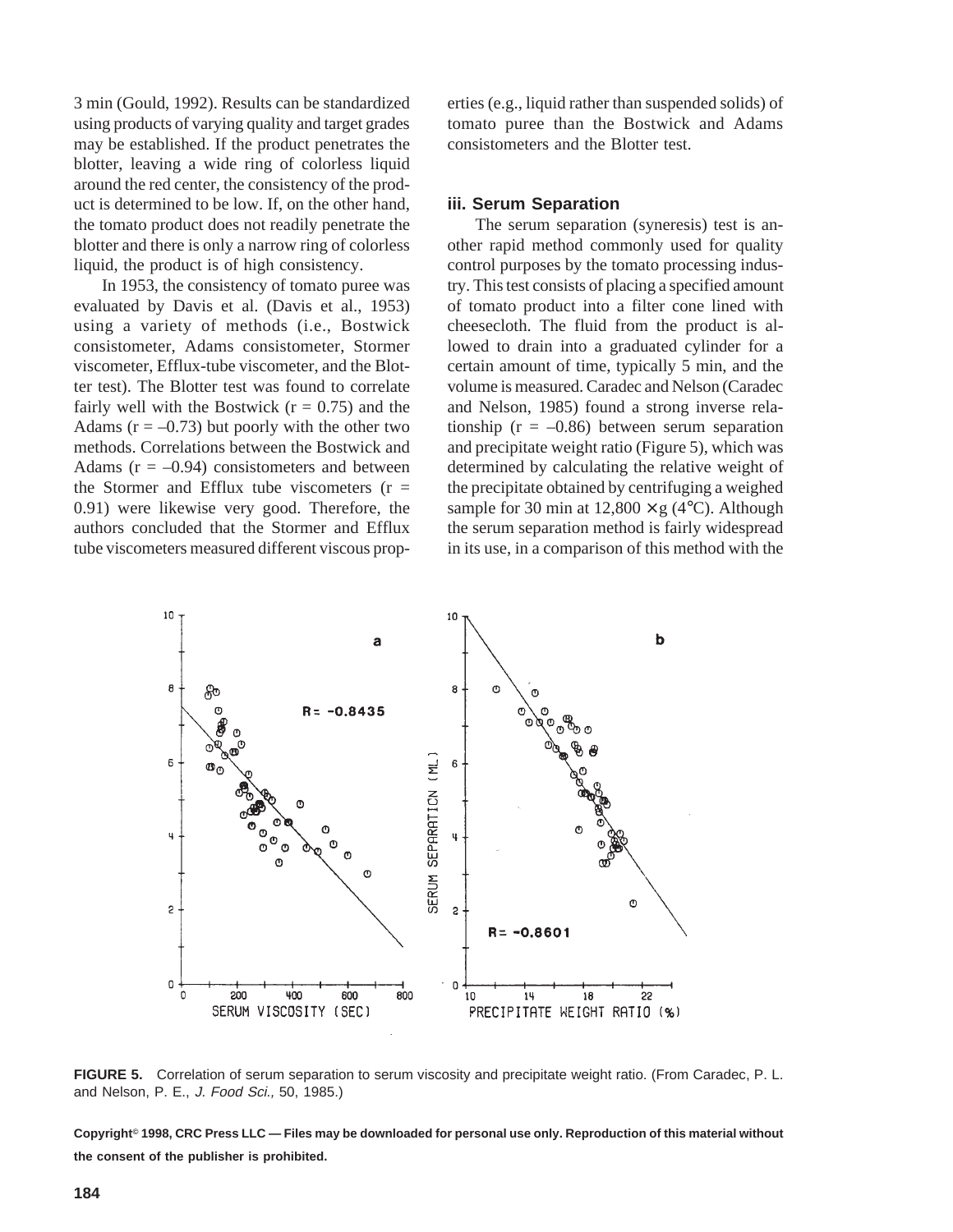Bostwick carried out in our laboratory, results for the same tomato sauce product were poorly correlated ( $r = 0.42$ ). It may be that the gravitational force exerted during the analysis causes expulsion of serum that would typically remain entrapped within the product matrix. Therefore, use of this method may lead one to conclude that product consistency is poorer than it is actually.

## g. Viscosity

Viscosity  $(\pi)$  has been defined earlier in this section as the internal friction of a fluid or its tendency to resist flow. Tomato products do not generally follow simple Newtonian fluid models in which the relationship between shear stress and shear rate are linear. Rather, tomato products are typically shear-thinning or pseudoplastic fluids in which the apparent viscosity decreases with increasing shear rate. In many instances a measure of tomato serum viscosity is a good index of overall product consistency and provides a measure of the severity of process operations. Analysis of serum viscosity is particularly important in the manufacture of products such as tomato juice and ketchup, where good color and flavor quality are a requirement. Tomato serum contains 4 to 7% dissolved solids, which include primarily sugars, acids, salt, and pectic substances.

For viscosity determination of tomato juice or relatively thin (e.g., low suspended particle concentration) samples, it is common to use glass capillary, tube, concentric cylinder or cone and plate viscometers. The most commonly used instrument for tomato viscosity measurement is the Ostwald glass capillary viscometer. Stormer and Brookfield viscometers have also been used for tomato products, but these instruments are typically expensive and require additional expertise to operate, thus prohibiting their use for routine quality analysis.

The serum viscosity measurement involves separation of serum from paste by either filtration or centrifugation, then a standard volume is pipetted into a wide-bore arm of the viscometer that is held in a vertical plane in a constant temperature (typically 25 to 30°C) bath. After temperature equilibration is achieved, suction is ap-

plied to pull the sample through the capillary arm, and flow time through a specific length of the narrow-bore glass is measured. This type of instrument is relatively inexpensive, fairly precise and easy to operate and is suitable as a quality control instrument. Marsh et al. (Marsh et al., 1980) found that serum viscosity was a major factor in determining the locus of the tomato paste concentration curve.

The behavior of fluids has been characterized using nuclear magnetic resonance (NMR) velocity spectrum measurements (Seymour et al., 1995). The velocity probability distribution function is measured with a velocity phase encoding NMR technique, and it is possible to distinguish between materials exhibiting Newtonian, shear-thinning, and yield stress (Bingham) flow behavior. A 6.2% (wt.) solids tomato juice product was characterized by these authors as having shearthinning behavior and, in the model system used, it was possible to monitor juice viscosity on-line.

# **2. Nondestructive Tests**

Tests that apply a small amount of deformation or force traditionally have been termed "nondestructive," although Jackman and Stanley (Jackman and Stanley, 1995) hold that this classification may be misleading. Plant tissues, including tomatoes, posses both elastic (timeindependent) and viscous (time-dependent) characteristics, and it may be argued that no application of deformation or force over a measurable period of time is truly nondestructive. Indeed, following compression a portion of the energy invested is irrecoverable due to internal friction and irreversible structural modifications (Peleg, 1980). Nonetheless, a number of instrumental procedures for evaluation of the textural properties of tomatoes are commonly considered nondestructive, and these are described briefly in the following section. While nondestructive techniques may not necessarily correlate well with sensory evaluations, because the deforming force is generally less than 3% strain and therefore does not induce tissue failure, they provide essential information regarding tomato tissue structure and composition and allow for a better understanding

**Copyright© 1998, CRC Press LLC — Files may be downloaded for personal use only. Reproduction of this material without the consent of the publisher is prohibited.**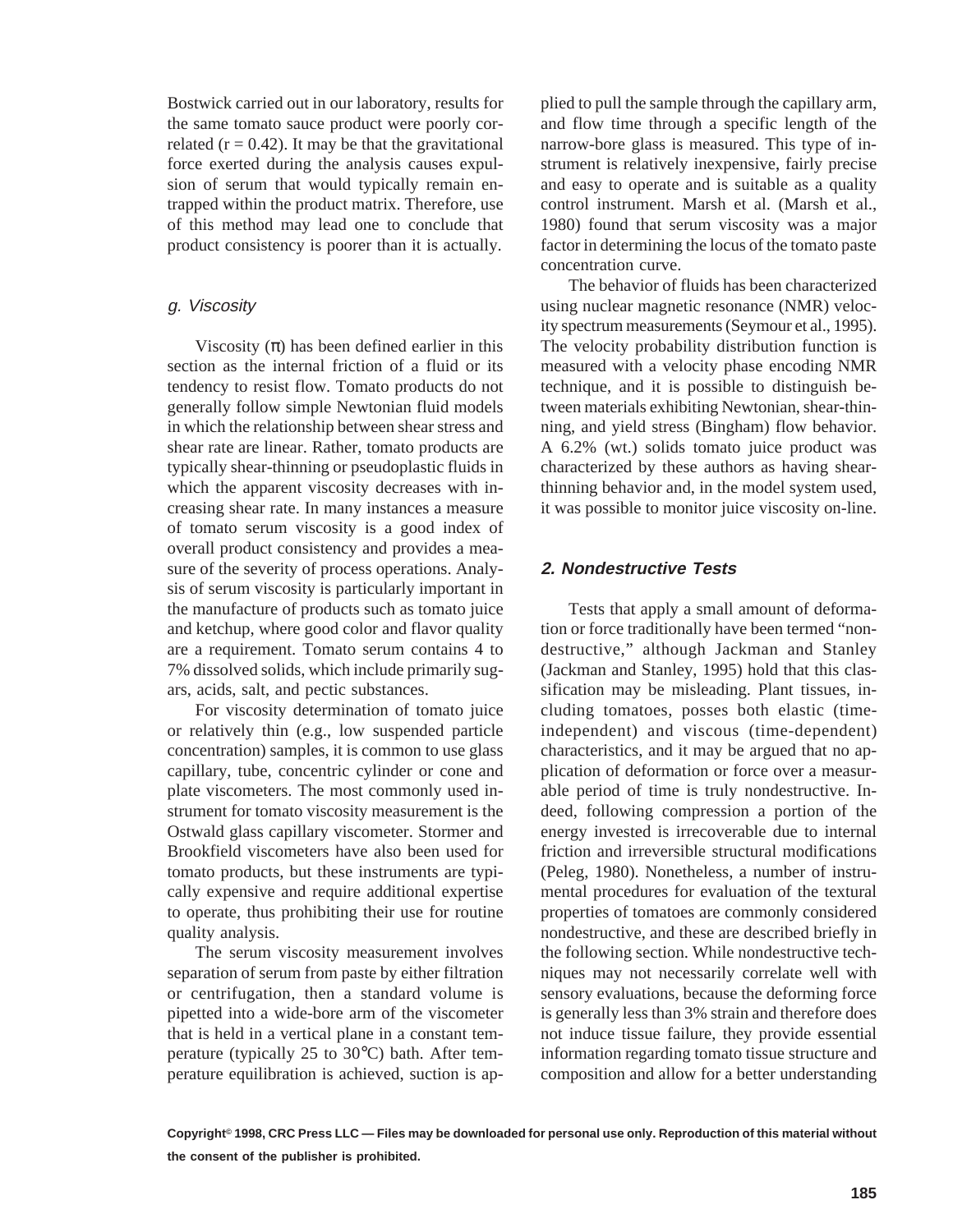of the mechanism(s) responsible for tissue failure. Nondestructive tests have been used for repeated measures on the same unit, theoretically without a change in the character of the tissue.

## **1. Flat Plate Compression**

Bourne utilized small-magnitude deformation or strain tests in order to repeatedly evaluate the deformability of two varieties of fresh market tomatoes as they ripened (Bourne, 1973). Small strain was defined either as less than 25% absolute compression or less than 50% of the rupture (Bourne, 1979). A low-cost penetrometer was fitted with a flat plastic disc that was allowed to fall freely for a set time, after which the distance fallen was measured. The use of this small-magnitude deformation method (commonly termed flat plate compression) was effective in discriminating between the two varieties in terms of initial softness and storage stability as determined by change in deformation (Figure 18). In this example it was desirable to resolve two samples of similar deformability, and the use of small deforming forces was more sensitive than the use of large strains.

Jackman (Jackman, 1995) has noted that flat plate compression measurements of whole tomato fruit may reflect a combination of compression, shearing, and tension and may not be very sensitive to tissue properties per se. In such a test, factors such as fruit size, shape and turgor, viscosity and content of locular fluid, number of ribs, and total amount and structural integrity of columellar tissue, pericarp thickness, and skin integrity all influence the measured value. Indeed, if successive compressions are carried out, the stress-strain relationship indicates that an increased force is required to reach the same strain level until the internal tissue structure reaches a steady-state condition. Although this method does appear to result in irrecoverable changes in a situation where a nondestructive test and/or repeated measures are required, flat plate compression of whole tomatoes may impart useful information if used with caution.

Recently, our laboratory was asked to carry out a validation study to compare potential meth-

ods for quantifying the human "finger feel", or gentle squeeze applied by consumers to whole fresh market tomatoes. A method similar to that developed by Bourne (above) was compared with a new method using the Instron Universal Testing Machine, and sensory rankings of a controlled population were used as a reference standard. Ripe, undamaged fruit were grouped by sensory analysis into five firmness categories (Hard, Very Firm, Firm, Firm with Give, and Soft), and further ranked within each category from most to least firm. The quantitative methods were as follows:

- 1. Modified penetrometer deformation. A 500-g weight was applied (radially) for a constant time period and deformation was measured (mm) for a single point.
- 2. Instron axial (vertical) deformation. Fruits were subjected to axial compression of an initial pre-load of 0.1 kg and subsequently to a total load of 1.0 kg. Resultant delta deformation was measured in millimeters. One data point per fruit was taken. (This variation was included because historically most whole fruit firmness studies have been in axial mode.)
- 3. Instron radial (horizontal) deformation  $(n = 4)$ . Same procedure as 2, except four data points per fruit were taken at 45° rotations along the equator.
- 4. Instron radial deformation  $(n = 1)$ . This is a subset of procedure 3, where the first data point (from original  $n = 4$  data set) for each fruit is case 1, and the second data point per fruit is case 2.

A custom brace to gently hold tomatoes in a radial position was designed and the Instron method employed a flat disk probe, 3 in. in diameter, and a 2 kg load cell. The diameter at each position was measured and recorded prior to compression. The crosshead moved at a constant speed of 20 mm/min. Spearman's Rho, which is a measure of linear association between ranks of variables, similar to the linear regression for parametric statistics, was utilized for analysis of the data. The five variations of the small magnitude deformation test under investigation were compared in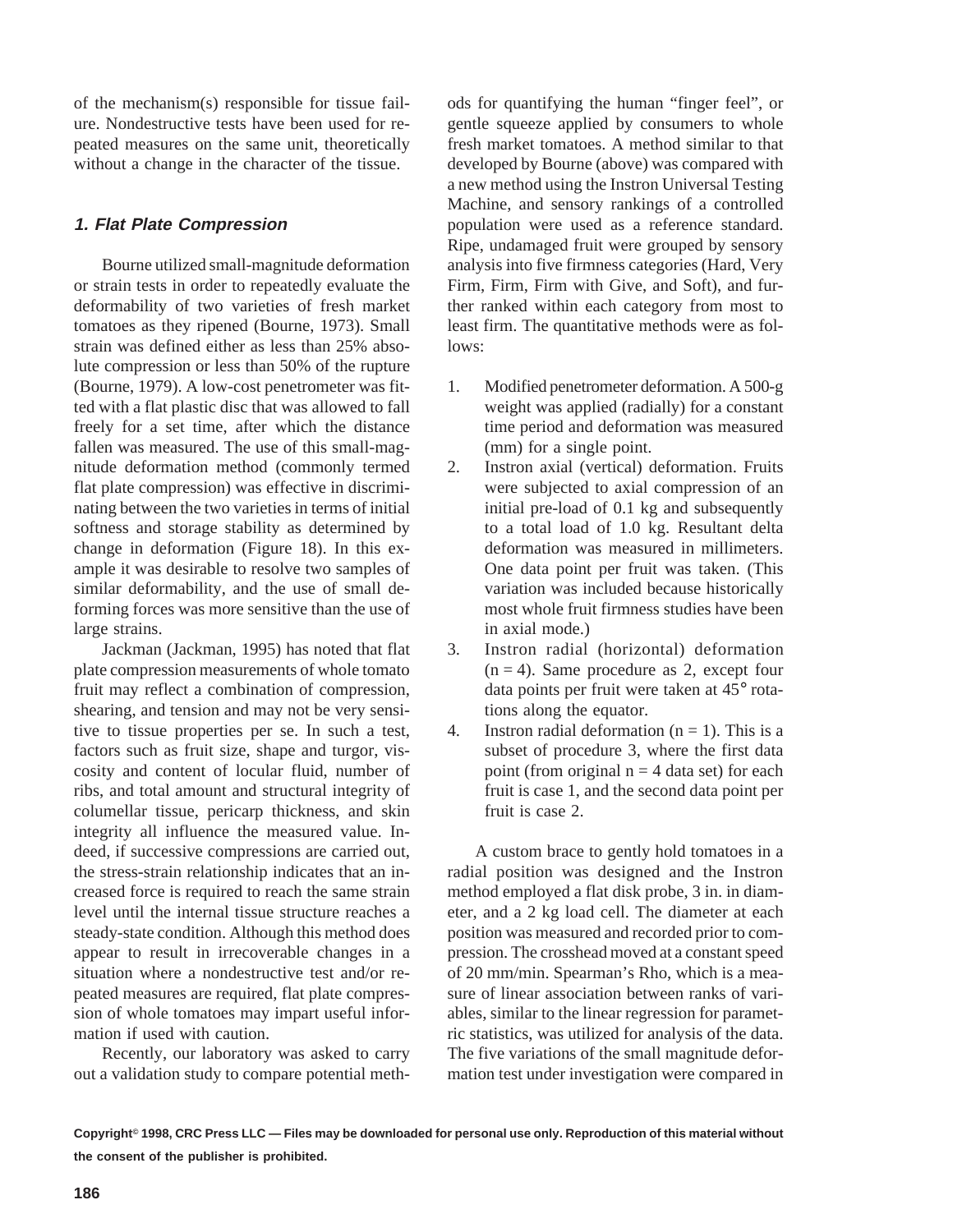terms of total range in deformation values, and range for each sensory category, category average, and Spearman's Rho value vs. sensory average. Results are shown in Table 3 and are summarized as follows:

- Total Range (mm): A wide range is most desirable, suggesting the method can clearly differentiate between hard and soft fruit. The Instron radial ( $n = 4$ ) method had the greatest total range (5.143 mm). The modified penetrometer deformation method had the least range (1.85 mm).
- Category Range (mm): This comparison revealed that the modified penetrometer method could not distinguish between the first two firmness categories. Category ranges were the widest for Instron radial,  $n = 4$ , and least wide for the modified penetrometer deformation method and the Instron axial method.
- Category Averages and Standard Deviations (mm): These data were evaluated along with the scatter plots of all the data for each method. Despite significant overlap between categories for all methods, the same fruit were more clearly

differentiated with the Instron radial,  $n = 4$ data. Additionally, the standard deviations for the modified penetrometer method were quite large, especially when compared with the Instron data.

• Spearman's Rho: Statistical tables show that rho is significant at the 90% level if equal to 0.175, and significant at the 95% level if equal to 0.786. Virtually all categories were significant at 95% for Instron radial,  $n = 4$ . Only one category was significant (at 90%) for the modified penetrometer method.

The new Instron method of radial deformation,  $n = 4$ , was clearly able to distinguish between tomato fruit firmness in these categories. The new method was superior to the modified penetrometer deformation test in every comparison made (total ranges, standard deviations, Spearman's Rho, etc.). The axial data were somewhat better than the modified penetrometer deformation data, but still had a narrow total range and overall poor correlations with Spearman's Rho test. This mode of deformation does not correlate to "finger feel" as well as the radial mode does, as

## **TABLE 3**

| Deformation Values Obtained Using Five Different Flat Plate Compression Tests |  |  |  |  |  |
|-------------------------------------------------------------------------------|--|--|--|--|--|
|                                                                               |  |  |  |  |  |

|                                    | <b>Modified</b><br>penetrometer<br>deformation | <b>Instron axial</b> | $n = 4$<br>Instron radial | $n = 1$ case 1<br>Instron radial | $n = 1$ case 2<br><b>Instron radial</b> |
|------------------------------------|------------------------------------------------|----------------------|---------------------------|----------------------------------|-----------------------------------------|
| Total range (mm)                   | 1.85                                           | 2.700                | 5.143                     | 4.902                            | 4.691                                   |
| Category ranges (mm)               |                                                |                      |                           |                                  |                                         |
| Hard                               | 0.09                                           | 0.210                | 0.752                     | 0.511                            | 0.421                                   |
| Very firm                          | 0.00                                           | 0.900                | 1.594                     | 1.173                            | 0.717                                   |
| Firm                               | 0.70                                           | 1.350                | 3.098                     | 2.466                            | 2.887                                   |
| Firm w/ give                       | 1.82                                           | 1.950                | 3.008                     | 2.737                            | 2.526                                   |
| Soft                               | 1.60                                           | 1.020                | 2.067                     | 1.534                            | 1.383                                   |
| Category average (Std dev)         |                                                |                      |                           |                                  |                                         |
| Hard                               | 0.01(0.03)                                     | 0.477(0.088)         | 0.859(0.164)              | 0.926(0.149)                     | 0.932(0.149)                            |
| Very firm                          | 0.00(0.00)                                     | 0.782(0.303)         | 1.540 (0.385)             | 1.757(0.421)                     | 1.569 (0.240)                           |
| Firm                               | 0.16(0.25)                                     | 1.293 (0.597)        | 2.361 (0.748)             | 2.513 (0.874)                    | 2.552 (1.073)                           |
| Firm w/ give                       | 0.84(0.54)                                     | 1.662(0.616)         | 3.556 (0.762)             | 3.951(0.953)                     | 3.752 (0.979)                           |
| Soft                               | 0.79(0.47)                                     | 2.128 (0.335)        | 3.756(0.512)              | 4.015 (0.481)                    | 3.835(0.395)                            |
| Spearman's Rho vs. sensory average |                                                |                      |                           |                                  |                                         |
| Hard                               | 0.286                                          | $-0.223$             | 0.714                     | 0.098                            | 0.295                                   |
| Very firm                          | 0.509                                          | 0.393                | 0.991                     | 0.554                            | 0.938                                   |
| Firm                               | 0.616                                          | 0.786                | 0.848                     | 0.723                            | 0.598                                   |
| Firm w/ give                       | 0.762                                          | 0.762                | 0.929                     | 0.762                            | 0.952                                   |
| Soft                               | 0.220                                          | 0.268                | 0.792                     | 0.839                            | 0.613                                   |
|                                    |                                                |                      |                           |                                  |                                         |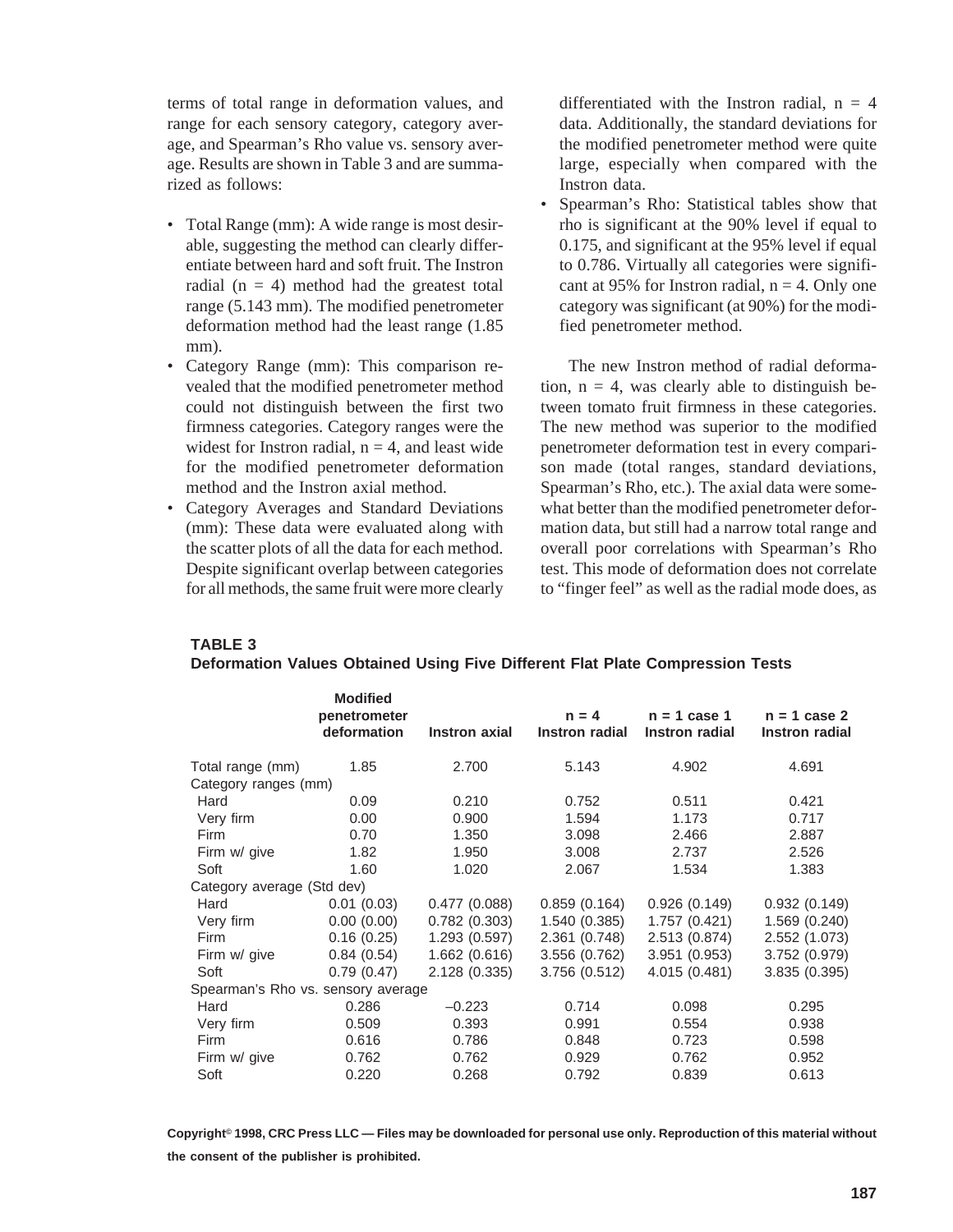was expected. Practically, evaluating four data points per fruit was time consuming and could be expensive if it were to be used as a quality control measure. Reducing the sampling base was not without some cost, but the single point data extracted from the  $n = 4$  data set was still superior to both the modified penetrometer deformation method and the Instron axial method.

# **2. Resonance (Dynamic Oscillation, Vibration, or Sonic Transmission)**

Resonance theory has its basis in dynamics and is founded on the fact that any body that possesses both mass and elasticity is capable of vibrating. Free vibration may be exhibited at one or more frequencies and is dependent on the specific physicomechanical properties of the food itself. On the other hand, forced vibration over a range of frequencies results when an external force is applied periodically (Jackman et al., in press) and a series of resonance peaks may be observed. The two lowest frequencies correlate with fruit firmness and overall elastic behavior, and stiffness factors are commonly used as indices of textural quality (Jackman and Stanley, 1995; Peleg et al., 1990).

For an elastic solid, shear stress is in phase with strain, but for a Newtonian fluid the shear stress is 90° out of phase with the strain. In viscoelastic fluids or foods, the shear stress lags behind the strain by an angle of difference  $(\emptyset)$ , or raw phase angle, that lies between 0° and 90°. Resonance tests may be used to measure solid samples of known dimensions or liquid samples placed in a container with standard dimensions. The sample is subjected to repeated small sinusoidal deformations that are nondestructive and do not cause fracture (Bourne, 1993).

Pioneering efforts in the development of vibration techniques for evaluation of fruit and vegetable texture were made by Abbott et al. (Abbott et al., 1968) and Finney and Norris (Finney and Norris, 1968; Finney, 1972) in the late 1960s. Using vibrational responses in the frequency range from 20 to 10,000 Hz it was deemed possible to separate fruit by maturity and textural properties. In studies carried out primarily on apples, numerous investigators have since found good correlation between resonance (also termed dynamic

oscillation, acoustic, or sonic) methods and both sensory and destructive compression and puncture tests (Abbott et al., 1995; Abbott et al., 1992).

Stephenson et al. (Stephenson et al., 1973) utilized a tuned vibrator to excite three varieties of tomatoes to determine whether distinctly different resonant bandwidths existed for red ripe and green tomatoes. All three varieties of ripe fruit exhibited sharp resonant peaks between 200 and 400 Hz, and one quite firm variety (Red Rock) had a second peak at 1050 Hz. No significant peaks were exhibited by any ripe variety at frequencies greater than 1300 Hz. Green fruit of all varieties had resonant peaks between 300 and 960 Hz and large amplitude peaks at higher frequencies from 1340 to 2100 Hz. Therefore, the authors concluded that vibrational response in the bandwidth of 1400 to 2000 Hz could be applied to detect and sort green fruit. Saltveit (Saltveit et al., 1985) found that the frequency and amplitude of sounds produced by struck green tomato fruit correlated with days to reach the breaker maturity stage.

Jackman has utilized dynamic oscillation techniques to evaluate the oscillatory strain and viscoelastic parameters of excised tomato discs in order to determine the effects of turgor pressure and chilling on structure and failure mechanisms (Jackman et al., 1992; Jackman and Stanley, 1992; Jackman et al., in press). Tomato tissue resonance behavior has been compared to more traditional large deformation (e.g., destructive) measurements, such as puncture and flat plate compression (Jackman and Stanley, 1992; Jackman et al., in press). Significant correlations were observed between resonance frequency and the logarithm of compression parameters, especially the parameters associated with tissue failure (Table 4). Therefore, Jackman et al. (Jackman et al., in press) suggest that it might be possible to use one instrument over a range of frequencies to predict tissue compression behavior merely by measuring resonance frequency  $(f_r)$ .

## **3. Creep Compliance**

Recently, Jackman and Stanley (Jackman and Stanley, 1995) utilized creep tests to estimate separate elastic, viscoelastic, and viscous flow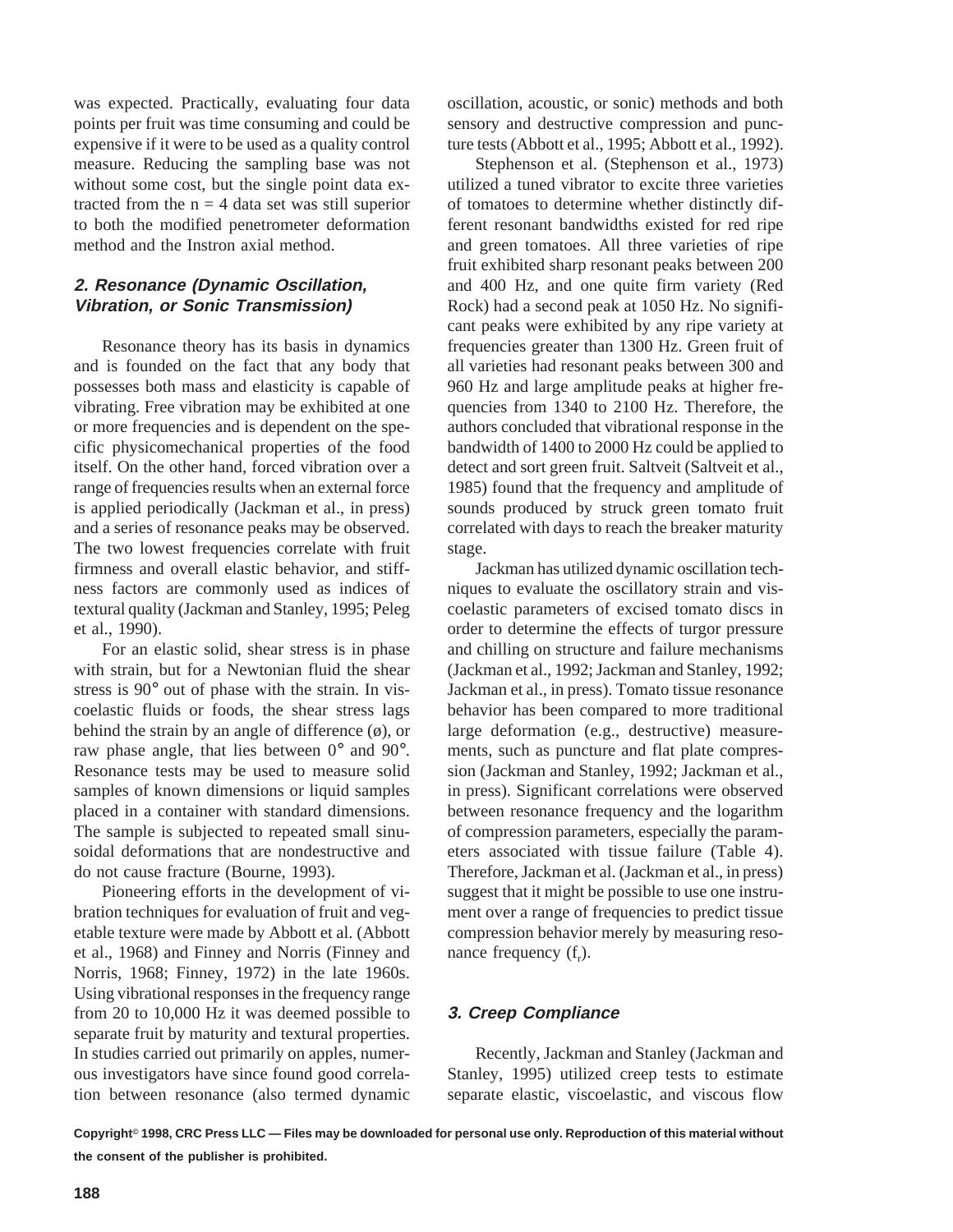## **TABLE 4 Semilog Relationship between Tomato Pericarp Frequency and Compression Tests**

**Regression equation Regression coefficienta (r2)**

| $f_r = -3.387 + 17.042$ (log $\sigma_v$ )            | $0.572*$  |
|------------------------------------------------------|-----------|
| $f_{r}$ = -21.701 + 18.836 (log $E_{\text{apo}}$ )   | $0.649*$  |
| $f_r = -35.671 + 20.956$ (log D <sub>t</sub> )       | $0.767**$ |
| $f_r = -6.870 + 12.546$ (log $\sigma_{\text{max}}$ ) | $0.832**$ |
| $f_r = 1.874 + 10.095$ (log E)                       | $0.838**$ |

- Note: Abbreviations:  $f_r$ , frequency;  $\sigma_{y}$ , bioyield strength;  $E_{\text{app}}$ , apparent elastic modulus; D<sub>f</sub>, failure deformability modulus;  $\sigma_{\text{max}}$ , failure strength; E, toughness.
- <sup>a</sup> Significance levels:  $* = P < 0.05$ ;  $** = P < 0.01$ .

From Jackman, R. L. et al., J. Texture Studies, in press.

characteristics in excised pericarp disks from fresh market tomatoes. This method of evaluation is similar to that previously used in dynamic oscillation studies, in which a controlled stress rheometer with parallel plate geometry was the test instrument. A constant torsional stress of 150 Pa was applied to the tissue disc, and its strain response was monitored over time. On the basis of creep tests, the physico-mechanical behavior of tomato pericarp tissue was shown to fit a 6-element Burgers model (Jackman and Stanley, 1995) and was defined in terms of four separate compliances (strain/stress). These compliances and their contributions to overall compliance of fresh market tomato tissues during ripening and storage were stated to be as follows: an instantaneous elastic compliance; a slow-rate viscoelastic compliance; a fast-rate viscoelastic compliance and a steady-state viscous flow compliance. The authors went on to attribute elements of this model to general plant cell wall structures given the biochemical changes that they are known to incur during tomato fruit ripening.

Sakurai and Nevins (Sakurai and Nevins, 1993) utilized a novel method of applying stress to tomato pericarp disks via a conical probe to a depth of 0.6 mm, then employed a strain gauge to measure deflection of an arm calibrated according to the load. Mature red tissues were compared with green, and it was determined that significant decreases in initial stress, minimum and maximum stress-relaxation times could be used to predict losses of both tissue viscosity and elasticity. These authors found that pectin solubilization, depolymerization of xyloglucans, and changes in cell wall polysaccharide fractions were all contributors to alterations in the physical properties measured using techniques based on stress-relaxation.

## **C. Microstructural Evaluation**

The textural properties of food products are dictated to a large degree by the structural organization of component anatomical parts. We have seen in tomatoes, for example, that there is a wide diversity in tissue types, including skin, pericarp, locules, columella, and radial arms. The use of microscopic and other techniques to study food structure and the way in which this arrangement of tissue types relates to both sensory and instrumental measurements of texture has increased dramatically in the last 2 decades.

Very little work was published on the correlation between fruit and vegetable structure and texture prior to 1940, and even those studies concentrated primarily on comparative morphology. Reeve (Reeve, 1970) was one of the first to point out that interrelationships between tissue struc-

**Copyright© 1998, CRC Press LLC — Files may be downloaded for personal use only. Reproduction of this material without the consent of the publisher is prohibited.**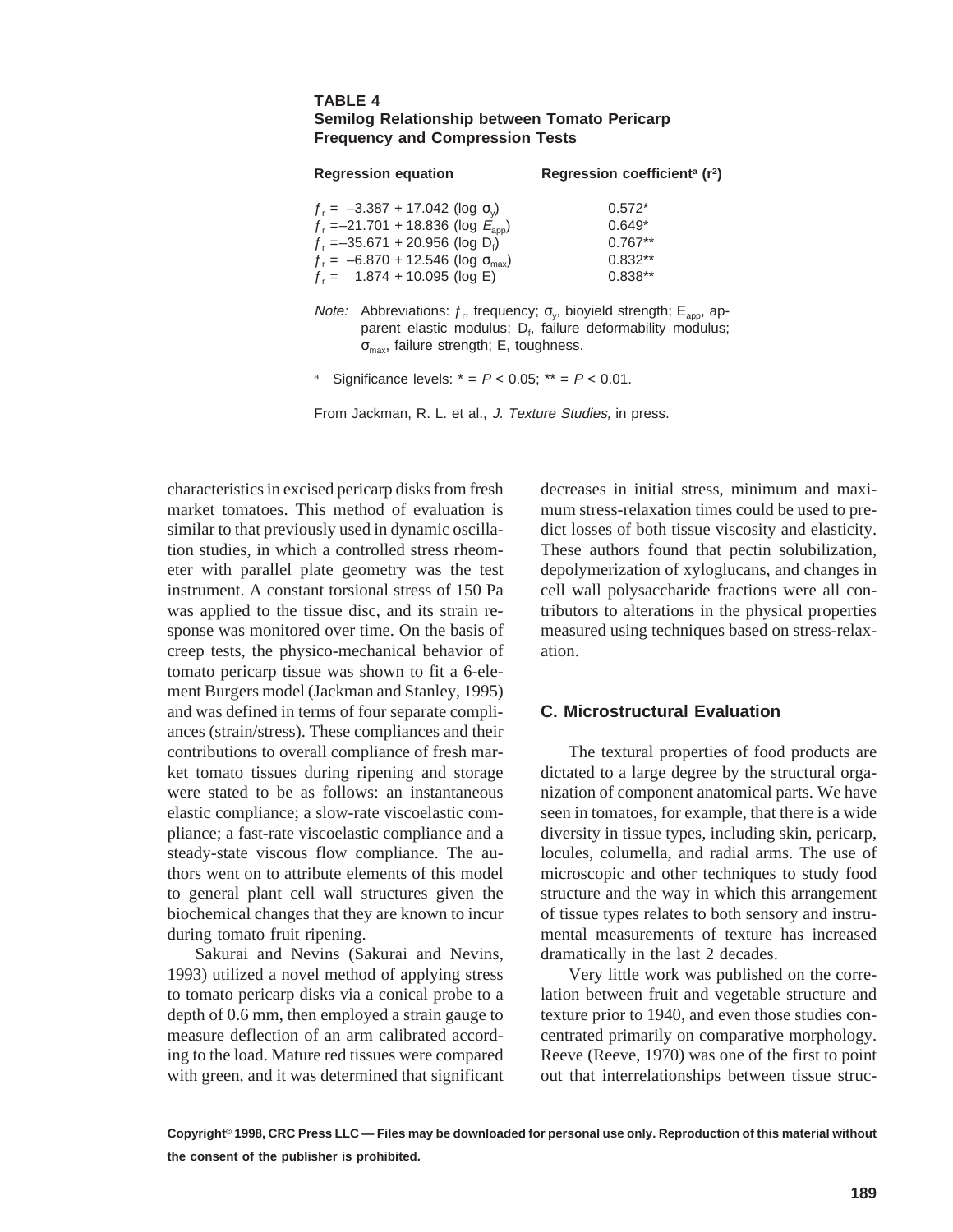ture and composition contribute to a large range of textural qualities in fresh and processed fruits and vegetables. He noted that the size and shape of cells, cellular outgrowths, and the natural deposition of materials on the external surfaces of cells influenced textural appearance. Reeve found that small cells with few or tiny intercellular spaces formed a compact texture, while large cells that often had large intercellular spaces formed a coarse or spongy texture. He postulated that differences in pectic constituents as well as differences in the total amount of cell wall materials per unit tissue volume should correlate with differences in softness and overall textural appearance.

More recently, Stanley has been one of the key players in evaluation of microstructural elements of food products and their relation to textural properties, and he has categorized various techniques used in this field (Table 5) (Stanley, 1987). Low power examination is the best for discerning interacting elements, but often more than one technique is required for a complete picture of microstructural organization.

## **D. Chemical Methods**

The textural properties of tomatoes may also be evaluated in terms of their component parts, the most important of which include total and insoluble solids, soluble pectins, size of insoluble polymers, and both degree of polymerization and degree of esterification of insoluble polymers. In addition, the activity of texture-affecting enzymes such as pectin methylesterase, polygalacturonase, and cellulases may be measured. These methods are described briefly.

## **1. Total, Water-Soluble, and Water-Insoluble Solids**

When speaking of tomato products, it is important to distinguish between total solids, watersoluble (or just "soluble") solids, and water-insoluble solids. The tomato processing industry has a tendency to refer merely to "solids", and in most cases soluble solids are implied; however, the terminology can be confusing to the unenlightened.

Total solids (TS) represent all the solid components of the tomato (approx. 5 to 7% by weight), excluding the seeds and skin. Total solids are measured by calculating the ratio of tomato product weight to its weight after removing the water by drying in a vacuum oven (Lamb, 1977). Conversely, one may derive moisture content (excluding seeds and skin) as the percentage weight removed by drying. Water-soluble solids (e.g., low MW compounds) present in tomatoes comprise 80 to 90% of the total solids content and include sugars, organic acids, amino acids, soluble pectins, and mineral salts. Soluble solids (SS) is determined in the same way by vacuum drying serum separated by centrifuging and filtering out the insoluble material.

For quality control purposes, it is easier and faster to determine natural tomato soluble solids (NTSS) or °Brix in tomato serum by refractometer. "Natural" implies the tomato soluble solids without added salt and the NTSS or °Brix value is a useful index of concentration and an indication of consistency. Although NTSS values closely approximate the water-soluble solid content obtained by drying, they are not a measure of the actual sugar content and are not related in a constant manner to total solids across varieties. NTSS or °Brix values are typically 0.2 to 0.4 units higher than SS values obtained by drying for juice samples, and are even more skewed for higher solids samples (Wolcott, 1982).

Water-insoluble solids (WIS) content represents the higher MW cell wall and middle lamella components that are important determinates of consistency. WIS are determined by difference, which is by subtracting the percent water-soluble solids from the percent total solids. The procedure used by Lamb (Lamb, 1977) is typically utilized:

WIS = 100 (Total Solids – Soluble Solids)/ 100 – Soluble Solids

WIS may also be determined by filtering the product, washing to remove water-soluble compounds, drying and weighing the insoluble residue. Good agreement has been found by UCD researchers between the two methods, but the difference method is much faster and easier.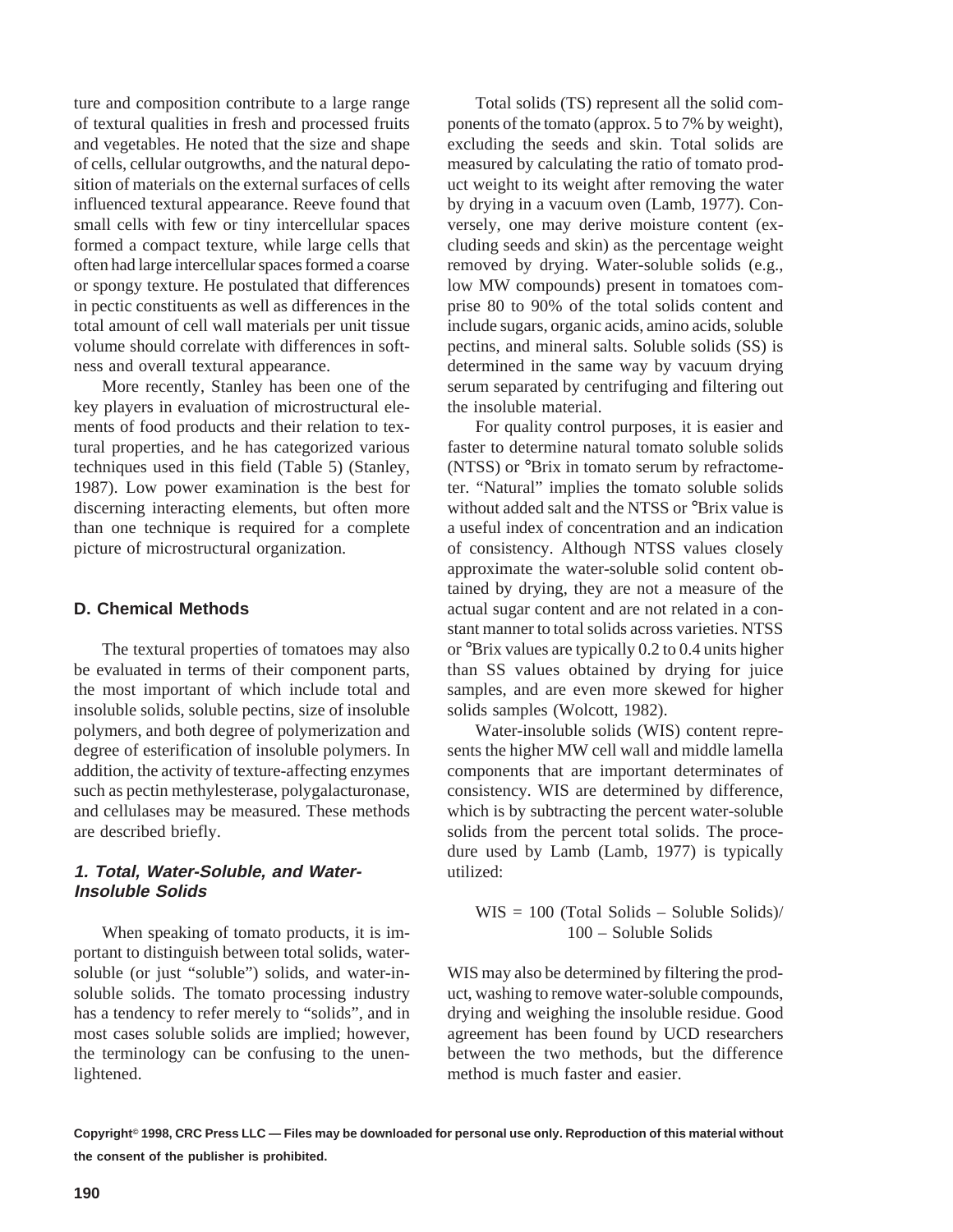|         | Evaluation of Food |
|---------|--------------------|
|         |                    |
|         |                    |
|         |                    |
|         |                    |
|         | s Used for E       |
|         | <u>a</u>           |
|         | $\cdot$ Techn      |
|         |                    |
|         |                    |
| TABLE 5 | uroscon            |
|         |                    |

|                                                                            | Magnification range       | Information provided                                                                                  |
|----------------------------------------------------------------------------|---------------------------|-------------------------------------------------------------------------------------------------------|
| Transmission light microscope (TLM)<br>Magnifying devices                  | 10 to 1,000 $\times$      | Images of surfaces and sections; poor                                                                 |
| Scanning electron microscope (SEM)                                         | 20 to 100,000 $\times$    | Electronic image of surfaces and sections;<br>good depth of filed and magnification<br>depth of field |
| Transmission electron microscope (TEM)                                     | 200 to 3,000,000 $\times$ | Electronic image of thin sections; difficult<br>sample preparation<br>range                           |
| Scanning transmission electron microscope (STEM)<br>Non-magnifying devices | Same as TEM               | Combines characteristics of SEM and TEM                                                               |
| X-ray microanalysis                                                        |                           | provides quantitative spectra of elements<br>Jsed in combination with electron optics;                |
| Differential scanning calorimeter (DSC)                                    |                           | Quantitation (T transition, AH) of thermal<br>$(2A.N. = 11)$<br>events                                |

From Stanley, D.W. In: Food texture: instrumental and sensory measurement, 1st ed., Moskowitz, H. R., Ed., Marcel Dekker,<br>1987. With permission. From Stanley, D.W. In: Food texture: instrumental and sensory measurement, 1st ed., Moskowitz, H. R., Ed., Marcel Dekker, 1987. With permission.

**Copyright© 1998, CRC Press LLC — Files may be downloaded for personal use only. Reproduction of this material without the consent of the publisher is prohibited.**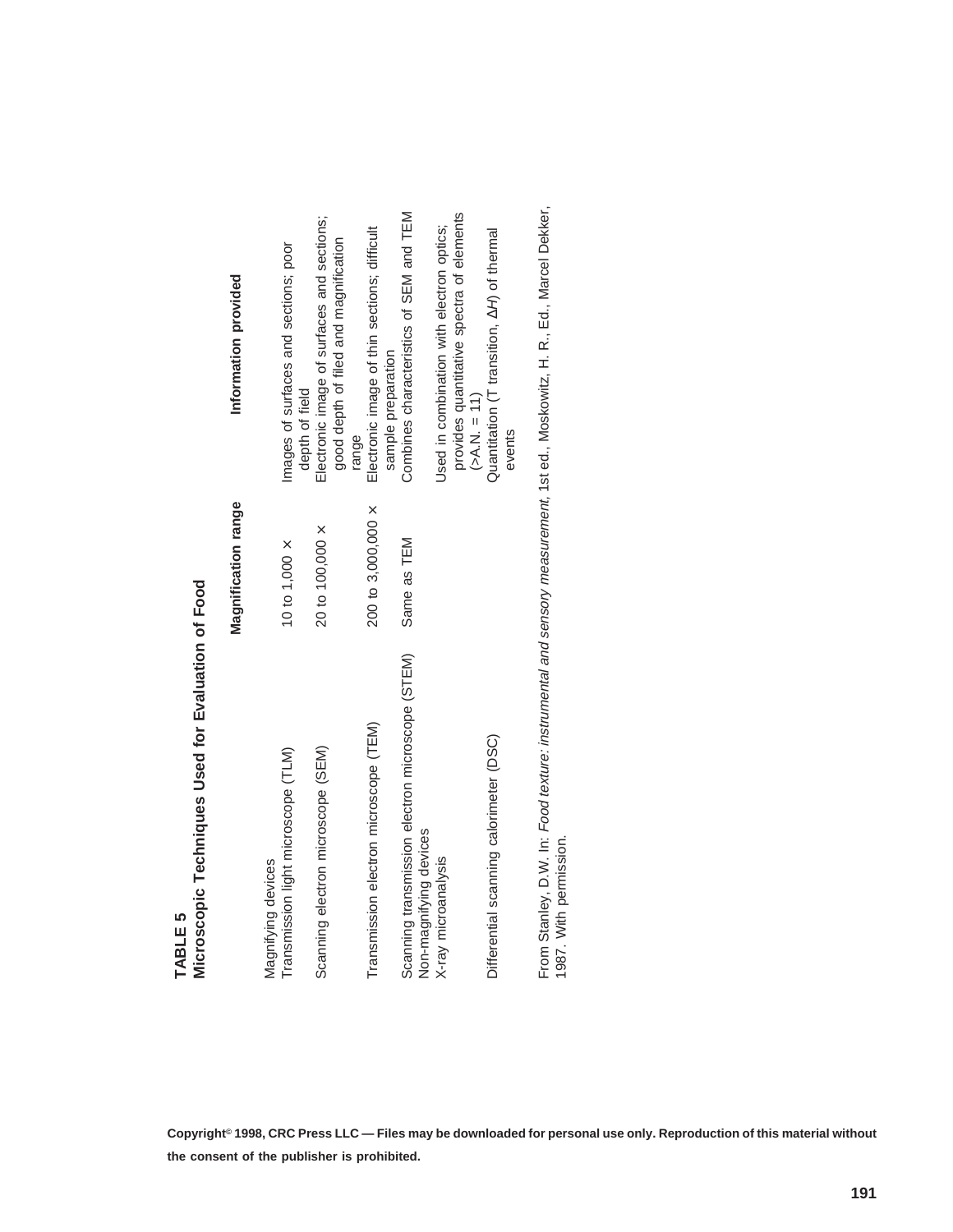To compensate for variations in total solids between varieties, WIS values are most appropriately expressed as a ratio or percentage (e.g., WIS/TS). When multiplied by 100, this ratio expresses the percentage of water-soluble solids in the total solids fraction of the sample. UCD studies carried out from 1974 to 1980, the period in which breeders were selecting firmer varieties of tomatoes, showed that varietal changes resulted in a WIS/TS increase from 9 to 19% (Wolcott, 1982). WIS content markedly affects consistency and the rate of change of Bostwick consistency with a change of soluble solids during concentration. Marsh et al. (Marsh et al., 1980) illustrated (Figure 6) the importance of the WIS/TS ratio by plotting 4 years of results for WIS/TS against the slope (b) of the Bostwick vs. NTSS concentration curve (see Figure 4). These authors found that the higher the WIS/TS ratio for a tomato product, the greater the Bostwick consistency at any given level of TS or NTSS.

## **2. Total Pectin**

Total pectin content may be evaluated in both tomato pulp and tomato serum. Pulp analysis may be carried out using the versene-pectinase carbazole method developed in 1952 by McCready and McComb (McCready and McComb, 1952). This method involves extraction of all pectic substances in fruit tissue at pH 7 and below with mild heating, followed by determination and characterization of total pectic substances such as anhydrouronic acid. Fresh tissue is blender with 95% ethyl alcohol, filtered, and the ethyl alcohol containing the sugars is discarded. Then the pulp is washed twice with 75% ethyl alcohol, and the cations and sequestered and the pectin deesterified by adding 0.5% versene solution (ethylenediamine-tetraacetic acid tetrasodium salt) at pH 11.5 and holding at 25°C for 30 min. The solution is acidified to pH 5 to 5.5 with acetic acid, pectinase is added and the solution stirred for 1 h, diluted and filtered. Deesterified galacturonide or polymer are added to the solution, and aliquots are measured colorimetrically with carbazole reagant.

Total pectin in tomato serum may be determined by taking serum obtained from serum viscosity measurements (e.g., centrifuged at  $600 \times g$ ) for 30 min and filtered through Whatman No. 90 paper), pipetting this into a centrifuge tube and then adding 30 ml of 95% ethanol and eight drops 0.5 N HCl. The solution is mixed and centrifuged



**FIGURE 6.** Relationship between slope of concentration curve and WIS/TS ration. (From Marsh, G. L. et al., J. Food Sci., 45, 3, 1980.)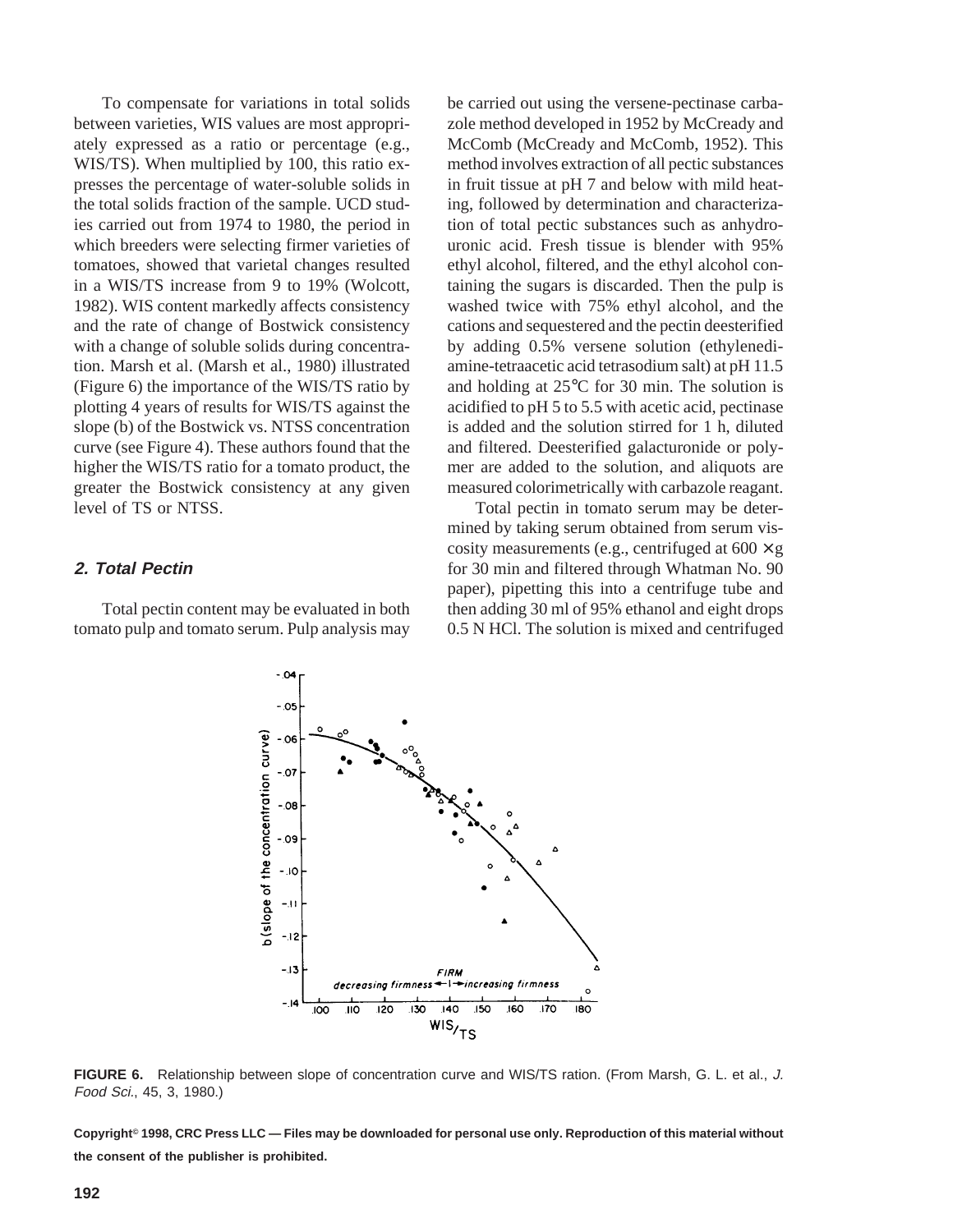for 20 min at 10,000 rpm  $(12,100 \times g)$  at 34°F according to the method of Luh and Daoud (Luh and Daoud, 1971). The supernatant is decanted, and the residue washed once with 30 ml 95% ethanol and twice with 30 ml of 70% ethanol. Twenty-five ml of 0.05 N NaOH are added to residue, and it is allowed to stand 1 h. Then the mixture is diluted with distilled water to 500 ml, and 2 ml of the resulting solution is used for analysis by the  $H_2SO_4$ -carbazole method (McCready and McComb, 1952).

# **3. Cell Wall and Middle Lamella Polymers**

Tomato polymers may be further evaluated by extracting cell wall material, chromatographing isolated pectins and determining the degree of polymerization (DP) and degree of esterification (DE) of component polymers. Cell wall material (CWM) may be prepared by heat inactivation in 50% ethanol, which serves to inactivate constitutive enzymes and protect pectins from β-elimination reactions (Koch and Nevins, 1989). The evaluation of DE may be carried out after dehydrating the CWM with acetone, followed by vacuum drying. Identification of galacturonic acid is performed after reduction of carboxyl groups, and the conversion of galacturonic acid to galactose is verified by gas-liquid chromatography of alditol acetates.

In order to calculate DP, which reflects average polymer size, it is necessary to analyze the sample for pectin content and galacturonic acid reducing groups. DP is equal to the moles of galacturonic acid residues divided by the moles of uronic reducing groups. Pectin concentration may be determined using the meta-hydroxydiphenyl assay (Blumenkrantz and Asboe-Hansen, 1973), and the quantification of galacturonic acid reducing endgroups can be carried out according to Sajjaanantakul et al. (Sajjaanantakul et al., 1989).

Isolated polyuronides may be chromatographed using gel filtration on a Sephacryl S-400 column (Seymour and Harding, 1987), and more complete fractionation may be achieved through the procedure of Fishman et al. (Fishman et al., 1991). The isolated pectins are fractionated by passing them through a series of three columns: a Waters µBondagel E-high, Waters E-100, and a Synchropak GPC-100. Column effluent detection is performed using a refractive index detector. Molecular weight determination of the pectic fractions eluted is carried out using a technique of low-speed sedimentation-equilibrium (Seymour and Harding, 1987).

## **4. Enzymes**

Polygalacturonase (PG) is assayed by incubation of enzyme extracts with a solution of polygalacturonic acid at the optimum pH and temperature for enzyme action. Blanks are prepared by previous boiling of the reaction mixtures before addition of substrate (Pressey, 1986). After appropriate incubation periods, aliquots are taken for analysis of reducing groups using disodium 2,2′ bicinchoninate (McFeeters, 1980).

Pectin esterase (PE) measurement focuses on the principle that ester bonds of the substrate polygalacturonic acid methyl ester are hydrolyzed, and acid groups are released, causing a lowering of pH. This assay is based on the color change of the pH indicator, bromothymol blue, during the reaction catalyzed by PE. As the pH is lowered, bromothymol blue changes color, which can be monitored spectrophotometrically (Hagerman and Austin, 1986).

## **5. Alcohol-Insoluble Solids**

Determination of alcohol-insoluble solids (AIS) is a good indication of maturity and texture in some horticultural products. In tomatoes, alcohol-insoluble solids include: protein (8%), pectic substances (7%), hemicellulose (4%), and cellulose (6%) dry matter (Davies and Hobson, 1981). The method (Association of Official Analytical Chemists Method 32.006) for evaluation of AIS involves blending tomatoes in 80% alcohol, filtering on a vacuum filter, washing with additional 80% alcohol, drying and weighing the residue.

Janoria and Rhodes (1974) found that AIS content of fresh market tomato fruit was highly

**Copyright© 1998, CRC Press LLC — Files may be downloaded for personal use only. Reproduction of this material without the consent of the publisher is prohibited.**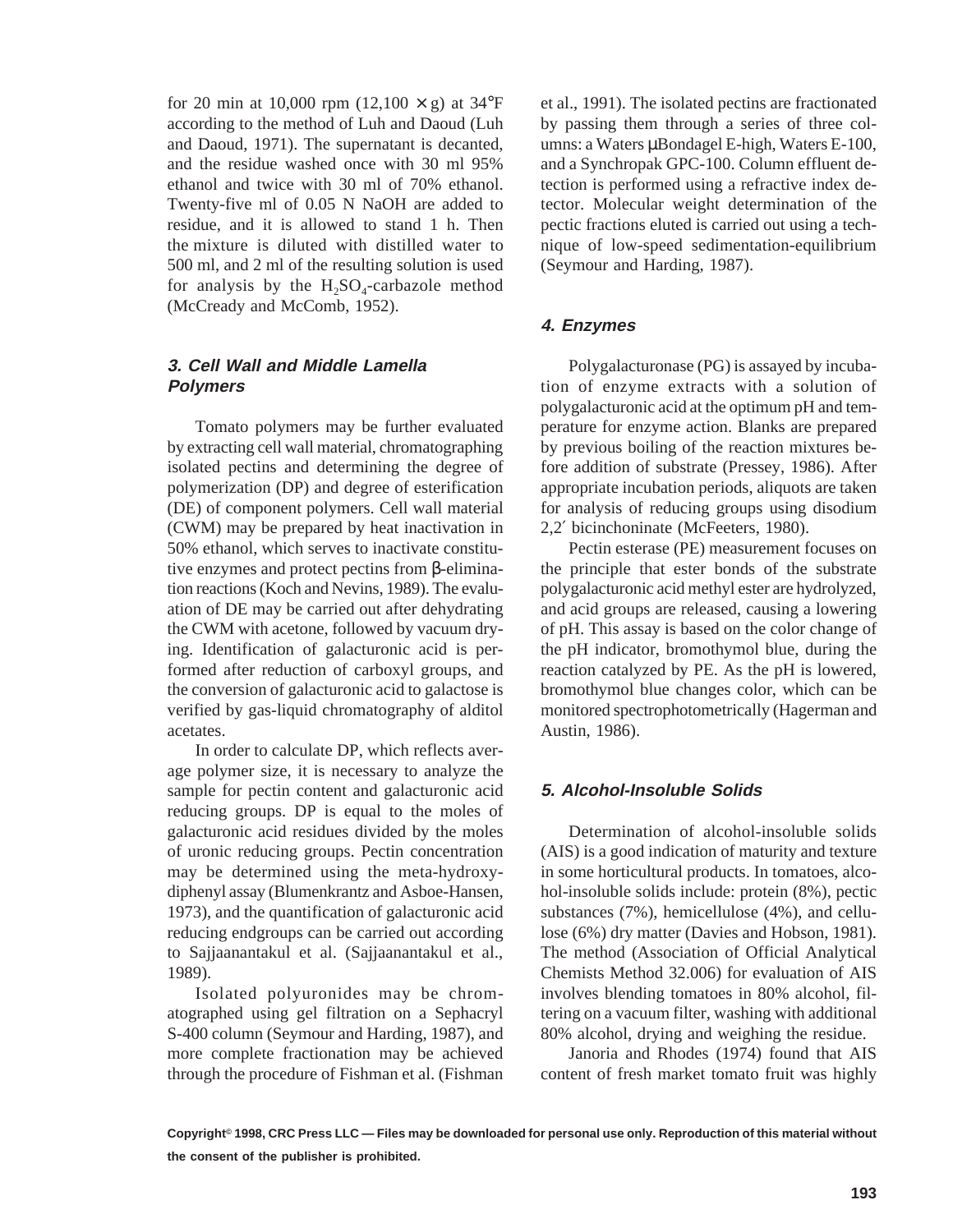correlated with viscosity, as measured by a Brookfield viscometer on microwaved samples. Correlation coefficient values, based on 12 cultivars, were  $r = 0.94$  for whole fruit extracted with 75% ethanol. Investigators separated fruit into three anatomical tissues, outer and inner pericarp, and locular contents and found the correlation of AIS with viscosity was high for outer pericarp, r  $= 0.93$ , and inner pericarp,  $r = 0.78$ , but low for locular contents,  $r = 0.18$ . A principal component analysis indicated that fruit size, shape and firmness, total solids, proportion of outer and inner pericarp, and locular contents were not highly associated with either AIS or viscosity.

It was noted that AIS is a small fraction of the total solid content of tomato juice, yet it accounts for a significant variation in juice viscosity. For example, the range of AIS in the 12 varieties studied in this trial was 2.9 to 7.4% of total solid content, but its coefficient of determination  $(r^2)$ with viscosity was estimated to be 0.88 (Janoria and Rhodes, 1974). In terms of breeding potential, an increase in the weight proportion of outer pericarp may not result in an increase in the AIS (outer) or AIS (whole) content because the percentage outer pericarp was found to vary independently of AIS (outer and whole).

# **E. Correlation of Sensory Methods with Objective, Microstructural and Chemical Methods, and Criteria for Method Selection**

Although sensory methods are preferred because of their strong correlation with consumer judgments, objective instrumental or chemical methods are often faster and less expensive. For this reason, many scientists use objective methods to evaluate textural properties. In the final analysis, however, objective methods of textural property evaluation must correlate well with sensory judgments. Szczesniak (1987) cites the following as reasons researchers seek correlations: (1) need for quality control instruments; (2) desire to predict consumer response; (3) desire to understand what is being perceived by sensory test; and (4) need to develop improved instrumental test methods that will ultimately duplicate sensory evaluation.

One difficulty frequently encountered in correlating instrumental and sensory results is poor definition of the textural property being measured. In addition, when correlating instrumental and sensory results, one must consider differences in sample variability or reproducibility (greater with instrumental than sensory analysis) and the sensitivity of both instrumental and human sensors. The sensitivity of a sensory panel is usually better, but if there is great scatter (low reproducibility) in sensory ratings, differences may not be significant (Kapsalis and Moskowitz, 1977). It is important to realize the limits of correlation of each approach. Szczesniak (1979) found that, with different foods, optimum agreement between sensory and objective evaluation occurs at different force/percent compression values, illustrating the importance of initial testing to set test parameters.

The literature contains relatively few wellconducted studies of textural properties that correlate sensory analysis results with those of objective methods. There are even fewer examples relating sensory evaluation to microstructural or chemical analyses. In most cases, methods are compared by statistical analysis of the results and simple calculation of correlation coefficients. Kader et al. (Kader et al., 1978) evaluated two objective methods (one destructive, one nondestructive) and a sensory judgment of fresh market tomato firmness. The UC fruit firmness tester was utilized for the destructive puncture-type test and a nondestructive compression method based on pressing two steel balls against the sides of the tomato and measuring deformation was also used. These methods were compared with the sensory method of feeling fruit with the fingers along the equatorial diameter of the fruit with specific attention to measurements being made over the locules rather than the radial walls. Sensory scores were highly correlated with both nondestructive deformation measurements  $(r = -0.81)$  and destructive pressure test values ( $r = 0.79$ ). In addition, the two objective tests correlated fairly well  $(r = -0.75)$  with each other. Table 6 illustrates the agreement obtained between the three methods.

Gormley and Keppel (Gormley and Keppel, 1976) measured whole fresh market tomato fruit firmness with a modified shear press by compressing (radially) individual fruit by 5 mm between two flat surfaces. This deformation resulted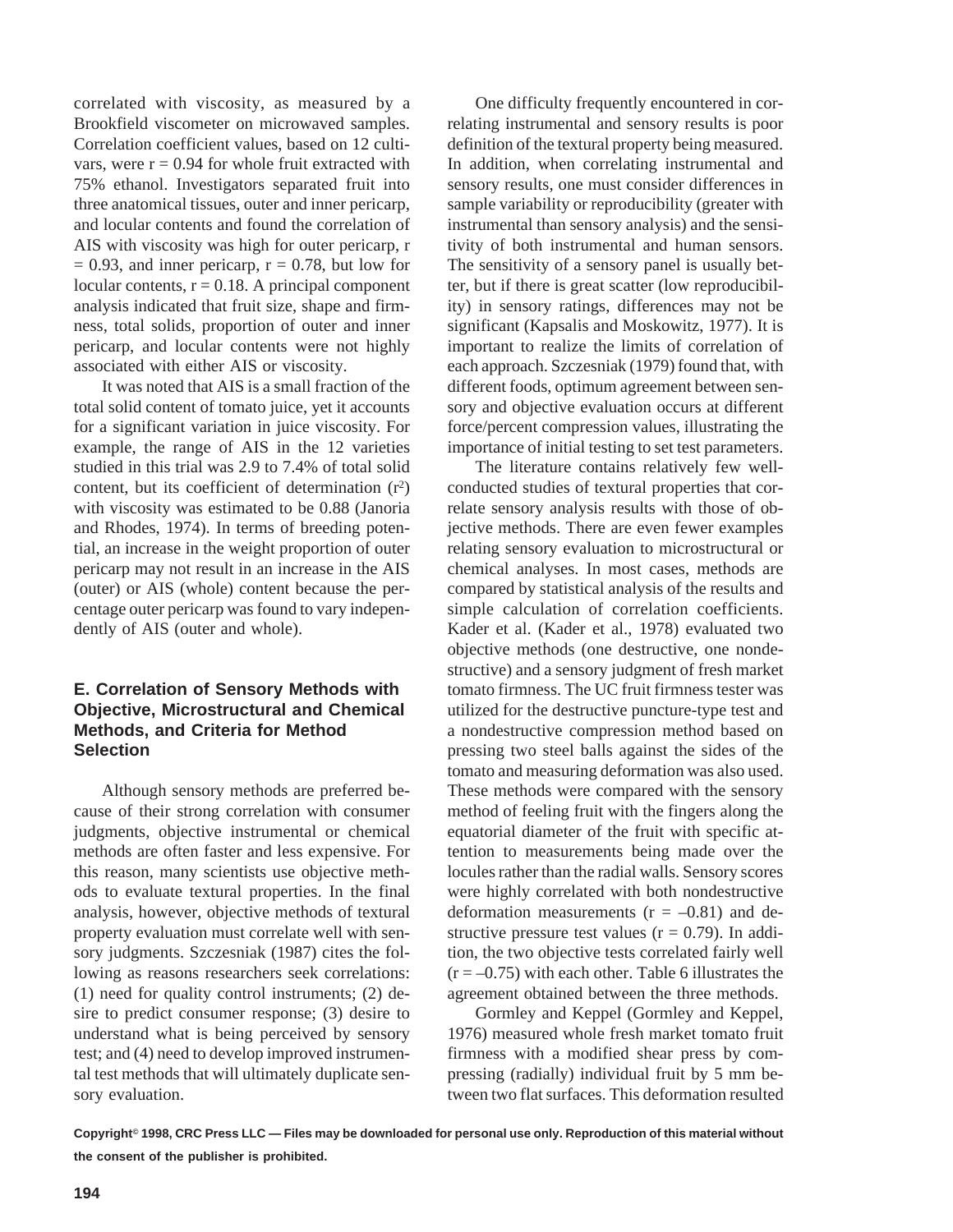**TABLE 6 Relationship between Subjective and Objective Firmness Measurements for Whole Tomato Fruit Firmness**

| <b>Subjective firmness</b><br>score and class | Deformation (mm)<br>at 1 s using a $2.2$ N<br>compressive force | <b>UC fruit firmness</b><br>tester reading (kg) with<br>a 7.9 mm plunger |
|-----------------------------------------------|-----------------------------------------------------------------|--------------------------------------------------------------------------|
| $6 =$ Very firm                               | $0.8 \pm 0.4$                                                   | $2.18 \pm 0.48$                                                          |
| $5 =$ Firm                                    | $1.3 \pm 0.5$                                                   | $1.81 \pm 0.39$                                                          |
| $4 =$ Fairly firm                             | $1.6 \pm 0.6$                                                   | $1.27 \pm 0.27$                                                          |
| $3 = Soft$                                    | $2.3 \pm 0.6$                                                   | $1.00 \pm 0.20$                                                          |
| $2 = \text{Very}$ soft                        | $2.7 \pm 0.3$                                                   | $0.73 \pm 0.25$                                                          |

From Kader, A. A., J. Amer. Soc. Hort. Sci., 103, 1, 1978.

in firmness readings of 1700 to 550 g, depending on the age of the fruit. A 12-member sensory panel of individuals experienced in tomato production and marketing was asked to rank fruit in order (1 to 10) from firmest to softest on the basis of finger feel. The rank correlation coefficient between tomato firmness as measured by finger feel and shear press was 0.988. The break point in fruit firmness between suitability and nonsuitability for sale at the retail level was taken at 680 g, while that for tomatoes usable in the home, that is, capable of being sliced easily, was 540 g.

The relationship between sensory attributes and objective measurements of fresh market tomato quality was also investigated by Resurreccion and Shewfelt (Resurreccion and Shewfelt, 1985). Nineteen different sensory and objective variables were evaluated and Table 7 illustrates how the data were first simplified by clustering groups of variables into nonoverlapping clusters. Analysis of individual factors found that sensory tomato color measurements were highly correlated with objective color measurements L and  $tan^{-1} b/a$  ( $r =$  $-0.66$ ,  $P < 0.0001$ ) and whole fruit firmness as measured by a penetrometer  $(r = -0.61, P <$ 0.0001). It is interesting to note that the only objective measures that correlated with sensory analysis were firmness and color.

Table 8 summarizes the methods described above which may be applied to characterization of the textural properties of tomatoes. Faced with what may seem to be an overwhelming number of choices, it is useful to review the following criteria, which have been adapted from

Bourne (Bourne, 1993) as a guide to method selection:

- 1. Purpose: routine quality assurance or a research tool?
- 2. Nature of product: liquid, solid, viscoelastic, homogeneous, or heterogeneous?
- 3. Cost: capital equipment cost, including operation and maintenance; cost of training, and maintaining a sensory texture panel?
- 4. Time: results needed immediately for decision making (e.g., quality assurance) or more long-term evaluation?
- 5. Location: used in field, processing plant, or on the laboratory bench?
- 6. Nature of sensory evaluation method used by people: is the product typically squeezed, cut by incisors, crushed between molars, rolled with tongue, etc.?

After reviewing all of the above criteria, one will hopefully be left with two or three potential test principles, which should be tested over the full range of textures normally encountered in the food and correlated with sensory evaluation (Bourne, 1993). Using statistical analysis to evaluate the results should identify which principle and instrument are the best for a certain product. Finally, test conditions must be established and standardized such that they give the strongest distinction between different samples.

In terms of the evaluation of textural properties of processing tomatoes, liquid and semi-solid tomato products such as juice, sauce, and paste

**Copyright© 1998, CRC Press LLC — Files may be downloaded for personal use only. Reproduction of this material without the consent of the publisher is prohibited.**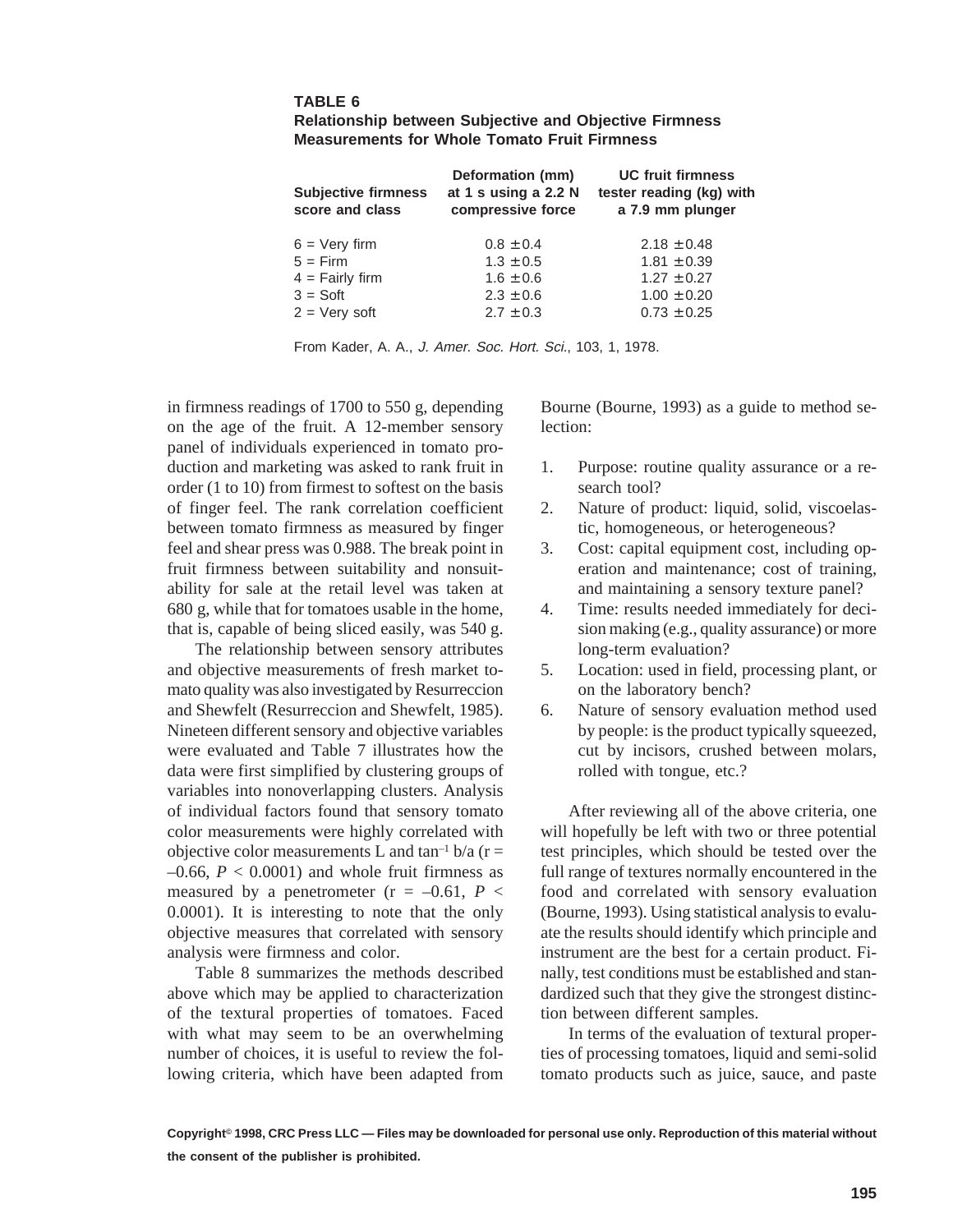#### **TABLE 7**

|  |                                                  | <b>Cluster Structure and Factor Pattern of Sensory and</b> |  |
|--|--------------------------------------------------|------------------------------------------------------------|--|
|  | <b>Objective Measures of Postharvest Quality</b> |                                                            |  |

| Variable           | <b>Type of</b><br>measurement <sup>a</sup> | <b>Cluster</b> | (R <sup>2</sup> ) | Factorb                 |
|--------------------|--------------------------------------------|----------------|-------------------|-------------------------|
| L                  | O                                          | 1              | 0.92              | 1                       |
| tan 1 b/a          | O                                          |                | 0.87              | 1                       |
| Firmness           | O                                          |                | 0.81              | 1                       |
| Color              | $\mathsf S$                                |                | 0.63              | 1 $(-)$                 |
| "Tomato-like"      | S                                          | 2              | 0.85              | 2                       |
| "Overall" flavor   | $\mathbb S$                                |                | 0.77              | $\overline{\mathbf{c}}$ |
| Sweetness          | $\mathbb S$                                |                | 0.59              | $\overline{\mathbf{c}}$ |
| Preference         | $\mathbb S$                                |                | 0.49              | $\overline{c}$          |
| <b>Juiciness</b>   | $\mathbb S$                                |                | 0.43              | $\overline{c}$          |
| Acidity            | S                                          |                | 0.10              | 6                       |
| Soluble solids     | O                                          | 3              | 0.89              | 3                       |
| Moisture           | O                                          |                | 0.81              | $3(-)$                  |
| Weight             | O                                          |                | 0.30              | $3,4(-)$                |
| "Off-flavor"       | $\mathbf S$                                |                | 0.11              | 6                       |
| Ripening method    | O                                          | 4              | 0.72              | 4                       |
| ΔΕ                 | O                                          |                | 0.54              | 4                       |
| Ascorbic acid      | O                                          |                | 0.43              | 3,4                     |
| рH                 | O                                          | 5              | 0.70              | 5                       |
| Titratable acidity | O                                          |                | 0.70              | $5(-)$                  |
|                    |                                            |                |                   |                         |

 $^a$  O = objective measure: S = sensory measure.

 $b$  Variables with rotated loadings  $> 0.35$  for a factor. Negative loadings are indicated by (–).

From Resurreccion, A. V. and Shewfelt, R. L., J. Food Sci., 50, 1985. With permission.

historically have been evaluated in terms of their viscosity, consistency, and chemical composition (e.g., TS, SS, WIS, pectins). In-plant quality-assurance practices routinely involve measurement of diluted paste or juice Bostwick, soluble solids, and perhaps total solids and serum viscosity. Evaluation of the textural properties of more solid products such as diced, crushed, and whole peeled tomatoes is still in its relative infancy. With consumer attraction to salsa and ethnic foods and the subsequent rise in market share in the diced tomato category, textural integrity has become a significant factor in quality assessment. In practice, as a quality control tool the tomato industry frequently uses methods of texture evaluation that are quite subjective and often involve visual examination and/or probing or squeezing with the fingers. A scant few companies presently use objective methods such as the Shear Press or puncture test for evaluation of either raw or processed tomato products.

The textural quality of processing tomatoes is rarely evaluated on incoming loads, in general processed product texture is measured after the fact. In addition, although varieties may be processed separately, the raw material is rarely sorted for textural quality or maturity differences prior to processing. Following bulk production of a product such as diced tomatoes, textural properties may be evaluated at the time of remanufacture or formulation of higher value products, but at this point it is impossible to recover losses in textural integrity. In order to distinguish higher value products containing diced, crushed, or whole peel tomatoes, it would behoove the processor to institute routine methods for evaluation of the textural properties of raw and processed products. Perhaps if standards were better defined and less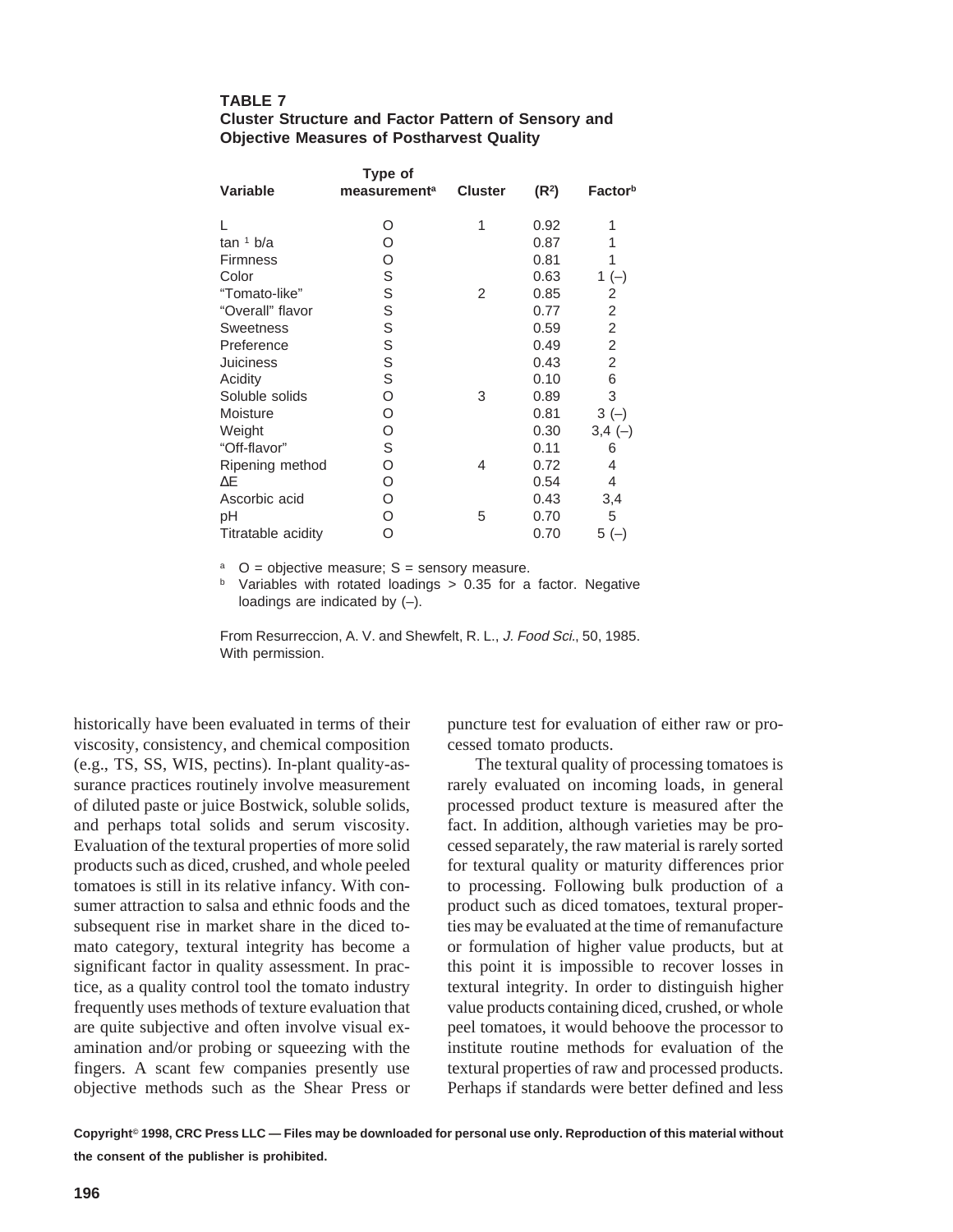| Classification of Methods Available for Evaluation of Textural Properties of Tomatoes <sup>a</sup> |          | Type of test                  |                                   |                  | Classification |           |                                   |                             |                                                                                 |                                                             |
|----------------------------------------------------------------------------------------------------|----------|-------------------------------|-----------------------------------|------------------|----------------|-----------|-----------------------------------|-----------------------------|---------------------------------------------------------------------------------|-------------------------------------------------------------|
| Test name                                                                                          | Sensory  | Objective<br>Destruc-<br>tive | Objective<br>Non-Des-<br>tructive | mental<br>Funda- | Empirical      | Imitative | Principle                         | Measured<br>variable        | Dimension-<br>al units                                                          | application<br>Tomato<br>product                            |
| Intensity rating                                                                                   | $\times$ | $\times$                      |                                   |                  |                | $\times$  | Intensity                         | Numerical                   | $0 = \text{absence}$<br>$7 = \text{high}$                                       | ₹                                                           |
| Hedonic scaling                                                                                    | $\times$ | $\times$                      |                                   |                  |                | $\times$  | Degree of<br>liking               | Numerical                   | extremely<br>$0 =$ dislike<br>$9 =$ like                                        | ₹                                                           |
| Texture profile                                                                                    | $\times$ | $\times$                      |                                   |                  |                | $\times$  | changes<br>Intensity,<br>order of | descriptive<br>Numerical,   | descriptive<br>through 9,<br>Scales of 1<br>extremely<br>rate,<br>$\frac{5}{2}$ | $\overline{\preccurlyeq}$                                   |
| Puncture                                                                                           |          | $\times$                      |                                   |                  | $\times$       |           | Force                             | Force                       | $m\hbar^{-2}$                                                                   | Whole peeled<br>crushed<br>stewed<br>diced                  |
| compression<br>Flat plate                                                                          |          | $\times$                      | $\times$                          |                  | $\times$       |           | Force                             | Force                       | $m\hbar^{-2}$                                                                   | whole peeled<br>Raw (whole)<br>stewed<br>diced              |
| Extrusion                                                                                          |          | $\pmb{\times}$                |                                   |                  | $\times$       |           | Force                             | Force                       | $m\hbar^{-2}$                                                                   | crushed<br>Stewed<br>purée<br>diced                         |
| (shear press, etc.)<br>Multiple measuring                                                          |          | $\times$                      |                                   |                  | $\times$       |           | Multiple                          | distance,<br>Force,<br>time | $m h^{-2}$ , $l$ , t                                                            | Whole peeled<br>formulated<br>formulated<br>stewed<br>diced |
| Drained weight                                                                                     |          | $\boldsymbol{\times}$         |                                   |                  | $\times$       |           | Time                              | Volume                      | $\overline{\epsilon}$                                                           | formulated<br>crushed<br>stewed<br>purée<br>diced<br>Raw    |
| consistometer<br><b>Bostwick</b>                                                                   |          | $\times$                      |                                   |                  | $\times$       |           | Distance                          | Length                      |                                                                                 | catsup<br>sauce<br>paste<br>Juice                           |

TABLE 8 **TABLE 8**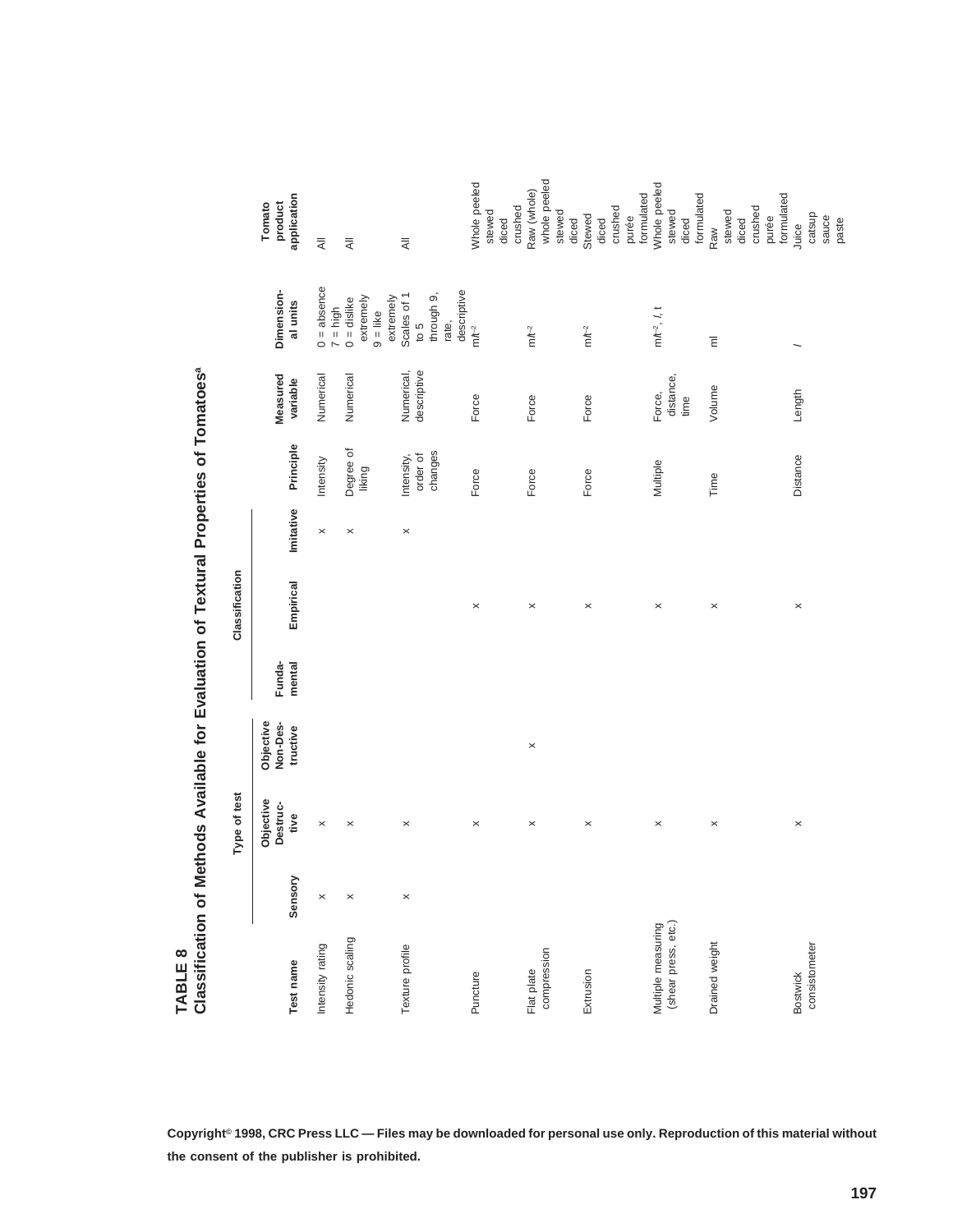|                                    |         | Type of test                  |                                   |                  | Classification |           |                        |                                          |                                          |                                                                             |
|------------------------------------|---------|-------------------------------|-----------------------------------|------------------|----------------|-----------|------------------------|------------------------------------------|------------------------------------------|-----------------------------------------------------------------------------|
| Test name                          | Sensory | Objective<br>Destruc-<br>tive | Objective<br>Non-Des-<br>tructive | Funda-<br>mental | Empirical      | Imitative | Principle              | Measured<br>variable                     | Dimension-<br>al units                   | application<br>product<br>Tomato                                            |
| consistometer<br>Adams             |         | $\boldsymbol{\times}$         |                                   |                  | $\pmb{\times}$ |           | Distance               | Length                                   |                                          | sauce<br>Catsup<br>purée                                                    |
| consistometer<br>Stormer           |         | $\pmb{\times}$                |                                   |                  | $\times$       |           | Time                   | Time                                     |                                          | catsup<br>sauce<br>paste<br>Juice                                           |
| Blotter test                       |         | $\pmb{\times}$                |                                   |                  | $\pmb{\times}$ |           | Distance               | Area                                     | $\overline{2}$                           | Catsup<br>sauce<br>purée<br>purée                                           |
| Serum separation<br>test           |         | $\pmb{\times}$                |                                   |                  | $\times$       |           | Distance               | Volume                                   | $\frac{3}{2}$                            | Catsup<br>sauce<br>purée<br>paste                                           |
| Ostwald viscometer                 |         | $\times$                      |                                   |                  | $\times$       |           | Time                   | Time                                     |                                          | paste<br>Serum<br>juice                                                     |
| NMR imaging                        |         | $\times$                      | $\times$                          |                  | $\times$       |           | resonance<br>Magnetic  | distribution<br>tion phase<br>Magnetiza- | $g(\varnothing)$                         | whole peeled<br>Raw (whole)<br>crushed<br>stewed<br>purée<br>diced<br>juice |
| (dynamic oscillation)<br>Resonance |         |                               | $\times$                          | $\times$         |                |           | Resonance<br>vibration | Frequency                                | (*) epnildure<br>Raw phase<br>angle (ø), | whole peeled<br>Raw (whole)<br>crushed<br>stewed<br>diced                   |
| Creep compliance                   |         |                               | ×                                 | $\times$         |                |           | Force                  | Compliance                               | stress (sigma)<br>Strain (¥),<br>applied | whole peeled<br>formulated<br>crushed<br>stewed<br>diced<br>Raw             |

TABLE 8 (continued)<br>Classification of Methods Available for Evaluation of Textural Properties of Tomatoesª **198TABLE 8 (continued) Classification of Methods Available for Evaluation of Textural Properties of Tomatoesa**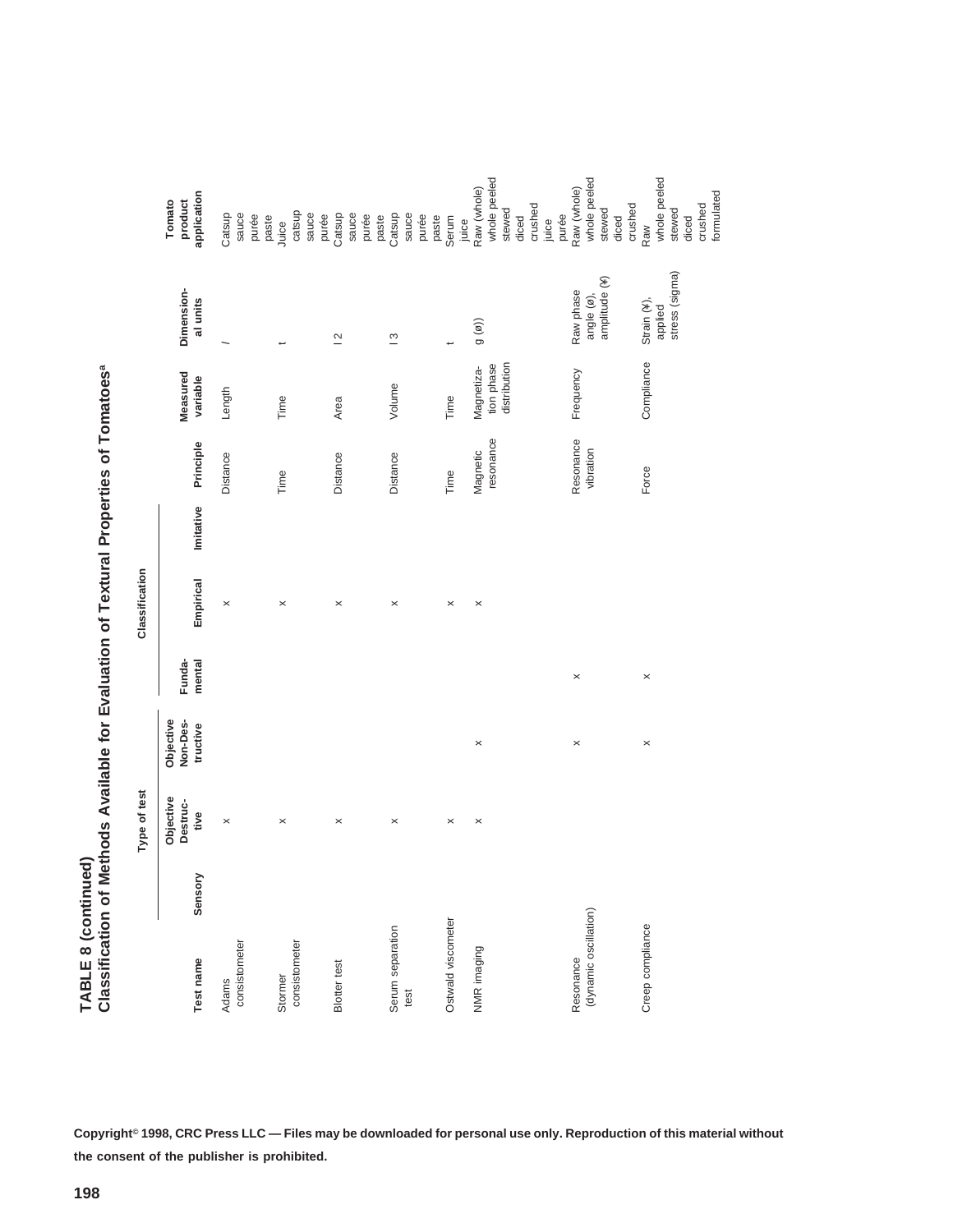| <i><b>Microstructure</b></i>                                                  |   | Magnifica-<br>tion | Area, /2,<br>volume, /3<br>descriptive /3 |                         | Raw (whole)<br>whole peeled<br>stewed<br>diced<br>crushed<br>purée<br>purviete |
|-------------------------------------------------------------------------------|---|--------------------|-------------------------------------------|-------------------------|--------------------------------------------------------------------------------|
| Chemical methods<br>(e.g., TS, SS, WIS,<br>soluble pectin, DP,<br>DE, PG, PE) | × | <b>hemical</b>     | Concentra-<br>tion                        | Dimension)<br>-less (%) |                                                                                |

<sup>a</sup> Adapted from Bourne, M. C., Texture. Encyclopedia of Food Science, Food Technology and Nutrition, 1993. With permission. Adapted from Bourne, M. C., Texture. Encyclopedia of Food Science, Food Technology and Nutrition, 1993. With permission.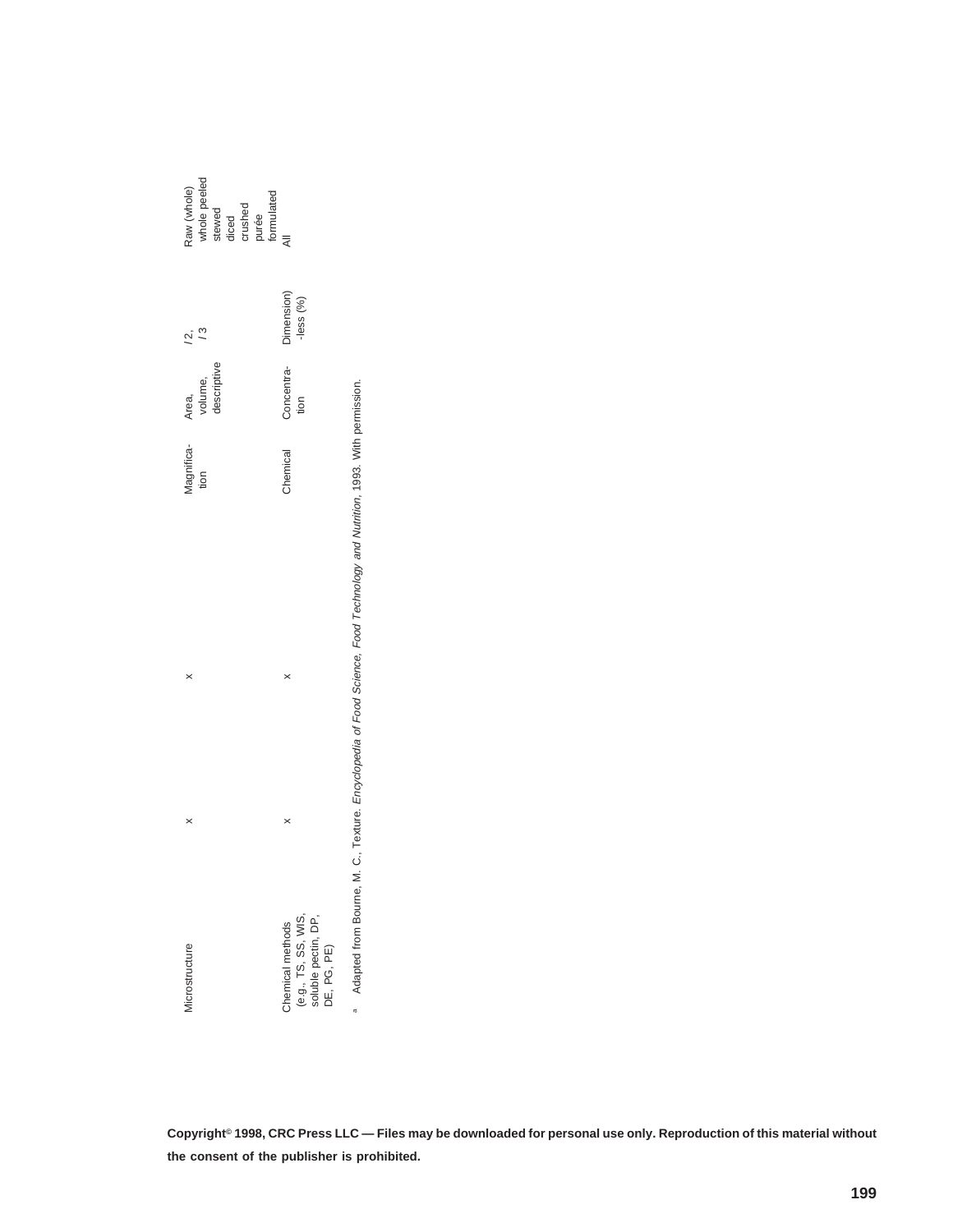subjective more attention would be paid to textural integrity. On the other hand, efforts to optimize the textural properties of tomato products will offer a marketing advantage to savvy processors.

# **IV. TOMATO BIOLOGY**

The commercially cultivated forms of tomato belong to the species *Lycopersicon esculentum,* Mill. In 1893 in the U.S., as the result of a tariff dispute, the tomato was officially proclaimed by the Supreme Court a vegetable (Margen and Letter, 1992). Nevertheless, botanically the tomato is a *fruit* of the genus *Lycopersicon*.

Transversal sections of a tomato fruit reveal from 2 to 25 locules (Salunkhe et al., 1974). Most of the world's tomatoes, including processing tomatoes (cultivars used for canning, freezing, drying, etc.) are grown under nonlimiting light conditions for most of the year. Under these conditions, multilocular fruit (Figure 7) can be easily grown (Davies and Hobson, 1981).

#### **A. Tomato Shape and Size**

The shape of an individual tomato fruit is largely genetically determined, with some influence of environmental and nutritional conditions. Tomato shape varies greatly, depending on the cultivars; commonly fruits are elongated or pearlike, oblate, or spherical. Typically, processing tomatoes are pear shaped; it is common to find globular and oblong fruits. However, the diversity of fruit shapes are exemplified in Figure 8, which presents 12 cultivars of tomatoes used by Janoria and Rhodes (1974) for tomato juice preparation.

#### **B. Tomato Anatomy**

The tomato is a fleshy fruit, specifically, a berry. Most of the flesh or juicy tissue of the mature fruit is derived from the placenta (Fahn, 1974); the placenta constitutes the ovule-bearing region of the ovary of the flower (Esau, 1953). In the tomato, as in many but not all fleshy fruits, the mature ovary wall (the pericarp) is not highly differentiated, and a distinct exocarp, mesocarp, and endocarp are lacking. Figure 9 is a diagram of a transverse section of a mature tomato fruit showing the various structures and regions. Pericarp includes the skin, peripheral pericarp, radial arms, and columella.

Tomato "skin" or peel is composed of a thin layer of heavily cutinized epidermal cells and two or more layers of relatively small, flattened cells referred to by some authors as hypodermal cells (Chu and Thompson, 1972; Reeve, 1970). Cells



**FIGURE 7.** Multilocular fruit grown under nonlimiting light conditions. (From Davies, J. N. and Hobson, G. E., Crit. Rev. Food Sci. Nutr., 15, 3, 1981.)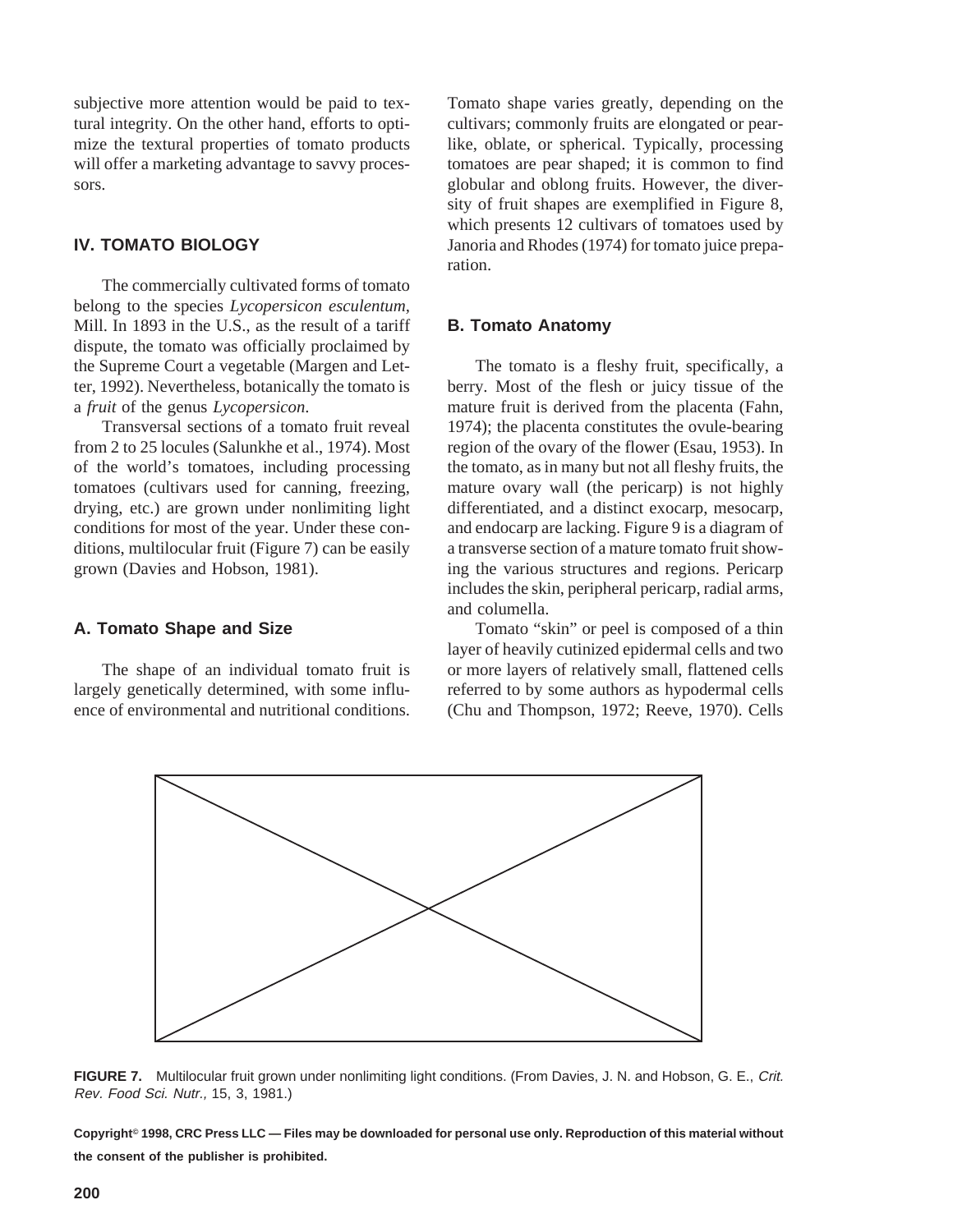

**FIGURE 8.** Variation in fruit shape and size of 12 cultivars. (From Janoria, M. P. and Rhodes, A. M., Euphytica, 23, 1974.)



**FIGURE 9.** Internal structure of a tomato fruit.

of the skin are thicker walled than the parenchyma cells of the main portion of the pericarp. Lining the locules is a layer of thin-walled cells, which constitutes the inner epidermis (Esau, 1953; Fahn, 1974; Gould, 1992).

Cells located in the main portion of the pericarp (central part of the peripheral pericarp; see Figure 9) are much larger than skin cells; they have thin walls and are separated by many intercellular spaces. Often pericarp cells are polyhedral; both cell size and cell shape vary. Those cells beneath the skin (Figure 10A) and adjacent to the inner epidermis lining the locules (Figure 10B) are much smaller than cells in the central portion of the peripheral pericarp. Peripheral pericarp parenchyma cells of mature green tomatoes measure 300 to 500 m or more across; their cytoplasm appears as a thin layer that surrounds a central vacuole, and the cell walls are relatively thick (Grierson and Kader, 1986). In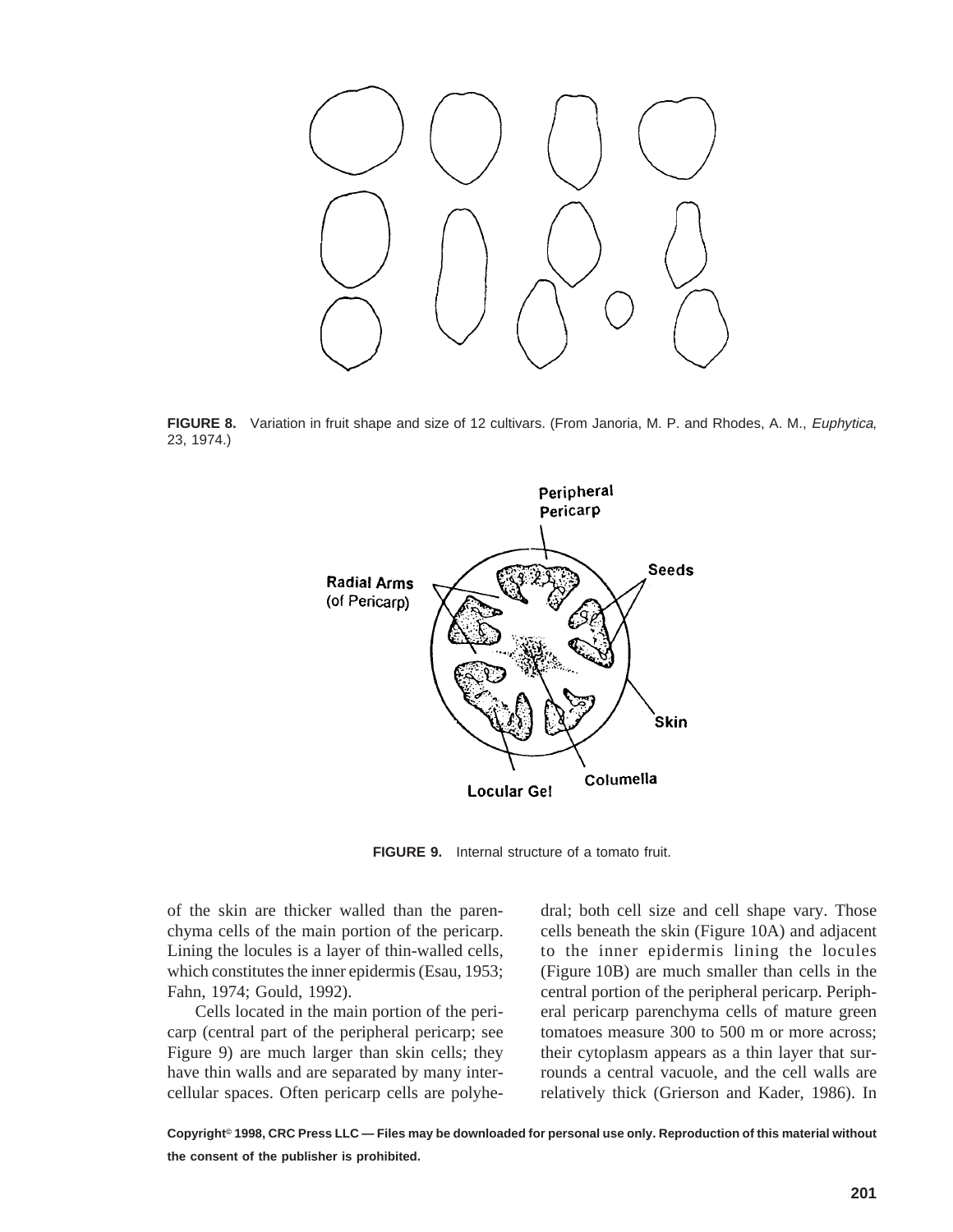

**FIGURE 10.** Electron micrograph of tomato cells.

the micrographs of ripe processing tomato presented in Figure 10A,B some of the largest cells are over 700 m across. Vascular bundles are distributed throughout the pericarp. They run from the stem end to the blossom end in both the peripheral pericarp and the columella (Davies and Hobson, 1981). Locular cavities of the ripe tomato fruit are filled with a jelly-like material and seeds. In the early stages of development, the tomato fruit locules are filled by an outward growth of parenchymatous placental cells and the seeds are surrounded by them. This tissue is not fused with either the adjacent pericarp or the seeds, but instead presses against these structures. While firm and compact at first, the intruding parenchymatous tissue becomes gelatinous with fruit maturation, as cell walls thin and eventually rupture to produce the locular gel (Brecht, 1987; Davies and Hobson, 1981; Salunkhe et al., 1974).

The overall thickness of the pericarp was determined in 10 cultivars of processing tomatoes grown in California (Barrett and Garcia, 1996); results are presented in Table 9. Pericarp wall thickness does not necessarily increase with fruit weight; in some cultivars, small fruit may have quite thick walls. There is a large variation of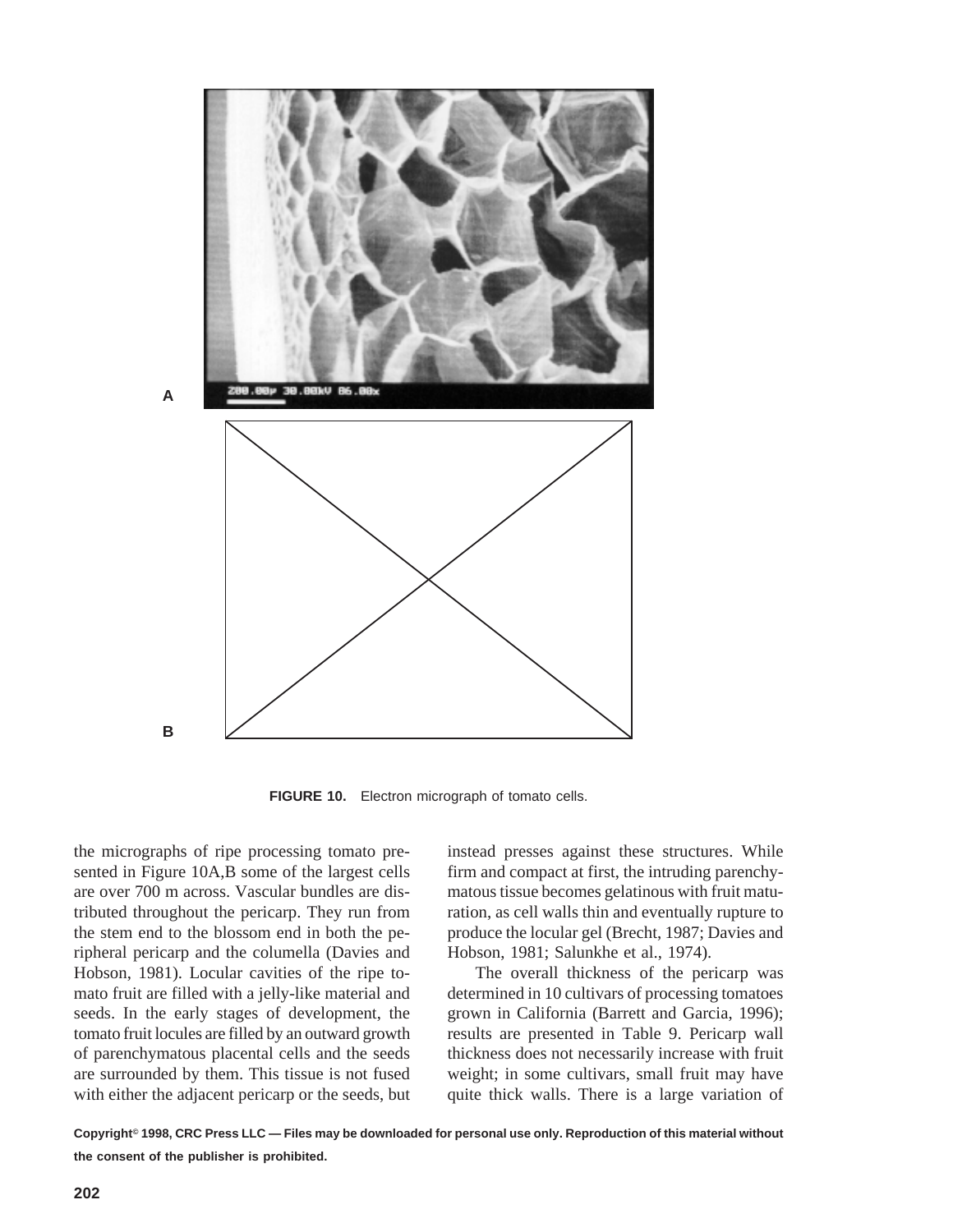## **TABLE 9 Variation of Fruit Weight and Pericarp Thickness of Ten Processing Tomatoes at Three Maturity Stages**

|                 |                          | Fruit weight (g) |         | Wall thickness (mm) |         |
|-----------------|--------------------------|------------------|---------|---------------------|---------|
| <b>Variety</b>  | <b>Maturity</b><br>stage | $min - max$      | Average | $min - max$         | Average |
| <b>BOS 8066</b> | R                        | $65 - 115$       | 92.8    | $5.3 - 7.8$         | 6.9     |
| (Orsetti)       | $R + 2$                  | $43 - 114$       | 70.0    | $5.0 - 7.1$         | 6.0     |
|                 | $R + 3$                  | $50 - 104$       | 76.1    | $4.8 - 6.2$         | 5.5     |
| <b>Brigade</b>  | R                        | $60 - 86$        | 73.2    | $6.2 - 8.6$         | 7.3     |
| (Asgrow)        | $R + 2$                  | $63 - 87$        | 75.7    | $5.1 - 8.4$         | 7.4     |
|                 | $R + 3$                  | 66-80            | 73.5    | $5.9 - 7.5$         | 6.8     |
| FM 9208         | R                        | 64-93            | 80.8    | $5.9 - 9.4$         | 7.7     |
| (Ferry Morse)   | $R + 2$                  | $57 - 82$        | 72.7    | $6.9 - 9.6$         | 8.2     |
|                 | $R + 3$                  | $54 - 104$       | 78.7    | $5.9 - 8.6$         | 7.2     |
| H 3044          | R                        | $45 - 82$        | 62.1    | $4.4 - 8.2$         | 6.1     |
| (Heinz)         | $R + 2$                  | $44 - 84$        | 67.5    | $4.9 - 7.5$         | 6.2     |
|                 | $R + 3$                  | $49 - 81$        | 65.5    | $3.5 - 6.5$         | 5.5     |
| H 8892          | R                        | $62 - 89$        | 74.7    | $5.7 - 8.8$         | 7.0     |
| (Heinz)         | $R + 2$                  | $63 - 78$        | 70.3    | $5.2 - 6.8$         | 6.0     |
|                 | $R + 3$                  | 58-105           | 81.3    | $5.7 - 8.8$         | 7.2     |
| H 9280          | R                        | $50 - 106$       | 72.8    | $5.2 - 9.3$         | 7.0     |
| (Heinz)         | $R + 2$                  | $57 - 93$        | 72.0    | $5.8 - 8.1$         | 6.9     |
|                 | $R + 3$                  | 49-138           | 74.2    | $5.1 - 7.9$         | 6.9     |
| LaRossa         | R                        | $71 - 105$       | 83.0    | $6.5 - 9.4$         | 7.6     |
| (Rogers)        | $R + 2$                  | $53 - 91$        | 70.0    | $6.2 - 7.9$         | 7.2     |
|                 | $R + 3$                  | $50 - 112$       | 76.1    | $5.9 - 8.4$         | 7.0     |
| Sun 6117        | R                        | $70 - 127$       | 88.0    | $5.1 - 7.4$         | 6.7     |
| (Sun Seeds)     | $R + 2$                  | 78-116           | 93.4    | $5.9 - 8.0$         | 7.0     |
|                 | $R + 3$                  | $61 - 91$        | 77.8    | $5.4 - 7.3$         | 6.6     |
| Halley 3155     | R                        | $85 - 130$       | 100.9   | $6.2 - 9.1$         | 8.1     |
| (Orsetti)       | $R + 2$                  | $61 - 96$        | 83.4    | $5.8 - 8.1$         | 7.3     |
| HyPeel 45       | R                        | 68-105           | 91.3    | $6.6 - 8.9$         | 7.6     |
| (Peto Seed)     | $R + 2$                  | $43 - 79$        | 62.8    | $6.1 - 7.6$         | 7.0     |

Note: All tomatoes were grown simultaneously and under the same agronomic conditions.  $R = red stage/USDA stage 6$ ;  $R + 2 = 2$  weeks after red stage;  $R + 3 = 3$  weeks after red stage.

pericarp thickness in the same cultivar and maturity stage. As shown in Table 9 fruit of the cultivar H 3044 had pericarp between 3.5 to 8.2 mm thick, considering the three maturity stages together; that was the highest variation (186%) of pericarp thickness observed. Moreover, the maturity stage and fruit weight do not seem to consistently affect the variation of pericarp thickness; some of the thinnest pericarp walls were found among the ripest  $(Red + 3$  weeks) fruit of the cultivars BOS 8066 and H 3044. For 6 of the 10 cultivars studied, the pericarp thickness decreased (7.9 to 20%) with maturity; therefore, there may be a genetic effect on pericarp thickness.

Knowledge of tomato anatomy is a prerequisite to accurate sampling for texture evaluation. A structural feature that has to be considered when texture measurements, such as whole fruit deformation, are to be performed is the presence of radial arms of pericarp (Figure 9). Both the number of radial arms present, as well as their thickness, are expected to impart resistance to fruit deformation, while the locular cavities, which are filled with jelly in the ripe fruit, are much less resistant to deformation.

In evaluating whole fruit deformation (uniaxial compression), it is important to be conscious of the position of the radial arms. The stresses that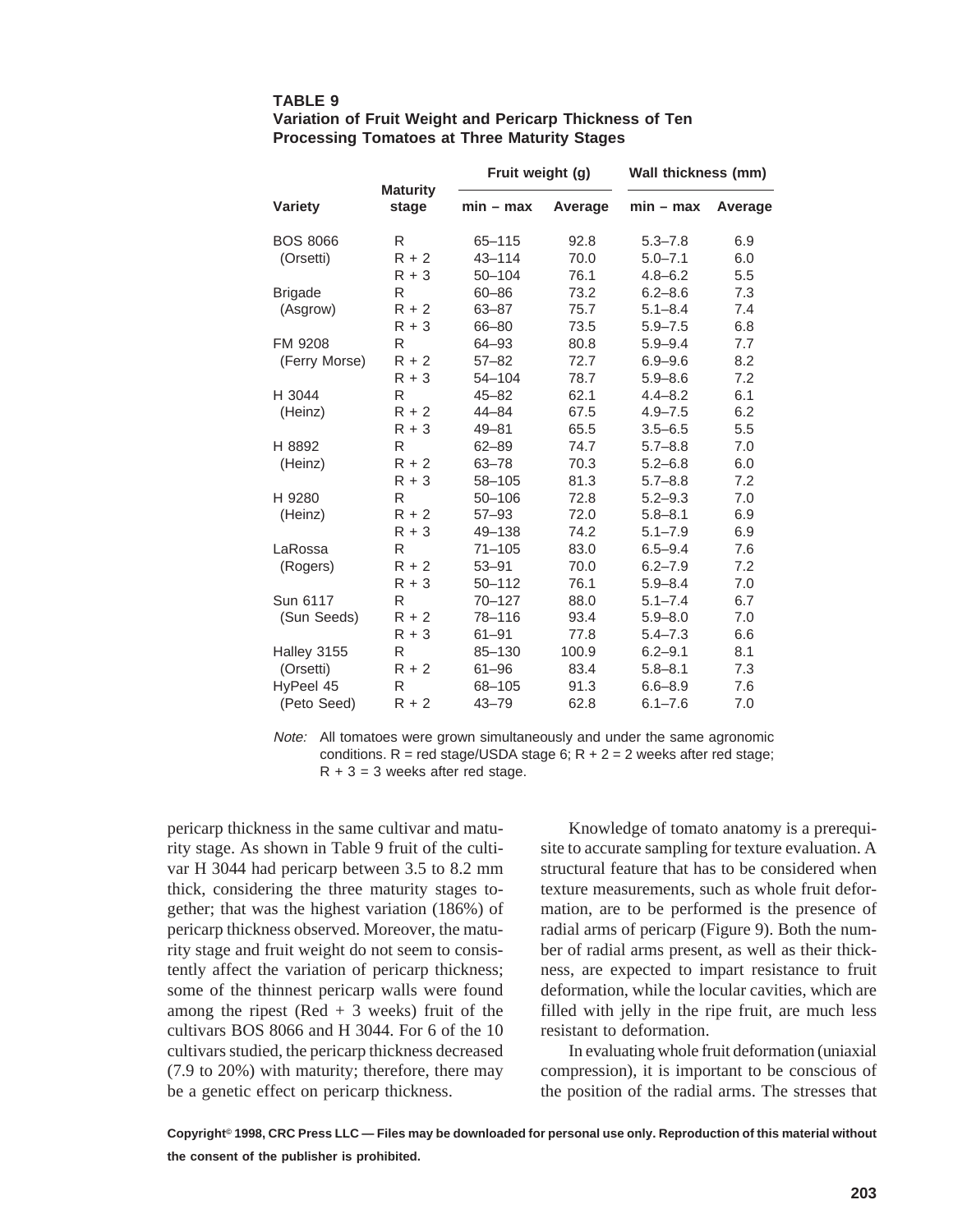occur in tomatoes during this type of test are not evenly distributed due to geometrical factors that result from structural nonuniformity. In our studies we have chosen either to arbitrarily position fruit and evaluate deformation every 45°, or to studiously avoid radial arms in evaluation.

It is somewhat common practice to trim pieces of tissue (cylinders, disks), in particular pericarp tissue, in order to perform texture measurements. It is important to highlight the natural variation of cell size, as seen in Figure 10A and B. In trimming we eliminate some structures that might offer more or less resistance in a puncture test. Also, in trimmed samples it becomes more difficult to perform tests observing the same orientation of the tissue, which might create nonreproducible results. As a general rule, we consider trimming a nonrecommended practice.

## **C. Tomato Classification**

According to the U.S. Standards USDA, 1975, fresh market tomatoes are classified on the basis of color, into six ripening stages (see Table 10). In California processing tomatoes are typically harvested when 90% of the field is at the red stage*.*

Examination of internal morphology of sliced fruit can also be used to assess maturity of mature green tomatoes. Observation of locular gel formation allows classify green tomatoes in four physiological stages, as described in Table 11.

Tomato fruit maturity has also been determined nondestructively with nuclear magnetic resonance imaging, NMR (Saltveit, 1991). Changes in the locular content (liquefation or gel formation) and softening of the pericarp (observed as a decrease in pericarp wall density; graininess) can be seen in NMR images. Yet NMR imaging is not applicable to sorting of mature green tomatoes due to the length of time required to produce the image.

Other nondestructive techniques have been studied with the purpose of determining fruit maturity, among them X-ray computed tomography (Brecht, 1991), transmission of sound (Abbott et al., 1968; Saltveit et al., 1985), changes in the vibrational response of the fruit (Stephenson et al., 1973), transmission of visible light (Worthington et al., 1973), and delayed light emission (Abbott et al., 1986; Chuma et al., 1982).

#### **D. Tomato Ripening**

Ripening of tomato fruit involves dramatic changes in color, texture, aroma, flavor, and composition. At the onset of ripening, following a rise in ethylene production, respiration begins to increase and initial color changes occur in the locular region; chlorophyll is replaced by carotenoids, mainly lycopene. Tomatoes typically ripen from the "inside-out", that is, internal color development and tissue softening precede changes in external color and firmness, and ripening progresses from the central columella region down to the blossom end and up to the stem scar. At the breaker and light-red stages α- and β-carotene reach peak concentrations; in the ripe fruit lycopene accounts for 50 to 76% of the total carotenoid pigments (Davies and Hobson, 1981).

## **TABLE 10 USDA Tomato Classes**

| Score<br><b>Class</b> | <b>Description</b> |
|-----------------------|--------------------|
|-----------------------|--------------------|

| $\mathbf{1}$   | Green          | Fruit surface completely green, varying from light to dark green                                          |
|----------------|----------------|-----------------------------------------------------------------------------------------------------------|
| 2              | <b>Breaker</b> | First appearance of external change in color; pink, red, or tannish yellow color on not more              |
| 3              | Turning        | than 10% of fruit surface<br>Over 10% but not more than 30% fruit surface is red, pink, or tannish yellow |
| $\overline{4}$ | Pink           | Over 30% but not more than 60% pinkish or red                                                             |
| 5              | Light red      | Over 60% surface shows pinkish-red or red, but not more than 90% red                                      |
| -6             | Red            | Over 90% red; desirable table ripeness                                                                    |

Note: All percentages refer to both color distribution and intensity.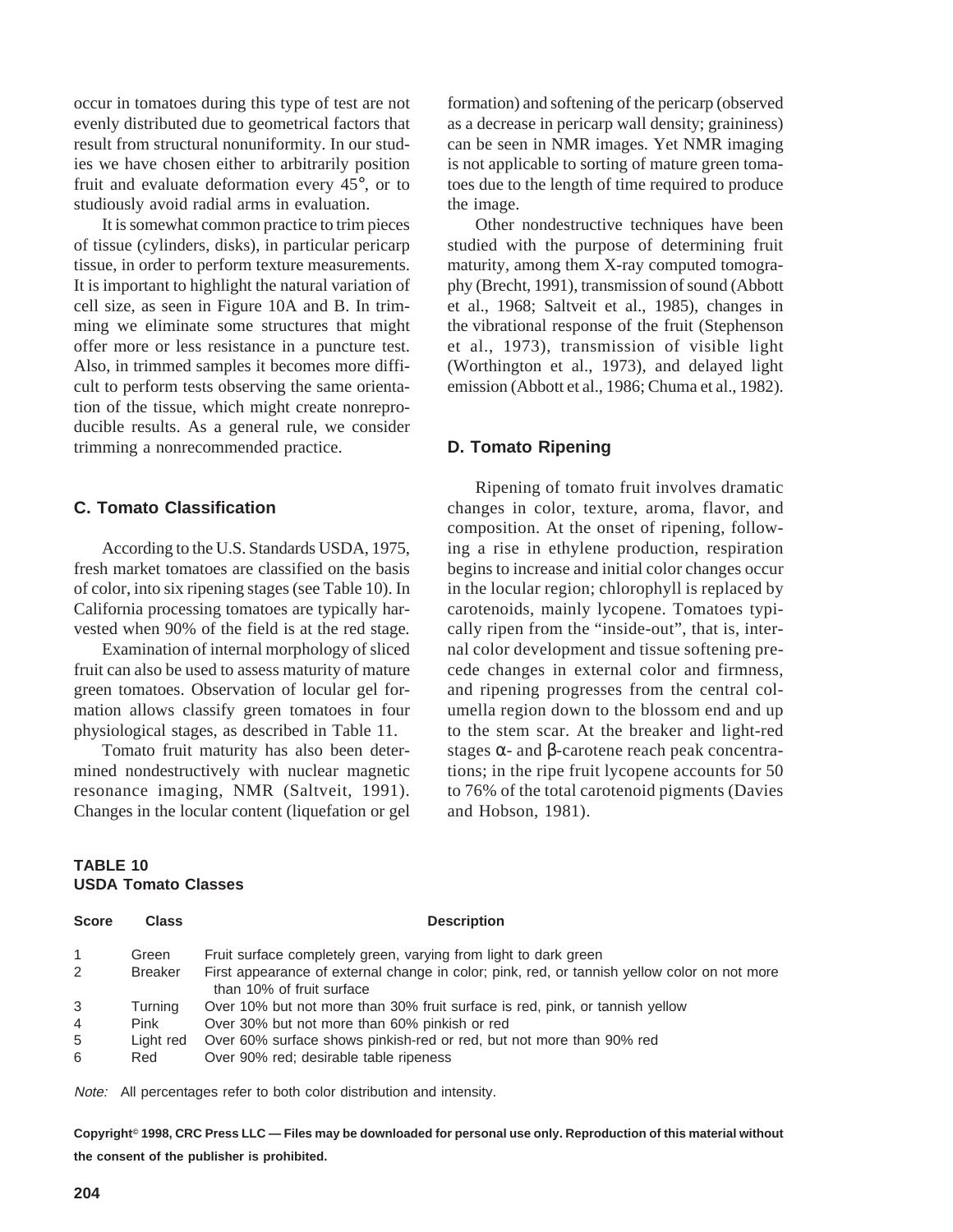## **TABLE 11 Scoring of Mature Green Tomatoes by Examination of Sliced Fruit**

| <b>Score</b>   | <b>Gel formation</b>                           | Locule color change        |
|----------------|------------------------------------------------|----------------------------|
| M1             | None                                           | None                       |
| M <sub>2</sub> | At least in one locule,<br>but not all locules | None                       |
| M <sub>3</sub> | All locules                                    | None                       |
| M4             | All locules                                    | Red in one or more locules |

Modified from Brecht, 1987; Shewfelt and Prussia, 1993.

Ultrastructural studies revealed important changes during ripening at the cell wall-middle lamella level. Initially, there is solubilization of the cell wall; as ripening continues the wall solubilization is more extensive, leading to fragile walls in very ripe fruit.

Production of aroma and flavor compounds also occur during ripening; more than 200 volatile constituents have been described. A major contribution to the tomato taste is imparted by the accumulation of sugars (48% of dry matter in ripe tomato) and the presence of organic acids (13% of dry matter), mainly citric (9% of dry matter). Pectic polysaccharides, which represent approx. 35% of the cell wall composition, correspond to 7% of the ripe tomato fruit (dry basis) (Grierson and Kader, 1986).

## **V. TEXTURAL PROPERTIES OF RAW TOMATOES**

#### **A. Factors Affecting Tomato Texture**

Factors that affect the textural properties of processing tomatoes may be categorized as either production-related or tissue-specific factors. Production-related factors have been discussed by Bourne (Bourne, 1983) and Jackman (Jackman, 1995) and include: (1) cultivar or variety, (2) maturity at harvest and degree of ripeness, (3) cultural practices, including use and type of fertilizer, application of certain hormones, amount of water and degree of sun exposure, and (4) environmental stresses on the tomato plant prior to harvesting, such as drought, salinization, water, chilling, and freezing stresses. The effects of variety, maturity, cultural, and environmental factors on textural properties are discussed in greater detail in this section.

It should be noted here that, in growing tomato plants, the destination of labile assimilates (dry matter) from leaves and other sources of supply to growing tomato fruits changes during plant growth (Atherton and Rudich, 1986). The source/sink relationship of supply and demand for assimilates is dynamic and complex and is strongly influenced by environmental conditions. Competition exists between developing fruit, stem, and roots, and also between trusses and between fruit on the same truss. Therefore, on any one plant, ripening of an individual tomato fruit will depend on its location on a specific truss, the location(s) of assimilate sources, and environmental conditions.

Varietal differences exist between the time period from which proximal fruit on the first truss (crown set) are ripe, to the time when the least competitive fruit (typically distal fruit on top truss) are ripe. Because of the fact that tomatoes do not change color significantly once they have reached the red ripe stage (Barrett and Garcia, in preparation) it is difficult to discern by eye maturity differences in fruit on a single plant. Tomato processors typically harvest a field at "90% red ripe", which means that, due to different patterns in assimilate distribution in a single plant, some fruit may have reached the red ripe stage a full 2 to 3 weeks prior to the least competitive fruit. This physiological reality means that the processor inherits a raw material of nonhomogeneous maturity even prior to its leaving the field. In addition,

**Copyright© 1998, CRC Press LLC — Files may be downloaded for personal use only. Reproduction of this material without the consent of the publisher is prohibited.**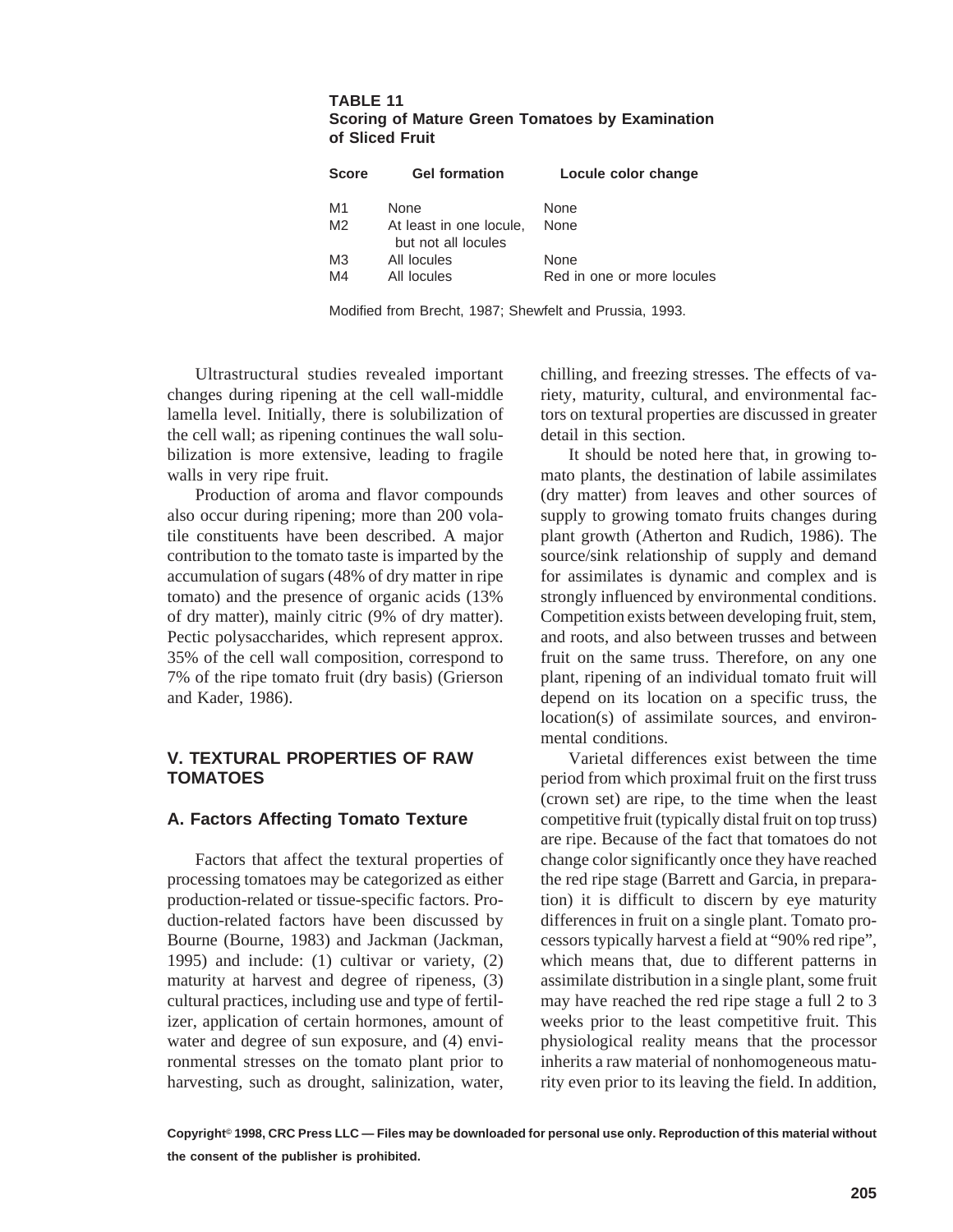it explains in part the large variability in red ripe tomato texture observed in most scientific studies.

Tissue-specific or structure related factors (Jackman, 1995) that affect the textural properties of tomatoes include the following: (1) chemical composition of the cell wall, and spatial organization and interaction of the constituent macromolecules in the formation of this structure; (2) activity of softening-related enzymes such as polygalacturonase, pectin methyl esterase and various hyrolases; (3) turgor pressure, as dictated by water status, presence of salt gradients and/or cell membrane integrity; (4) cell shape and size distribution; larger cells tend to have greater strain in their walls and are thus somewhat more susceptible to cracking or fracture after application of an external load or with increasing turgor; (5) the amount and distribution of intercellular spaces; and (6) the proportion and arrangement of specialized tissues such as vascular, epidermal, and locular tissues. In addition, the temperature at the time of testing critically affects firmness of both raw and processed products (Bourne, 1982; 1986); therefore, measurements should be conducted in a narrow temperature range.

Due to the scarcity of data reported in the literature on processing varieties, studies on fresh market tomato varieties will supplement the following discussion. The authors realize that production conditions, and in particular ripening regimes for fresh market and processing tomato varieties are quite different, but the two genetic variants do share many similarities. Therefore, it is of interest to review research on fresh market varieties in addition and reference will be clearly made as to tomato type in the discussion.

# **B. Textural Properties of Red Ripe Whole Tomatoes and Specific Anatomical Tissues**

#### **1. Whole tomatoes**

Recently, our laboratory carried out comparative varietal evaluations on red ripe fresh market tomatoes, using the Instron Universal Testing Machine for nondestructive flat plate compression of whole fruit and destructive puncture testing of equatorial slices from the same fruit. The objective of the study was to determine the contribution of three distinct anatomical regions (pericarp, columella, and radial arms) to the overall textural properties of whole fruit. Slice analysis of the specific anatomical tissues, and correlation with whole fruit texture are discussed in the next section, while whole fruit measurement is highlighted here. Thirty-six tomato varieties were evaluated, and, to maintain confidentiality, the varieties were arbitrarily coded with letters from A through CC. Twelve of the varieties were picked green and allowed to ripen in air, and these are designated by a (G) following the variety code. Of these twelve, eight were also picked red ripe; therefore, a comparison of textural properties is possible.

Whole fruit samples were placed in the custom brace described above (see discussion of flat plate compression in radial mode,  $n = 4$ ) and subjected to an initial preload of 0.1 kg and total load of 1.0 kg. Resultant delta deformation (deformation at maximum load — deformation at preload) was recorded in mm. Figure 11 is a scatter plot of delta displacement vs. fruit ranking from firmest to softest fruit. This plot shows the spread of the data by variety as well as clustering and outliers. ANOVA testing (one factor) of this data set (mean delta displacement vs. fruit firmness ranking) was significant at  $p = 0.0001$ , and results of LSD testing  $(p = 0.05)$  of multiple comparisons are summarized in Table 12.

Although the spread in the data for each variety and each individual fruit within a variety is not insignificant, to some extent this reflects normal variation in biological systems. In addition, a decision was made to take four readings per fruit at 45° rotations, and the starting point was randomly chosen to simulate consumer evaluation at point of purchase. It is obvious that measurements made by compression over radial arms will give different results (firmer, therefore smaller delta displacement) than those made over large locules (softer, therefore larger delta displacement). A consequence of this decision is a relatively high standard deviation.

Despite the relatively high standard deviation, the data set could be divided into 20 statistically different groups. It was possible to assign

**Copyright© 1998, CRC Press LLC — Files may be downloaded for personal use only. Reproduction of this material without the consent of the publisher is prohibited.**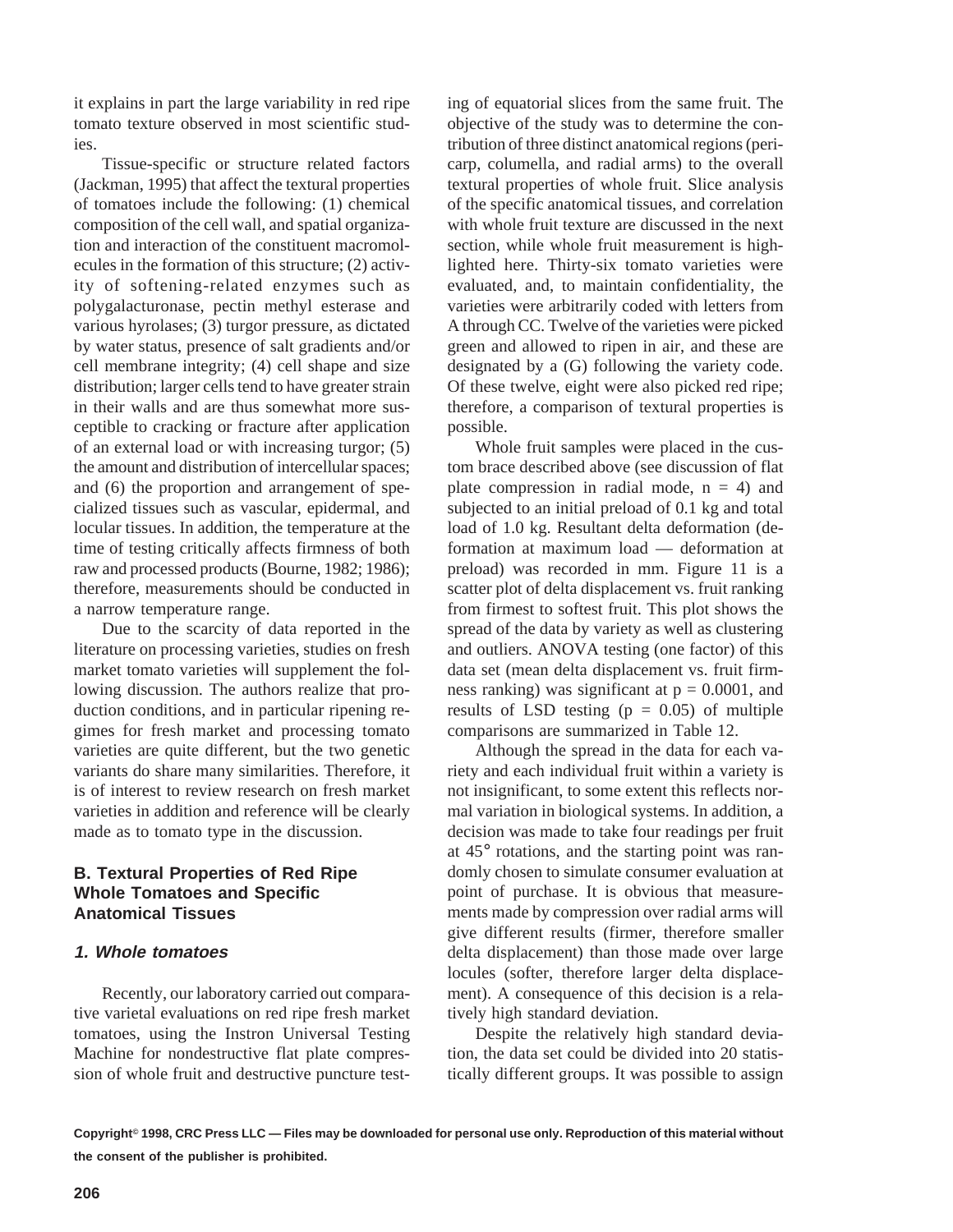

FIGURE 11. Scatter plot of delta displacement vs. sensory ranking for whole tomato fruit.

sensory "finger feel" categories, based on the correlations determined earlier in the validation study (see discussion in flat plate compression section above) between delta deformation values and sensory finger feel. The average values (mm) and standard deviations of delta deformation for each category were determined to be as follows:

| 1.  | Hard           | 0.859(0.164)  |
|-----|----------------|---------------|
| 2.  | Very firm      | 1.540(0.385)  |
| 3.  | Firm           | 2.361 (0.748) |
| 4.  | Firm with give | 3.556 (0.762) |
| .5. | Soft           | 3.756 (0.512) |
|     |                |               |

Comparison of the eight varieties that were both picked green and allowed to ripen and picked red ripe yielded interesting results. Of the eight, in five cases the green fruit were firmer than the red, in one case the green fruit was softer than the red, and in two cases the green and red fruit did not differ significantly in firmness.

#### **2. Specific Anatomical Tissues**

## a. Pericarp Tissue

In an effort to standardize measurements of textural properties, many investigators have concentrated on evaluation of pericarp tissue, typically taken from the equatorial region of the tomato. Pericarp disks are commonly obtained using

**Copyright© 1998, CRC Press LLC — Files may be downloaded for personal use only. Reproduction of this material without the consent of the publisher is prohibited.**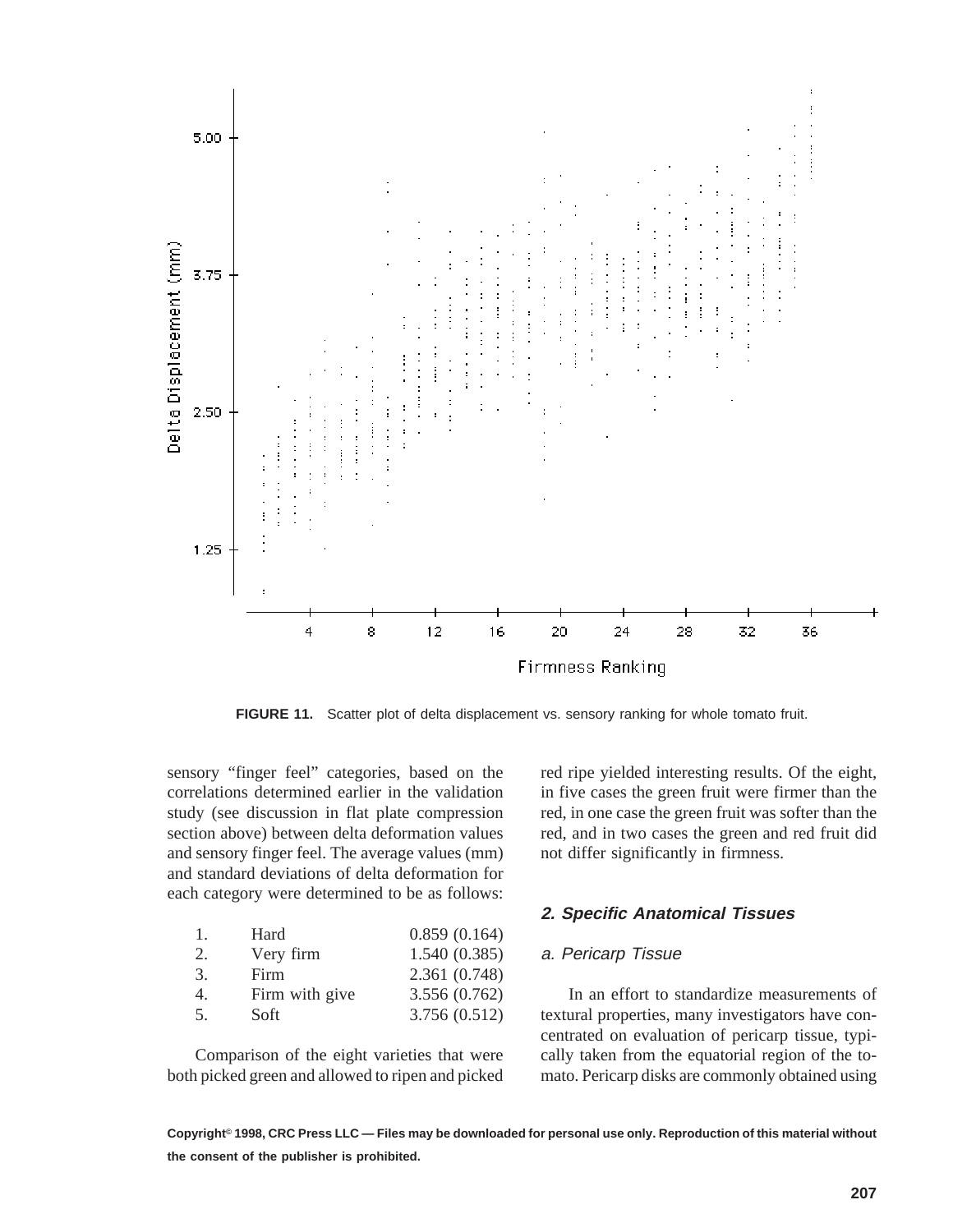## **TABLE 12 Whole Tomato Fruit Rankings by Nondestructive Flat Plate Compression and Sensory Analysis**

| <b>Arbitrary</b><br>variety<br>code | <b>Whole fruit</b><br>firmness<br>ranking | <b>LSD Results</b> | Mean delta<br>displacement<br>(mm) | <b>Finger feel categories</b> |
|-------------------------------------|-------------------------------------------|--------------------|------------------------------------|-------------------------------|
|                                     |                                           |                    |                                    |                               |
| A(G)                                | $\mathbf{1}$                              | Α                  | 1.64                               | Very firm, Firm               |
| B(G)                                | $\overline{c}$                            | B                  | 1.96                               | Firm                          |
| C(G)                                | 3                                         | <b>BC</b>          | 2.06                               | Firm                          |
| D                                   | $\overline{\mathbf{4}}$                   | BC                 | 2.21                               | Firm                          |
| E                                   | 5                                         | BC                 | 2.22                               | Firm                          |
| Α                                   | 6                                         | BC                 | 2.26                               | Firm                          |
| G                                   | $\overline{7}$                            | CD                 | 2.31                               | Firm                          |
| H(G)                                | 8                                         | DE                 | 2.60                               | Firm                          |
| L                                   | 9                                         | E                  | 2.65                               | Firm                          |
| J                                   | 10                                        | EF                 | 2.77                               | Firm                          |
| K(G)                                | 11                                        | FG                 | 3.04                               | Firm, Firm w/give             |
| L.                                  | 12                                        | GH                 | 3.08                               | Firm, Firm w/give             |
| M(G)                                | 13                                        | GHI                | 3.16                               | Firm w/give                   |
| N                                   | 14                                        | <b>GHIJ</b>        | 3.21                               | Firm w/give                   |
| O(G)                                | 15                                        | <b>GHIJK</b>       | 3.33                               | Firm w/give, soft             |
| P                                   | 16                                        | <b>HIJKL</b>       | 3.38                               | Firm w/give, soft             |
| H                                   | 17                                        | <b>IJKL</b>        | 3.39                               | Firm w/give, soft             |
| Q                                   | 18                                        | <b>IJKLM</b>       | 3.41                               | Firm w/give, soft             |
| R(G)                                | 19                                        | <b>IJKLM</b>       | 3.44                               | Firm w/give, soft             |
| S(G)                                | 20                                        | <b>JKLMN</b>       | 3.46                               | Firm w/give, soft             |
| S                                   | 21                                        | <b>JKLMNO</b>      | 3.47                               | Firm w/give, soft             |
| T                                   | 22                                        | <b>JKLMNOP</b>     | 3.50                               | Firm w/give, soft             |
| U                                   | 23                                        | <b>JKLMNOP</b>     | 3.51                               | Firm w/give, soft             |
| V                                   | 24                                        | <b>KLMNOPQ</b>     | 3.60                               | Firm w/give, soft             |
| Κ                                   | 25                                        | <b>LMNOPQ</b>      | 3.67                               | Firm w/give, soft             |
| W                                   | 26                                        | <b>LMNOPQ</b>      | 3.67                               | Firm w/give, soft             |
| Χ                                   | 27                                        | <b>MNOPQ</b>       | 3.70                               | Firm w/give, soft             |
| Υ                                   | 28                                        | <b>NOPQR</b>       | 3.74                               | Firm w/give, soft             |
| Ζ                                   | 29                                        | <b>OPQR</b>        | 3.76                               | Firm w/give, soft             |
| O                                   | 30                                        | <b>PQR</b>         | 3.78                               | Firm w/give, soft             |
| M                                   | 31                                        | <b>PQR</b>         | 3.79                               | Firm w/give, soft             |
| AA(G)                               | 32                                        | QR                 | 3.82                               | Firm w/give, soft             |
| AA                                  | 33                                        | QR                 | 3.85                               | Firm w/give, soft             |
| <b>BB</b>                           | 34                                        | <b>RS</b>          | 4.03                               | Firm w/give, soft             |
| V(G)                                | 35                                        | S                  | 4.31                               | Soft                          |
| CC                                  | 36                                        | T                  | 5.00                               | Soft                          |
|                                     |                                           |                    |                                    |                               |

a cork borer after cutting the whole fruit open axially and removing the internal columella, radial arm, placental, and locular tissues. In our laboratory we have consciously chosen not to trim pericarp disks to a standard thickness, because of the differing cell types and sizes that naturally exist in the pericarp.

During the last 6 years, a tremendous amount of excellent work has been carried out by Jackman and Stanley at the University of Guelph, utilizing fresh market tomato pericarp tissue disks as a model system (Jackman, 1995; Jackman et al., 1992; Jackman and Stanley, 1992; Jackman and Stanley, 1992; Jackman and Stanley, 1995;

**Copyright© 1998, CRC Press LLC — Files may be downloaded for personal use only. Reproduction of this material without the consent of the publisher is prohibited.**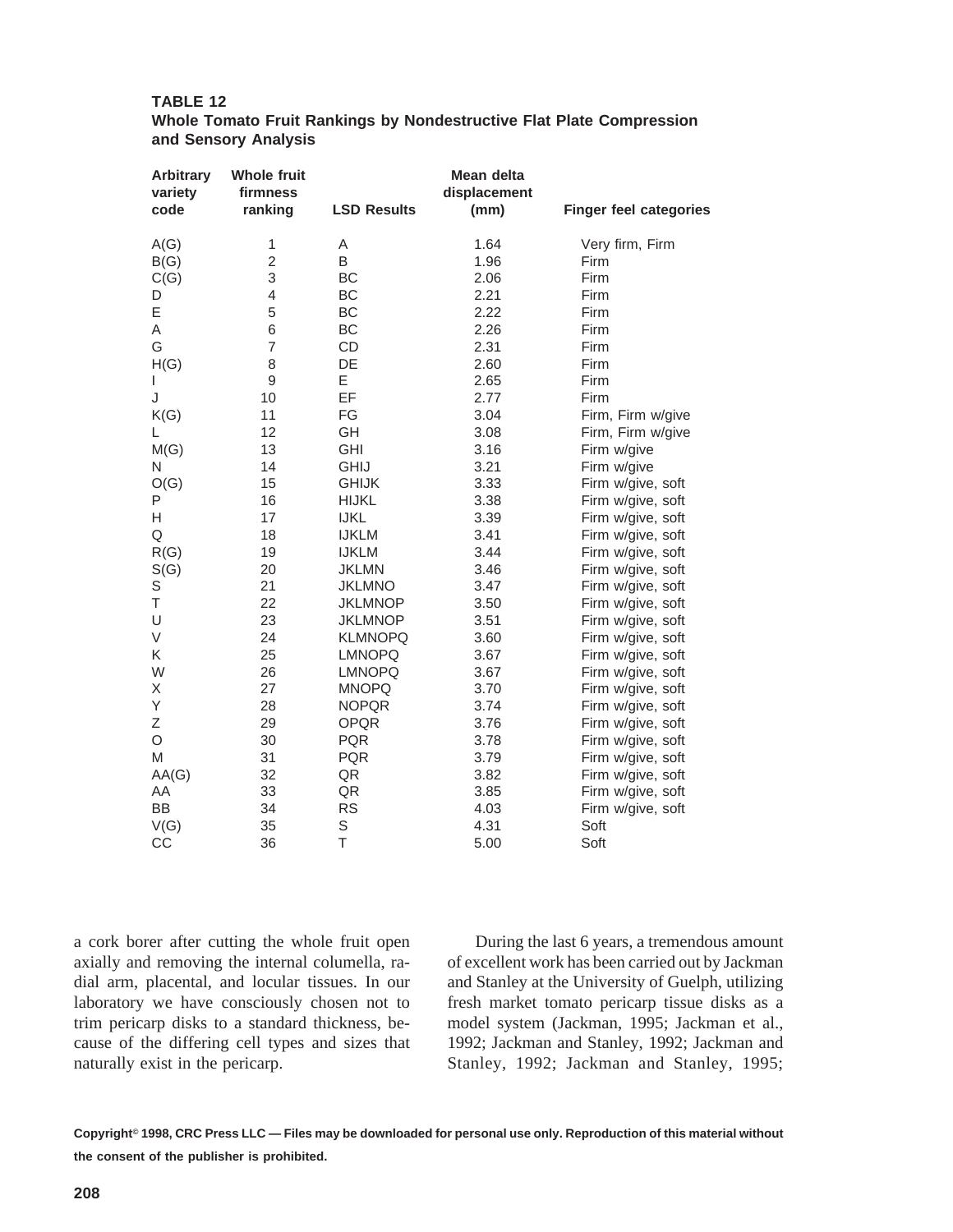Jackman and Stanley, 1995; Jackman et al., in press). Based on creep tests and analysis of chilled tomato fruit (Jackman and Stanley, 1995), the authors were able to effectively consolidate mechanisms of tomato softening into one fundamentally solid physico-mechanical model. Their conclusions are discussed below and summarized in Table 13.

Recently, we carried out an evaluation of the effects of thermal processing on diced tomato textural integrity that involved evaluation of "raw control" samples for comparison on each day of processing. The experimental design was based on two replicates of the entire process and tomatoes for each process replicate were obtained from separate fields that matured approximately 10 d apart. Textural properties were measured using three different procedures, puncture, compression, and Shear Press. It is interesting to examine the textural heterogeneity of the raw control tomato pericarp disks that were taken from red ripe tomatoes grown in the same field and were carefully sorted such that hue angles were in a tight range from 36 to 40.

The range in raw control peak force values obtained using the puncture test (Figure 12) on red ripe fruit harvested from both fields over an approximate 3 week period was  $551 \pm 186$  g to  $967 \pm 351$  g. Compression test values (Figure 13) ranged from a low of  $3451 \pm 1580$  g to a high of  $6100 \pm 1560$  g. Due to the lack of available fruit, it was only possible to carry out Shear Press evaluations on raw controls on approximately half of the process days, but values ranged from  $19,760 \pm 539$  g to  $26,290 \pm 312$  g. Attempts to correlate raw control data obtained from the three different texture methods utilized were unsatisfactory, and correlation coefficients had r<sup>2</sup> values of only 0.13 to 0.35. This may indicate either the variability in raw material texture or the fact that each of the three tests utilized may be evaluating slightly different textural properties. In this case, it is important to further investigate the properties evaluated and the limitations in sensitivy inherent to each test.

Although all subsequent process effects were evaluated compared with the raw control harvested from the same field on that particular process day, due to the variability in raw control firmness values process effects were often insignificant. As a result of this variability in the raw material, our laboratory conducted a study the following year to determine the effect of maturity on red color development and textural properties, among other attributes, in seven tomato varieties (Barrett and Garcia, in preparation). It was found that once the red ripe stage was achieved, tomato color did not deviate significantly, even though fruit was overmature; therefore, color was not a sensitive indicator once red ripe maturity was reached. Tomato fruit firmness did, however, change with maturity and decreased as tomatoes ripened from a peak force range of 353 to 661 g at the pink stage to 199 to 303 g at the red ripe

**Contribution to**

#### **TABLE 13**

| <b>Textural parameter</b> | <b>Mechanism</b>                       | <b>UUIILIIDULIUII LU</b><br>Softening (%) |
|---------------------------|----------------------------------------|-------------------------------------------|
| Instantaneous elasticity  | Turgor pressure                        | $20 - 35$                                 |
|                           | Primary wall strength (esp. cellulose) | $\overline{\phantom{a}}^{\phantom{a}}$    |
| Viscoelastic properties   | Hemicellulose composition              | $10 - 15$                                 |
|                           | Pectin composition                     | $20 - 35$                                 |
| Steady-state viscous      | Increased wall fluidity due to         | $20 - 35$                                 |
| behavior                  | Exosmosis <sup>c</sup>                 |                                           |
|                           | Breakdown of cell wall and/or          |                                           |
|                           | middle lamellar polymers               |                                           |

a Modified from Jackman, R. L. and Stanley, D. W., 1995.

**b** No evidence for contribution to softening.

May be considered as a component of turgor pressure.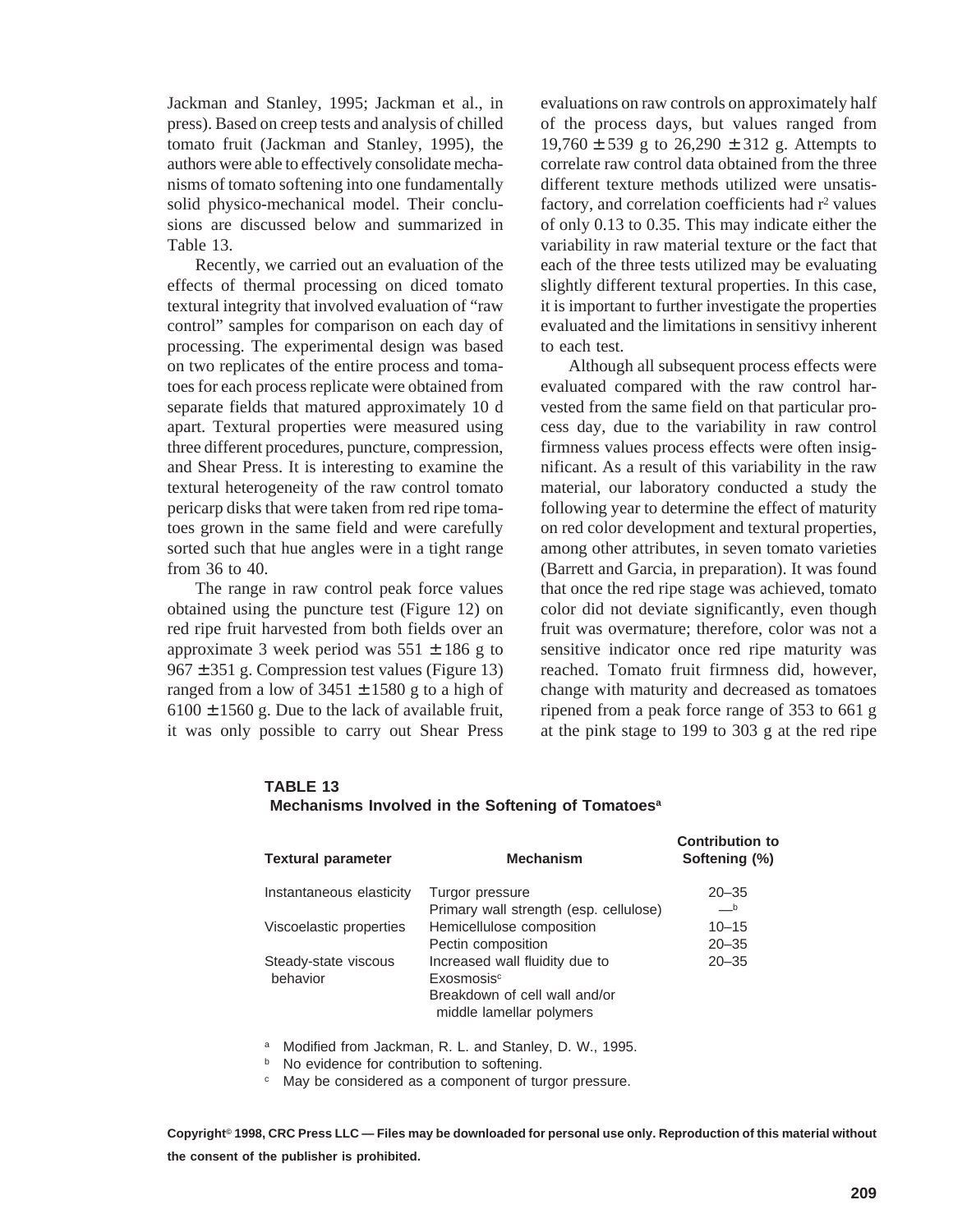# **Puncture Summary of Raw Control**



**FIGURE 12.** Firmness of raw control tomatoes as evaluated by puncture tests.

stage, and 189 to 240 g at the overmature stage (Figure 14).

#### b. Other Anatomical Tissues

The tissue in the stem scar region plays a vital role in support of the fruit structure and typically is the most firm and the least developed in terms of color. Because of physiological differences in ripening rate, different anatomical regions of the tomato will have varying degrees of textural integrity. It is important to keep this variability in mind when sampling tomatoes for experimentation, and to realize that this inherent variability in any single tomato will dictate to some degree the range of textural properties one may encounter in both raw and processed tomatoes.

Holt (Holt, 1970) used an Instron fitted with a puncture probe to evaluate the different anatomical tissues of ripening tomatoes (Figure 15). He found that, as tomatoes ripened, the structural components changed in different ways. The primary peaks observed corresponded to the skin followed by a plateau where the probe passed through the pericarp (flesh), then a smaller inner epidermis peak. As the probe entered the locular area of the tomato, a constant low force was also obtained. The authors observed that force required to penetrate the skin was higher in unripe tomatoes and that inner epidermis peak and pericarp plateau force values were also higher in unripe tomatoes. Pericarp and inner epidermis strength decreased rapidly during the green to late color break stages and then slowed while skin strength fell more progressively.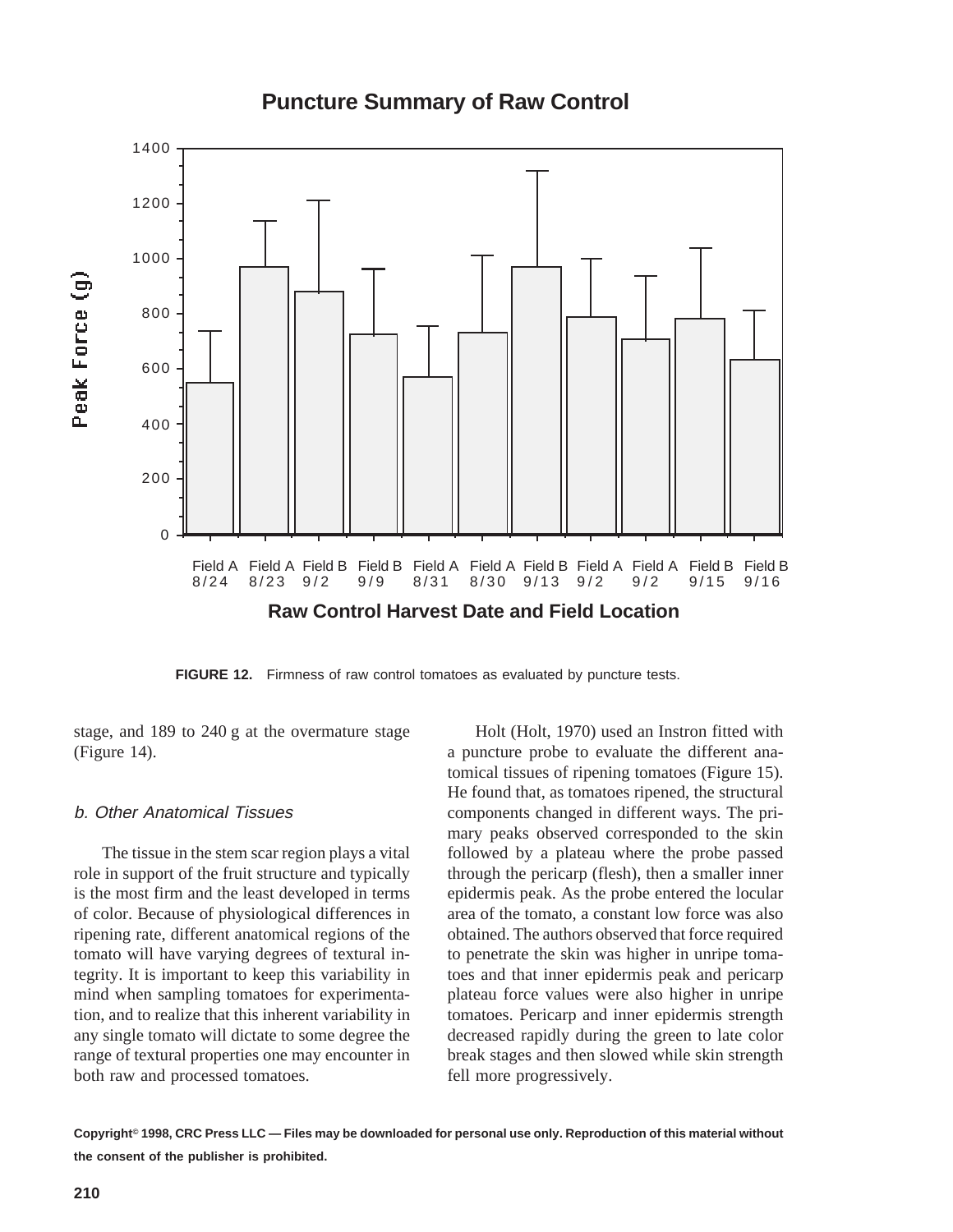# **Compression Summary for Raw Controls**



**Raw Control Harvest Date and Field Location**

**FIGURE 13.** Firmness of raw control tomatoes as evaluated by compression tests.

Saltveit (Saltveit, 1991) noted that the alteration in the firmness and consistency of the locular tissue is not detectable by most common methods of nondestructive texture measurement, but it could be discerned using NMR imaging (see discussion above). No external changes in color or appearance could be detected between the mature green 1 and 3 stages, and there was no significant difference in firmness, as determined by flat plate compression (Table 14). Significant changes in whole fruit firmness did, however, occur with ripening. An increase in the NMR image intensity of the locular region, indicating increased water content due to liquefaction, and more 'graininess' in the pericarp wall due to decreased density occurred as a result of tomato ripening (Figure 16).

In 1988, Adegoroye et al. (Adegoroye et al., 1988) reported on the correlation of six forcedeformation based characteristics of texture with insoluble protopectin content. A whole fruit puncture test was utilized to obtain the following measurements: (1) deformation, distance (mm) of probe travel from first contact with the tomato fruit surface to the bioyield point; (2) pericarp strength, the force (N) at bioyield; (3) locular resistance, the residual force following bioyield; (4) firmness, the maximum slope of the force deformation curve; (5) compliance, the deformation per unit pericarp strength and (6) toughness, the total energy consumed during puncture, or the area under the force-deformation curve. Fruit size had a significant effect on deformation, pericarp strength and toughness values but not on locular resistance, compliance, and firmness. Pericarp strength, locular resistance and firmness decreased with ripening (Table 15), but toughness was un-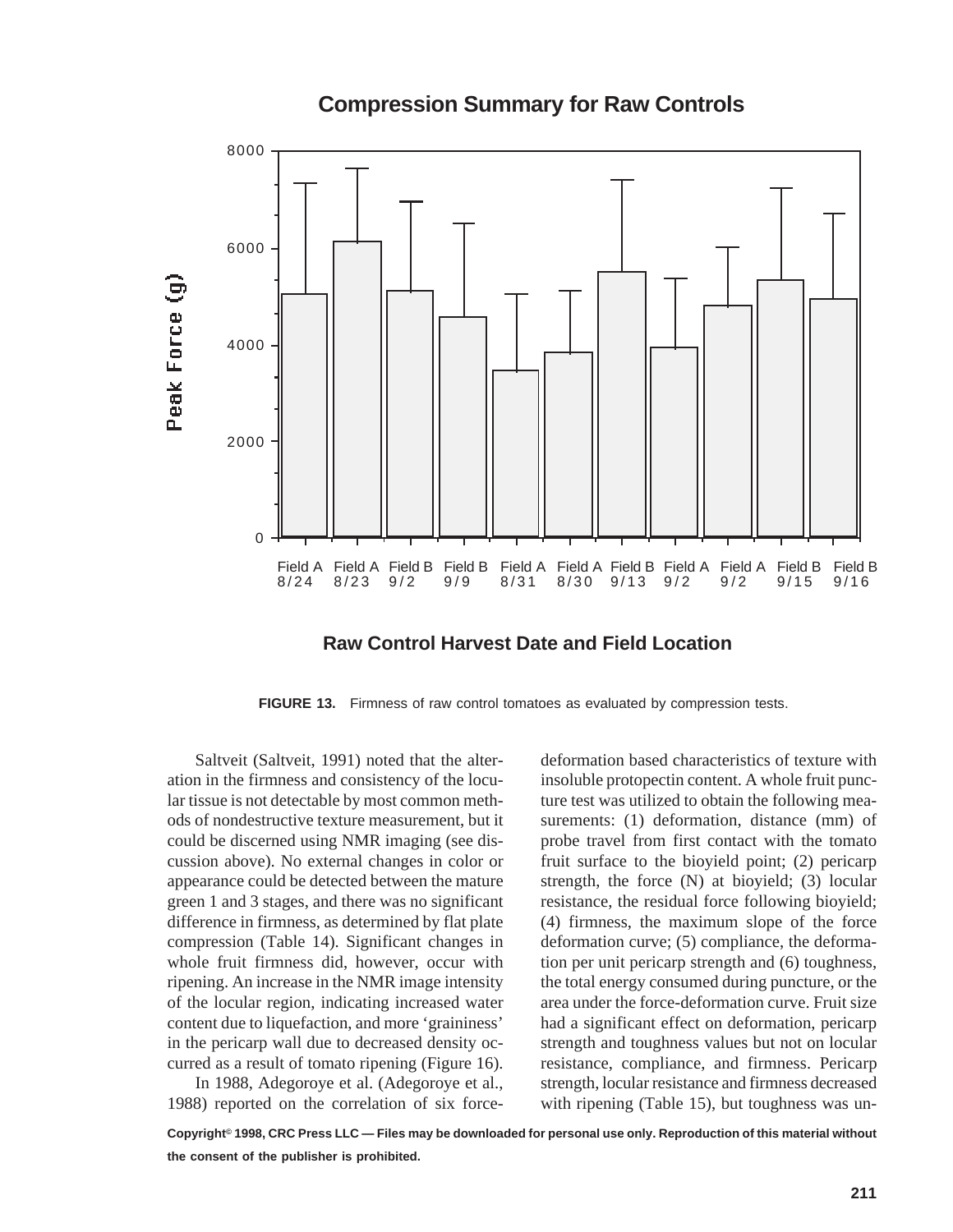

**FIGURE 14.** Firmness of seven varieties of processing tomatoes harvested at the pin, red, and over-mature stages.



**FIGURE 15.** Instron force-distance curve for penetration through different anatomical regions of the tomato. (From Holt, C., J. Texture Studies, 1, 1970.)

affected. While all six force-deformation characteristics measured were significantly correlated with protopectin content, the highest correlation existed between compliance and protopectin  $(r = -0.88)$ . Both epicarp strength and firmness correlated well with compliance; therefore, the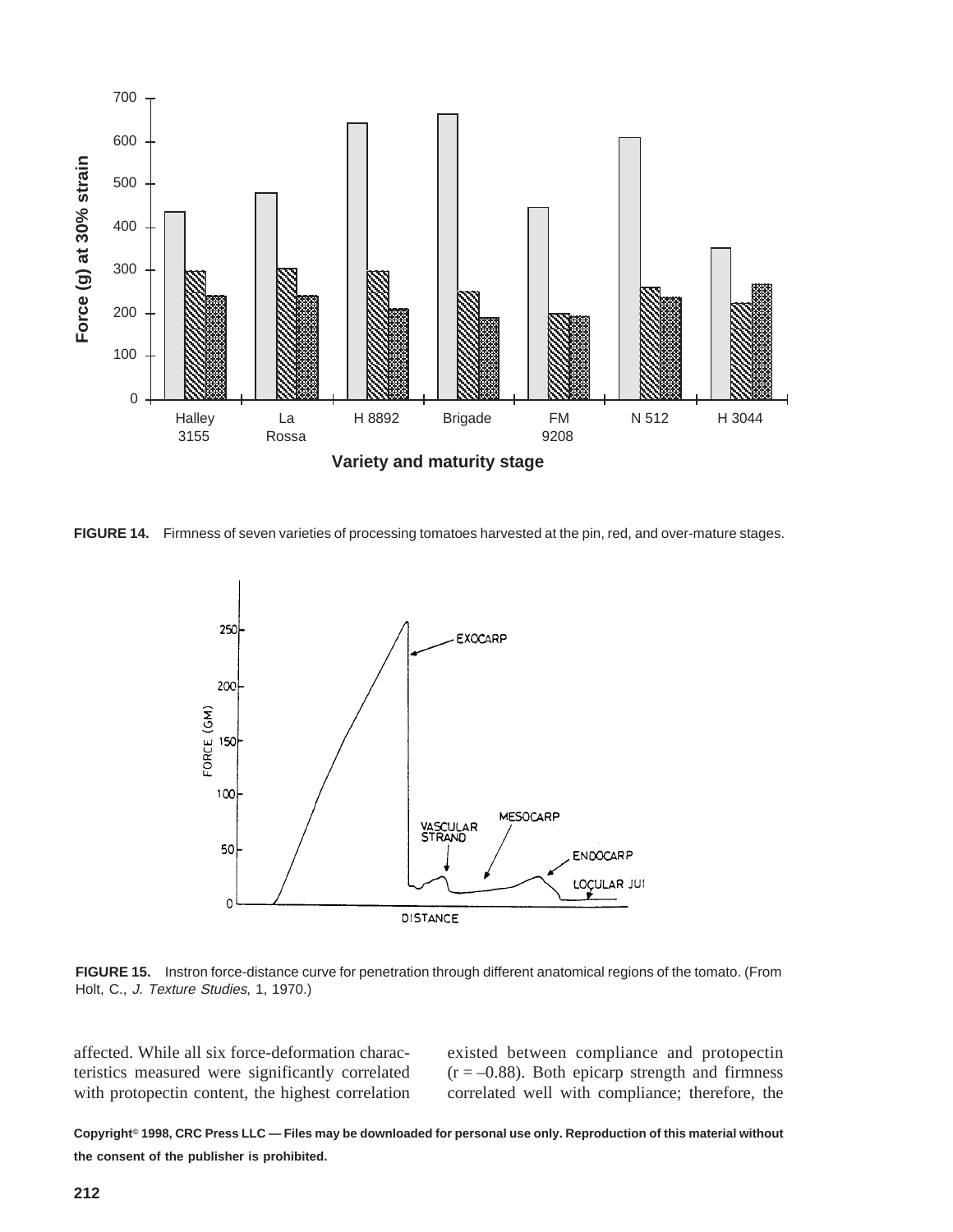#### **TABLE 14 Comparison of Subjective External and Internal Attributes of Tomato Fruit**

| <b>Maturity</b> | <b>External</b><br>color | <b>Internal</b><br>maturity | nl<br>$C_2H_4$ /(gh) | $\mu$ ICO <sub>2</sub> $(gh)$ | <b>Firmness</b>  |
|-----------------|--------------------------|-----------------------------|----------------------|-------------------------------|------------------|
| Red-ripe        | 6×                       | $-y$                        | $9.8a$ <sup>w</sup>  | 24.5 <sub>b</sub>             | 1.8 $z_{\rm A}$  |
| Turning         | 3                        |                             | 5.7 <sub>b</sub>     | 23.9 <sub>b</sub>             | 1.6ab            |
| <b>Breaker</b>  | 2                        |                             | 2.6c                 | 28.8a                         | 1.3 <sub>b</sub> |
| Mature-green    | 1                        | 3                           | 0.4 <sub>d</sub>     | 17.9c                         | 0.8c             |
| Mature-green    | 1                        |                             | 0.03 e               | 11.7 $d$                      | 0.7c             |

- <sup>w</sup> Means within each column followed by the same letter are not significantly different by Duncan's multiple range test.  $P = 0.05$ .
- <sup>x</sup> External color subjectively rated as mature-green equals 1, breaker equals 2, turning equals 3, pink equals 4, red-ripe equals 6.
- <sup>y</sup> Internal maturity sujectively rated on firmness of locular tissue and color of seeds with 1 being green, firm tissue and seeds cut with sharp knife, and 3 being green, reddish tissue with seeds not cut by knife.
- $2^{\circ}$  Firmness was measured as the displacement in mm of a 500 g weight resting on the fruit for 10 s.

From Saltveit, M., Postharvest Bio. and Tech., 1, 1991.



**FIGURE 16.** Comparison between photographs (left) and NMR (right) images of mature green (MG) tomatoes at two stages of development: (A) MG1 and (B) MG3. (From Saltveit, M. E., Postharvest Biol. Technology, 1, 1991.)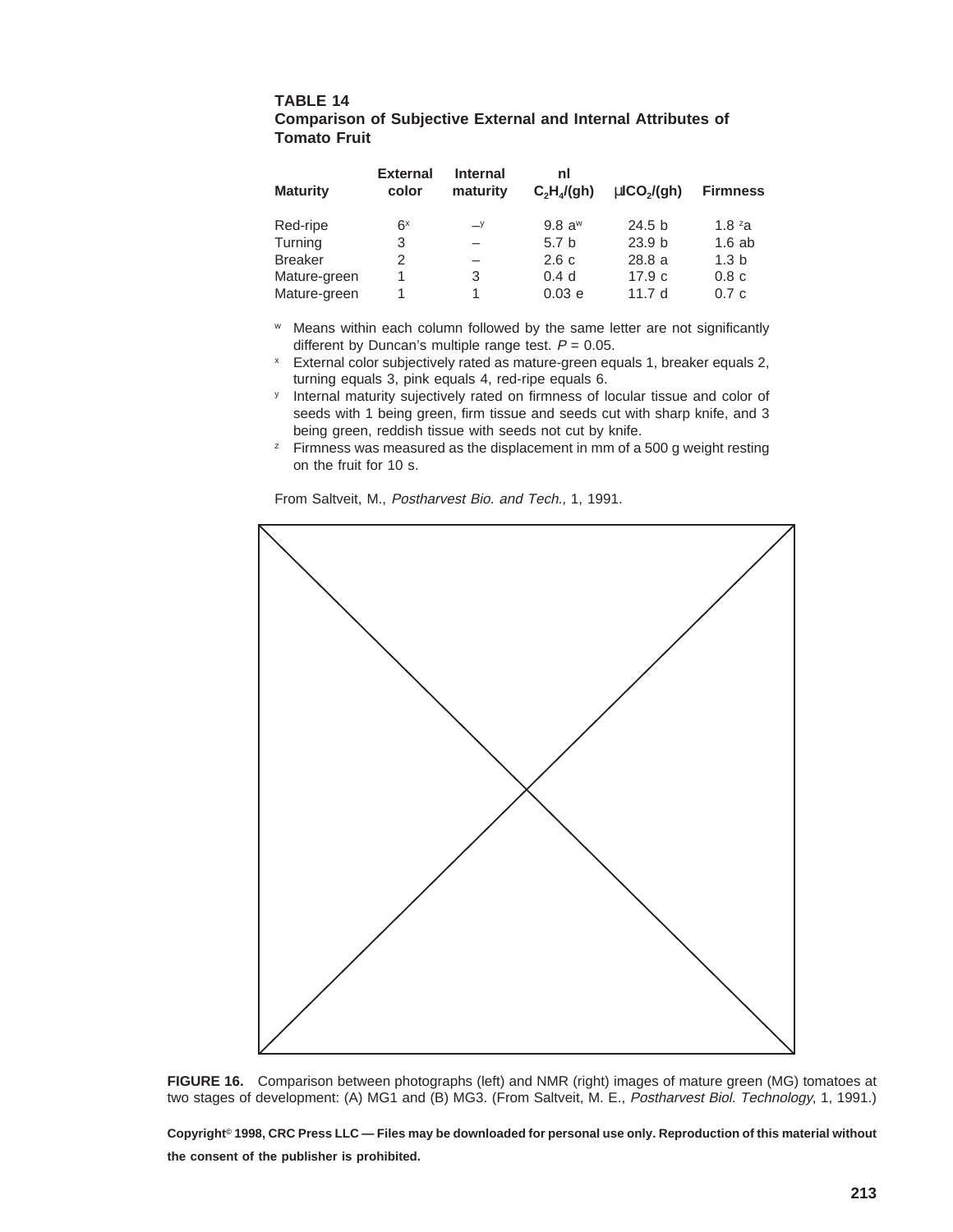#### **TABLE 15 Force-Deformation Characteristics and Protopectin Content of Tomato Fruits at Different Stages of Ripeness and Their Correlation**

| <b>Factor</b>               | Deforma-<br>tion<br>(mm) | Epicarp<br>strength<br>(N) | Locular<br>resist-<br>tance(N) | Compli-<br>ance<br>(mm $N^{-1}$ ) | <b>Firmness</b><br>$(N \, \text{mm}^{-1})$ | Tough-<br>ness<br>$(N \text{ mm})$ | <b>Protopec-</b><br>tin (mg $%$<br>AUA)* |
|-----------------------------|--------------------------|----------------------------|--------------------------------|-----------------------------------|--------------------------------------------|------------------------------------|------------------------------------------|
| <b>Ripeness</b>             |                          |                            |                                |                                   |                                            |                                    |                                          |
| Mature-green                | 12.03 <sup>a</sup>       | 2.65c                      | 0.50 <sup>d</sup>              | 4.53 <sup>a</sup>                 | 0.22c                                      | 15.84a                             | 20.5 <sup>c</sup>                        |
| Turning                     | 12.67 <sup>a</sup>       | 2.72 <sup>c</sup>          | 0.40 <sup>c</sup>              | 4.66 <sup>a</sup>                 | 0.21c                                      | 16.92 <sup>a</sup>                 | 20.0 <sup>c</sup>                        |
| Pink                        | 14.91 <sup>b</sup>       | 2.04 <sup>b</sup>          | 0.13 <sup>b</sup>              | 7.29 <sup>b</sup>                 | 0.14 <sup>b</sup>                          | 15.17a                             | 18.3 <sup>b</sup>                        |
| Firm-ripe                   | 18.16c                   | 1.71a                      | 0.08 <sup>a</sup>              | 10.55c                            | 0.095a                                     | 15.41a                             | 10.1 <sup>a</sup>                        |
| Correlation coefficient (R) |                          |                            |                                |                                   |                                            |                                    |                                          |
| Protopectin                 | $-0.61**$                | $0.79**$                   | $0.83*$                        | $-0.88**$                         | $0.86***$                                  | $0.53**$                           |                                          |
| Compliance                  | $0.72**$                 | $-0.91**$                  | $-0.84**$                      |                                   | $-0.99**$                                  | $-0.59**$                          | $-0.88**$                                |

\* AUA = Anhydrouronic acid

\*\* Significant at  $P = 0.01$ .

Note: Figures in the column with different superscripts are significantly different ( $P < 0.01$ ) according to Duncan's multiple range test.

From Adegoroye, A. S. et al., J. Food Sci. Technol., 25, 2, 1988.

authors concluded that pericarp strength was a good parameter to evaluate in quick tests. In the case of fruit of varying sizes, locular resistance was a more sensitive measure.

Hall (Hall, 1987) evaluated the firmness of outer (opposite the locules), radial (outer tissue opposite radial arms) and inner (columella) pericarp tissues of several cultivars of fresh market tomatoes at different stages of maturity. Transverse slices were taken midway between the blossom and stem ends and a 4.9-mm flat cylindrical probe was utilized for puncturing the various tissues. Tissue firmness in three fresh market cultivars, 'Walter', 'Flora-Dade', and 'MH-1' was compared 6 d after ripening mature green fruit at 20°C. Hall found that cultivars differed in the relative firmness of the tissues evaluated (Table 16), with 'Walter' being the least firm overall. In addition, while the inner pericarp (columella) tissue was the least firm in 'Flora-Dade' and 'MH-1' cultivars, the inner pericarp was softest in 'Walter'. This study is of interest because it is the first reported use an instrumental texture method to discriminate ripening in different anatomical tissues of tomatoes.

In conjunction with the whole fruit evaluation described above, recently our laboratory carried out puncture testing of tomato slices using a method similar to that of Hall (Hall, 1987), which was described previously (Figure 17). The objective of the study was to determine the contribution of three distinct anatomical regions: pericarp, columella, and radial arms, to the overall textural properties of whole fruit. Thirty-three of the original varieties were picked red ripe, and five varieties were also picked green and allowed to ripen in air ("G" following the sample code).

Simple linear regressions between mean maximum force for each tissue vs. whole fruit firmness ranking were performed. This analysis provided an indication as to how much each tissue contributed to overall whole fruit firmness. We expected and found an inverse relationship between puncture force and delta deformation data. Maximum force values from each of the three tissues tested vs. whole fruit firmness all had an  $r^2$  < 0.40, suggesting that none of the tissues alone could fully predict the firmness of whole fruit. However, when all tissues were taken together in a multiple regression, the  $r^2$  increased to 0.51.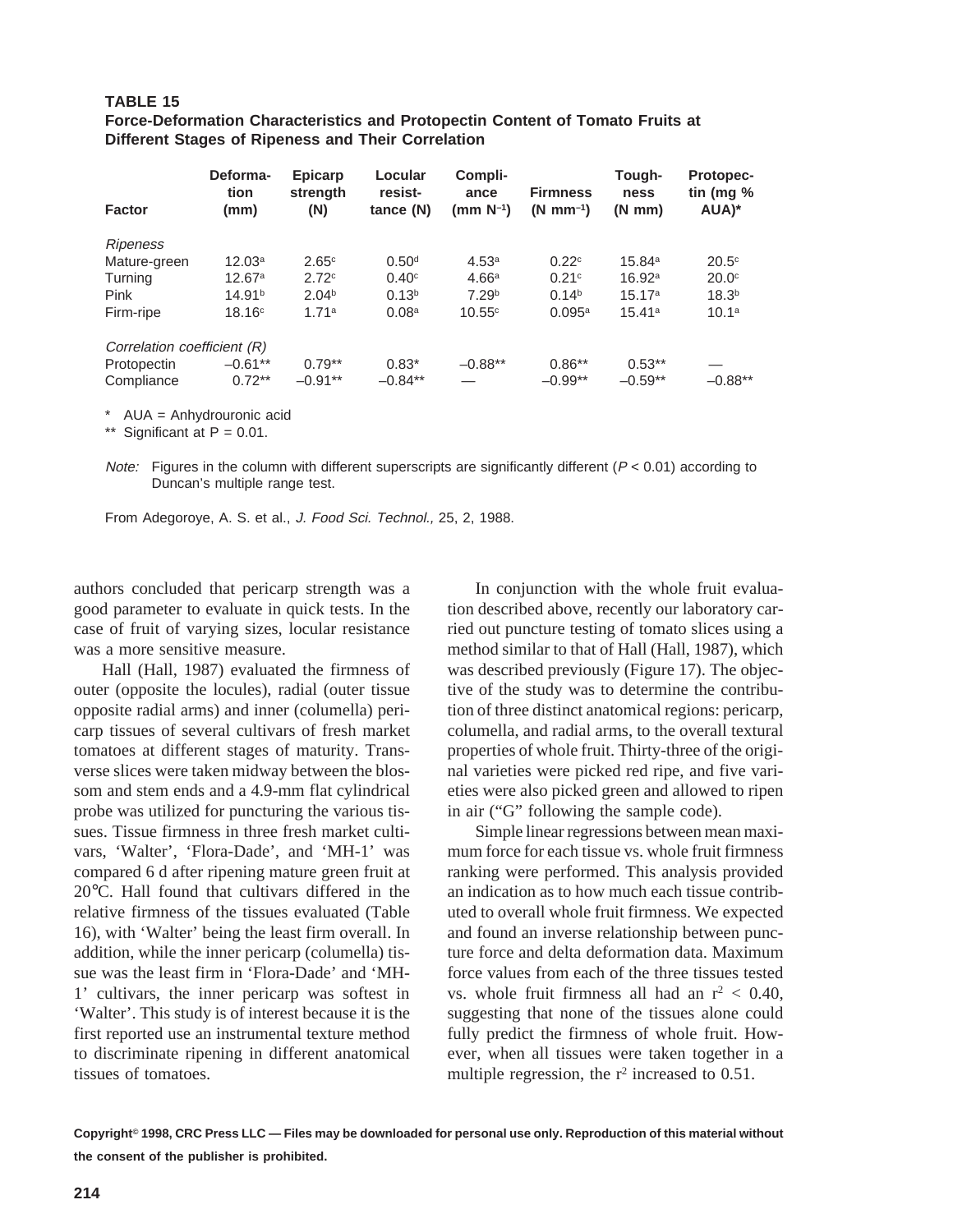#### **TABLE 16 Firmness of Three Fruit Tissues of Three Tomato Cultivars Ripened at 20**°**C 6 Days**

|                                 |       |               | <b>Newtons</b> |                    |
|---------------------------------|-------|---------------|----------------|--------------------|
|                                 |       | <b>Tissue</b> |                |                    |
| <b>Cultivar</b>                 | Outer | Radial        | <b>Inner</b>   | Cultivar<br>meansz |
| Walter                          | 2.0   | 1.2           | 1.5            | 1.63A              |
| Flora-Dade                      | 2.6   | 2.4           | 2.3            | $2.46\ B$          |
| $MH-1$                          | 3.2   | 2.9           | 2.4            | 2.81 B             |
| Tissue means <sup>y</sup> 2.60A |       | 2.25AB        | 2.06B          |                    |

z,y Mean separation by Duncan's multiple range test, 1% level.

From Hall, C. B., J. Amer. Soc. Hort. Sci., 112, 4, 1987.



**FIGURE 17.** Puncture analysis of different anatomical tissues in tomato slices

These results suggest that contributions of each tissue were not additive, and parallel tissue softening may have occurred, as the multiple regression  $r^2$  did not approach 1.00. When data from the radial arms was plotted vs. data from the outer pericarp, the  $r^2 = 0.925$ , suggesting that these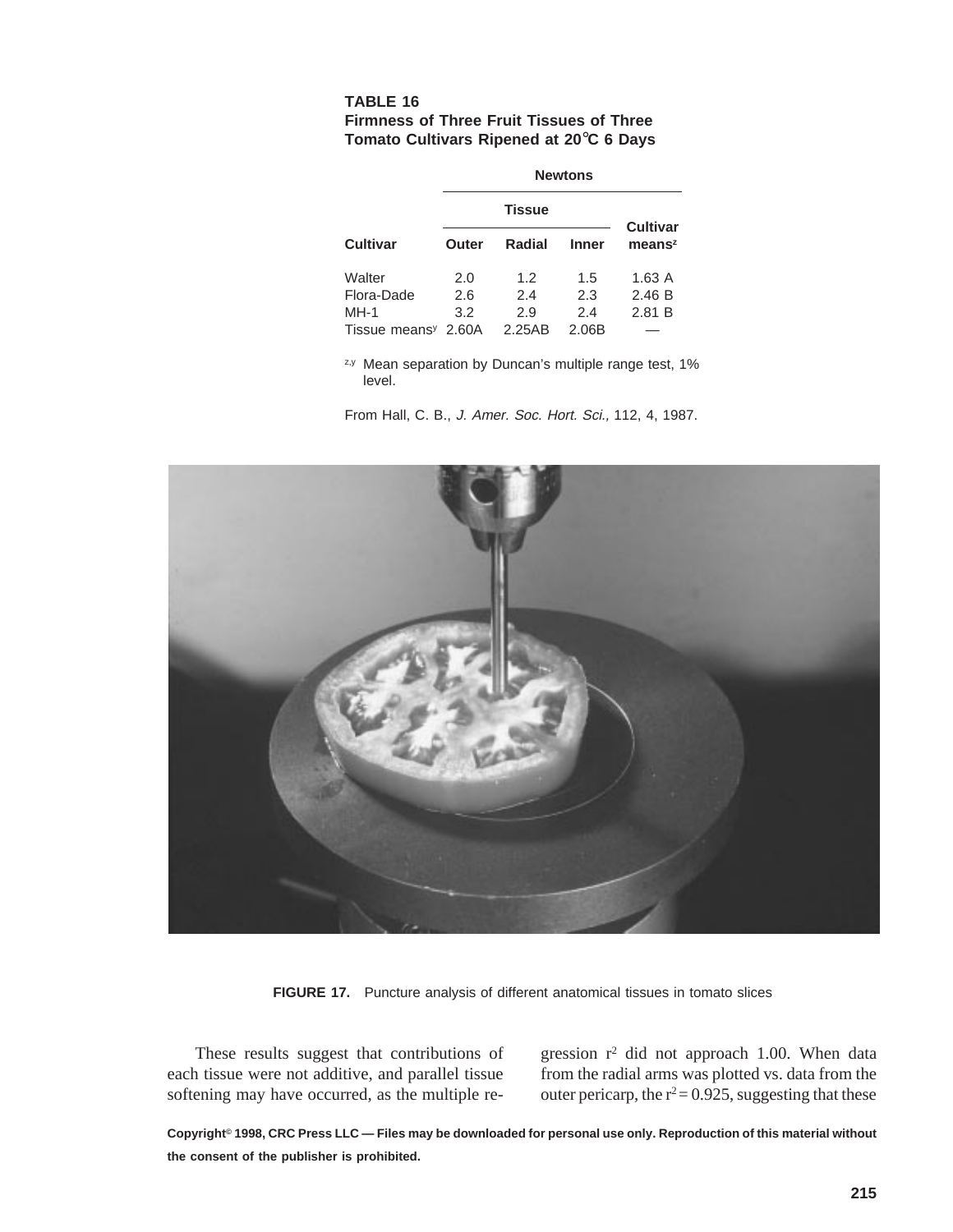two tissues soften simultaneously and predict each other very well. However, when data from the columella tissue was plotted vs. radial arm data the  $r^2$  value was only 0.49, suggesting that the two tissues do not predict each other well. This would corroborate the theory that columella tissue softens first, followed by softening of outer tissues from the blossom end up to the stem scar. In comparing the firmness of different tomato tissues, Hall (Hall, 1987) found no interaction of tissue type and cultivar, but did not attempt to correlate the firmness of different tissues with each other or compare them to whole fruit measurements.

It is not surprising that the tomato slice tissue analysis did not fully predict whole fruit firmness. The deformation test used for whole fruit subjects intact fruit to a simple, unidirectional stress, but this stress is distributed through a nonsymmetrical, irregular system of anatomical tissues and locular spaces. The spaces allow the fruit to flex and deform differently than it would if it were solid. Puncture testing is much more tissue specific and is a destructive test, while whole fruit deformation is nondestructive. Nonetheless, valuable information concerning variable softening of different anatomica tissues, and the ability to correlate whole fruit and specific tissue softening was obtained from this study.

The contribution of locular material to the textural properties of tomatoes is at present an unknown. Measurement of the locular material is difficult, and often highly subjective, unless one uses a sophisticated technique such as NMR imaging (see discussion above) or physically removes the material and subjects it to either consistency or viscosity determination. Recently, we evaluated a number of processing tomato varieties at different stages of maturity, subjectively evaluated the state of the gel (e.g., hard to soft), physically removed and weighed it and expressed this as a percentage of whole fruit weight (Barrett and Garcia, in preparation).

# **C. Effects of Variety and Maturity**

Both tomato variety and the stage of maturity at which the fruit is picked are extremely important factors influencing the textural properties of processing tomatoes. With the design of the mechanical tomato harvester in the late 1960s, tomato breeders were required to develop varieties that would withstand the additional rough handling incurred during harvest. Thicker pericarp walls, more pericarp tissue, and fewer locules ensured the structural integrity of tomato fruit, and correspondingly resulted in increased the insoluble solids content such that improvements were realized in consistency.

Gould (Gould, 1992) suggested considering the following guidelines when developing and using new varieties for processing:

- 1. Varieties should be uniform in setting fruit and in ripening with ability to set fruits over a wide range of temperature and climatic conditions.
- 2. Varieties should be fully resistant to all tomato diseases, insects, and disorders.
- 3. New cultivars must be adaptable to mechanical harvesting and bulk handling.
- 4. All tomatoes for processing must be free from blossom end scars and cracking.
- 5. Tomatoes must be stemless when removed from the vine with stem scars less than 0.25 in (6 mm) in diameter. Further the stem scar should not brown during processing.
- 6. Tomatoes for peeling should be round to oval in shape, but shape may vary for juice or crushing and products manufacture.
- 7. Fruit size should be uniform with no fruit smaller than 50 g and none larger than 90 g.
- 8. Tomato total solids content should be in excess of 5.5% and preferably upward to  $8.5\%$ .
- 9. Tomato soluble solids content (Brix value) should be in excess of 4.5% and preferably upward to 7.5%.
- 10. Tomato water-insoluble solids content should be in excess of 1% and increasing proportionally with total solids content.
- 11. Tomatoes should have a high acid (citric) content (minimum of 0.35% and up to  $0.55\%$ ).
- 12. Tomatoes should have a low pH value (maximum of 4.4 and preferably all fruits with a pH of 4.2 or less).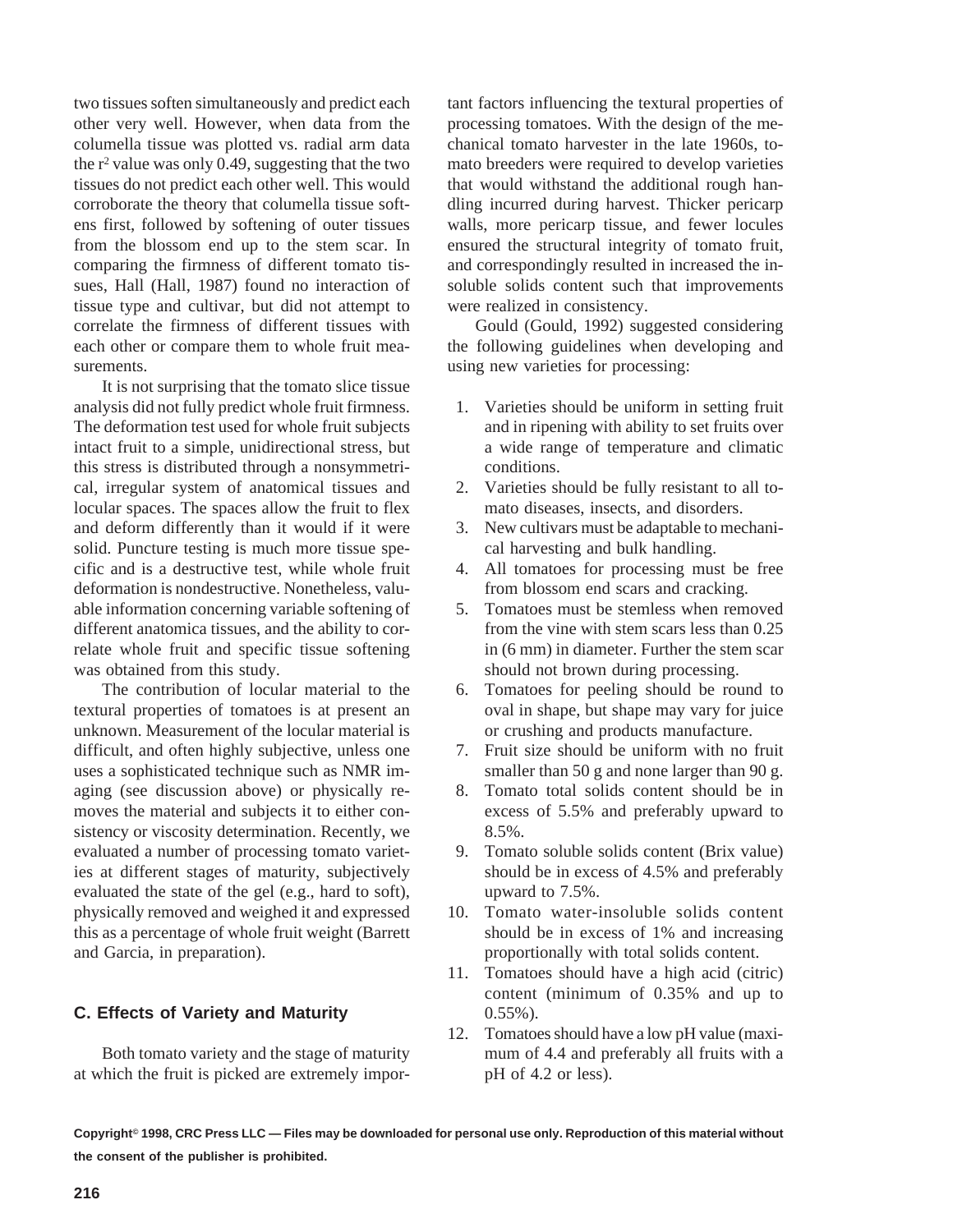- 13. Tomatoes should be high in Vitamin C content (in excess of 20 mg/100 g).
- 14. Tomatoes for canning should have skin or peel that removes easily and completely without stripping. Also, they should remain firm and whole (depending on style) after processing.
- 15. Tomatoes for juice manufacture should have a thick consistency (GOSUC value of 50 or more) after manufacture and the juice should not separate while in the can or jar during shelf life.
- 16. All tomatoes for processing should have a bright red glossy color after processing, regardless of the processed product.
- 17. All tomatoes have typical tomato flavor before and after processing with no bitterness or stringent flavor.

The list prepared by Gould is a good general guideline, but unfortunately relatively few varieties meet all of the criteria stipulated. Since the 1970s the California League of Food Processors has supported research conducted by the Dept. of Food Science at the University of California, which is focused on evaluation of new tomato breeding lines. Materials showing potential as processing varieties are annually submitted by seed companies to replicated and observational trials that are conducted in five different counties throughout California. Following the advent of the mechanical harvester, it was noted in studies carried out in the UCD Dept. of Food Science and Technology that Bostwick values decreased. Combined county averages for quality evaluation of replicated trials carried out in five California counties in 1996 are presented in Table 17.

Marsh et al. (Marsh et al., 1968) evaluated the effects of harvest maturity on the consistency of concentrated tomato products and found that with some varieties, maturity had a significant effect on the viscosity of paste. An increase in total

**Predicted**

| <b>Variety</b>  | <b>Counties <sup>o</sup>Brix</b> |     | рH   | Avg.<br>Bost-<br>wick | % Citric<br>acid | <b>Paste</b><br><b>Bost-</b><br>wick | Paste<br>yield | Catsup<br>yield |
|-----------------|----------------------------------|-----|------|-----------------------|------------------|--------------------------------------|----------------|-----------------|
| AB 4077         | All                              | 5.3 | 4.51 | 14.58                 | 0.279            | 4.5                                  | 379            | 895             |
| <b>APT 127</b>  | All                              | 5.2 | 4.56 | 15.75                 | 0.270            | 4.8                                  | 370            | 853             |
| <b>ATPX 270</b> | All                              | 4.8 | 4.59 | 14.92                 | 0.235            | 3.8                                  | 343            | 853             |
| <b>BOS 528</b>  | All                              | 5.0 | 4.59 | 14.72                 | 0.259            | 4.1                                  | 359            | 873             |
| <b>CXD 181</b>  | All                              | 5.0 | 4.60 | 16.54                 | 0.265            | 4.9                                  | 354            | 814             |
| H 8892          | All                              | 4.9 | 4.53 | 13.41                 | 0.272            | 3.2                                  | 349            | 915             |
| H 9382          | Alla                             | 5.2 | 4.58 | 13.39                 | 0.284            | 3.7                                  | 371            | 929             |
| H9497           | All                              | 4.9 | 4.62 | 15.29                 | 0.259            | 4.1                                  | 349            | 846             |
| Halley 3155     | All                              | 5.4 | 4.50 | 14.83                 | 0.328            | 4.8                                  | 386            | 893             |
| <b>HMX 4878</b> | All                              | 5.0 | 4.64 | 16.57                 | 0.236            | 5.0                                  | 360            | 818             |
| HyPeel 108      | Alla                             | 5.2 | 4.58 | 17.13                 | 0.261            | 5.5                                  | 371            | 813             |
| HyPeel 153      | All                              | 5.6 | 4.58 | 15.45                 | 0.277            | 5.3                                  | 397            | 883             |
| PSX 32212       | Alla                             | 5.4 | 4.51 | 13.87                 | 0.319            | 4.3                                  | 387            | 926             |
| <b>RPT 1294</b> | SJ, St,<br>Su, Y                 | 5.3 | 4.66 | 15.21                 | 0.249            | 4.8                                  | 377            | 888             |
| <b>RPT 1478</b> | All                              | 4.9 | 4.57 | 13.32                 | 0.247            | 3.1                                  | 349            | 918             |
| Sun 6200        | Alla                             | 5.0 | 4.55 | 14.21                 | 0.261            | 3.8                                  | 359            | 891             |
| Sun 6216        | All                              | 5.1 | 4.55 | 14.12                 | 0.247            | 3.9                                  | 365            | 902             |
|                 | Overall averages                 | 5.1 | 4.57 | 14.90                 | 0.268            | 4.3                                  | 366            | 877             |

**TABLE 17 Combined California County Averages for Tomato Quality Evaluation (Fresno, San Joaquin, Stanislaus, Sutter and Yolo)**

a One replicate in one county.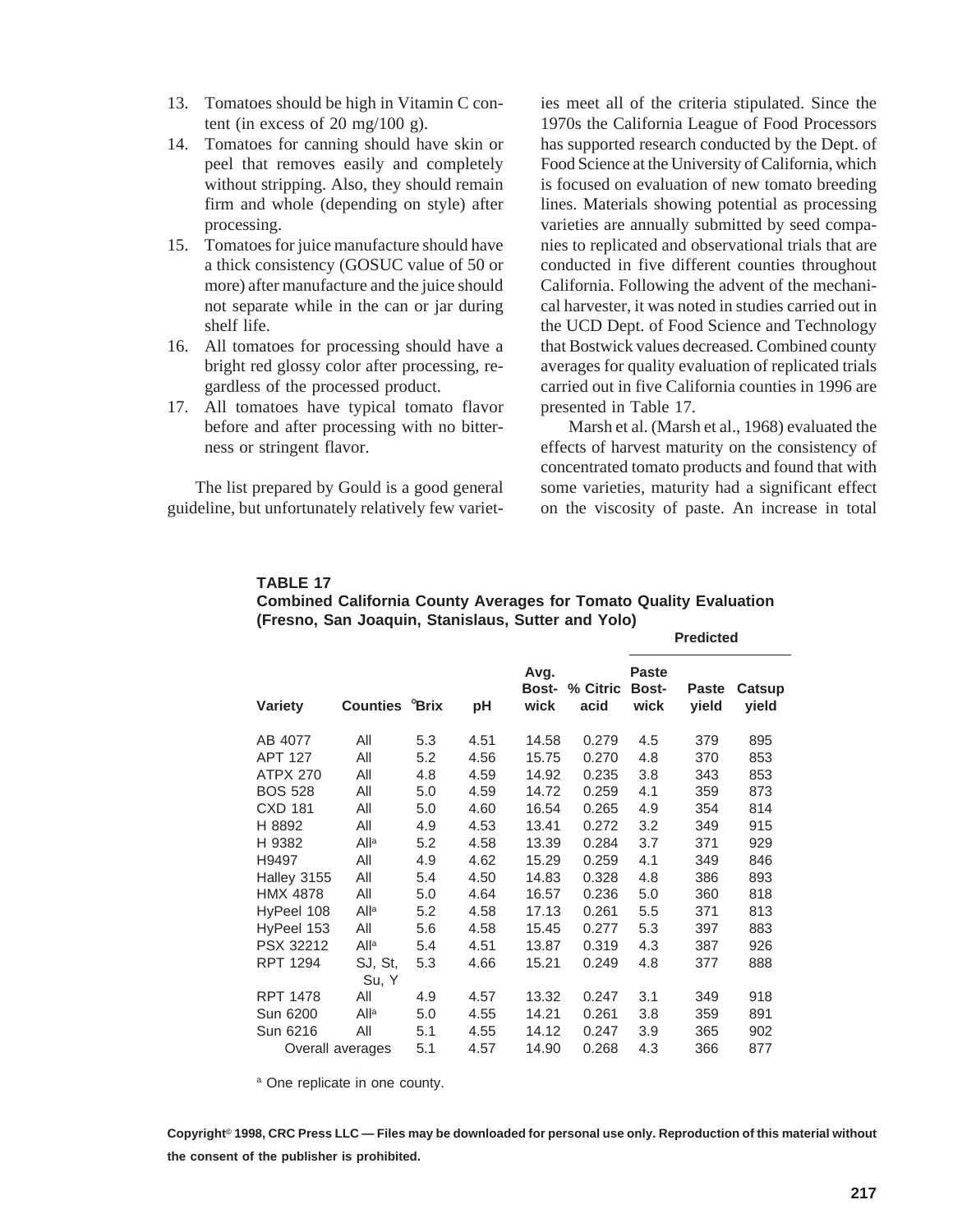solids occurs during the maturation of tomatoes from the below color (Agtron E reading 68 to 100) to the well-colored (Agtron E reading 0 to 46) stages with serum viscosity remaining unchanged or actually decreasing. Because consistency measurements are proportional to both the total solid content and the serum viscosity of the raw material, these may lead to a confounding of results. Paste samples were stored at ambient conditions for 2 and 4 months, and the authors concluded that the effect of maturity on the tendency towards gelation was variety dependent.

Studies carried out in our laboratory during the 1995 and 1996 season show that both variety and maturity significantly affect raw tomato texture, paste consistency, and serum viscosity and the texture of cooked diced tomatoes. In general, texture, consistency, and serum viscosity decline with increasing maturity; however, some varieties "hold" their integrity better than others as they mature in the field. Ease of peel removal is enhanced with maturity, and the number of flags or peel remnants remaining on the tomato following the peel operation is reduced in mature fruit. There is a tradeoff when selecting harvest maturity for whole peel and diced tomatoes between maintenance of textural integrity and ease of peel removal.

Recently, our laboratory carried out a study of the effects of variety and maturity on the textural properties of processing tomatoes. Textural properties of raw fruit were evaluated using both puncture tests on pericarp disks and Shear Press measurements on bulk dice samples. Results of the puncture tests were presented earlier (Figure 12). Raw fruit texture (measured in grams force) was obviously highest at the pink stage, but declined as tomatoes matured. In some varieties there was a rapid decline in firmness between the red ripe and overmature stages, while in others firmness was fairly constant. Because firmness generally declined with maturity, early harvest or perhaps sorting of fruit by maturity would benefit textural integrity.

Bourne (Bourne, 1973) utilized a nondestructive flat plate compression method with a modified penetrometer to evaluate the deformation of two fresh market tomato varieties that were picked green-ripe and held in a ripening room at 18.3°C for 17 d. Figure 18 illustrates that the varieties differed tremendously in terms of absolute deformation values and the change in deformation as ripening progressed. The Heinz variety, which is relatively firm, showed a deformation range from approximately 0.3 to 0.5 mm, while the softer New Yorker variety ranged from about 0.5 to 1.3 mm during the 17-d period. In both cases,



**FIGURE 18.** Deformation changes in two varieties of fresh market tomatoes during ripening and storage. (From Bourne, M. C., J. Food Sci., 38, 1973.)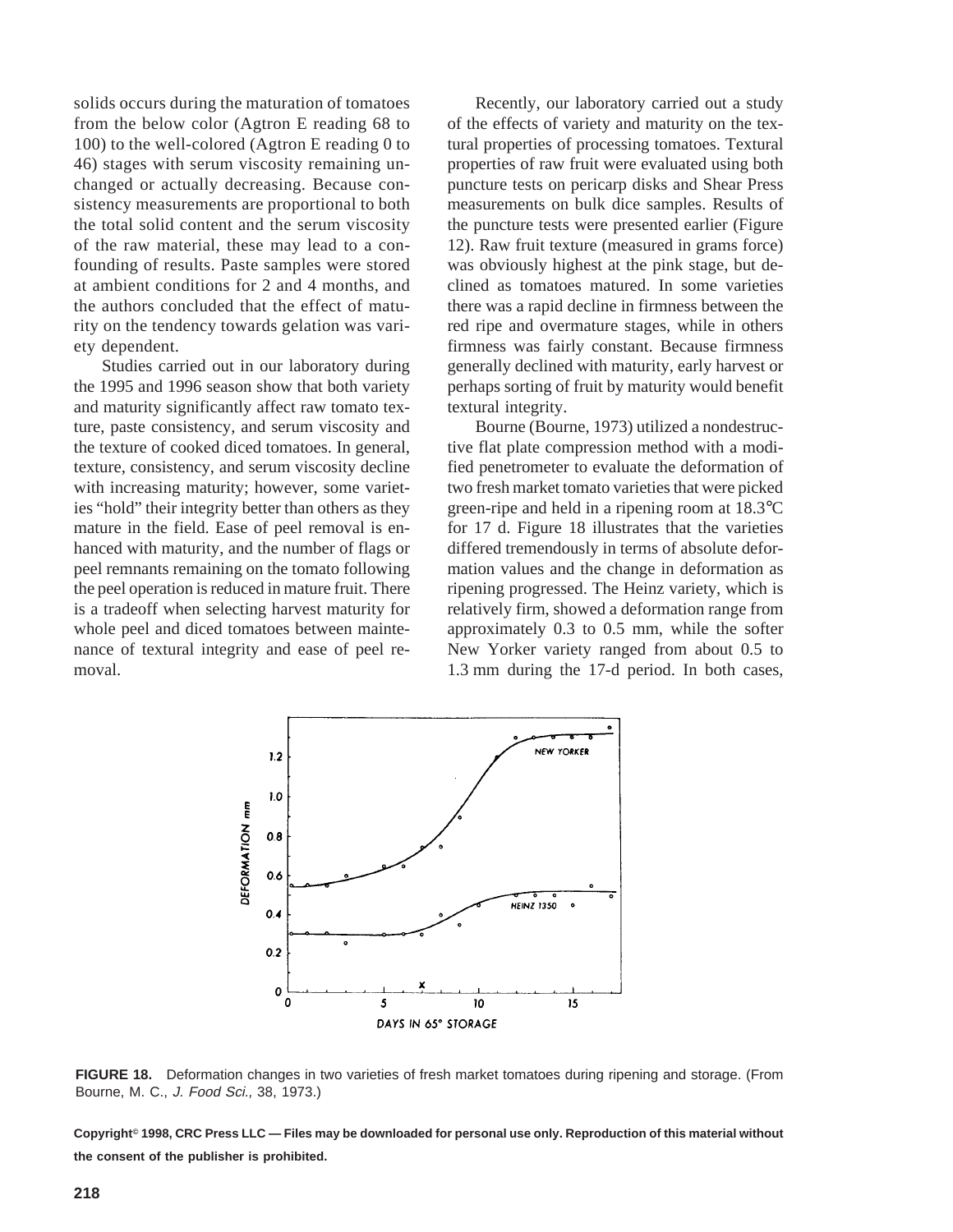deformation values were relatively constant after 12 d of storage. The X on the graph marks the day when the first pink coloration appeared on the blossom end.

Another study of the textural properties of fresh market tomatoes at various stages of ripeness was carried out by Kader et al. (Kader et al., 1978). The authors utilized both a nondestructive compression method and a destructive puncturetype test to evaluate textural properties. Cal Ace tomatoes were picked at various stages of ripeness: (1) mature green, (2) breaker, (3) turning, (4) pink, (5) light red, and (6) red. Tomato firmness declined significantly as ripening progressed, as indicated by both compression (Figure 19) and puncture tests (Figure 20).

It is interesting to compare absolute deformation values obtained in the nondestructive study



**FIGURE 19.** Firmness of tomatoes during ripening as evaluated using the compression test. (From Kader, A. A. et al., J. Am. Soc. Hort. Sci., 103, 1978.)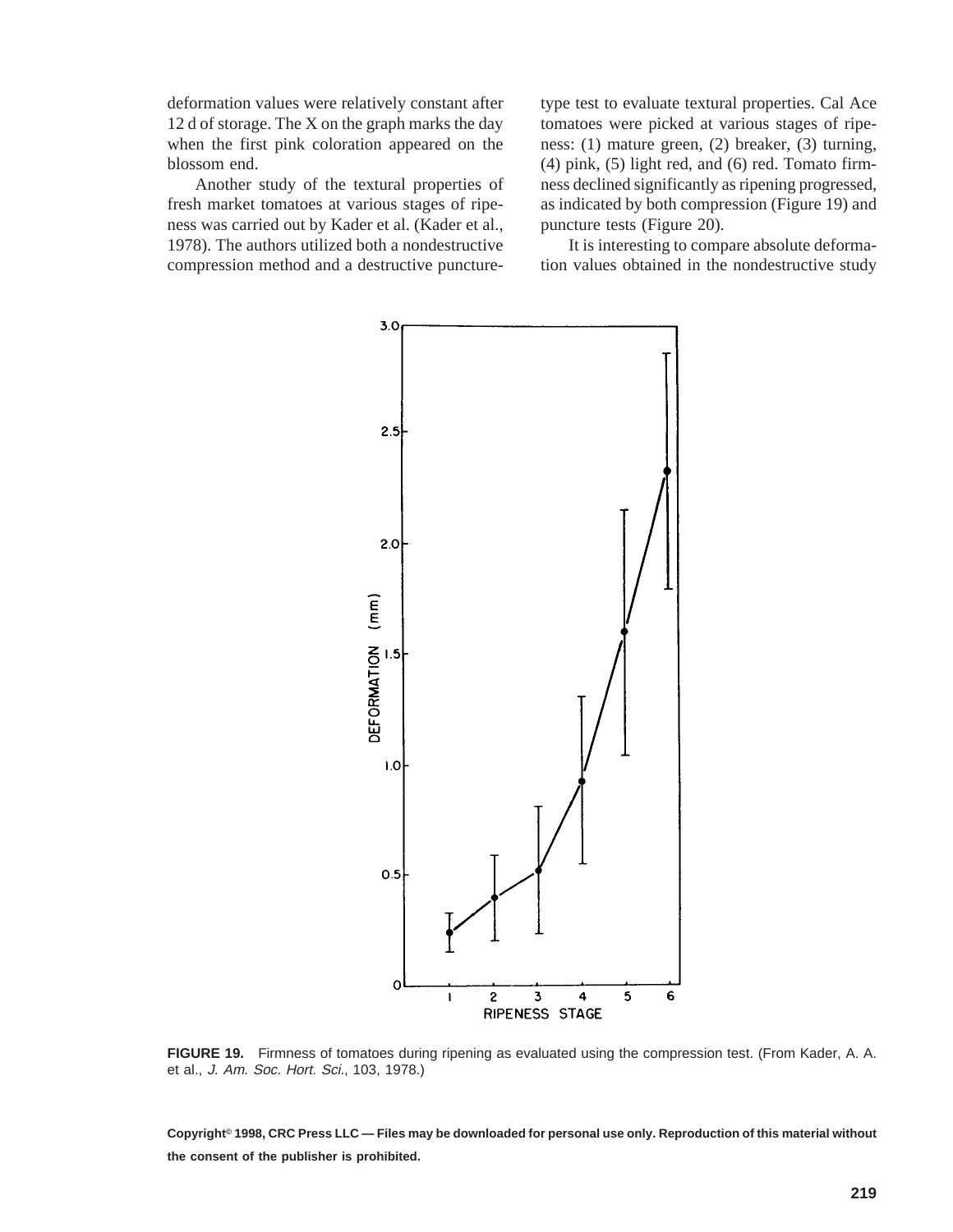

**FIGURE 20.** Firmness of tomatoes during ripening as evaluated using the puncture test. (From Kader, A. A. et al., J. Am. Soc. Hort. Sci., 103, 1978.)

carried out in our laboratory on red ripe whole fresh market tomatoes (see discussion above) to those previously reported for nondestructive measurements by Bourne (Bourne, 1973) and Kader et al. (Kader et al., 1978), as described above. Bourne found that the range in axial mode deformation values during ripening (green to red ripe) of two different varieties was 0.3 to 1.3 mm, as obtained with a modified penetrometer. Kader et al. used a different nondestructive technique in radial mode and correlated this to finger feel categories for light red and red ripe fruit, which ranged from 0.8 mm (very firm) to 2.7 mm (very soft). Our own range of values, as obtained on red ripe fruit using the Instron in radial mode, ranged from 0.9 mm (hard) to 3.8 mm (soft). The greater range and therefore increased sensitivity obtained in our study may have been due to both radial

mode determination, use of the custom brace and a more sensitive instrument (e.g., Instron) for evaluation of textural properties of tomatoes.

Jackman and Stanley (Jackman and Stanley, 1992) found that both puncture and flat plate compression of mature green and red ripe tomato pericarp disks resulted in a typical force-deformation curve (Figure 21). The authors found that, in normal tomato fruit ripening, most of the parameters associated with this curve decrease to a constant and minimum value. Through careful data analysis and visual examinations of pericarp disks, it was possible to conclude that failure mechanisms varied in mature green and red ripe tissues. Failure in mature green fruit appeared to occur through a sequential mechanism involving cell relaxation and concomitant fluid migration from cells, followed by cell rupture. In red ripe tissues,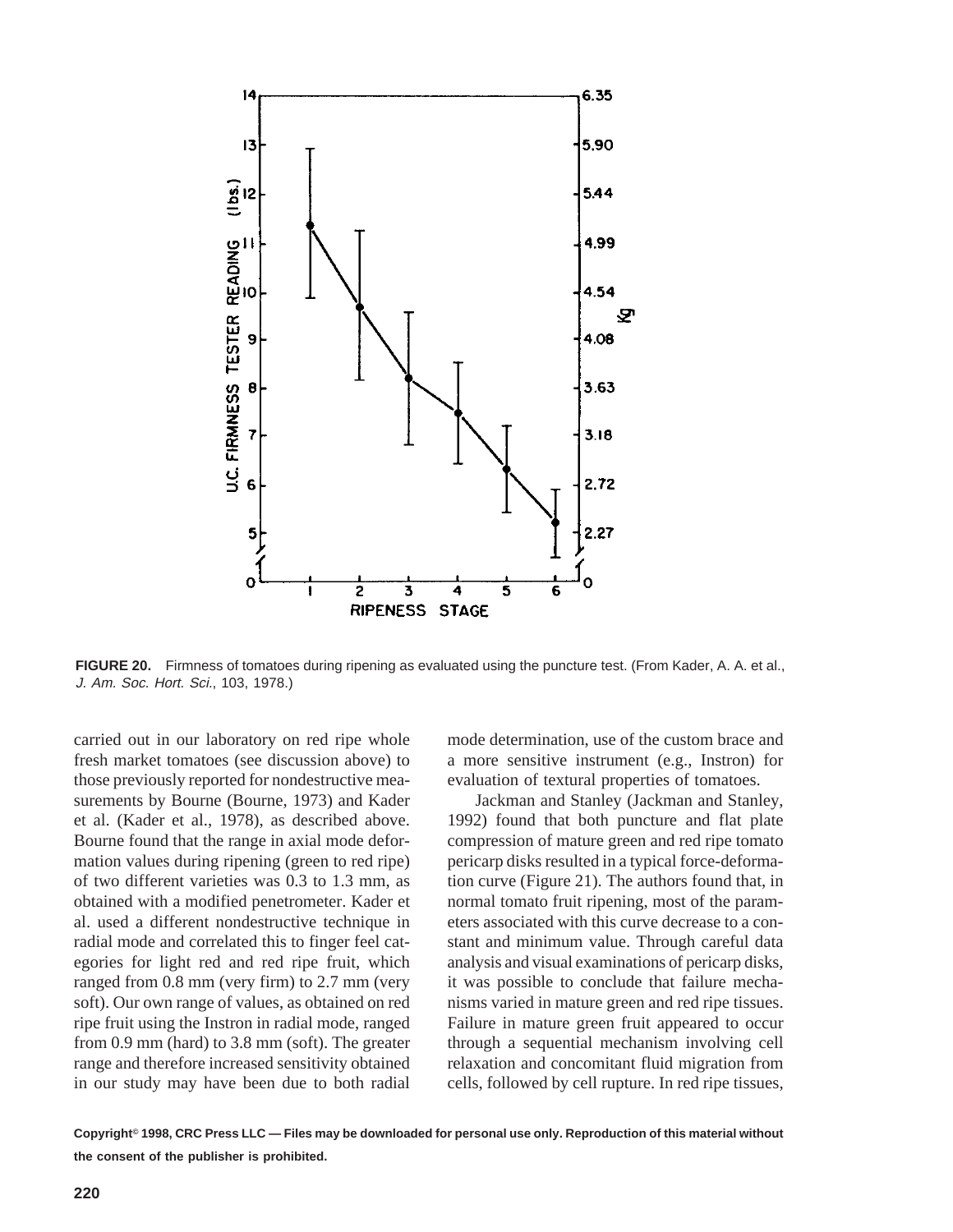

**FIGURE 21.** Typical force-deformation curve for whole tomatoes. (From Jackman, R. L. and Stanley, D. W., J. Texture Studies, 23, 1992.)

failure was less distinct and the dominant mode was concluded to be middle lamella degradation and cell de-bonding, with cells remaining intact. This transition in failure mode is depicted in Figure 22 (Jackman and Stanley, 1995).

### **D. Effects of Cultural Practices and Environmental Conditions**

#### **1. Temperature**

In an excellent review on tomatoes, Davies and Hobson (Davies and Hobson, 1981) reported that tomato fruit firmness is strongly affected by environmental conditions. Ethylene production, polygalacturonase activity, lycopene, and carotenoid synthesis are all inhibited at temperatures in the range of 30 to 40°C. These authors stated that high-temperature tolerance varies among varieties and with the temperature and time of exposure. In tolerant fresh market varieties, hightemperature injury was still reversible after up to 2 d at  $40^{\circ}$ C, 4 d at  $35^{\circ}$ C, or 6 d at  $30^{\circ}$ C if the tomatoes were transferred to optimum ripening temperatures (20 to 25°C).

In terms of tomato ripening, growing temperatures have a significant effect on ripening rate. Once ripening has been initiated and breaker stage attained, ripening progresses in a predictable fashion controlled almost exclusively by ambient temperature because internal levels of endogenously produced ethylene are near saturation levels (Saltveit, 1991).

At the other end of the spectrum, tomatoes are also sensitive to freezing  $(-1^{\circ}C)$  and chilling temperatures (above  $-1$ °C and below 12.5°C) (Grierson and Kader, 1986). Symptoms of freezing injury include a water-soaked appearance, softening, and drying of the gelatinous locular material. The severity of chilling injury depends on the exposure temperature and time. Chilling is more likely to occur in green rather than red ripe tomatoes, but symptoms are more noticeable after transfer to ripening temperatures. Symptoms of chilling injury include failure in fruit ripening, irregular ripening, premature softening, surface pitting, seed browning, and increased decay.

Jackman and Stanley (Jackman and Stanley, 1995) used a creep compliance method to evaluate the influence of normal ripening and chilling stress on the viscoelastic properties of fresh market tomato pericarp tissue. Creep behavior was measured on tissue from fruit stored at 22°C (nonchilled) and 5°C (chilled) for 28 d, or at 5°C for 16 d prior to transfer to 22°C for an additional 12 d (prechilled). The authors evaluated four separate compliances (see preceding discussion on creep method) and found that each increased steadily during ripening and contributed to the

**Copyright© 1998, CRC Press LLC — Files may be downloaded for personal use only. Reproduction of this material without the consent of the publisher is prohibited.**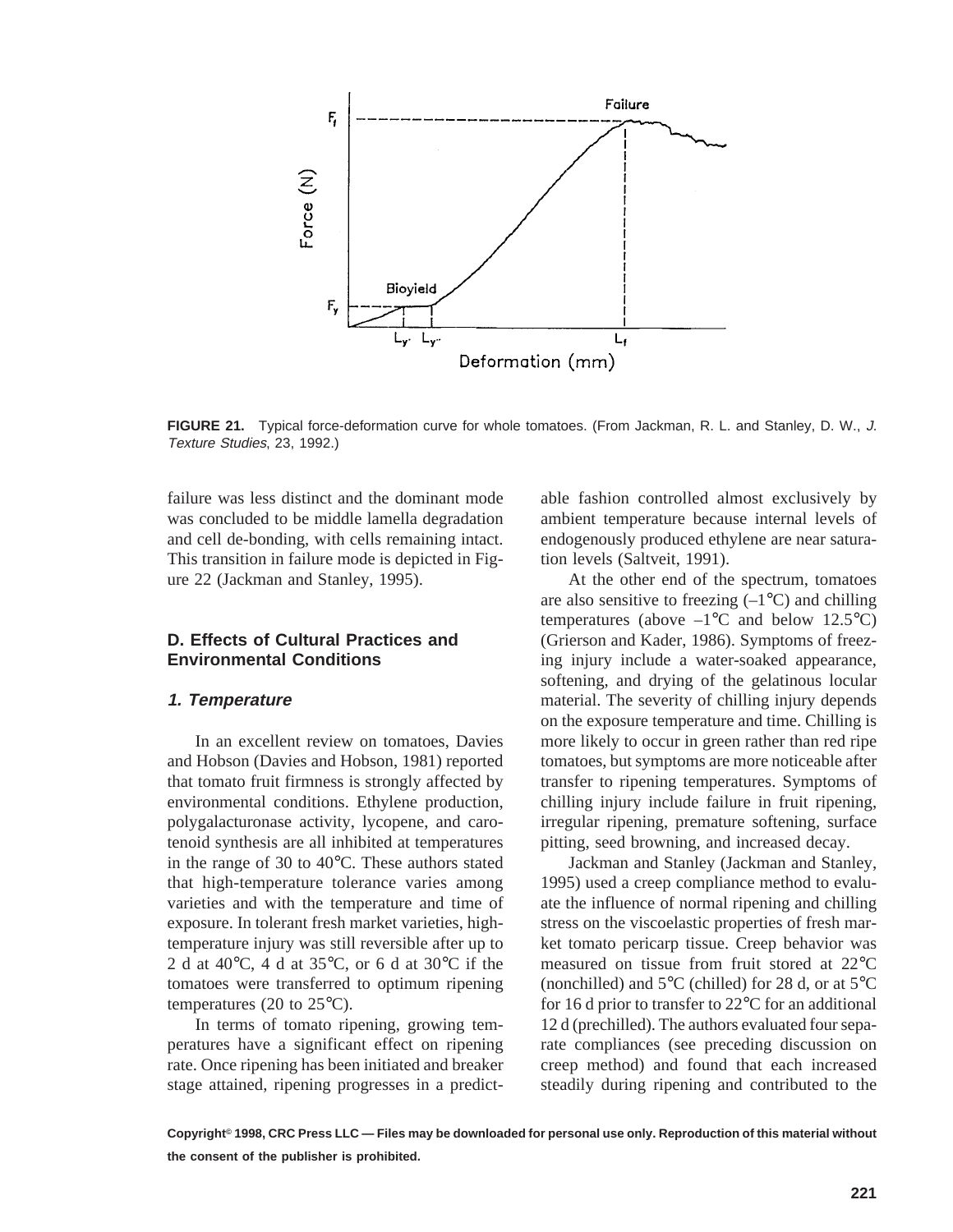

Ripening time



**FIGURE 22.** Transition in failure mode in tomatoes during ripening from mature green to red ripe stages. (From Jackman, R. L. and Stanley, D. W., Trends Food Sci. Technol., 6, 1995.)

overall softening of nonchilled and prechilled tissue but did not change during chilling of tomato fruit.

The largest amount of change occurred in the slow-rate viscoelastic (corresponding to breakdown of pectic materials) and steady-state viscous (related to exosmosis and wall fluidity) properties, and the rate of these alterations was faster in fruit that had been chilled previously. Jackman and Stanley concluded that loss of turgor, breakdown of polyuronides and an overall increase in cell wall fluidity each contributed 25 to 30% to tomato tissue softening, and the decline in molecular weight size distribution of hemicelluloses was thought to add another 10 to 15%. These results corroborated conclusions reached in an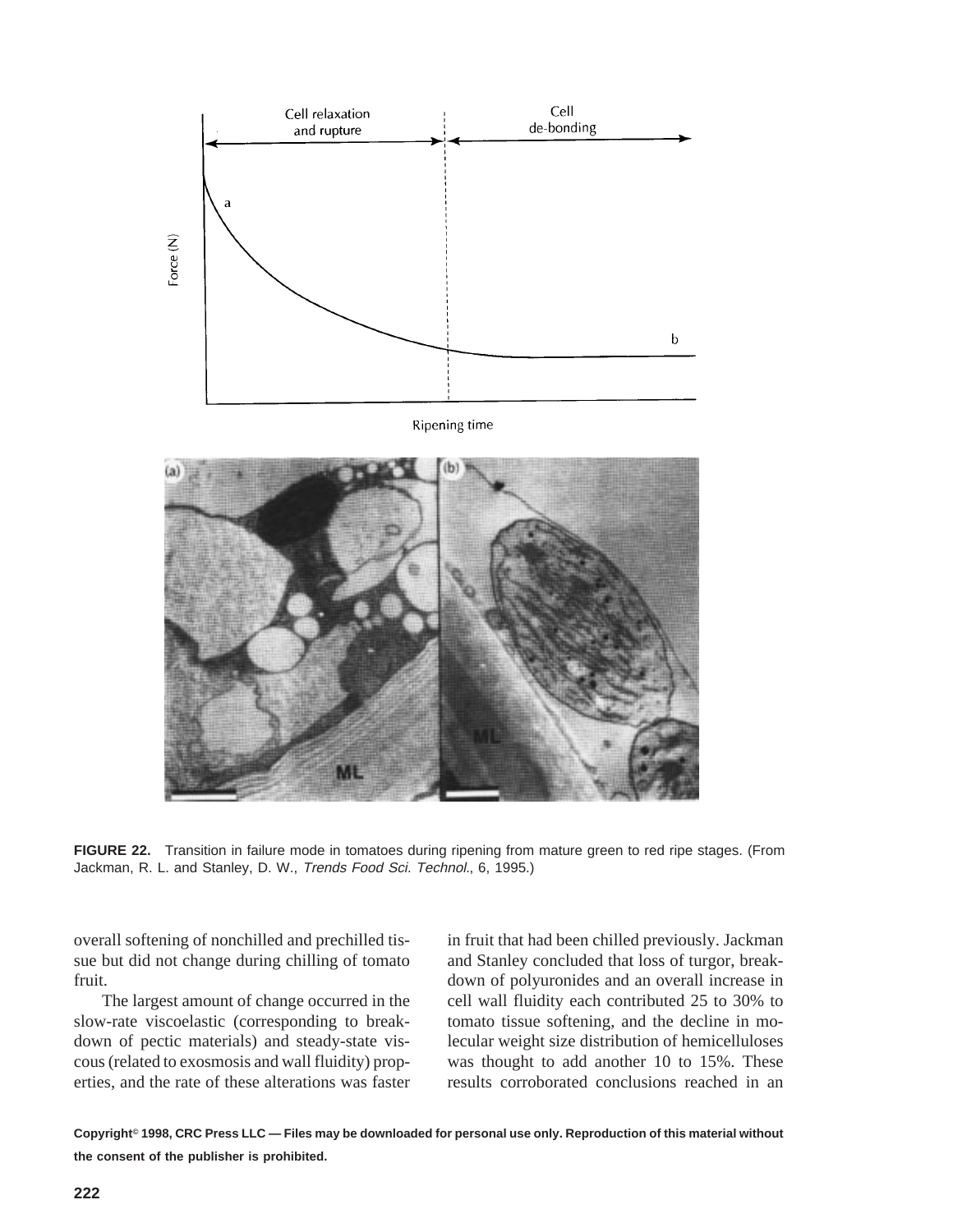earlier study by the same authors, using puncture and dynamic oscillation tests (Jackman and Stanley, 1992).

Table 13 summarizes the conclusions reached concerning mechanisms of tomato softening. This study is pivotal in that it correlates an instrumental measurement of textural properties with physicochemical changes occurring during tomato softening. In addition, it illustrates the significant roles that turgor and ripening or processing induced changes in pectin and hemicellulose polymer composition play in maintenance of textural properties.

Mealiness is an undesirable physiological condition that may occur in chilled tomatoes and leaves the fruit lacking juiciness and flavor, exhibiting a dry, soft texture even though the moisture content is the same as non-chilled fruit of the same age (Jackman and Stanley, 1995). The mechanism involves a chilling-induced increase in cytosol membrane leakage and loss of ions or water, which may then bind to deesterified pectin regions or be physically entrapped in the wall matrix. After transfer to non-chilling temperature, polygalacturonase may hydrolyze glycosidic bonds and cells de-bond rather than rupturing. The resultant texture is perceived as mealy because cells are no longer turgid and do not release the internal fluids normally associated with the perception of juiciness. The de-bonding could be related to the findings of van Marle et al. (van Marle et al., 1997) in a comparison of raw and cooked potato varieties. After cooking, both mealy and nonmealy potato varieties lost more unbranched than branched pectin through solubilization to the cooking media. Nevertheless, prolonged cooking (15 min) led to solubilization of more branched, more methylated, and more acetylated pectic polysaccharides in the mealy cv. than in the nonmealy. Marangoni et al. (Marangoni et al., 1995) found that chilling-associated softening correlated  $(p < 0.05)$  with higher initial extracted pectin methylesterase activity.

# **2. Water and Nutrients**

Tomato fruit size is dramatically influenced by water and water stress will result in a shorter fruit growth period (Salter, 1958). Fruit size, sugar concentration, and acidity have also been shown to increase in glass house studies when plants are fed a nutrient solution with high electrical conductivity (e.g., salt concentration). Under these conditions, dry matter accumulation rather than water was affected and both sugar concentration and acidity were increased. Water absorption results in individual cell expansion, which causes internal turgor pressure to increase. In immature cells, turgor pressure goes up in relation to both water uptake and the strength of cell walls, which counteract and balance the internal pressure buildup. On a larger scale, cell size increases are responsible for fruit expansion and may lead to undesirable cracking of the skin, especially in cases of water stress.

Turgor pressure generally declines as cell wall integrity progressively weakens, primarily at the red ripe and overmature stages in tomatoes. Turgor pressure has a significant effect on tomato cell wall stress, strain, and elasticity. Jackman et al. (Jackman et al., 1992) found the osmotic potential and turgor pressure of fresh market tomato pericarp tissue to be  $-0.56 \pm 0.08$  MPa and 0.20 MPa, respectively. If turgor pressure was increased above normal levels, cell wall extensibility and elasticity became limiting and cell wall stiffness increased. Additional deformation or force applied to such prestressed tissue resulted in failure due to cell rupture, much as in the case of mature green tissues. Decreasing turgor pressure to less than that of normal tissue, however, led to an increase in viscoelasticity and tissue failure resulted from cell de-bonding, similar to that seen in red ripe tissues. The authors concluded that, although the effects of turgor pressure on textural properties were significant, they could not be held accountable for all ripening-related softening changes in tomatoes. In a later study they concluded that turgor-related changes were responsible for 25 to 30% of tomato softening (Jackman and Stanley, 1995).

The three most important nutrients to tomato development and therefore textural integrity are nitrogen, phosphorous, and potassium. Nitrogen may influence both fruit quality and harvest maturity. Some reports indicate that high rates of nitrogen application may result in lower soluble

**Copyright© 1998, CRC Press LLC — Files may be downloaded for personal use only. Reproduction of this material without the consent of the publisher is prohibited.**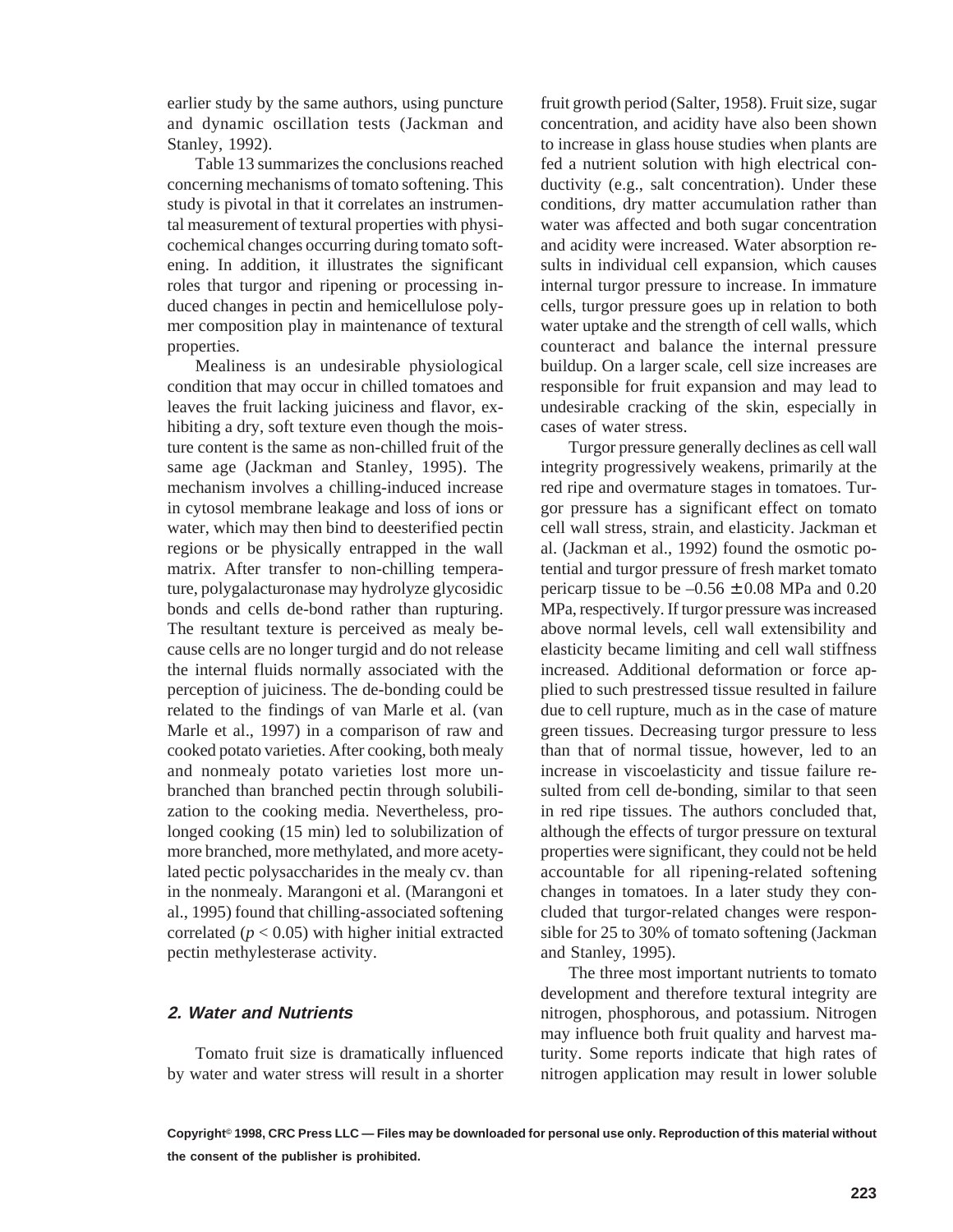solids and more blotchy ripening, more yellow eye and poorer machinability (Zobel, 1966 [printed Dec. 1976]). Phosphorous affects fruit quality by stimulating root growth, promoting a sturdy stem and healthy foliage. Potassium is important to tomato fruit acidity, color, and shape (Atherton and Rudich, 1986). Potassium represents 85% of the total cation composition of tomatoes, and at high fruit levels acidity increases and color and shape improve. At low potassium levels, the growth period of the tomato fruit is shortened and fruit will be both smaller and less dense.

Although addition of calcium salts to peeled fruit is known to improve firmness (see discussion below), most studies of the application of calcium fertilizer during production have not determined an improvement in textural properties. Even when applied in excessive amounts, Sayre et al. (Sayre et al., 1940) found no definite effect on the firmness of the harvested and canned fruit. In addition, calcium concentration in the fruit harvested from fields with calcium application was the same as that normally present in tomatoes.

#### **E. Ripening Associated Softening**

The textural characteristics of a particular plant tissue are dependent on the cell turgor; cell anatomy (shape, size); proportion of intercellular spaces; the chemical composition of the cell wall and middle lamella, as well as the spacial arrangement of all the polymers constituent of the whole wall structure. Fruit texture is affected by many factors, such as fruit variety; ripening stage at harvest; agronomic practices; and postharvest handling conditions (Bourne, 1980). For whole tomato fruit, texture depends not only on flesh firmness, but it is also influenced by skin toughness and the ratio of pericarp/locular material, which is dependent on cultivar type (Grierson and Kader, 1986). Shackel et al. (1991) suggested that some aspects of tomato softening are the result of turgor loss as well as (instead of) changes in the wall integrity. Fruit softening can be a consequence of loss of turgor (such as occurs in dehydration), breakdown of starch (as happens during ripening of the banana fruit), or degradation of polymer constituents of the cell wall (Tucker, 1993).

The plant cell wall is a very complex structure, and to date is not completely understood. A good review of its composition and a recent model of the cell wall was presented by Carpita and Gibeaut (1993). It is suggested that the cell wall is constituted of three interacting domains. One is the cellulose-xyloglucan (hemicellulose) framework, which is embedded in a second domain of pectic polysaccharides. The structural proteins constitute the third domain (Carpita and Gibeaut, 1993). The approximate proportion of these major polymers in the cell wall of the tomato fruit is: 30% of cellulose, 30% of hemicellulose; 35% of pectic polysaccharides, and glycoproteins and phenolic compounds make up the balance of the wall (Jackman and Stanley, 1995).

Generally, textural modifications observed in intact fruits and vegetables are attributed to metabolism of the cell wall and middle lamella polymers. In the ripening associated softening of tomato fruit, changes in the composition and solubility of cell wall polysaccharides appear to play a major role (Seymour et al., 1987). The major widely reported changes in wall structure of tomato are an increase in soluble polyuronides and a loss of galactose and arabinose residues (Gross, 1984; Gross and Wallner, 1979; Wallner and Bloom, 1977). Carrington and Pressey (1996) suggested that galactosidase II activity correlates with the net loss of galactosyl residues. During ripening of tomato fruit soluble polyuronides are released from the pectic fraction of the cell wall. Huber (1983a) reported a marked increase of lowmolecular-weight polyuronides; their weight average decreases from ca. 160,000 to 96,000 (Seymour and Harding, 1987). The loss of pectin integrity during tomato ripening has been implicated as the predominant component of softening.

Endo-polygalacturonase (endo-PG) hydrolyses the a-(1–4) link between two adjacent galacturonic acid residues within a polygalacturonic acid. Endo-PG is absent in green tomato fruit; it appears at the onset of ripening and its activity increases dramatically during ripening. Exo-polygalacturonase activity has been detected in green tomatoes, however, it comprises only a small frac-

**Copyright© 1998, CRC Press LLC — Files may be downloaded for personal use only. Reproduction of this material without the consent of the publisher is prohibited.**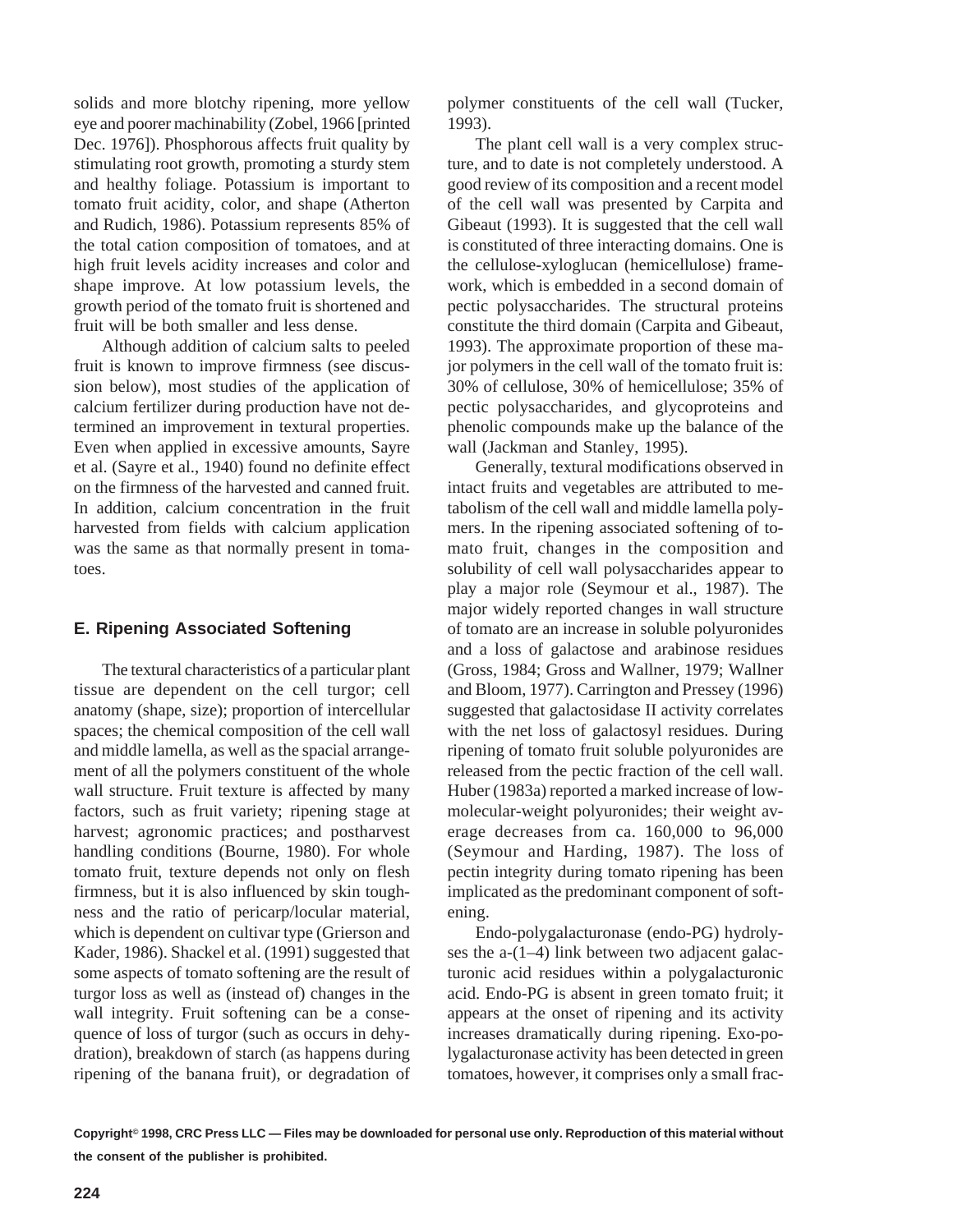tion of the total polygalacturonase activity in ripening and it is not likely to play a significant role in softening (Giovannoni, 1992).

As endo-polygalacturonase (PG) is more active in degrading nonesterified than methyl-esterified pectin, this suggests the involvement of another enzyme in the softening process: pectinesterase. Pectinesterase (PE) carries out demethoxylation at the C6 position of galacturonate methyl esters of the pectin molecule. Through the action of PE, sites may be generated for subsequent PG attack, in a synergistic mode of action. *In vitro* studies carried out by Pressey and Avants (1982) showed that the presence of PE enhances the ability of PG to solubilize polyuronide. However, the authors reported that the degree of esterification is a critical factor in the solubilization of the cell wall, and that esterification slightly lower than 47% seems to be optimum. Evaluation of total PE activity during the ripening of tomato fruit has been reported to remain constant (Sawamura et al., 1978), to increase (Tucker et al., 1982), or to decrease (Pressey and Avants, 1972). Tucker (1993) suggested that these discrepancies in total PE activity can be related to the use of different tomato cultivars; moreover, total PE activity does not reflect possible changes of individual isoforms of the enzyme. Both PG and PE occur in multiple forms in tomato fruit, such as isozymes PG1, PG2A, and PG2B (Ali and Brady, 1982), and PE1 and PE2 (Pressey and Avants, 1972; Tucker et al., 1982).

According to Seymour et al. (1987; Seymour et al., 1987), it is clear that the extent to which solubilization and depolymerization of pectins occur *in vivo* is not the same as *in vitro*. It is also suggested that the main restriction on polyuronide solubilization is the extent of PE action *in vivo*. Despite the correlation of increased PG activity with degradation of polyuronides, other mechanisms must be involved in softening, as some softening of tomato fruit occurs early in ripening prior to detectable PG activity (Hall, 1987).

Recently, with the use of antisense RNA technology, transgenic plants expressing markedly reduced levels (less than 1% of normal) of polygalacturonase failed to result in the expected reduction of fruit softening (Sheehy et al., 1988). Transformed and normal tomatoes softened similarly. Consequently, it is now believed that PG is either unnecessary or insufficient to mediate tomato fruit softening. It has been suggested that PG may be primarily involved with "over-softening" observed later in tomato ripening (Gross, 1990). In addition, transgenic tomato fruits with reduced levels (less than 10% of the control) of PE have been produced (Tieman et al., 1992). Juice prepared from those fruits contain pectins of much higher molecular weight than pectins isolated from juice of control fruits (Thakur et al., 1996). Also, the degree of esterification (DE) was affected; juice prepared by cold break showed a DE of 14% for the control and DE of 51% for the transgenic fruit. Transgenic fruits showed also a decrease in EDTA-soluble pectins and an increase in soluble solids (Tieman et al., 1992). Moreover, transgenic tomato ripening mutant *rin* expressing a PG gene showed pectin solubilization and hydrolysis, but not fruit softening (Giovannoni et al., 1989).

Cell wall hydrolases other than pectinases (Hobson, 1968; Huber, 1985; Wallner and Walker, 1975) have been examined and their possible role in the softening process investigated. Pressey (1989) described an endo-β-mannanase extracted from ripe tomato fruit that hydrolyses β-mannans, which role remains unknown.

Huber (1983b) also reported an increase of low-molecular-weight hemicelluloses after ripening of tomato fruit, while usually cellulose shows no sign of depolymerization. It has been suggested that hemicellulose fractions may form bridges between adjacent cellulose fibrils (Hayashi, 1989). If this is true, a possible cause of fruit softening would be hydrolysis of such bridges.

Maclachlan and Brady (1992) provided evidence for the existence of multiple forms of 1,4 β-glucanases in ripening tomato fruit. These enzymes can also be considered as candidates for contributing to softening because their activities increase when softening occurs more rapidly. At least three enzymes with activity on carboxymethylcellulose, CMCases, were detected in extracts of tomato fruit. The CMCases are more concentrated in the locules (Figure 9) of fully ripe fruit than in the pericarp. In addition, two xyloglucanases, XGases, were detected. A latent

**Copyright© 1998, CRC Press LLC — Files may be downloaded for personal use only. Reproduction of this material without the consent of the publisher is prohibited.**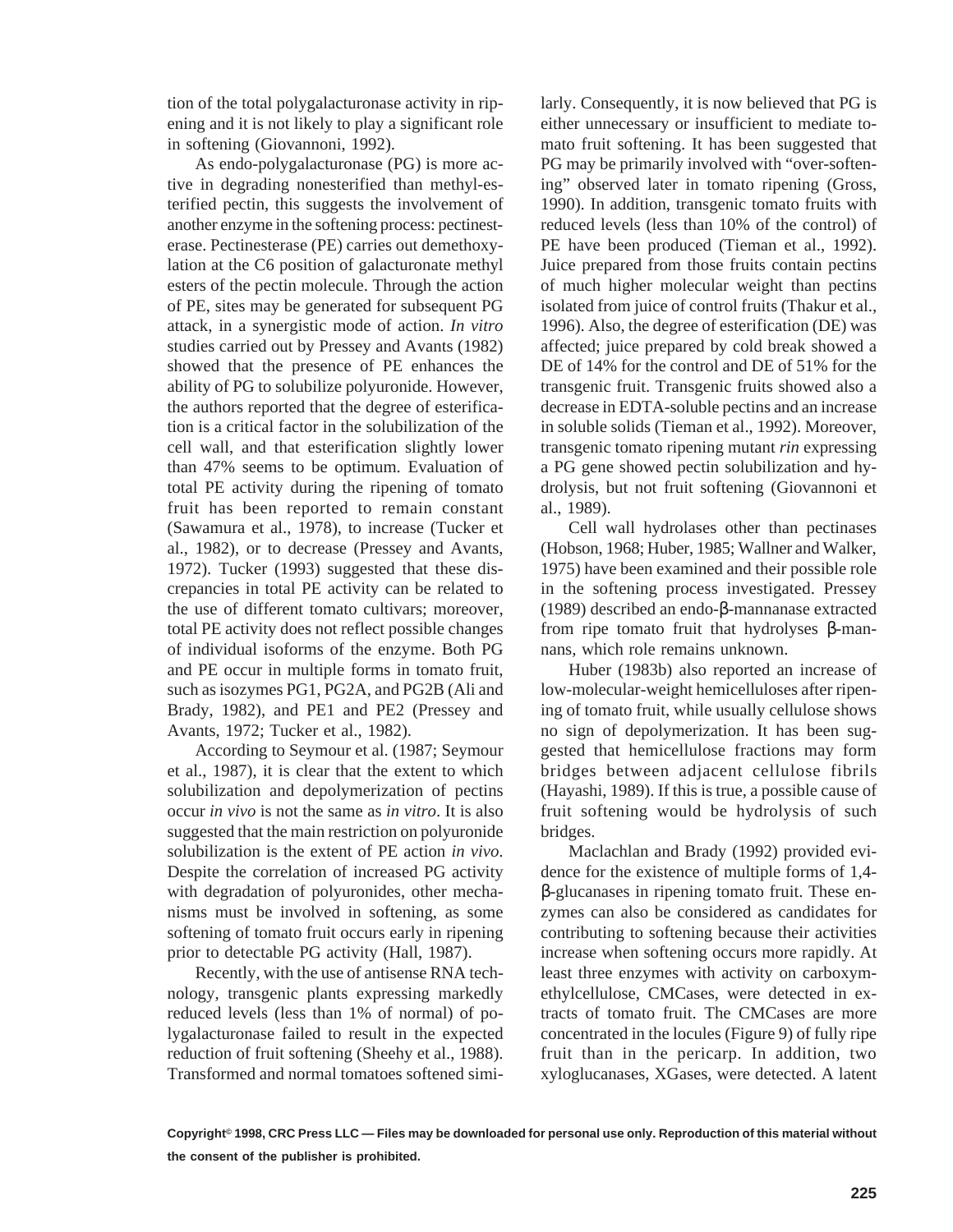oligosaccharide activatable XGase was most concentrated in pink (breaker) pericarp tissue and an endogenous XGase in green pericarp.

Kim et al. (1991) reported that during tomato ripening there is a decrease in cell wall galactosyl residues that they supposed is most likely due to an increased rate of galactosyl solublilization from the cell wall. An exo-1(4)-(-D-galactose from tomato fruit cell wall has been isolated [Pressey, 1983]) and shown to be highly active against its native substrates, and its activity increases 4-fold between the mature green and ripe stages (Carey et al., 1995).

The dogma had been that textural changes occur as polygalacturonase hydrolyses cell wall pectins (Gross, 1990), because of the evident increase in the activity of the enzyme endo-polygalacturonase simultaneously with the increase in soluble polyuronides (Hobson, 1965). This explanation was challenged by the results obtained from the transgenic plants expressing reduced levels of PG and PE. It has yet to be determined how ripening associated softening is controlled.

#### **F. Effects of Genetic Manipulation**

Over the last 10 to 15 years a great deal of work has been dedicated to the use of transgenic tomatoes for more precise definition of the role(s) of certain enzymes in the tomato softening process. Transformation of antisense gene constructs for both polygalacturonase (PG) and pectinesterase (PE) has advantages over the use of ripening mutants, which may exert pleiotropic effects on overall ripening behavior (Kramer et al., 1992). To date, significant improvements in textural properties do appear to have resulted from these genetic manipulations, while differences in general appearance, color, and flavor are not obvious. In the following discussion transformations involving antisense PG and PME constructs are reviewed.

### **1. Polygalacturonase**

Kramer et al. (Kramer et al., 1992) of Calgene, Inc., transformed fresh market and processing tomato genotypes with an antisense PG construct

and lines were produced with fruit that had PG levels reduced by more than 99%. Analysis of field grown material demonstrated a significant improvement in firmness of the raw fruit, as measured by flat plate compression, and a decrease in softening during storage of fresh market fruit relative to nontransgenic controls. However, it was also noted that fruit lacking 99% of normal PG activity still soften over time, although more slowly than nontransgenic controls.

Transformed and control lines were processed and evaporated to 10.8° Brix paste at 85°C and then evaluated for a number of typical attributes. Although Ostwald viscometer measurements indicated a significant increase in the serum viscosity of processed juice and paste, it is of interest to note that no other processing characteristic was significantly affected by transformation. The authors suggest that the increase in serum viscosity may be due to almost complete elimination of PG-catalyzed pectin breakdown. However, this study was one of the first to indicate that genetic manipulation of one single enzyme, polygalacturonase, may not be sufficient for elimination of softening in fresh or processed tomatoes.

Another group with Zeneca Plant Science also modified a fresh market tomato cultivar by the expression of antisense RNA to polygalacturonse and obtained plants with <1% of normal PG activity (Schuch et al., 1991). No significant differences were found in samples collected at the breaker stage and processed by either cold or hot break. After color development, however, the cold break samples showed decreased of 45 to 48% in Bostwick values in the transformed lines. While these investigators reported that serum viscosity and cold break juice consistency were higher in transformed fruit, there was no significant improvement in raw fruit firmness. In addition, the authors found no significant difference in hot break consistency or any other processing characteristics.

Two points should be made regarding the texture evaluation procedures used in this study. The method of firmness evaluation utilized involved axial compression of the fruit with 9.8N force for 3 s. It was noted earlier that axial measurements do not correlate well with sensory finger feel, and the structural integrity of the fruit

**Copyright© 1998, CRC Press LLC — Files may be downloaded for personal use only. Reproduction of this material without the consent of the publisher is prohibited.**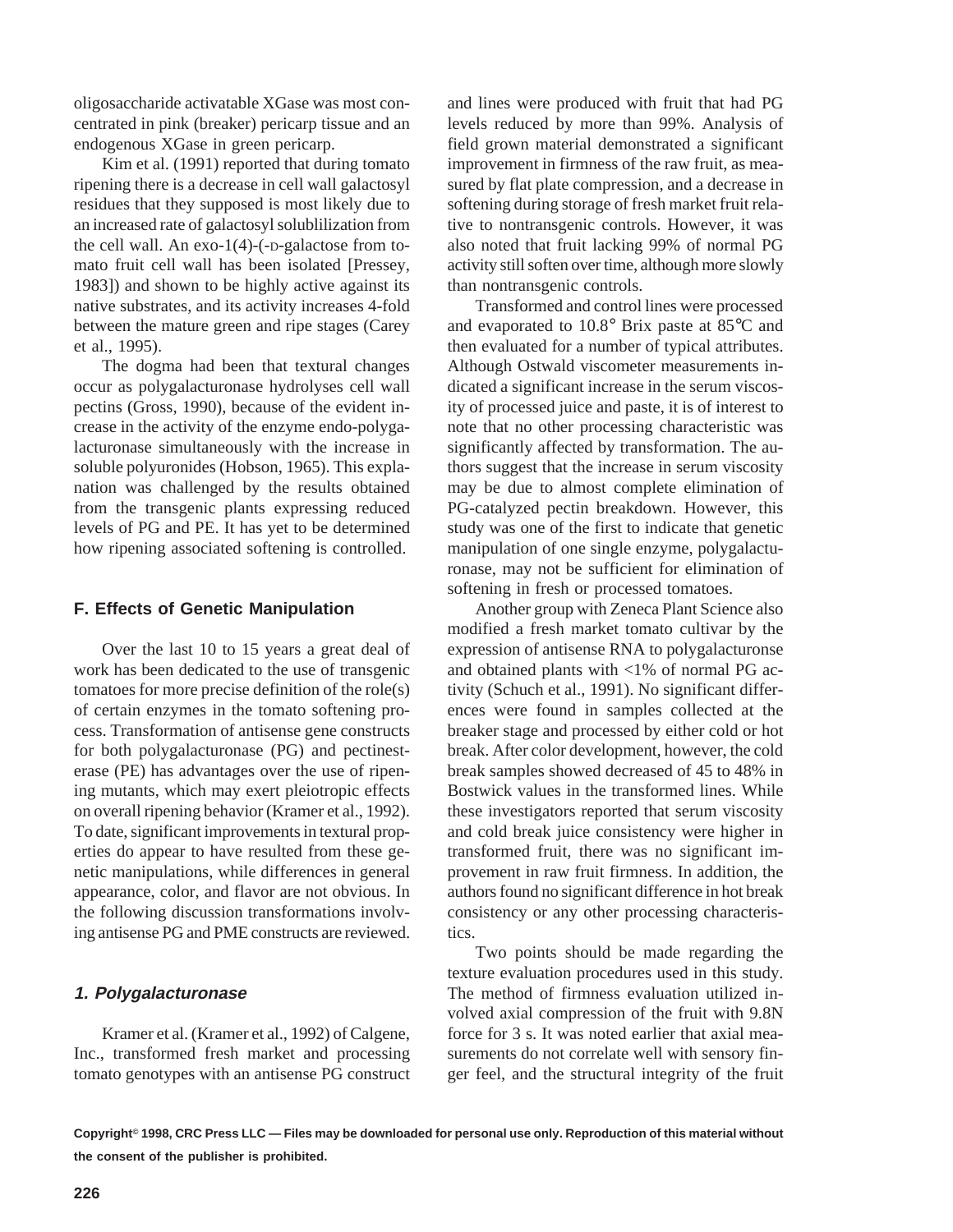may constrict deformation except in the case of soft fruit, therefore radial measurements were recommended. Secondly, Bostwick measurements were made on 4°Brix juice, presumably in the standard stainless steel trough that is only designed for paste evaluation. Use of this apparatus for juice samples is inappropriate; therefore, investigators at the University of California designed a longer trough specifically for juices a number of years ago.

## **2. Pectin Methylesterase**

In a later publication, Schuch, 1994 reported that transformed tomatoes with 10% pectinesterase (PE) activity had also been investigated by the Zeneca group. The major difference obtainable in low PE tomatoes was a significant increase in serum viscosity, which the author attributed to a greater degree of methylation in soluble pectins. Although an improvement in Bostwick consistency was also reported, no data were given for either serum viscosity or Bostwick measurements, therefore, it is difficult to assess the data.

It is interesting to note that in both the Calgene and Zeneca investigations, both transformed PG and PE lines appear to affect serum viscosity to a greater degree than consistency. Luh and Daoud (1971) found similar affects on viscosity, and to a lesser extent on consistency, as a result of thermal processing. These observations point out the complexity associated with tomato product consistency and the inadequacy of the assumption that a enzyme may be individually responsible for softening. In addition, the work on genetic manipulation may further corroborate the model for tomato softening proposed by Jackman and Stanley (1995), which suggest that changes in pectin, hemicellulose, and wall fluidity are the largest contributors.

In a recent study (Thakur et al., 1996), juice made from trangenic tomatoes with less than 10% of wild-type Rutgers fruit pectin methylesterase (PME) activity was significantly better in quality. Tomatoes were processed under cold break, hot break, and microwave heating procedures had percentage increases in juice quality ranging between 5.1 to 5.3 for total solids, 3.8 to 6.1 for soluble solids, 70 to 80 for efflux viscosity, 180 to 220 for serum viscosity, and about 50 for precipitate weight ratio (Table 18). In addition, ketchup prepared from transgenic fruit juice had a lower Bostwick value, reduced serum separation, and higher serum viscosity when compared with the wild-type product.

The authors were unable to explain the exact mechanism of solids level increase in transgenic juice, however it was noted that low levels of PME in the raw fruit led to a 20 to 40% increase in the degree of pectin methoxylation (Thakur et al., 1996). In addition, raw fruit had higher molecular weight pectins, both factors which other authors have found to result in greater consistency (Kramer et al., 1992; Schuch et al., 1991; Kertesz and Loconti, 1944). It may be that the highly esterified pectins did not break down as easily or adhere to the cell wall, or that the increased degree of methylation was sufficient for PG inhibition.

# **G. Thermal Processing Associated Softening**

In raw produce physiological processes maintain cell turgor pressure, which imparts textural characteristics, such as crispness among others, to fruit and vegetables. As a consequence of thermal processing the hydrostatic pressure responsible for maintaining turgor is absent in processed plant tissues, and usually they are softer than the original raw produce (Bourne, 1989). The chemical changes affecting texture that take place during thermal processing affect the constituents of the cell wall and middle lamella, mainly the pectic polysaccharides.

The textural changes that tomatoes can undergo during processing can be enzymatic and/or chemical. The vast literature on the enzymes that may be involved in ripening associated softening gives an important background information to study the textural changes that occur during the processing of tomato.

Fishman et al. (Fishman et al., 1989; Fishman et al., 1986) suggested that tomato cell wall pectins behave as if they are an aggregated mosaic, held together, at least partially, by noncovalent interactions. This raises the possibility of pectin

**Copyright© 1998, CRC Press LLC — Files may be downloaded for personal use only. Reproduction of this material without the consent of the publisher is prohibited.**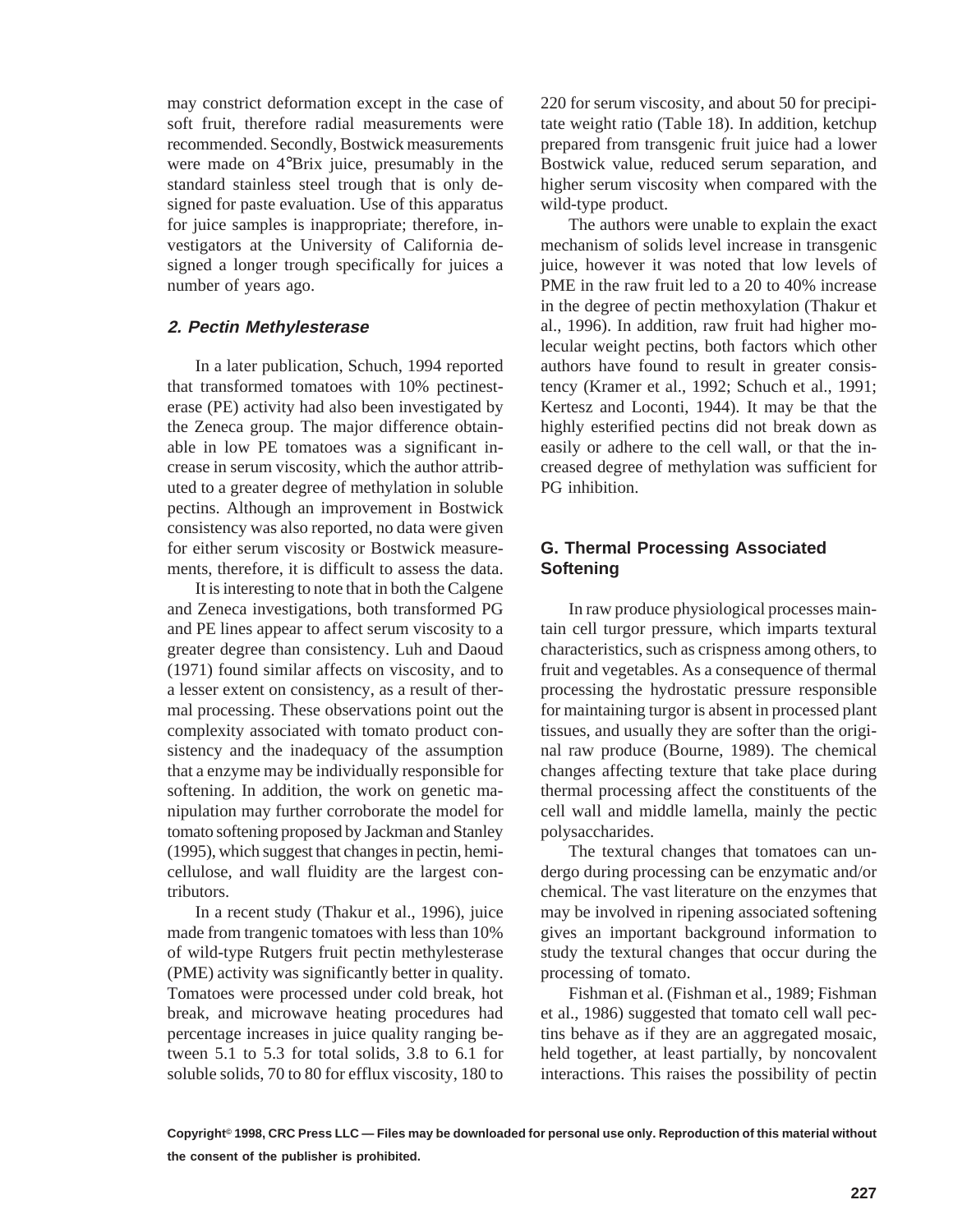### **TABLE 18 Quality Characteristics of Tomato Juice from Wild Type and Transgenic Fruit**

|                     |                   |                  | <b>Genotype<sup>a</sup></b>  |                                 |
|---------------------|-------------------|------------------|------------------------------|---------------------------------|
|                     | <b>Processing</b> |                  |                              | 3781^                           |
| <b>Variable</b>     | conditionb        | <b>Rutgers</b>   | 3781^ Azygous                | Homozygous                      |
| <b>Total solids</b> | Cold              | $6.83 \pm 0.09$  | $6.84 \pm 0.03$              | $7.18 \pm 0.03$ <sup>d</sup>    |
| $(%$ $(*)$ Fr. wt)  | Hot               | $7.36 \pm 0/13$  | $7.07 \pm 0.08$              | $7.74 \pm 0.05^{\circ}$         |
|                     | <b>MW</b>         | $6.91 \pm 0.03$  | $6.60 \pm 0.14$ c            | $7.28 \pm 0.04$ <sup>d</sup>    |
| Soluble solids      | Cold              | $6.18 \pm 0.10$  | $6.09 \pm 0.08$              | $6.56 \pm 0.04$ <sup>d</sup>    |
| (% Fr. wt.)         | Hot               | $6.63 \pm 0.15$  | $6.60 \pm 0.5$               | $6.96 \pm 0.06^{\circ}$         |
|                     | <b>MW</b>         | $6.33 \pm 0.04$  | $6.15 \pm 0.06^{\circ}$      | $6.57 \pm 0.04$ <sup>e</sup>    |
| Precipitate         | Cold              | $9.25 \pm 0.13$  | $9.51 \pm 0.33$              | $13.56 \pm 0.18$ <sup>e</sup>   |
| Weight ratio        | Hot               | $10.67 \pm 0.13$ | $11.04 \pm 0.21$             | $15.51 \pm 0.13$ <sup>e</sup>   |
|                     | <b>MW</b>         | $11.22 \pm 0.22$ | $9.73 \pm 0.07e$             | $16.66 \pm 0.26^{\circ}$        |
| Serum               | Cold              | $73.33 \pm 0.23$ | $73.75 \pm 0.53$             | $219.66 \pm 10.21$ <sup>e</sup> |
| Viscosity           | Hot               | $93.33 \pm 2.42$ | $103.91 \pm 2.07^c$          | $262.91 \pm 10.75$ <sup>e</sup> |
| (Sec)               | <b>MW</b>         | $77.33 \pm 0.59$ | $74.75 \pm 0.16^{\circ}$     | $258.58 \pm 14.90^{\circ}$      |
| Efflux              | Cold              | $28.00 \pm 1.04$ | $28.11 \pm 1.12$             | $43.17 \pm 4.50^{\circ}$        |
| Viscostiy           | Hot               | $30.67 \pm 1.04$ | $31.04 \pm 1.21$             | $58.16 \pm 2.30^{\circ}$        |
| (Sec)               | <b>MW</b>         | $29.11 \pm 2.11$ | $29.16 \pm 1.07$             | $50.28 \pm 1.72$ <sup>e</sup>   |
| рH                  | Cold              | $4.25 \pm 0.02$  | $4.28 \pm 0.01$              | $4.35 \pm 0.023$ <sup>e</sup>   |
|                     | Hot               | $4.28 \pm 0.01$  | $4.27 \pm 0.01$              | $4.33 \pm 0.01$ <sup>d</sup>    |
|                     | <b>MW</b>         | $4.27 \pm 0.02$  | $4.21 \pm 0.01$ °            | $4.35 \pm 0.02$ <sup>d</sup>    |
| Acidity             | Cold              | $0.49 \pm 0.01$  | $0.53 \pm 0.03^{\circ}$      | $0.50 \pm 0.01$                 |
| (% citric acid)     | Hot               | $0.53 \pm 0.01$  | $0.55 \pm 0.01$ °            | $0.53 \pm 0.01$                 |
|                     | <b>MW</b>         | $0.51 \pm 0.01$  | $0.57 \pm 0.01$ <sup>e</sup> | $0.50 \pm 0.01$                 |

<sup>a</sup> 3781<sup>^</sup> Azogous and 3781<sup>^</sup> Homozygous represent the segregated progenies of transformant 3781^ containing 0 and 2 copies of the introduced PME antisense RNA gene, respectively.

- **b** Cold, hot and MW represent cold-break, hot-break and break after microwaving tomatoes, respectively.
- <sup>c</sup> Significantly different from Rutgers ( $P < 0.05$ ).
- <sup>d</sup> Significantly different from Rutgers ( $P < 0.01$ ).
- $e$  Significantly different from Rutgers ( $P < 0.001$ ).

From Thakur et al., J. Food Sci., 61, 1, 1996.

depolymerization through a nonenzymatic mechanism of deaggregation.

Heating brings major change in the firmness of vegetables, for example, the softening accompanied by solubilization and depolymerization of pectin, which can be excessive in the processing of low-acid vegetables. After the loss of turgor brought by blanching, the remaining mechanical properties of the tissue depend on the structure, arrangement, and chemical composition of the cell wall (Van Buren, 1979). Less desirable textural properties are frequently associated with canned fruits and vegetables due to the length of heat treatment required to ensure safety of the product. At low pH values pectin depolymerization occurs through an acid-catalyzed hydrolysis mechanism. Deesterification can also occur by an acid-catalyzed mechanism. Both below and above pH 4, depolymerization and deesterification occur simultaneously, the rate of deesterification being higher than the rate of depolymerization (BeMiller, 1986). For many vegetables, pH values are above 5; under these conditions pectin depolymerization occurs through a β-elimination type of reaction, catalyzed by hydroxyl ions, and inhibited by demethoxylation of pectins.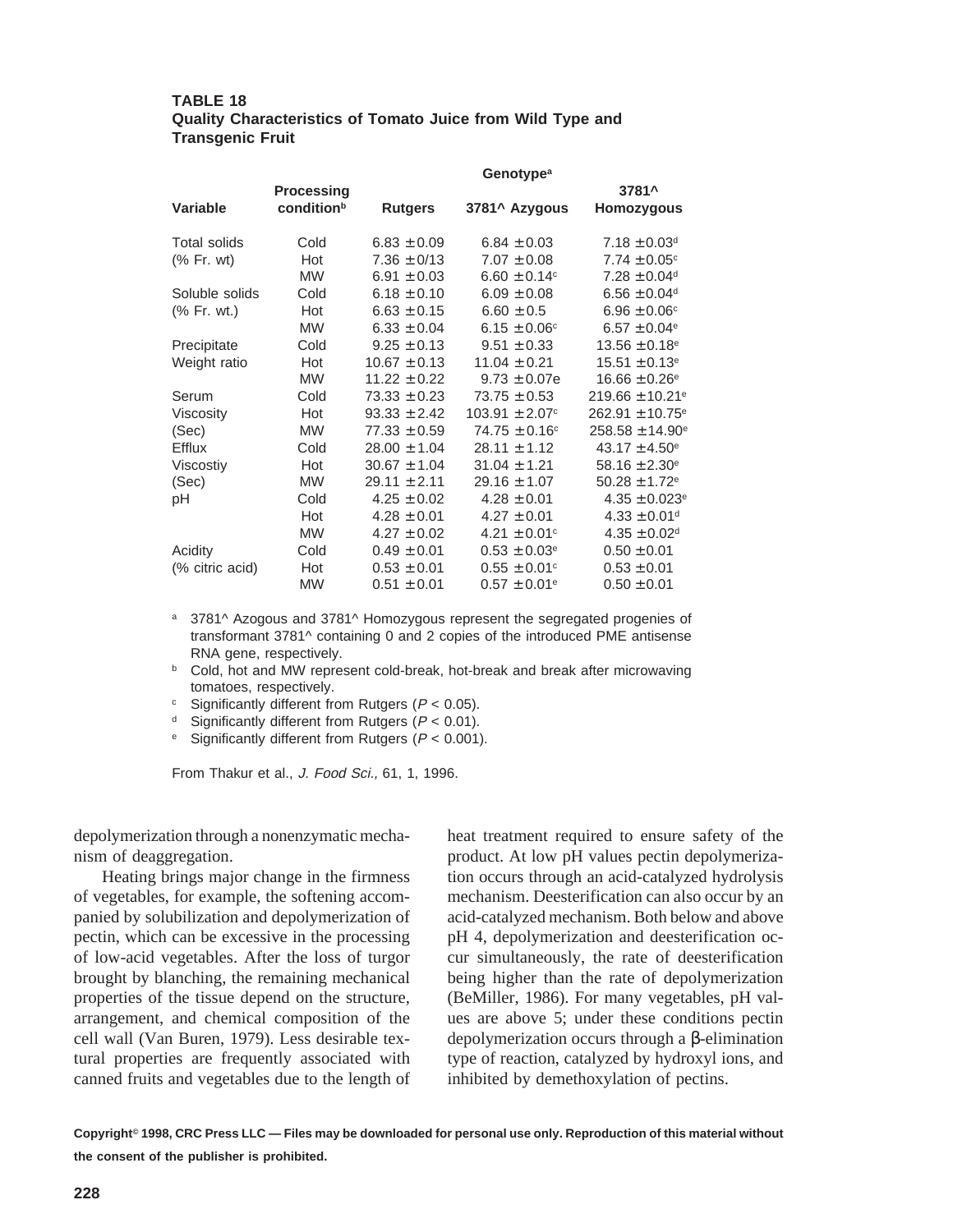Although softening is usually associated with processing, enzyme-catalyzed changes of pectic polysaccharides have also been related to a firming effect in precooked fruits and vegetables. This firming effect by precooking or blanching involves activation of PME, deesterification of pectin, and further formation of crosslinkages of pectic polysaccharides through bridges with Ca or Mg. Enhanced retention of fruit firmness has been reported after removal from storage of apples that had been heated (38°C/4 d) before storage. Although enzymatic activity increased similarly in both unheated and heated stored apples, the treated fruit softened much less than the unheated. Water- and CDTA-soluble pectin had a decrease in their DE in both heated and unheated samples (Klein et al., 1995). Frozen then thawed carrots exhibited decrease in firmness, but carrots that were preheated (60°C/2 h) then cooked retained firmer texture than raw or cooked carrots (Fuchigami et al., 1995). Mohamed and Hussein (1994) reported that a low temperature long-time blanching (70°C/20 m) associated with a calcium treatment significantly improved the texture of rehydrated dried carrots compared with carrots submitted to a HTST blanching  $(100^{\circ}C/3$  m). Canning green beans and carrots after extended blanching and addition of calcium and/or acid resulted in firmer products. Results showed evidence of intact middle lamella in firmer beans, while cell separation was observed in softer samples (Stanley et al., 1995). Textural changes of snap bean pods during cooking have been attributed to a deesterification of pectin molecules by PME during precooking steps, and further formation of Ca or Mg pectates, resulting in tissue firmness (Chang et al., 1996). However, Stolle-Smits and collaborators (1995) suggested that the overall decrease of degree of methylation after sterilization of green beans is more likely caused by a β-elimination mechanism. Also, in model studies it was shown that the solubilization of pectin of potato cell walls boiled at pH 6.1 is by a β-elimination degradation (Keijbets et al., 1976). Alkali soak prior to cooking is effective in retarding tissue softening due to a decreased degree of esterification of the pectin, and consequently a reduced susceptibility of the deesterified pectin to depolymerization through a β-elimination type of

reaction (Sajjaanantakul et al., 1989; Van Buren and Pitifer, 1992).

In a comparison of the firmness of snap beans that had been canned with salt (salt cook) or were added of salt after canning (salt soak), Van Buren (1986) found that the use of NaCl in the canning media contributed to softer cooked beans than when water was the canning media. The ability of monovalent salts to increase the softness apart from heating may be related to  $Ca^{+2}$  displacement. Decrease of canned bean firmness caused by the presence of salts can be a consequence of both displacement of  $Ca^{+2}$ , which takes place apart from cooking, and pectin solubilization, which requires cooking.

#### **H. Effects of Added Calcium Salts**

Thermal treatment results in a loss of textural integrity; therefore, many processed tomato products in which integrity is desirable (i.e., whole peeled tomatoes, sliced, wedged, diced, and crushed tomatoes) are improved by the addition of small amounts of calcium salts, which act as firming agents. Because calcium is a divalent cation, it is able to bind free carboxyl groups on adjacent pectin polymers and bridge them, thereby creating a more stable three-dimensional network and imparting additional firmness to the tissue. The addition of calcium salts to tomatoes causes the formation of a calcium pectate gel, which supports the tissues and minimizes tomato softening.

The FDA has approved use of the following salts as firming agents: purified calcium chloride, calcium sulfate, calcium citrate, mono-calcium phosphate, or any two or more of these in concentrations, not to exceed 0.045% except for diced, wedged, or sliced tomatoes and not to exceed 0.08% calcium by weight in the finished canned tomatoes (21 CFR 155.190, 1994). Italian standards for addition of calcium is 100 mg/kg (or 1000 ppm), which is higher than the 800 mg/kg allowed in the U.S. In diced, wedged, or sliced tomato products the FDA Standard of Identity reads that the amount of calcium added may not be more than 0.1% of the weight of the finished food. The addition of a firming agent must be

**Copyright© 1998, CRC Press LLC — Files may be downloaded for personal use only. Reproduction of this material without the consent of the publisher is prohibited.**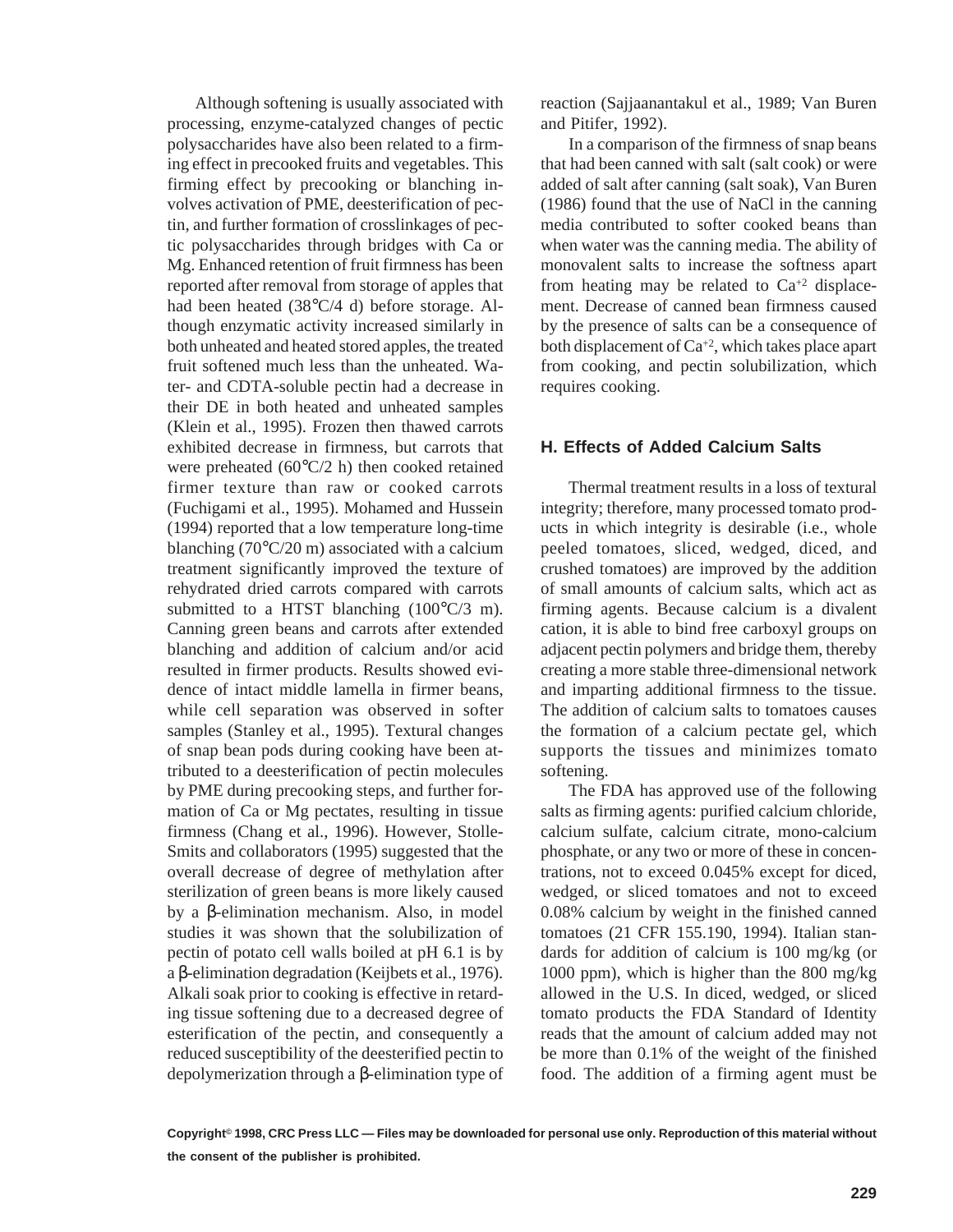declared on the label. Calcium chloride is the most commonly added salt, and typically it is used in the form of special tablets, or as a solution of sodium chloride-calcium chloride dissolved in tomato juice.

Kertesz et al. (Kertesz et al., 1940) carried out many of the pioneering studies of the effects of calcium salt addition on the firmness of canned whole peeled tomatoes. In an exceptionally wellconducted series of experiments, these investigators compared the relative merits of three methods of calcium chloride (CaCl<sub>2</sub>) treatment: calcium chloride dips prior to canning, calcium chloride dissolved in tomato juice and added to cans, or incorporation into salt tablets. Because these early experiments formed the basis for current practices of calcification, they are reviewed in some detail.

In initial studies, peeled fruit were dipped for 1, 5, and 10 min into solutions of 1, 5, and 10% CaCl<sub>2</sub>. Although drained weight increased substantially, no consistent increase could be noted from treatments longer than a 1 min dip in 5%  $CaCl<sub>2</sub>$  (Table 19). Indeed, bitterness and a leathery texture was noted when tomatoes were dipped 5 min in 5% CaCl<sub>2</sub>, and in 10% CaCl<sub>2</sub> solutions tomatoes were considered tough and had white precipitate on their surfaces. The authors claimed that the bitter flavor of  $CaCl<sub>2</sub>$  was not a significant factor, because textural quality (e.g., leatheriness) usually developed in samples treated with excessive amounts of  $CaCl<sub>2</sub>$  at lower concentrations than those at which the bitter flavor became apparent.

However, in a second set of dipping experiments, CaCl<sub>2</sub> concentrations were decreased to 1, 2.5 and 5%. The best results were obtained with 1% solution dips for 5, 10, or 15 min or 2.5% solutions for 2.5 min. It was noted that rates of calcium uptake (Figure 23) in any concentration dip solution did not increase significantly after the first 2 to 3 min of dipping. Based on these results, the authors suggested a treatment for 2 to 3 min in a  $2\%$  CaCl<sub>2</sub> solution.

Although the amount of calcium uptake increased with the warmer dip solutions, this practice was not recommended because the solution temperature would have to be carefully controlled and tomatoes were observed to soften more in warmer solutions. In a later study where the potential of peeling whole fruit in boiling  $CaCl<sub>2</sub>$ solutions was evaluated, it was found that although drained weight increased with dipping time, calcium uptake and firmness increases were not uniform between dipping time intervals (Stephens et al., 1973). Peeling in hot calcium solutions, therefore, was eventually not recommended due to the difficulty in controlling the amount of calcium uptake and the need for constant supervision to prevent excessive tomato softening.

Determination of calcium content in the dipping experiments conducted by Kertesz et al. (Kertesz et al., 1940) indicated that in order to cause a desirable increase in firmness the calcium content must be increased by approximately 100 to 300 ppm. These investigators evaluated samples produced all over the U.S. and found the following natural calcium contents of drained whole tomatoes: California, 57 ppm; Delaware, 92 ppm; Indiana, 51 ppm; Maryland, 63 ppm; New York, 61 ppm; and Pennsylvania, 73 ppm. Although the natural variation was considerable, none of the samples tested reached 100 ppm; therefore, supplementation was deemed desirable.

Experiments conducted by Kertesz et al. on dissolving calcium chloride in tomato juice involved use of range from 6 to 24.8 grains of CaCl<sub>2</sub>, which is equivalent to 0.39 to 1.56 g CaCl<sub>2</sub> or 0.141 to 0.562 g Ca, in each can. The best results, in terms of drained weight and percentage of tomatoes remaining whole, were obtained with 12 to 18 grains (0.282 to 0.421g Ca/can). This method of application, however, suffers from the requirement for a fairly pure salt, and it has been found (Kertesz et al., 1940) that only about onethird to one-half of the added calcium is utilized with the rest remaining in the juice. In the case of dipping applications, because the  $CaCl<sub>2</sub>$  does not actually enter the can it is possible to use commercial grades of calcium chloride, which are much cheaper.

In evaluating the last method of  $CaCl<sub>2</sub>$  application, which utilized salt tablets added directly to the can, the following amounts gave the best results: In the case of firm fruit, 7.5 grains; in the case of soft fruit, 10 grains; and in the case of very soft fruit, 12.5 grains per No. 2 size can (Kertesz et al., 1940). Although this was the easiest means of adding  $CaCl<sub>2</sub>$ , it is quite hygroscopic and tablets containing this compound and table salt deteriorate

**Copyright© 1998, CRC Press LLC — Files may be downloaded for personal use only. Reproduction of this material without the consent of the publisher is prohibited.**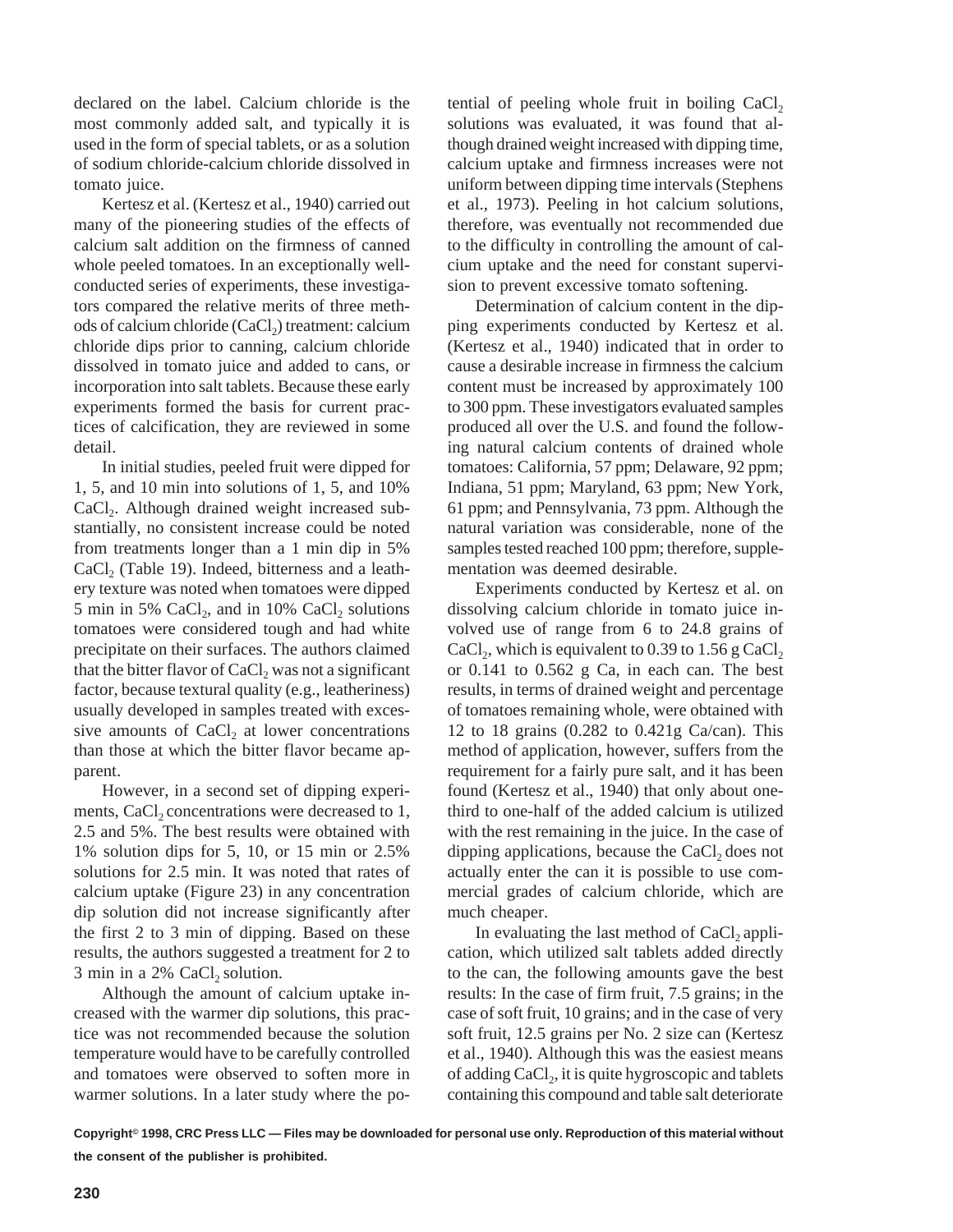|                                      |                                                          |                                |                                                                       |                                 |                                                      |                            |         |                      | Calcium PPM                    |                                | Drained weight                           |                                                               |
|--------------------------------------|----------------------------------------------------------|--------------------------------|-----------------------------------------------------------------------|---------------------------------|------------------------------------------------------|----------------------------|---------|----------------------|--------------------------------|--------------------------------|------------------------------------------|---------------------------------------------------------------|
| ş                                    | tration of<br>Concen-<br>CaCl <sub>2</sub> ,<br>per cent | Dura-<br>tion of<br>in.<br>dip | Temperature<br>solution, °F<br>of dip                                 | No. of<br>ana-<br>Iyzed<br>cans | remaining<br>tomatoes<br>Percent-<br>age of<br>whole | Flavor                     | Texture | Sediment             | drained<br>meat<br>$\tilde{=}$ | control<br>crease<br>over<br>흐 | Percent-<br>weight"<br>"put in<br>age of | capacity<br>Percent-<br>age of<br>can                         |
|                                      |                                                          |                                |                                                                       |                                 | Packed in No. 2 1/2 size cans                        |                            |         |                      |                                |                                |                                          |                                                               |
|                                      | Control                                                  |                                |                                                                       |                                 |                                                      |                            |         | None                 | 56                             |                                |                                          | 54.2                                                          |
| e u w 4 ro o 6 ro o 5                |                                                          | $= 9 - 9 - 9 - 9 - 1$          | $120 - 140^{\circ}$                                                   | commanda com                    | 8858555                                              | 8888885                    | 8888    | None                 | 141                            | 18288828                       | 71.7<br>84.7                             | 69.6                                                          |
|                                      |                                                          |                                | $120 - 140^{\circ}$                                                   |                                 |                                                      |                            |         |                      | 166                            |                                |                                          |                                                               |
|                                      |                                                          |                                | $120 - 140^{\circ}$                                                   |                                 |                                                      |                            |         | None<br>None<br>None | 149                            |                                | 88.7<br>87.2                             | 8 8 9 7 7 7 7 7 8<br>8 9 8 7 4 8 9 9 9 9<br>8 9 7 7 7 7 7 8 9 |
|                                      |                                                          |                                | $120 - 140^{\circ}$                                                   |                                 |                                                      |                            | OK?     |                      | 392                            |                                |                                          |                                                               |
|                                      |                                                          |                                | $120 - 140^{\circ}$                                                   |                                 |                                                      |                            |         |                      |                                |                                | 93.7<br>90.7<br>93.7                     |                                                               |
|                                      |                                                          |                                | $120 - 140^{\circ}$                                                   |                                 |                                                      |                            | ð 5     |                      |                                |                                |                                          |                                                               |
|                                      | 59999999                                                 |                                | $120 - 140^{\circ}$                                                   |                                 | $rac{100}{100}$                                      | ままま                        | 555     | None<br>Much<br>Much | 588<br>772<br>422              |                                | 89.4                                     |                                                               |
|                                      |                                                          |                                | $120 - 140^{\circ}$                                                   |                                 |                                                      |                            |         | Much<br>Much         |                                | L                              | 91.8<br>94.5                             |                                                               |
|                                      |                                                          |                                | $120 - 140^{\circ}$                                                   |                                 |                                                      |                            |         |                      |                                |                                |                                          |                                                               |
|                                      |                                                          |                                |                                                                       |                                 |                                                      | Packed in No. 2 size cans  |         |                      |                                |                                |                                          |                                                               |
|                                      | Control                                                  |                                |                                                                       |                                 |                                                      |                            |         |                      |                                |                                |                                          |                                                               |
| 12 2 2 3 2 3 2 3 2 3 4 5 6 7 8 7 8 7 |                                                          |                                | $\frac{8}{8}$ $\frac{8}{8}$ $\frac{8}{8}$ $\frac{8}{8}$ $\frac{8}{8}$ |                                 | 8 8 8 8 8 8 8 8 8 8                                  | 8888855                    | 888885  | None<br>None         | $rac{3}{210}$                  | 1885                           | 74.6<br>82.8<br>86.7                     | 58.7<br>70.8                                                  |
|                                      |                                                          |                                |                                                                       |                                 |                                                      |                            |         | None                 |                                |                                |                                          | 68.0                                                          |
|                                      |                                                          |                                |                                                                       |                                 |                                                      |                            |         | None                 |                                |                                | 84.6                                     |                                                               |
|                                      | ה<br>מה מים<br>Control                                   |                                |                                                                       |                                 |                                                      |                            |         | None                 | 182<br>263<br>412              |                                |                                          | 0.0110.061<br>0.0110.061<br>0.0110.09                         |
|                                      |                                                          |                                |                                                                       |                                 |                                                      |                            |         | None<br>None         |                                | 202                            | $47.96768$<br>$47.96768$<br>$47.96768$   |                                                               |
|                                      |                                                          |                                | $80^\circ$                                                            |                                 |                                                      |                            |         |                      |                                | 349<br>298                     |                                          |                                                               |
|                                      |                                                          |                                | $80^\circ$                                                            |                                 |                                                      | 555555                     | 555555  | None<br>None         | 361                            |                                |                                          |                                                               |
|                                      |                                                          | J.                             |                                                                       |                                 |                                                      |                            |         |                      | $\overline{6}$                 | J.                             |                                          |                                                               |
|                                      |                                                          |                                | 64-68°                                                                |                                 |                                                      |                            |         | None                 |                                |                                |                                          |                                                               |
|                                      |                                                          |                                | $100 - 115^\circ$                                                     |                                 |                                                      |                            |         | None                 |                                |                                |                                          |                                                               |
|                                      | ທ ທ ທ ທ                                                  | <b>5555</b>                    | $120 - 140^{\circ}$                                                   |                                 |                                                      |                            |         | None<br>None         | 929<br>248<br>958              | 554<br>788<br>805              | 87.4<br>88.0<br>86.0                     | 76.3<br>72.2<br>75.0                                          |
|                                      |                                                          |                                | $140 - 168$ °                                                         |                                 |                                                      |                            |         |                      |                                |                                |                                          |                                                               |
|                                      |                                                          |                                |                                                                       |                                 |                                                      | Packed in No. 10 size cans |         |                      |                                |                                |                                          |                                                               |
|                                      |                                                          |                                |                                                                       |                                 |                                                      |                            | ŏΚ      |                      |                                |                                |                                          |                                                               |
| 24<br>25                             | Control<br>2.5                                           | ს                              | $\rm 80^{\circ}$                                                      | $\sim$ $\sim$                   | Few<br>100                                           | 8 <sup>x</sup>             | OK?     | None<br>None         | 60<br>502                      | 442                            | 47.3<br>79.8                             | 45.2<br>66.3                                                  |

TABLE<sub>19</sub> **TABLE 19**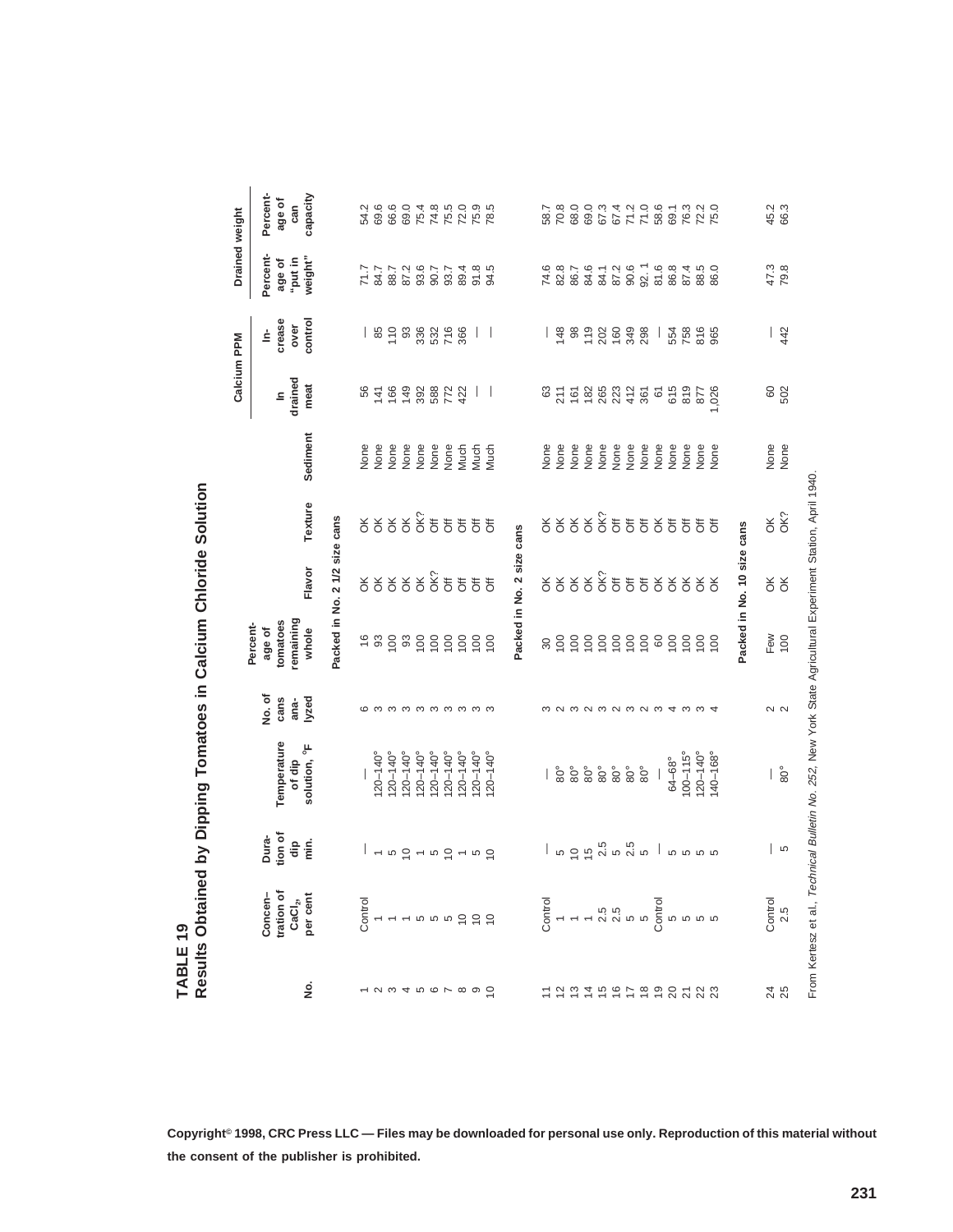

**FIGURE 23.** Calcium taken up by tomatoes dipped in calcium chloride solutions. (From Kertesz, Z. I. et al., Technical Bulletin, 252, New York State Agricultural Experiment Station, 4, 1940.)

very quickly in the open air. Tablets containing anhydrous  $CaCl<sub>2</sub>$  and sodium chloride in the appropriate amounts are available today, but it is necessary to package them in moisture-proof containers and to open them just prior to use (Gould, 1992). After an evaluation of effect on textural properties, cost and ease of use, Kertesz et al. recommended the method of CaCl<sub>2</sub> addition by dipping in solutions of 2% for 2 to 3 min. Later studies with calcification are reviewed below in conjunction with specific processed tomato products. Today it is general practice to add calcium chloride or sodium chloride-calcium chloride tablets when filling into individual cans and to dissolve tablets into tomato juice in which tomato products are dipped when packing in drums.

### **VII. TEXTURAL PROPERTIES OF PROCESSED TOMATO PRODUCTS**

## **A. Whole Peeled Tomatoes**

## **1. Grades and Standards**

Textural integrity is a vital determinant of the quality of canned whole peeled tomatoes. Firmness will significantly affect ease of peeling, wholeness, and drained weight of the final product. Specifications for whole peeled canned tomatoes are covered by USDA Standards for Grades and by FDA Standards of Identity, Quality, and Fill of Container. The grade of canned tomatoes is based on drained weight, character, color, wholeness, flavor and odor, and defects. According to U.S. Standards for Grades of Canned Tomatoes, U.S. Grade A or U.S. Fancy canned tomatoes must have a drained weight not less than 66% of the capacity of the container; U.S. Grade B or U.S. Extra Standard must have a drained weight of not less than 58% of the capacity of the container, and U.S. Standard or Grade C canned tomatoes must have a drained weight of not less than 50% of the capacity of the container (Gould, 1992). Drained weight is significantly affected by tomato variety and maturity, initial raw textural quality, process conditions, and fill weight. Average minimum drained weight requirements for meeting U.S. grades for all styles of canned and stewed tomatoes are specified.

Character requirements are specified in a similar way for A, B, and C grades of whole peeled, stewed, halved, wedged, diced, and sliced tomatoes. For all products, Grade A is required to have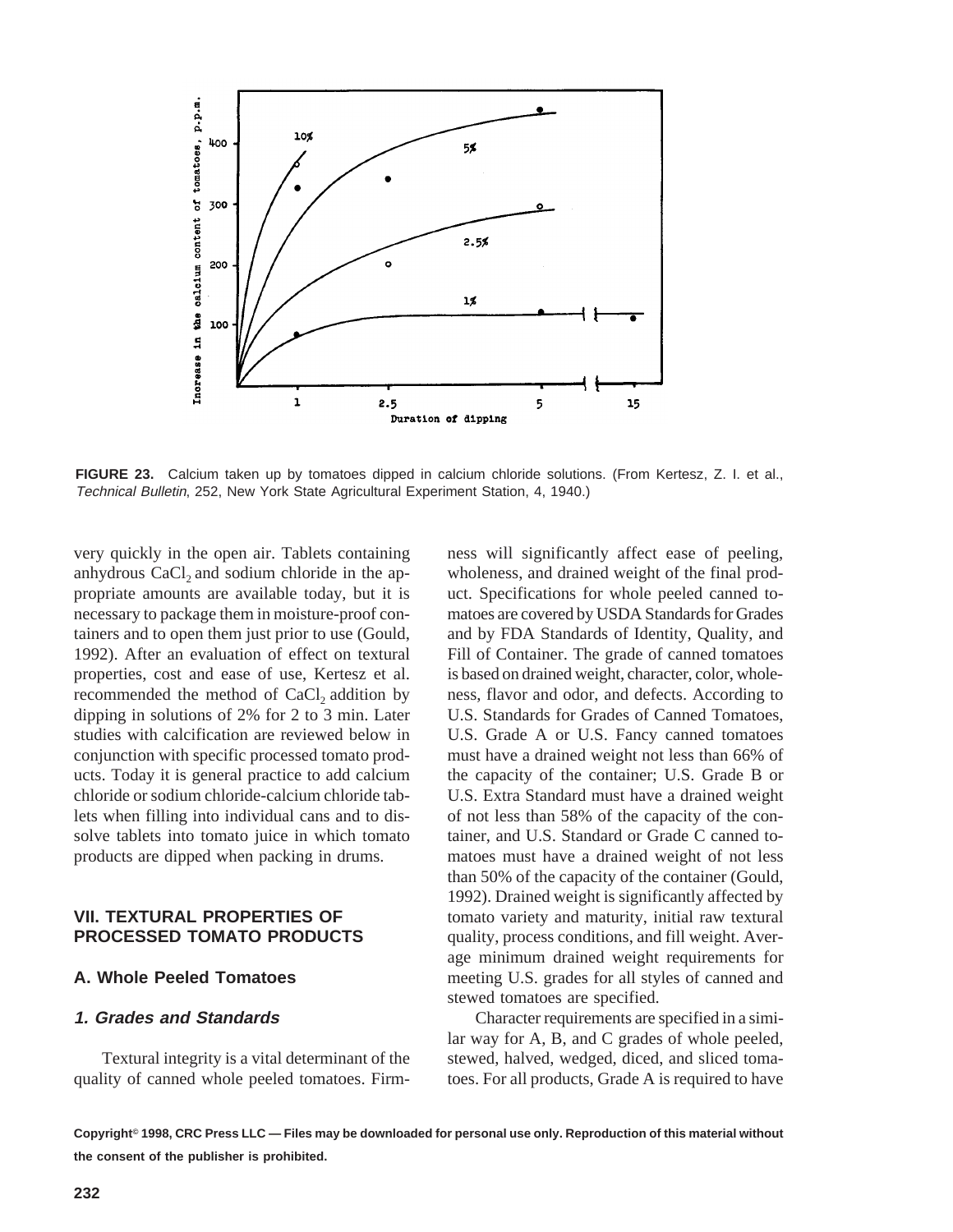"good" character; Grade B "reasonably good character", and Grade C "fairly good character". Character is defined as "degree of firmness normally found when tomatoes have been processed using good manufacturing practices as defined in 21 CFR part 110" (Gould, 1992). Cooked tomato products which are excessively soft or mushy are considered lacking in character. Excessively soft products are further defined as meaning that "the unit may disintegrate upon handling, has evidence of sloughing or has ragged edges, and has lost ability to hold its shape". The following are more specific definitions from the U.S. Standards:

- 1. **Good character:** Products, with the exception of diced tomatoes, in which not more than 15 percent by count are excessively soft or mushy. In diced tomatoes, not more than 15 percent by weight are excessively soft or mushy.
- 2. **Reasonably good character:** Products, with the exception of diced tomatoes, in which not more than 25% by count are excessively soft or mushy. In diced tomatoes, not more than 25% by weight are excessively soft or mushy.
- 3. **Fairly good character:** Products, with the exception of diced tomatoes, in which more than 25% by count are excessively soft or mushy. In diced tomatoes, more than 25% by weight are excessively soft or mushy.

## **2. Peeling Operation**

One of the first unit operations involved in whole peeled tomato production is peeling. The objective of the peeling operation is to split or crack the tomato peel to a sufficient degree that the peel will be subsequently removed when the tomato passes over mechanical peel eliminators, typically a rubber disc roller followed by a pinch roller bed. In the early 1900s, tomatoes were blanched in ambient pressure steam or in boiling water, immersed or sprayed with cold water to crack the skin, and then the peel was removed by hand (Corey, 1986). Beginning in the 1960s, the use of hot lye (sodium hydroxide or caustic) solutions and peeling aids allowed for more efficient peel removal. In the 1970s a move began away from the use of lye due to waste disposal problems, lower product recovery, and the complexity of recovering peel and pulp tissue. During this period a number of studies were carried out to investigate the use of hot calcium chloride solutions (Stephens et al., 1973), application of freezeheating (Leonard and Winters, 1974; Thomas et al., 1978), high-pressure or superheated steam and flame or infrared treatments on peeling efficiency (Weaver et al., 1980). In recent years, the application of high-pressure steam (7 to 10 bar) for short dwell times (5 to 15 s) in combination with mechanical peel eliminators has replaced lye peeling operations in most tomato processing operations (Corey, 1986).

Efficiency of peel removal by high-pressure steam has been shown to depend on steam pressure, dwell time, variety, and presence disorders such as yellow shoulder disorder (YSD) (Corey, 1986). Subjecting the tomato to too much heat may result in softening and/or removal of excessive amounts of tomato pericarp and a reduction in yield. Optimization of the peeling operation to achieve adequate peel loosening without excessive yield loss is a challenge and depends to a large part on tomato variety, maturity, and fruit size. Tomato processors should be aware of the genetic identity of incoming raw fruit and determine the optimum combination of steam pressure and dwell time to maximize product recovery, throughput, and quality.

In a study comparing steam exposure at high (4.34 bar) and low (2.81 bar) pressures, whole tomato recovery decreased with increasing steam pressure and dwell time in two processing tomato varieties. Recovery ranged from 64.8 to 77.8%, and quantity of adhering peel ranged from 385 to 1866 mg/kg fruit for nine varieties steam peeled at 4.4 bar (Corey, 1986). Equations for the prediction of percent recovery and quantity of adhering peel as functions of steam pressure, dwell time, and percent YSD were developed for two processing varieties.

The ease with which tomatoes are peeled may be correlated to their susceptibility to skin cracking, an undesirable characteristic that may occur during fruit growth as a result of water stress. Indeed, some investigators have concluded that

**Copyright© 1998, CRC Press LLC — Files may be downloaded for personal use only. Reproduction of this material without the consent of the publisher is prohibited.**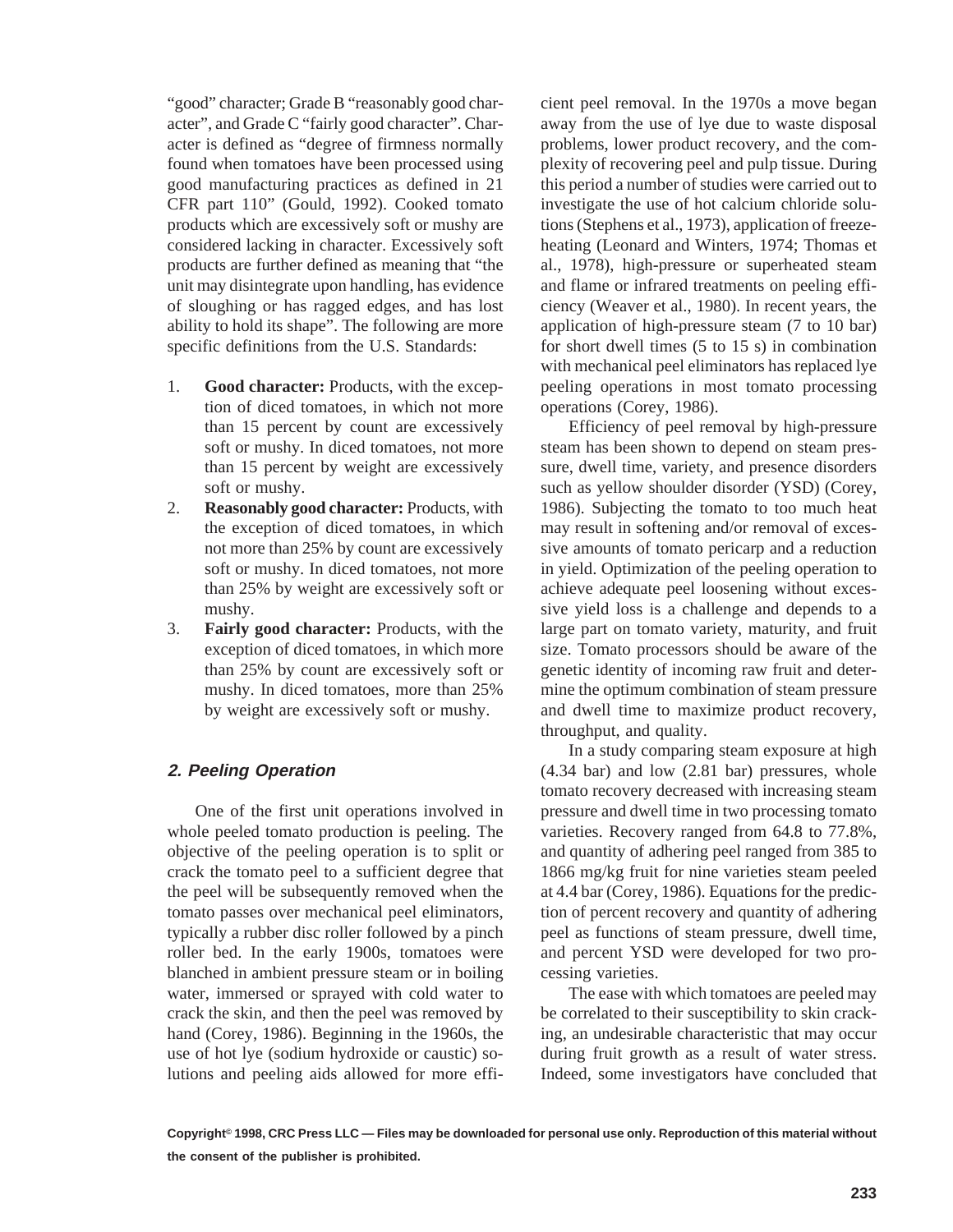the epidermis is the single most important component of the tomato as related to mechanical strength (Murase and Merva, 1977). Voisey et al. (Voisey et al., 1970) found that the strength of tomato skin and resistance to cracking was not governed by skin thickness, but rather by skin strength and its ability to stretch. These authors compared different cultivars of tomatoes with varying susceptibility to cracking and through microscopy determined that the penetration of the cutinized outer layer into the outer cells of the skin could be correlated to skin strength.

#### **3. Thermal Processing Operations**

In 1988, Wahem (Wahem, 1988) conducted a study in which raw processing tomatoes were sorted by firmness and the effects on the physical, chemical, and sensory characteristics of canned whole peeled tomato products were evaluated. A commercial vibratory sorter was used to sort fruit, which were then lye peeled and canned. Unfortunately, the study did not utilize any objective method of textural evaluation to verify differences in "soft", "firm", and "unsorted" fruit. However, firm fruit were found to be significantly  $(P < 0.05)$  higher in drained weight, Agtron E–5 color readings, total acidity, sodium hexametaphosphate-soluble, and sodium hydroxidesoluble pectic substances, and lower in pH, soluble solids, soluble solids/acid ratio, and water-soluble pectin than soft and unsorted fruits (Tables 20 and 21).

Drained weight differences were thought to be due to less cell rupture and leakage of cell contents to cover liquid in the firmer, possibly less mature fruit (Wahem, 1988). The texture of the canned tomatoes, as evaluated by a sensory panel, was negatively correlated (–0.936) with total water-soluble pectin and positively correlated with sodium hexametaphosphate-soluble (0.934) and sodium hydroxide-soluble (0.959) pectic substances. In addition, the texture of canned tomatoes was highly correlated (0.922) with the drained weight of the product. Water-soluble and salt-soluble differences in pectic substances were suggested to reflect solubilization of pectic materials with ripening. The fact that color of the soft fruit was significantly more red than that of the firm fruit supports the suggestion that the latter were less mature.

#### **TABLE 20 Effects of Degree of Firmness on Quality Attributes of Canned Whole Peeled Tomatoes**

|                                   |                 |             | Avg. of individual cultivars |        |
|-----------------------------------|-----------------|-------------|------------------------------|--------|
| <b>Quality factors</b>            | <b>Unsorted</b> | <b>Soft</b> | <b>Firm</b>                  | L.S.D. |
| % Drained weight                  | 66.70 B         | 66.25 C     | 67.65 A                      | 0.11   |
| Color (Agtron E-5)                | 44.50 B         | 29.75 C     | 63.50 A                      | 2.24   |
| pH of fruits                      | 4.28 B          | 4.32 A      | $4.25\text{ C}$              | 0.01   |
| pH of cover liquids               | 4.28 B          | 4.32 A      | 4.25 C                       | 0.01   |
| % Total acidity of fruits         | 0.34 B          | $0.32\ C$   | 0.36A                        | 0.01   |
| % Total acidity of cover liquids  | 0.34 B          | $0.32\ C$   | 0.36A                        | 0.01   |
| % Soluble solids of fruits        | 3.43 B          | 3.57A       | 3.19 C                       | 0.12   |
| % Soluble solids of cover liquids | 3.43 B          | 3.57A       | 3.19 C                       | 0.12   |
| Soluble solids/acid ratio         | 10.21 B         | 11.33 A     | 8.98 C                       | 0.42   |
| Mg ascorbic acid                  | 12.07 A         | 11.90 A     | 12.20A                       |        |

Note: For each quality factor, values in the same row followed with the samletter

are not significantly different ( $P \le 0.05$ ).

From Wahem, I. A., J. Food Quality, 11, 1988.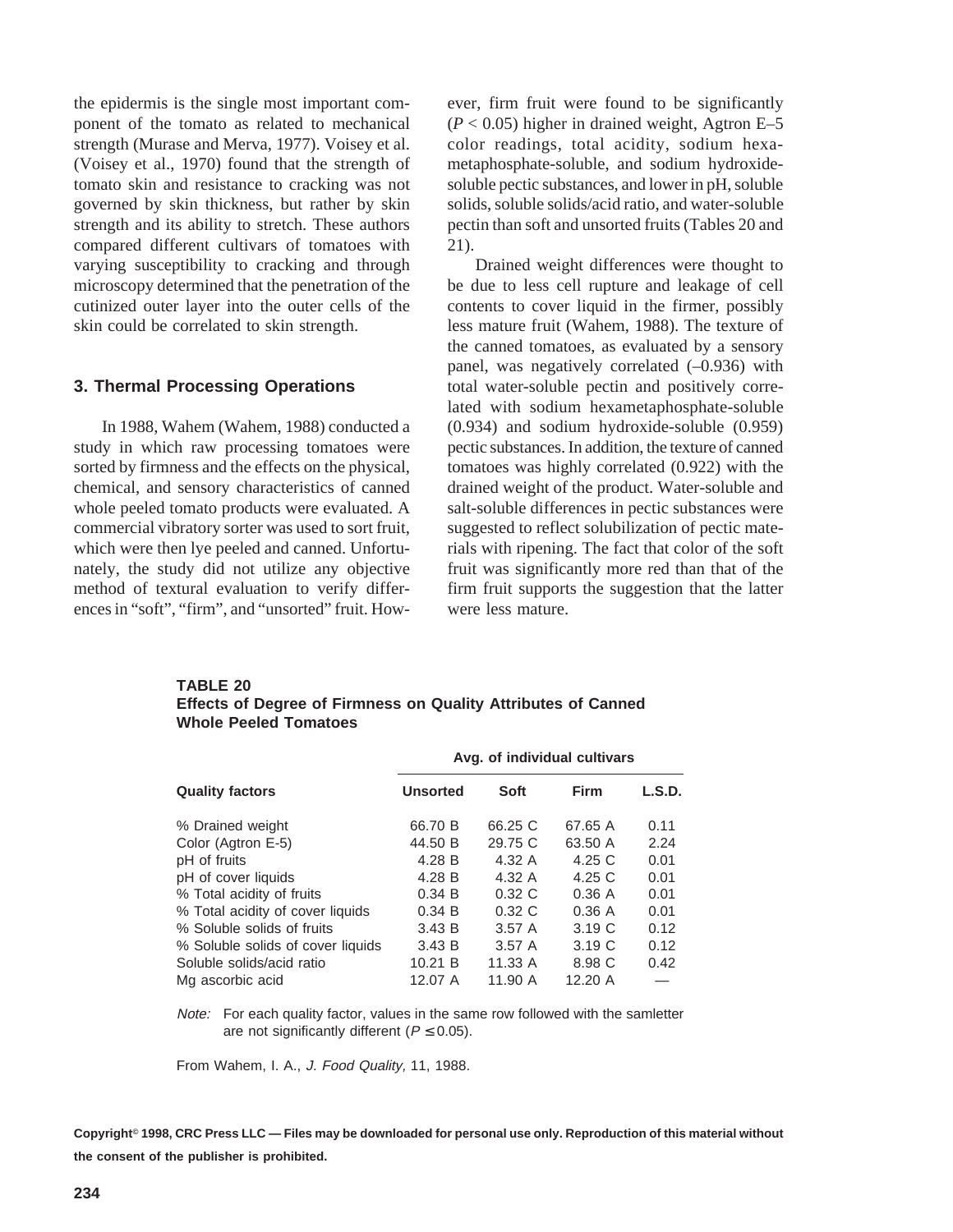#### **TABLE 21 Effects of Degree of Firmness on Pectic Substances of Canned Whole Peeled Tomatoes**

|                                      |                 | Avg. of individual cultivars |         |        |
|--------------------------------------|-----------------|------------------------------|---------|--------|
| <b>Pectic substances</b>             | <b>Unsorted</b> | Soft                         | Firm    | L.S.D. |
| % Total pectin                       | 0.27A           | 0.27A                        | 0.27A   |        |
| % of total pectin                    |                 |                              |         |        |
| Water-soluble in cover liquids       | 23.10 B         | 26.26 A                      | 16.49 C | 2.56   |
| Water-soluble in fruits              | 33.31 B         | 35.78 A                      | 30.17 C | 1.45   |
| $3Na2O$ : $3P2O5$ -soluble in fruits | 26.34 B         | 24.18 C                      | 30.53 A | 2.14   |
| NaOH-soluble in fruits               | 17.24 B         | 13.78 C                      | 22.81 A | 1.64   |

Note: For each pectic fraction, values in the same row followed with the samletter are not significantly different ( $P \le 0.05$ ).

From Wahem, I. A., J. Food Quality, 11, 1988.

### **B. Stewed Tomatoes**

In the manufacture of canned stewed tomatoes, not as much care as taken in whole peeled processing is required during peeling, as the tomatoes are broken or cut into sections for this product. However, a high standard grade of tomatoes is generally used for this pack and some processors prefer to use extra standard grade. While it is desirable to have the tomatoes in sections or small pieces, maintenance of textural integrity is critical (Lopez, 1996).

## **C. Diced, Chopped, and Crushed Tomatoes**

#### **1. Grades and Standards**

In 1991, salsa replaced ketchup as the topselling condiment in the U.S., opening the floodgates to salsa and salsa-related food manufacturing. Although the demand for diced, chopped, and crushed tomatoes as ingredients in products such as pizza sauce, spaghetti sauce, and salsa has risen astronomically during the last decade, Standards of Identity have yet to be defined by the FDA for these product types. They are typically graded according to the same standards that were developed for canned whole peeled tomatoes; however, some countries do not even regulate these products.

Legislators in both the U.S. and European countries commonly use drained weight measurements as one of the few quality parameters that may stand up to scrutiny in evaluation of the consistency of diced, chopped, or crushed tomatoes. Drained weight requirements for these products are as stipulated for whole peeled tomatoes, except for the case of individual no. 2 1/2 or smaller cans of diced product that do not meet the average drained weight requirements. In a diced product not more than 0.5 ounce may be lower than the minimum average, whereas in other styles not more than 0.7 ounces may be lower.

The selection of the appropriate tomato variety for processing is crucial to producing chopped or dice pieces of the highest textural integrity and the most intense red color. Textural integrity is even more important than with the more comminuted tomato products, and variety plays a significant role. Typical dice sizes produced include the following:  $1 \times 1 \times 1$  in<sup>3</sup> ( $25 \times 25 \times 25$  mm<sup>3</sup>),  $1 \times 3/4 \times 3/4$  in<sup>3</sup> (25 × 19 × 19 mm<sup>3</sup>),  $1/2 \times 3/8 \times$  $3/8$  in<sup>3</sup> (13 × 9.5 × 9.5 mm<sup>3</sup>),  $1/2 \times 1/2 \times 1/2$  in<sup>3</sup>  $(13 \times 13 \times 13 \text{ mm}^3)$ ,  $5/8 \times 5/8$   $5/8 \text{ in}^3$   $(16 \times 16 \times$ 16 mm3), and others. Choice of chopped, crushed, or dice size will depend on the characteristics of the final product to which the dice ingredients are added but will be limited by the need to ensure adequate heat penetration into the dice pieces during thermal processing.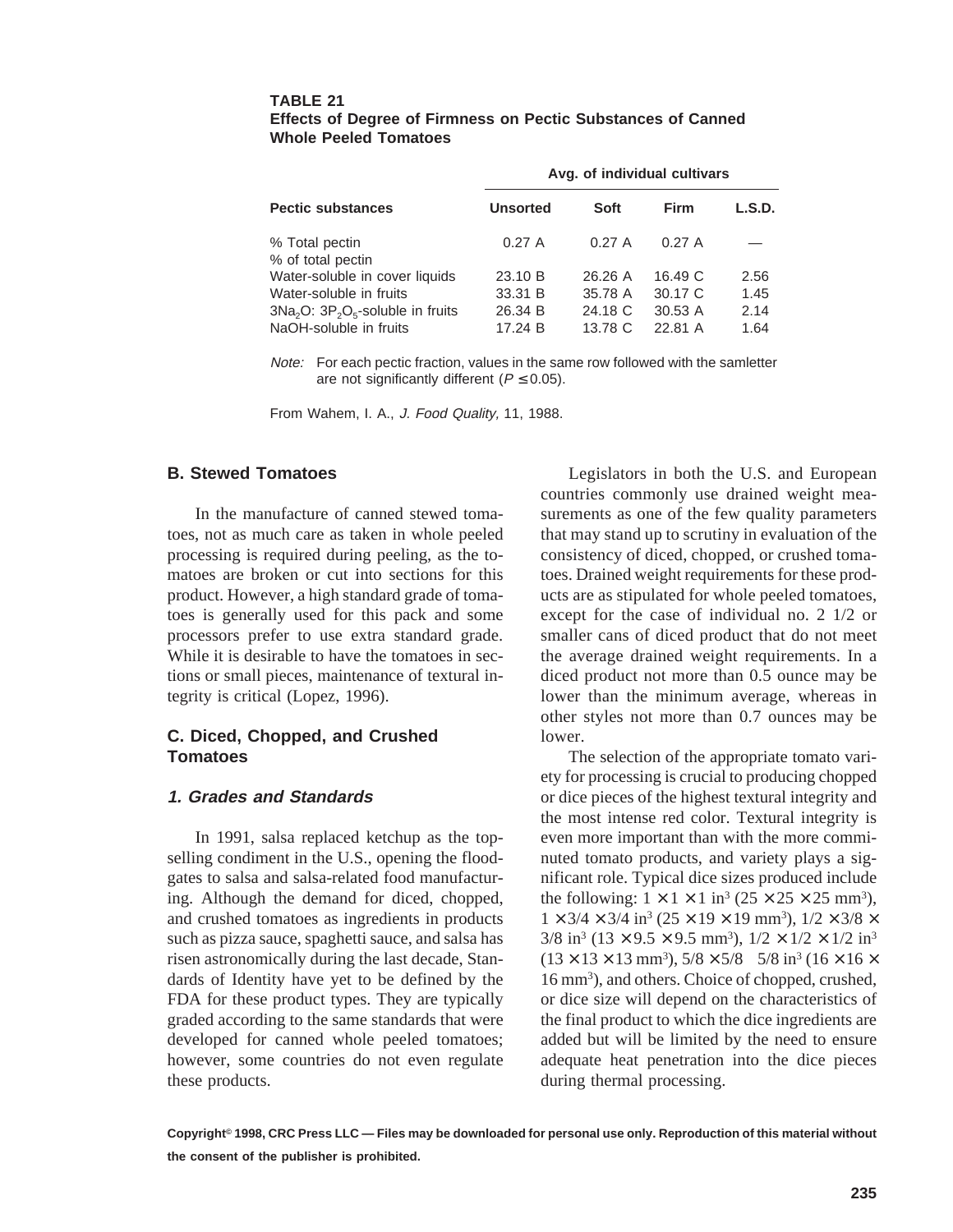## **2. Definition of Quality**

In recent years, a number of excellent publications concerning diced tomato product quality have come out of Italian laboratories (Castaldo et al., 1995; Castaldo et al., 1995; Porretta, 1993; Porretta et al., 1992; Porretta et al., 1995; Porretta et al., 1992; Porretta et al., 1993). The Italians use the term "pulp" to describe crushed, diced, or chopped tomatoes with about 30% tomato juice as packing medium, whereas U.S. standards of identity define pulp differently (see discussion below). Because the Italian pulp products are essentially diced tomatoes with topping juice, their quality and processed conditions are discussed in this section rather than under the formulated products discussion.

In 1992, Poretta et al. (1992; 1993) evaluated the quality of commercially formulated tomato pulp using quantitative descriptive analysis (QDA) techniques. Tomato pulp produced by eight European processors was characterized in terms of the following physical, chemical, and sensorial properties: % drained weight, color, consistency, volatile acidity, color of serum, total acidity, pH, total solids, D- and L-lactic acid, glutamic, monohydrate citric and acetic acid, sodium chloride, glucose and fructose, pectin, and sensory properties (acid taste, natural taste, homogeneity of redness, and viscosity). Unfortunately, the authors did not specifically define the pulp products in terms of processing method, variety or dice size used, or other specifications; therefore, it is difficult to compare products. Nevertheless, Table 22 illustrates the ranges, maximum, minimum, and other statistical values for the eight products evaluated.

From the textural properties point of view, it is interesting to note in particular the range in percent drained weight, pulp and juice Bostwick, total solids, pectic materials, and sensory viscosity score. It would appear that the tomato products analyzed by these authors suffered from a lack of standardization. When the various attributes were compared statistically, the highest correlations existed between the following texture-related attributes (Porretta et al., 1992): sensory viscosity and drained weight  $(r = 0.92)$ , protopectin and pectates  $(r = 0.77)$ , pectic acid and pectates  $(r = 0.69)$ , and sensory viscosity and pectates

 $(r = 0.61)$ . Poor correlations were found between drained weight and Bostwick consistency  $(r = -0.37)$ , drained weight and pectic acid  $(r =$ 0.20), and drained weight and protopectin  $(r =$ 0.35).

Porretta et al. (1992) compared the profiles of tomato pulps with the highest and lowest quality, as determined by D- and L-lactic acid, total acidity, and volatile acidity contents, because these parameters were thought to be related to possible causes of spoilage, raw material conditions, and color of serum (browning index). Figures 24 and 25 illustrate that the best pulps were also higher in sensory viscosity, Bostwick consistency, and pectic material content, but not necessarily higher in drained weight. The authors did not comment on the ranges of attribute values obtained, but used discriminant analysis (Porretta et al., 1993) to classify commercial samples according to attributes that showed significant differences, for example, drained weight, pulp and juice Bostwick consistency, color (L, a and b values), pH, soluble solids, total solids, serum color, fructose, acetic acid, and glutamic acid.

#### **3. Addition of Calcium Salts**

The addition of calcium salts results in a significant improvement in the textural properties of diced tomatoes. The effects of calcium salts on tomato products in general was discussed earlier. In work carried out in our laboratory, the effects of dipping 1/2" diced tomatoes in various concentrations of calcium chloride (0, 0.5% and 1.0%) for 3 min were evaluated (Barrett and Garcia, in preparation). Processing variety Halley 3155 tomatoes were steam peeled (250°F for 30 s), diced, dipped, and drained for 1 min, then triplicate 200-g samples were evaluated for maximum force using a shear press cell fitted to an Instron Universal Testing Machine. All force values were expressed as a ratio of raw control firmness, and it is clear from Figure 26 that dipping in 0.5% CaCl<sub>2</sub> resulted in an approximately 50% increase in firmness. No additional benefit was obtained from increasing the CaCl<sub>2</sub> concentration from  $0.5$ to 1.0%.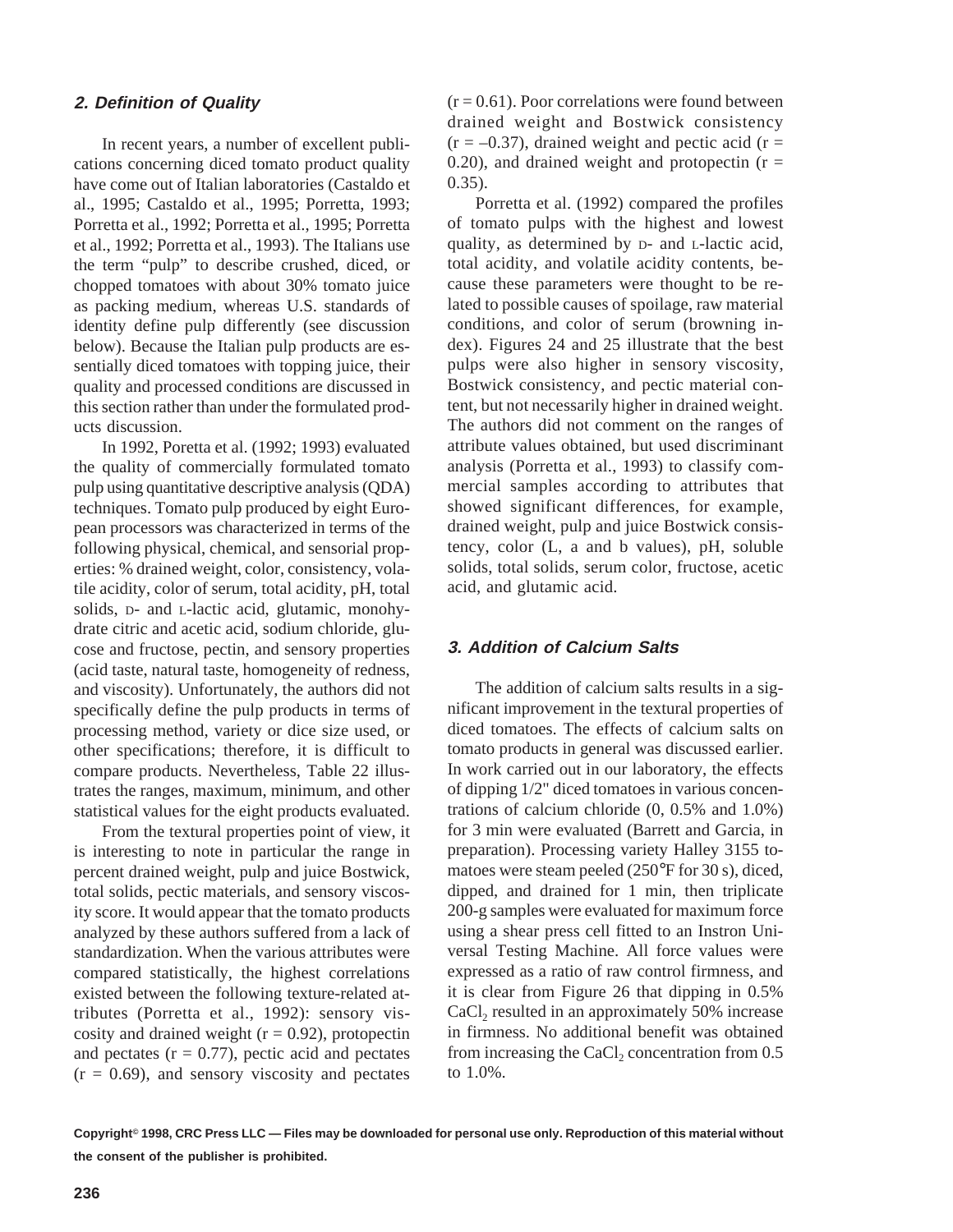### **TABLE 22 Results of Physical, Chemical, and Sensory Analyses of Tomato Puree**

|                        | <b>Acetic</b><br>acid, g/kg<br><b>TS</b> | Glutamic<br>acid, g/kg<br><b>TS</b> | Diacetyl,<br>mg/kg          | AMC,<br>g/kg             | Glucose,<br>g/kg TS  | HMF,<br>mg/kg       | AIS, g/kg               | <b>Pectic</b><br>acids,<br>g/kg TS |
|------------------------|------------------------------------------|-------------------------------------|-----------------------------|--------------------------|----------------------|---------------------|-------------------------|------------------------------------|
| Range                  | 2.60                                     | 30.37                               | 7.60                        | 0.69                     | 206.70               | 4.36                | 396.30                  | 20.00                              |
| Minimum                | 0.40                                     | 21.30                               | 0.00                        | 0.01                     | 90.80                | 0.00                | 408.89                  | 12.00                              |
| Maximum                | 3.00                                     | 51.65                               | 7.60                        | 0.70                     | 297.50               | 4.36                | 805.22                  | 32.00                              |
| Mean                   | 1.40                                     | 33.79                               | 1.81                        | 0.19                     | 141.50               | 0.79                | 594.00                  | 20.00                              |
| SDa                    | 0.30                                     | 8.02                                | 2.34                        | 0.19                     | 44.50                | 1.60                | 100.12                  | 6.00                               |
| Median                 | 1.10                                     | 31.75                               | 0.66                        | 0.11                     | 131.20               | 0.00                | 593.10                  | 16.00                              |
| F ratio <sup>a</sup>   | 4.01 <sup>b</sup>                        | 42.70 <sup>b</sup>                  | 11.00 <sup>b</sup>          | 5.01 <sup>b</sup>        | 5.44 <sup>b</sup>    | 2.90 ns             | 11.1 <sup>b</sup>       | 19.3 <sup>b</sup>                  |
|                        | Pectates,<br>g/kg                        | Protopec-<br>tins, g/kg             | <b>Drained</b><br>weight,   | <b>Bostwick</b>          | <b>Bostwick</b>      |                     |                         |                                    |
|                        | <b>TS</b>                                | <b>TS</b>                           | ℅                           | pulp                     | juice                | L                   | $a_{L}$                 | $b_{\rm L}$                        |
| Range                  | 31.00                                    | 5.00                                | 31.80                       | 7.00                     | 8.50                 | 3.41                | 7.91                    | 1.82                               |
| Minimum                | 7.00                                     | 2.00                                | 64.80                       | 0.00                     | 1.00                 | 23.57               | 23.91                   | 12.76                              |
| Maximum                | 39.00                                    | 7.00                                | 96.60                       | 7.00                     | 9.50                 | 26.98               | 31.82                   | 14.58                              |
| Mean                   | 17.00                                    | 4.00                                | 79.65                       | 3.77                     | 5.57                 | 25.71               | 29.70                   | 13.87                              |
| SDa                    | 8.00                                     | 1.20                                | 9.35                        | 2.20                     | 2.60                 | 0.92                | 2.05                    | 0.21                               |
| Median                 | 16.00                                    | 4.00                                | 77.66                       | 4.25                     | 6.50                 | 25.95               | 30.36                   | 13.97                              |
| F ratio <sup>a</sup>   | 32.20 <sup>b</sup>                       | 5.40 <sup>b</sup>                   | 29.10 <sup>b</sup>          | 9.70 <sup>b</sup>        | 13.50 <sup>b</sup>   | 4.14 <sup>b</sup>   | $5.25^{b}$              | 3.87 <sup>b</sup>                  |
|                        |                                          |                                     | <b>Volatile</b><br>acidity, | <b>Total</b><br>acidity, | Sodium<br>chloried,  | Fructose,<br>g/kg   | <b>Total</b><br>solids, | Color of                           |
|                        | $a_{L}/b_{L}$                            | рH                                  | g/kg TS                     | g/kg TS                  | g/kg TS              | ΤS                  | g/kg                    | serum                              |
| Range                  | 0.52                                     | 0.34                                | 56.50                       | 41.70                    | 107.72               | 189.20              | 42.40                   | 0.17                               |
| Minimum                | 1.84                                     | 4.12                                | 0.90                        | 49.80                    | 6.14                 | 94.50               | 50.00                   | 0.19                               |
| Maximum                | 2.36                                     | 4.46                                | 57.41                       | 91.50                    | 113.87               | 283.70              | 92.40                   | 0.36                               |
| Mean                   | 2.14                                     | 4.30                                | 20.80                       | 67.20                    | 31.80                | 151.00              | 71.00                   | 0.22                               |
| SDa                    | 0.12                                     | 0.30                                | 15.37                       | 9.90                     | 28.17                | 45.80               | 11.90                   | 0.04                               |
| Median                 | 2.17                                     | 4.30                                | 13.21                       | 66.30                    | 22.56                | 135.60              | 68.80                   | 0.26                               |
| $F$ ratio <sup>a</sup> | 5.00 <sup>b</sup>                        | 9.00 <sup>b</sup>                   | 118.00 <sup>b</sup>         | 32.60 <sup>b</sup>       | 3174.00 <sup>b</sup> | 419.00 <sup>b</sup> | 108.00 <sup>b</sup>     | 5.18 <sup>b</sup>                  |
|                        |                                          |                                     | <b>Soluble</b>              | <b>Citric</b>            |                      | <b>Natural</b>      |                         |                                    |
|                        | L-Lactic                                 | <b>p-lactic</b>                     | solids,                     | acid, g/kg               | <b>Acidity</b>       | taste               | Color                   | <b>Viscosity</b>                   |
|                        | acid, g/kg                               | acid, g/kg                          | g/kg                        | TS                       | (sensory)            | (sensory)           | (sensory)               | (sensory)                          |
| Range                  | 0.53                                     | 0.64                                | 41.00                       | 89.65                    | 8.00                 | 8.00                | 8.00                    | 8.00                               |
| Minimum                | 0.00                                     | 0.00                                | 45.00                       | 20.51                    | 1.00                 | 1.00                | 1.00                    | 1.00                               |
| Maximum                | 0.53                                     | 0.64                                | 86.00                       | 110.16                   | 9.00                 | 9.00                | 9.00                    | 9.00                               |
| Mean                   | 0.16                                     | 0.11                                | 64.00                       | 55.82                    | 5.20                 | 4.60                | 6.50                    | 5.15                               |
| SDa                    | 0.17                                     | 0.17                                | 11.90                       | 16.64                    | 2.25                 | 1.10                | 3.00                    | 2.34                               |
| Median                 | 0.07                                     | 0.94                                | 62.30                       | 55.91                    | 5.50                 | 5.40                | 5.50                    | 5.45                               |
| F ratio <sup>a</sup>   | 14.90 <sup>b</sup>                       | 9.90 <sup>b</sup>                   | 178.00 <sup>b</sup>         | 230.00 <sup>b</sup>      | 9.28 <sup>b</sup>    | $2.61$ ns           | 20.10 <sup>b</sup>      | 19.18 <sup>b</sup>                 |

a Between groups.

 $p \le 0.05$ ; ns = not significant.

Note: From Porretta, S. et al., Food Chemistry, 47, 1993.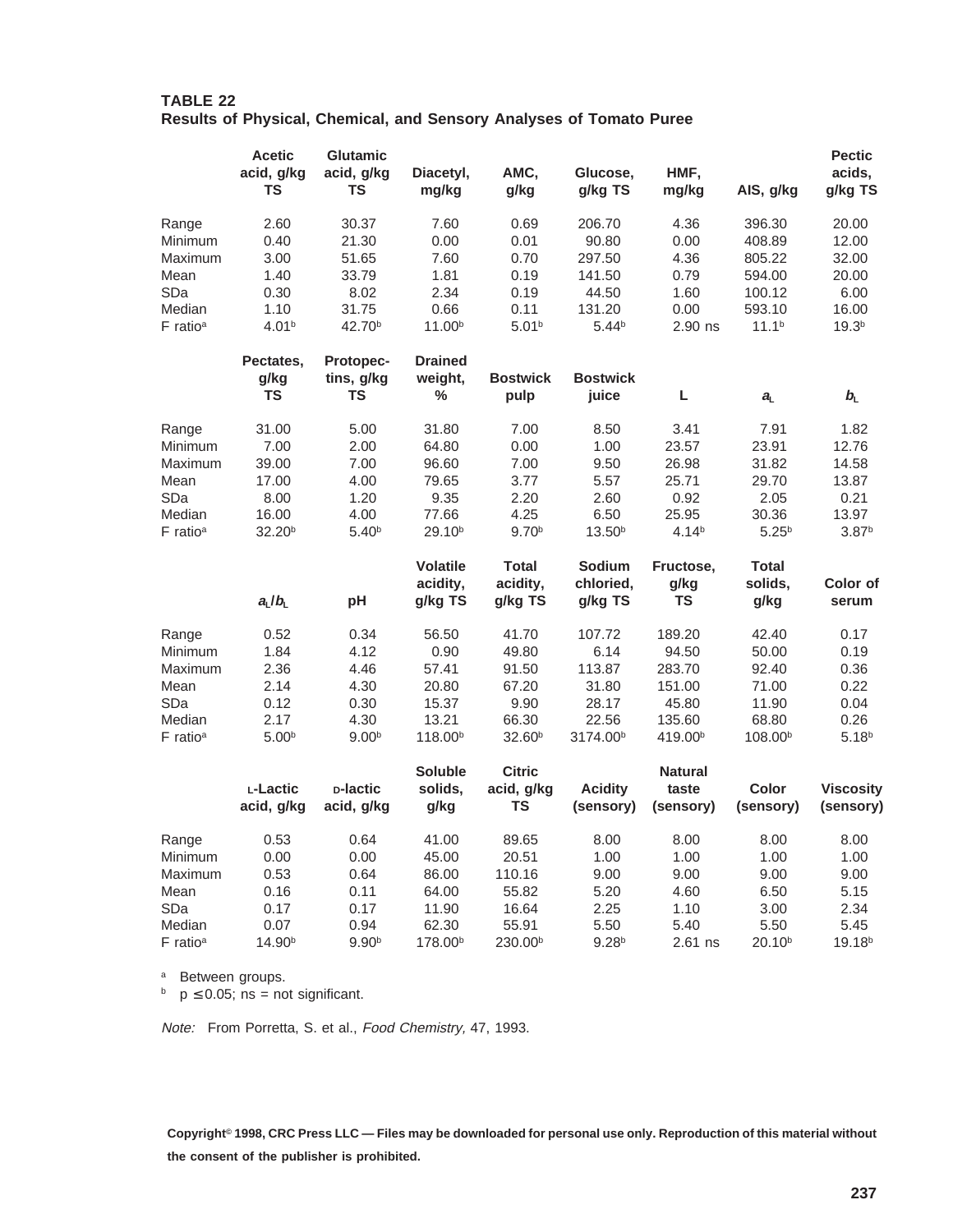

**FIGURE 24.** Profiles of tomato pulps with the highest quality. Key to polar coordinate scales: 1 = drained weight; 2 = sodium chloride; 3 = glucose; 4 = fructose;  $5 = a/b$ ,  $6 = b$ -lactic acid;  $7 = b$ -lactic acid; 8 = total acidity; 9 = volatile acidity;  $10 =$  color of serum;  $11 =$  Bostwick consistency;  $12 =$  natural taste;  $13 =$  acid taste;  $14 =$  pectic acid;  $15 =$ protopectin; 16 = viscosity (sensorial); 17 = pectates. The shaded area represents the mean QDA profile. (From Porretta, S. et al., Lebensmittel Wissenschaft and Technologie, 25, 5, 1992.)



**FIGURE 25.** Profiles of tomato pulps with the highest quality. Key to polar coordinate scales: 1 = drained weight; 2 = sodium chloride; 3 = glucose; 4 = fructose;  $5 = a/b<sub>1</sub>$ , 6 =  $b$ -lactic acid;  $7 = c$ -lactic acid; 8 = total acidity; 9 = volatile acidity; 10 = color of serum; 11 = Bostwick consistency; 12 = natural taste; 13 = acid taste; 14 = pectic acid; 15 = protopectin; 16 = viscosity (sensorial); 17 = pectates. The shaded area represents the mean QDA profile. (From Porretta, S. et al., Lebensmittel Wissenschaft and Technologie, 25, 5, 1992.)

Floros et al. (1992) carried out a comprehensive study on raw diced tomatoes in which CaCl<sub>2</sub> concentration (0.05, 0.75, and 1.45%), solution temperature (35°, 50°, and 65°C), and treatment time (0.5, 2.0, and 3.5 min) were evaluated. The relative merit of each treatment combination was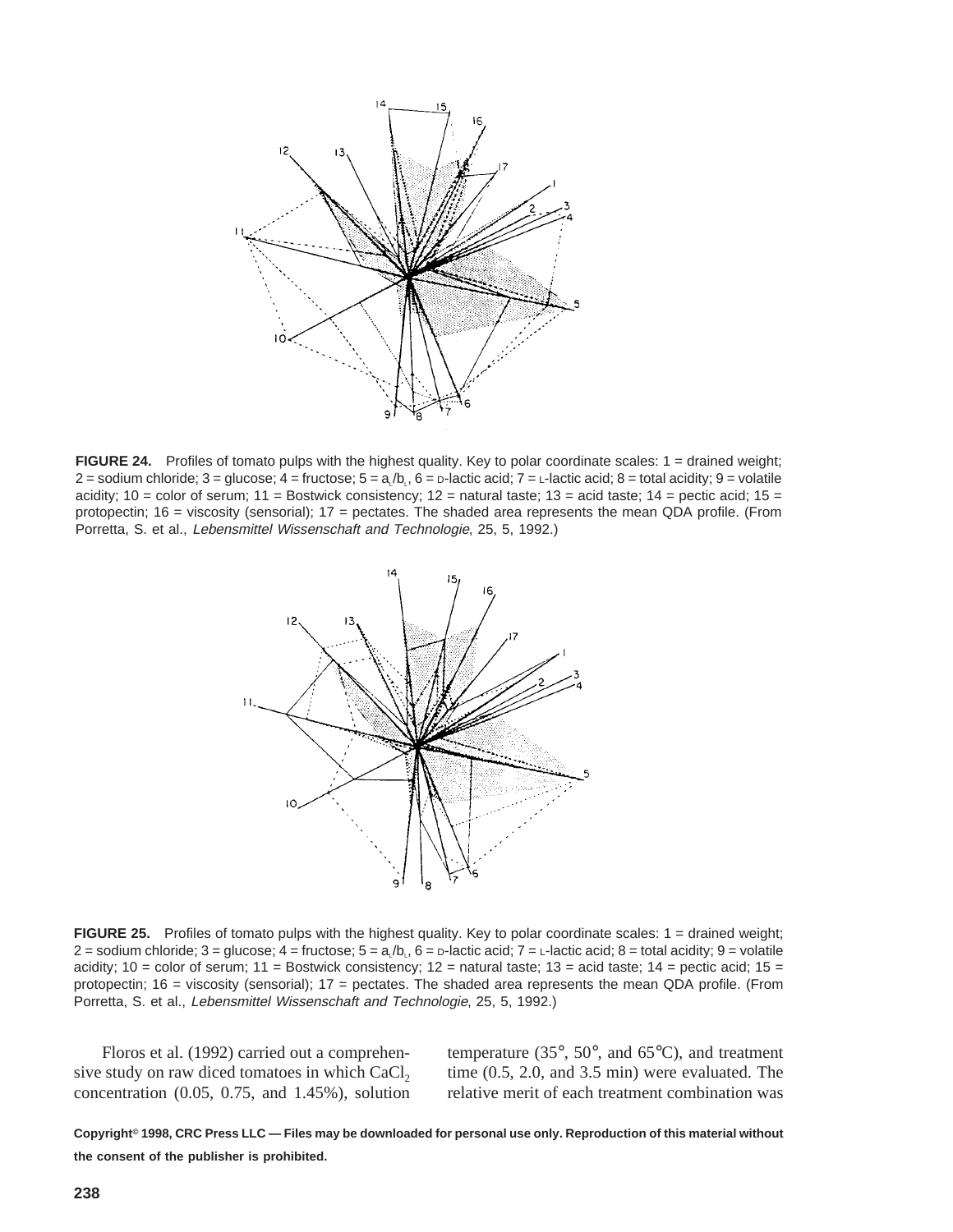

**FIGURE 26.** Textural modification in diced tomatoes by addition of calcium chloride.

evaluated in terms of calcium uptake, firmness (shear press), and pH. Calcium content and treatment time were highly significant factors, but these authors found that temperature had no significant effect on the process of calcium uptake or firming. Response surface methodology was used to determine that optimal conditions for production of diced tomatoes with less than 800 ppm calcium utilized approximately  $0.43\%$  CaCl<sub>2</sub> and a 3.5-min treatment time.

In a recent study (Porretta et al., 1995) quite similar to that conducted by Floros et al. (1992), the effect of calcium concentration (0.05 to 1.05%  $CaCl<sub>2</sub>$ ), temperature of dipping solution (40 to  $60^{\circ}$ C), and contact time (1 to 5 min) on calcium uptake, physico-chemical parameters, and sensory attributes of canned diced tomatoes were evaluated using response surface methodology. Analysis of variance results for the overall effect of the three process variables,  $CaCl<sub>2</sub>$  concentration, temperature of dipping solution and contact time, on attributes is presented in Table 23.

Calcium concentration was the most important variable; however, contrary to results determined by Floros, temperature of the dipping solution did also affect some quality attributes. Pectate concentration, drained weight, pH, total acidity, calcium content in both dices, and final product and sensory properties were all significantly affected by calcium concentration. In most cases the higher the calcium concentration the better the quality attribute; however, sensory acceptability limited the addition of calcium concentrations above  $0.7\%$   $(0.75 \text{ mg kg}^{-1} \text{ in the final product}).$ Increasing dipping solution temperature resulted in increased drained weight and calcium content in both dices and final product. The authors did not note a deleterious effect of temperature on the textural integrity of dices. Contact time had a significant overall effect on calcium uptake, but

**Copyright© 1998, CRC Press LLC — Files may be downloaded for personal use only. Reproduction of this material without the consent of the publisher is prohibited.**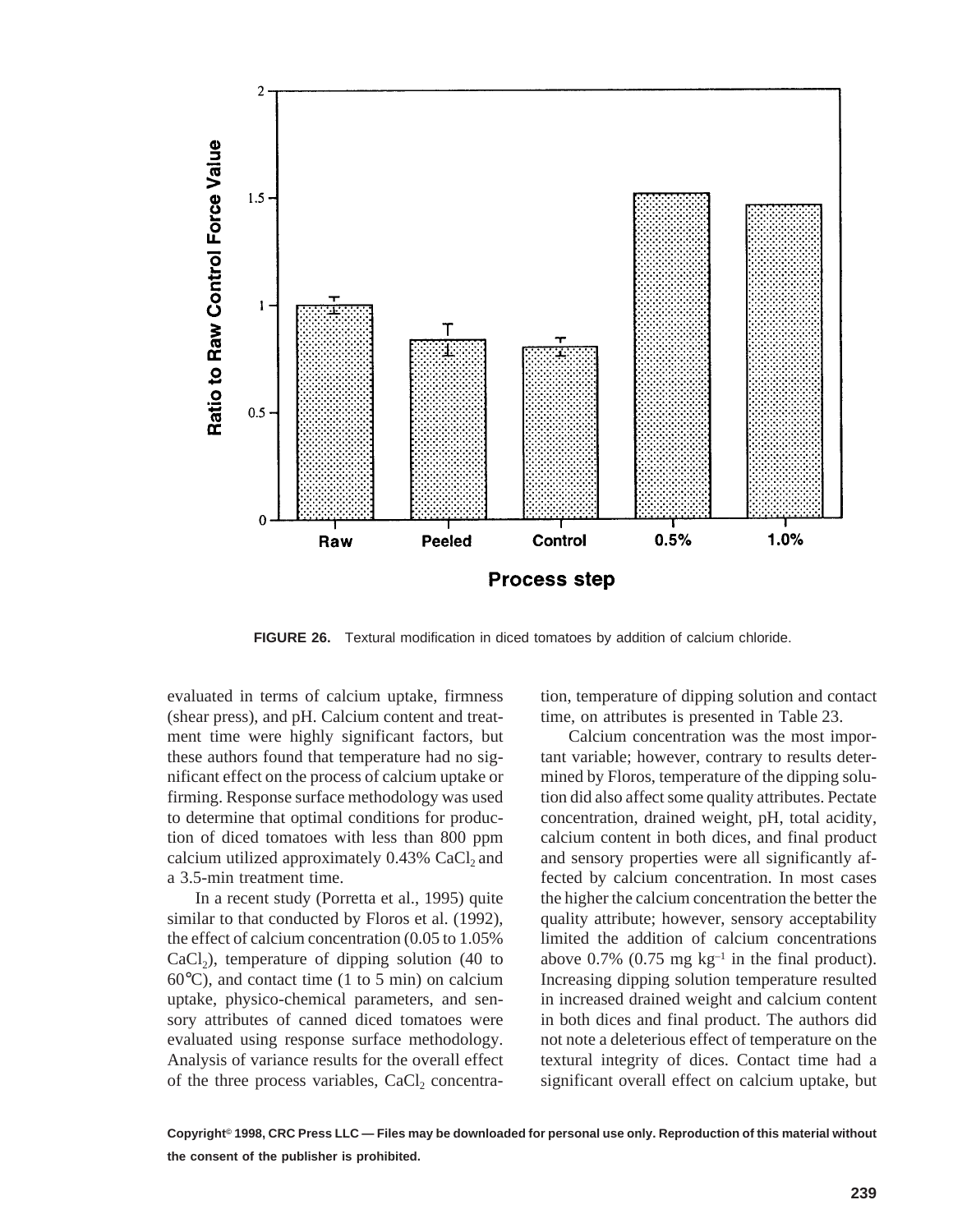TABLE 23<br>Analysis of Variance for the Overall Effect of Three Process Variables on Responses **Analysis of Variance for the Overall Effect of Three Process Variables on Responses**

| nput process<br><b>rariables</b>                                                                                     | 玉                      | <b>Color</b><br>(a/b)<br>ក្នុំ នី ។<br>ក្នុង ក្នុង | <b>Drained<br/>Weight<br/>15.2ª</b><br>15.7 <sup>p</sup><br>4.1 | Total<br>acidity<br>ಕಾಲ್ಪಂ<br>೧.೦೮<br>1.2೮ | Pectic<br>acids<br>0.1<br>0.1 |                                                                  | Proto-<br>pectins<br>0.01<br>0.01 | Ca <sup>++</sup><br>ndices<br>23.1 <sup>a</sup><br>15.4 <sup>a</sup> | $Ca**$ in<br>final<br>final<br>final<br>final<br>final<br>final<br>final<br>final<br>final<br>final<br>final<br>final<br>final<br>final<br>final<br>final<br>final<br>final<br>final<br>final<br>final<br>final<br>final<br>final<br>final<br>final<br>final<br>final<br>final<br>final<br>final<br>final<br>final<br>final<br>final<br>fi | Sweet<br>taste<br>$\frac{8}{3}$<br>$\frac{3}{3}$<br>$\frac{3}{3}$<br>$\frac{3}{3}$<br>$\frac{3}{3}$<br>$\frac{3}{3}$<br>$\frac{3}{3}$<br>$\frac{3}{3}$ | <b>Natural</b><br>taste<br>2. ೧೨<br>2. ೧೨ |
|----------------------------------------------------------------------------------------------------------------------|------------------------|----------------------------------------------------|-----------------------------------------------------------------|--------------------------------------------|-------------------------------|------------------------------------------------------------------|-----------------------------------|----------------------------------------------------------------------|--------------------------------------------------------------------------------------------------------------------------------------------------------------------------------------------------------------------------------------------------------------------------------------------------------------------------------------------|--------------------------------------------------------------------------------------------------------------------------------------------------------|-------------------------------------------|
|                                                                                                                      |                        |                                                    |                                                                 |                                            |                               |                                                                  |                                   |                                                                      |                                                                                                                                                                                                                                                                                                                                            |                                                                                                                                                        |                                           |
| UaCl <sub>2</sub><br>Dipping<br>temperature                                                                          | $\frac{4}{9}$ d<br>0.4 |                                                    |                                                                 |                                            |                               |                                                                  |                                   |                                                                      |                                                                                                                                                                                                                                                                                                                                            |                                                                                                                                                        |                                           |
| Contact time                                                                                                         | $3.7^\circ$            |                                                    |                                                                 |                                            |                               | <b>Pectates</b><br>38.1ª<br>2.4 <sup>b</sup><br>1.6 <sup>b</sup> |                                   |                                                                      |                                                                                                                                                                                                                                                                                                                                            |                                                                                                                                                        |                                           |
|                                                                                                                      |                        |                                                    |                                                                 |                                            |                               |                                                                  |                                   |                                                                      |                                                                                                                                                                                                                                                                                                                                            |                                                                                                                                                        |                                           |
| Significant at 1% probaility level.<br>Significant at 5% probability level.<br>Significant at 10% probability level. |                        |                                                    |                                                                 |                                            |                               |                                                                  |                                   |                                                                      |                                                                                                                                                                                                                                                                                                                                            |                                                                                                                                                        |                                           |

From Porretta, S. et al., Sciences des aliments, 15, 1995. From Porretta, S. et al., Sciences des aliments, 15, 1995.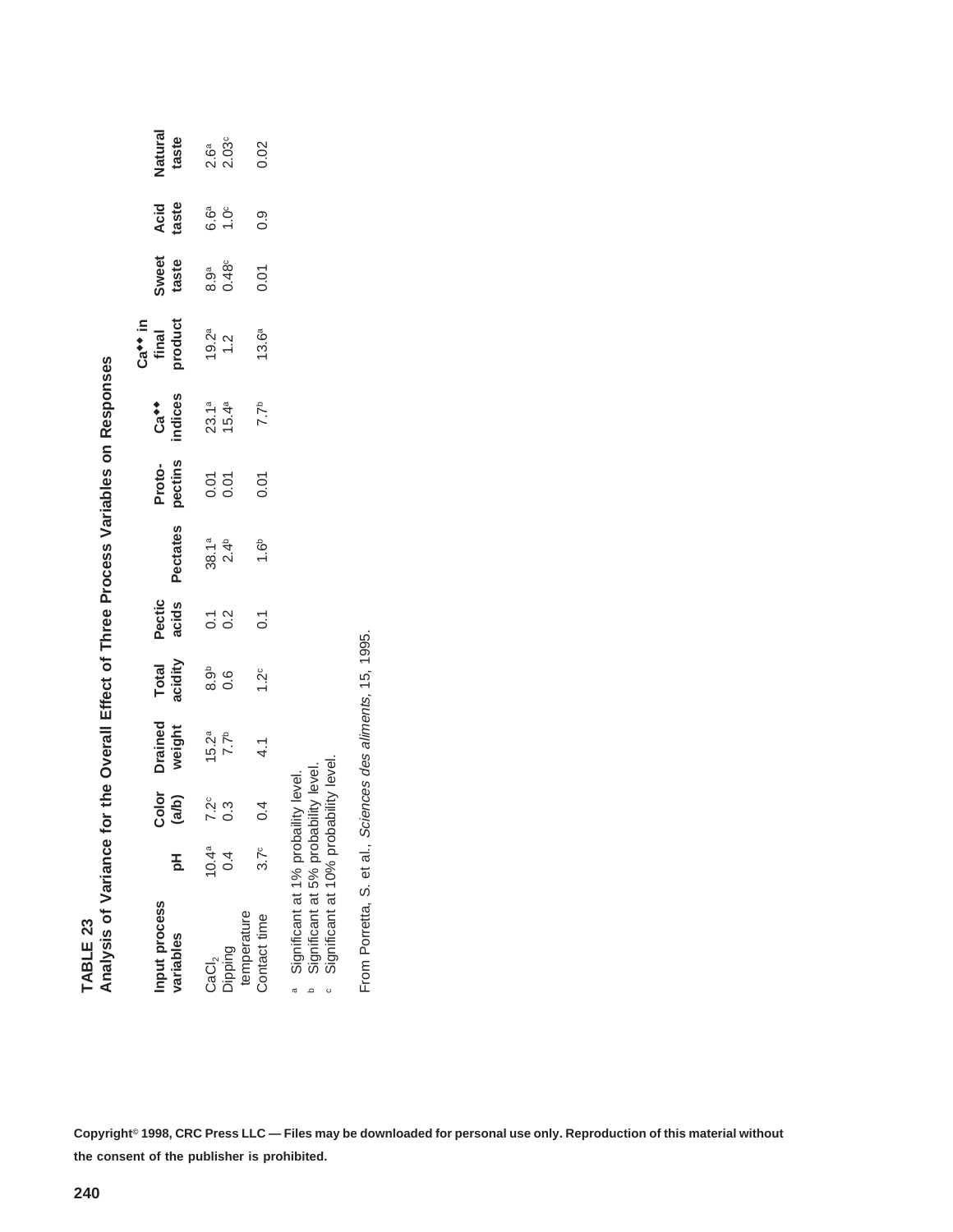only a slight effect on pH, color, total acidity, drained weight, and pectin content. Optimal conditions suggested were a dip in  $0.75\%$  CaCl<sub>2</sub> for 1 min at a temperature no greater than 40°C (Porretta et al., 1995).

In another recently reported Italian investigation, Castaldo et al. (Castaldo et al., 1995) immersed tomato dice in pH 7.5 saline solutions containing up to 800 mg/l of calcium, with and without the addition of the enzyme pectin methylesterase (PME), for times up to 30 min. Use of the pH 7.5 solutions alone resulted in significant improvements in both product consistency (texture evaluation by shear press) and drained weight (Figure 27). The authors suggested that improved textural properties were a consequence of increased activity of endogenous pectin methylesterase, which is known to have an optimal activity in the alkaline pH region. However,

even better results were obtained with solutions containing a combination of 400 to 800 mg/l of calcium and about 5 U/ml of PME for contact times of no longer than 15 min. The consistency of these products was almost 300 times higher than that of the non-treated product (Figure 28).

In a subsequent study, Castaldo et al. (Castaldo et al., 1995) used a slightly lower pH solution (pH 6.5) and higher PME activity levels in order to optimize the effect of added enzyme and calcium on dice texture. The PME activity added to the calcifying solutions ranged from 0 to 30 U/ml, and the contact time from 0 to 30 min. The highest consistency increase was observed in the range of added PME from 6 to 12 U/ml (Figure 29). The authors found that too much additional enzyme activity was undesirable; however, possibly resulting in more extensive deesterification of the pectic fractions and consequent tissue lysis.



**FIGURE 27.** Comparison between product consistency with direct addition of calcium and with addition by immersion (pH 7.5). (From Castaldo, D. et al., *Industrie Conserve*, 70 (1), 1995.)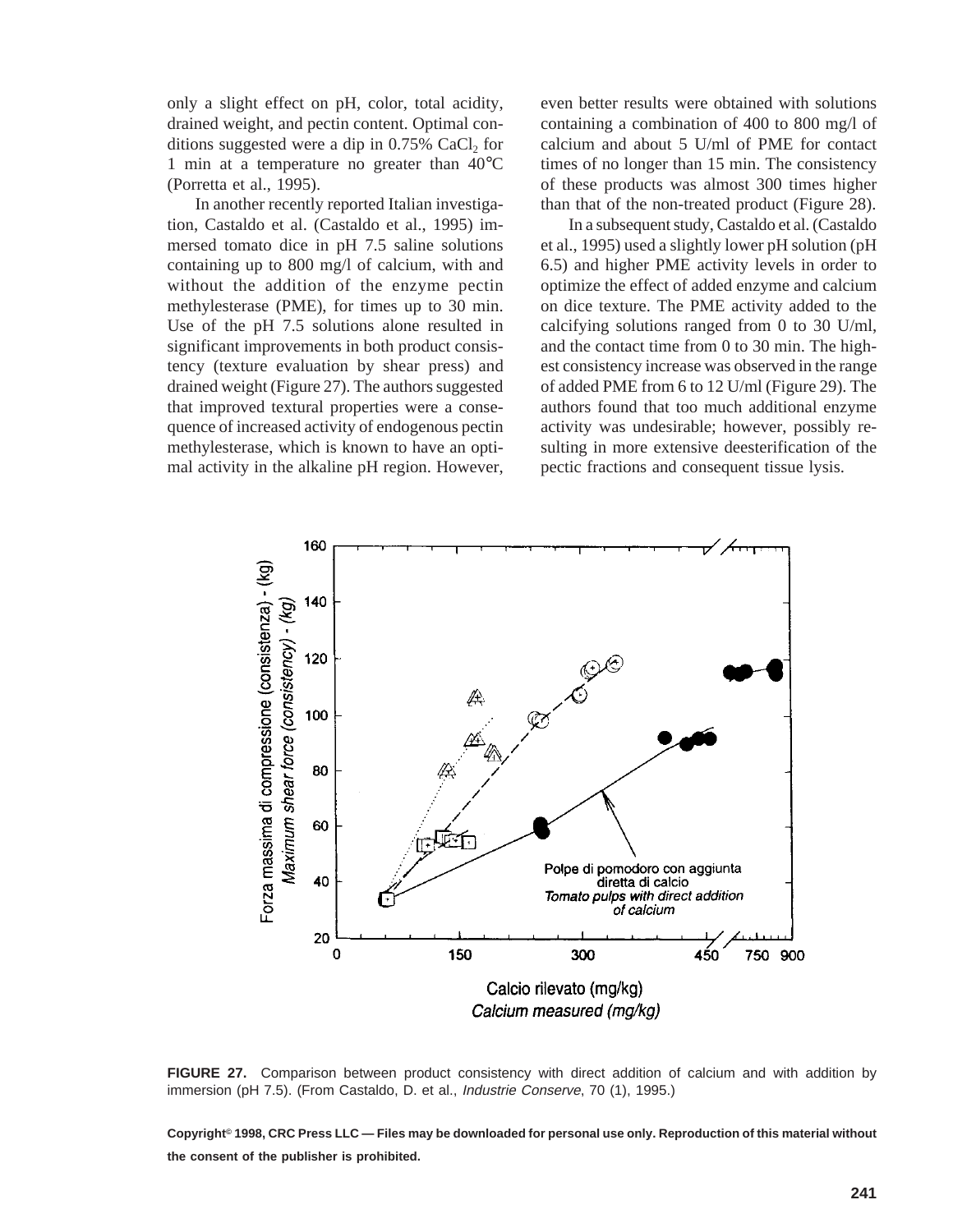

**FIGURE 28.** Comparison between product consistency with direct addition of calcium and with addition by immersion (pH 7.5). (From Castaldo, D. et al., Industrie Conserve, 70 (1), 1995.)



**FIGURE 29.** Effect of PME activity and treatment time on product consistency during the calcifying process. (From Castaldo, D. et al., Industrie Conserve, 70 (2), 1995.)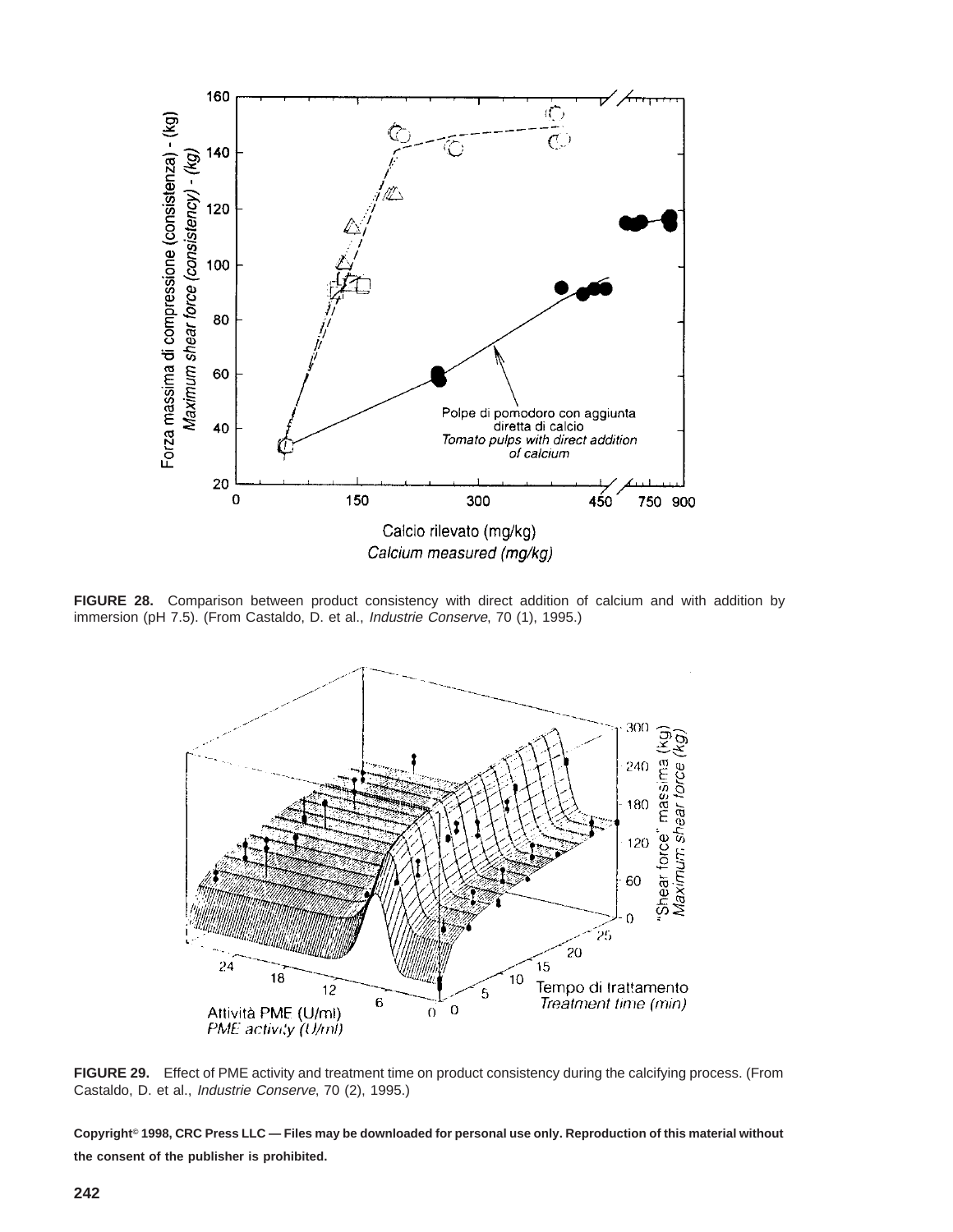Since the early 1940s researchers have known about calcium-associated firming, and this effect is specific to calcium and not necessarily to other divalent cations. De Giorgi et al. (De Giorgi et al., 1994) used a shear press fitted to an Instron to measure the effects of both  $CaCl<sub>2</sub>$ ,  $MgCl<sub>2</sub>$ , and their combination on the mechanical properties of tomato dice. Although both are divalent ions, calcium salts (up to 500 mg/kg) significantly improved the textural properties of diced tomatoes, while magnesium salts did not.

#### **4. Thermal Processing Operations**

Until about 1990 there was very little in the scientific literature concerning optimal processing and quality parameters for these types of products, most likely because their success was so rapid. Recently, a number of well-conducted studies have been carried out both in the U.S. and Europe and these are reviewed. Diced, chopped, and crushed products are subjected to both high temperatures and shear stresses as they pass through pumps, pipes, strainers, valves, pressurized tanks, and fillers. In addition, Gould (Gould, 1992) estimated that 80% of the diced tomatoes processed today are bulk processed and thermally or aseptically filled into cans and drums for later remanufacture. Textural integrity of the final formulated product therefore will be dictated by thermal and mechanical abuses experienced both in the initial bulk processing and during remanufacture.

In a novel study, Porretta et al. (Porretta et al., 1992) evaluated the characteristics of tomato pulp (crushed or diced tomatoes with about 30% tomato juice as packing medium) canned with tomato juice enriched by ultrafiltration (UF) as a packing medium and compared this to those using conventional vacuum-concentrated juice. UF does not heat application and removes only water and low MW solids; therefore, it was thought to have potential in removing the compounds that may cause syneresis on storage. After 4 to 6 months storage, packing mediums in which 20 and 37% serum reduction had been accomplished by UF were found to be superior in color, reduction of browning, and Bostwick consistency. However, acidity and volatiles were lower, probably due to the removal of low MW solids. In addition, total solids an drained weight were significantly lower in UF-treated products; therefore, commercial application may not be desirable. Drained weights may have been lowered due to the reduction in low MW pectic materials, which may increase drained weight due to their physical adherence to diced particulates. Perhaps the use of a lower MW cutoff UF membrane in order to retain more soluble pectins would have resulted in better overall textural properties.

#### **D. Tomato Pulp or Puree**

### **1. Grades and Standards**

Tomato pulp or puree is covered by USDA Standards for Grades and by an FDA Standard of Identity. This product must contain at least 8.0% tomato solids, but less than 24.0% of salt-free tomato solids. Although puree grade is based primarily on color and absence of defects, the product description does define "fine" and "coarse" puree texture. Fine texture means a smooth, uniform finish, while coarse is defined as coarse with a slightly grainy finish. There are two general types of tomato pulp, one made from whole tomatoes and the other made from tomato byproducts such as the skins and cores from canning tomatoes or the partially extracted tomatoes from the manufacture of tomato juice (Gould, 1992).

Italy, which is the second largest producer of tomato puree, does not mention this product in their food regulations (Porretta, 1993), but evaluates puree quality by many of the same procedures used for paste (i.e., total solids, pH, total acidity, volatile acidity, color, salt, fructose, and glucose). Commercial Italian tomato puree, or "passato", typically contains no less than 6% but less than 18% natural tomato solids. Mold counts commonly permissible in tomato puree are the same as those allowed for high-quality paste products, for example, 70% by the European Community and 50% by Italian standards.

#### **2. Definition of Quality**

Porretta (Porretta, 1993) evaluated a number of physicochemical properties of commercial to-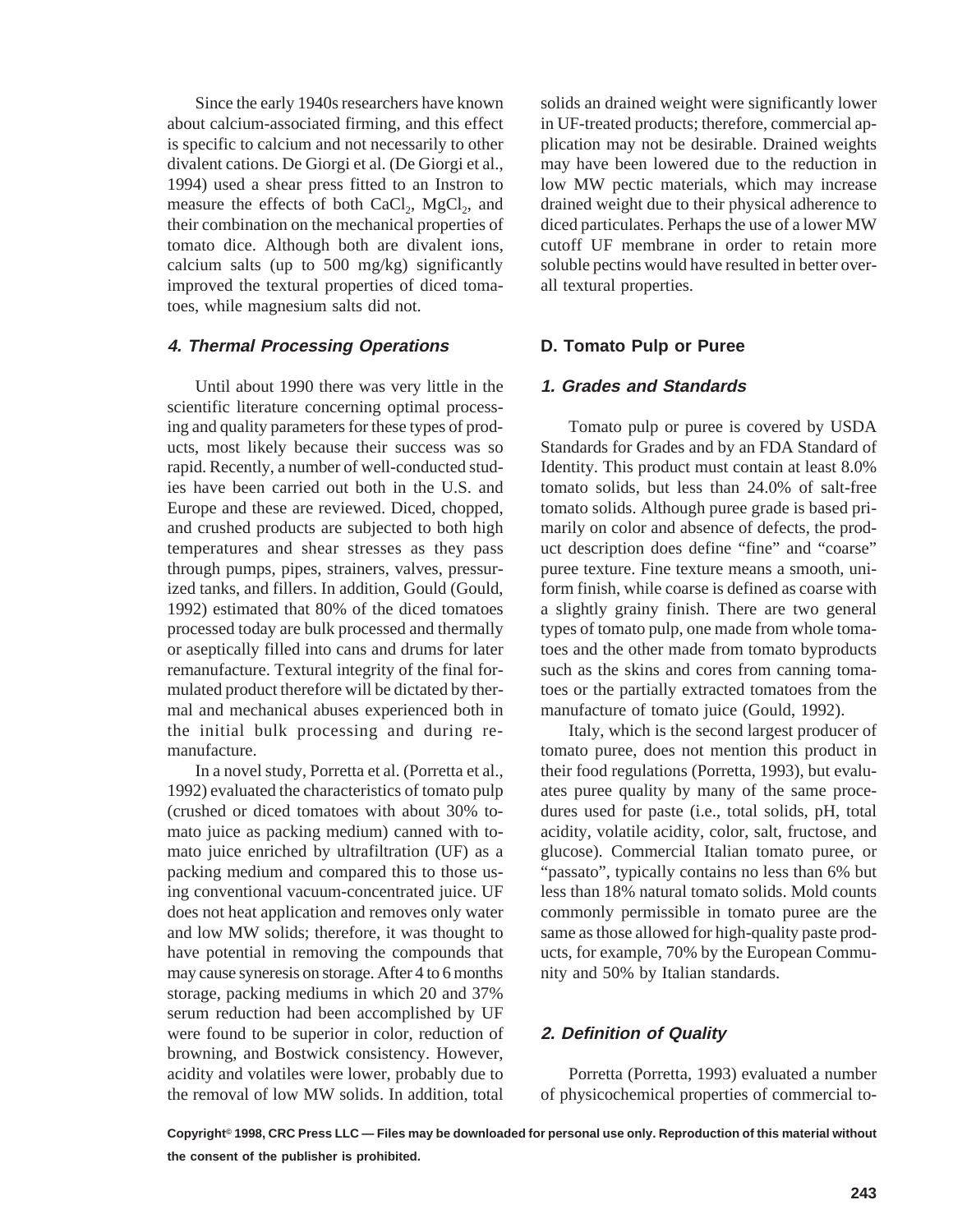mato puree (8 to 14°Brix) and correlated these with typical sensory attributes. Puree samples were obtained from five traditional and five organic European processors, and all samples had a mold content between 14 to 46%, which was less than both the European Community and Italian limits. Only one organically produced sample showed traces of pesticide residues. It is interesting to see the range in physical, chemical, and sensory attributes obtained from the 10 puree products. In terms of the texture-related properties evaluated, there was a significant correlation between total solids and soluble solids  $(r = 0.96)$ , a weak correlation between Bostwick consistency and pectates  $(r = -0.60)$ , and a poor correlation between Bostwick consistency and sensory viscosity assessment ( $r = 0.22$ ). The author claimed that cluster analysis revealed the existence of two distinct subgroups, traditionally and organically produced tomato puree, but did not specify the qualitative differences.

#### **3. Thermal Processing Operations**

Luh and Daoud (Luh and Daoud, 1971) evaluated the effect of break temperature and holding time on the chemical and physical properties of canned tomato pulp and on the activity of polygalacturonase (PG) and pectin esterase (PE). Both gross viscosity (measured by Brookfield viscometer) and serum viscosity (measured by Ostwald viscometer) of the canned tomato pulp increased and total pulp and serum pectin decreased as the break temperature was raised from 140° to 240°F. The effect of break temperature on both gross and serum viscosity was much greater than that of holding time (Figures 30 and 31). The authors explained these results in terms of inactivation of pectic enzymes at higher break temperatures and longer holding periods. Pectinesterase (PE) and polygalacturonase (PG) activity decreased significantly as break temperature and holding time increased (Table 24). For both enzymes there was



**FIGURE 30.** Effect of break temperature and holding time on serum viscosity of canned tomato pulp. (From Luh, B. S. and Daoud, H. N., J. Food Sci., 36, 1971.)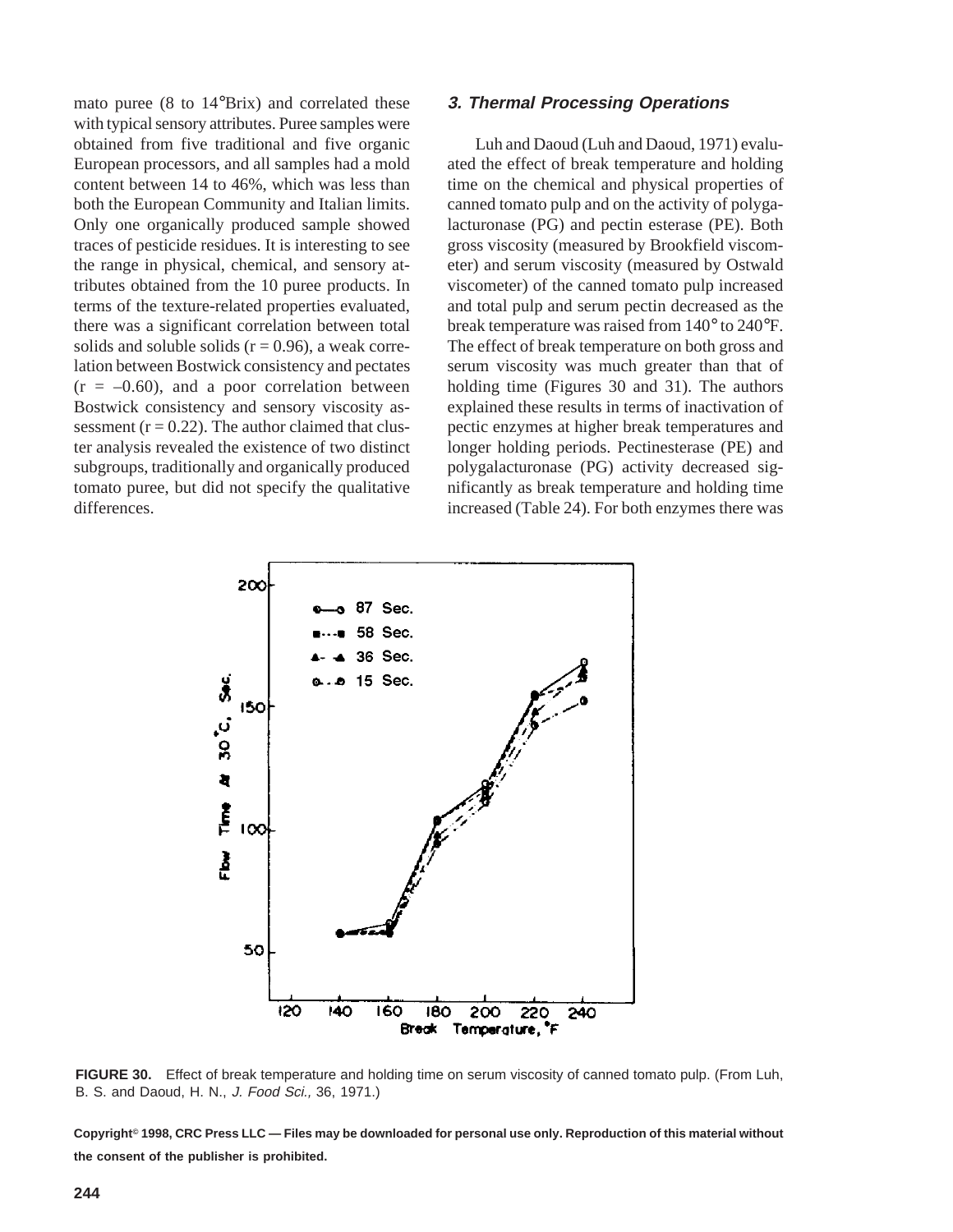

**FIGURE 31.** Effect of break temperature and holding time on consistency of canned tomato pulp. (From Luh, B. S. and Daoud, H. N., J. Food Sci., 36, 1971.)

a critical temperature required for inactivation, for example, 180°F for 15 s for PE and 220°F for 15 s for PG.

In a later study, Heil et al. determined the heat-resistance parameters of endogenous pectin esterase and polygalacturonase enzymes prepared from tomato homogenates (Heil et al., 1989). The addition of 0.44% (pH 3.76) gluconic acid as an acidulant reduced the heat resistance of pectin esterase and eliminated gel formation in canned whole peeled tomatoes. However, heat inactivation of tomato PG was not significantly affected by the addition of up to 1.65% by wt gluconic acid. Both pectic enzymes in canned whole peeled tomatoes packed in juice in  $303 \times 406$  cans were inactivated in 35 min at 98.9°C and 101.7°C, 26 min at 110.0°C, and 25 min at 118.3°C. These authors noted that inactivation times for extracted pectic enzymes reported previously by Luh and Daoud were much shorter than those required in their study, which evaluated crushed tomato homogenates. It was suggested that extraction and removal of enzymes from their natural environment, which may include the presence of protective compounds, may be the difference.

# **E. Tomato Juice**

### **1. Grades and Standards**

Canned tomato juice is covered by USDA Standards for Grades and by the FDA Standard of Identity, Quality, and Fill of Container. Tomato juice grades are determined by color, consistency, defects, flavor, and soluble solids content. In this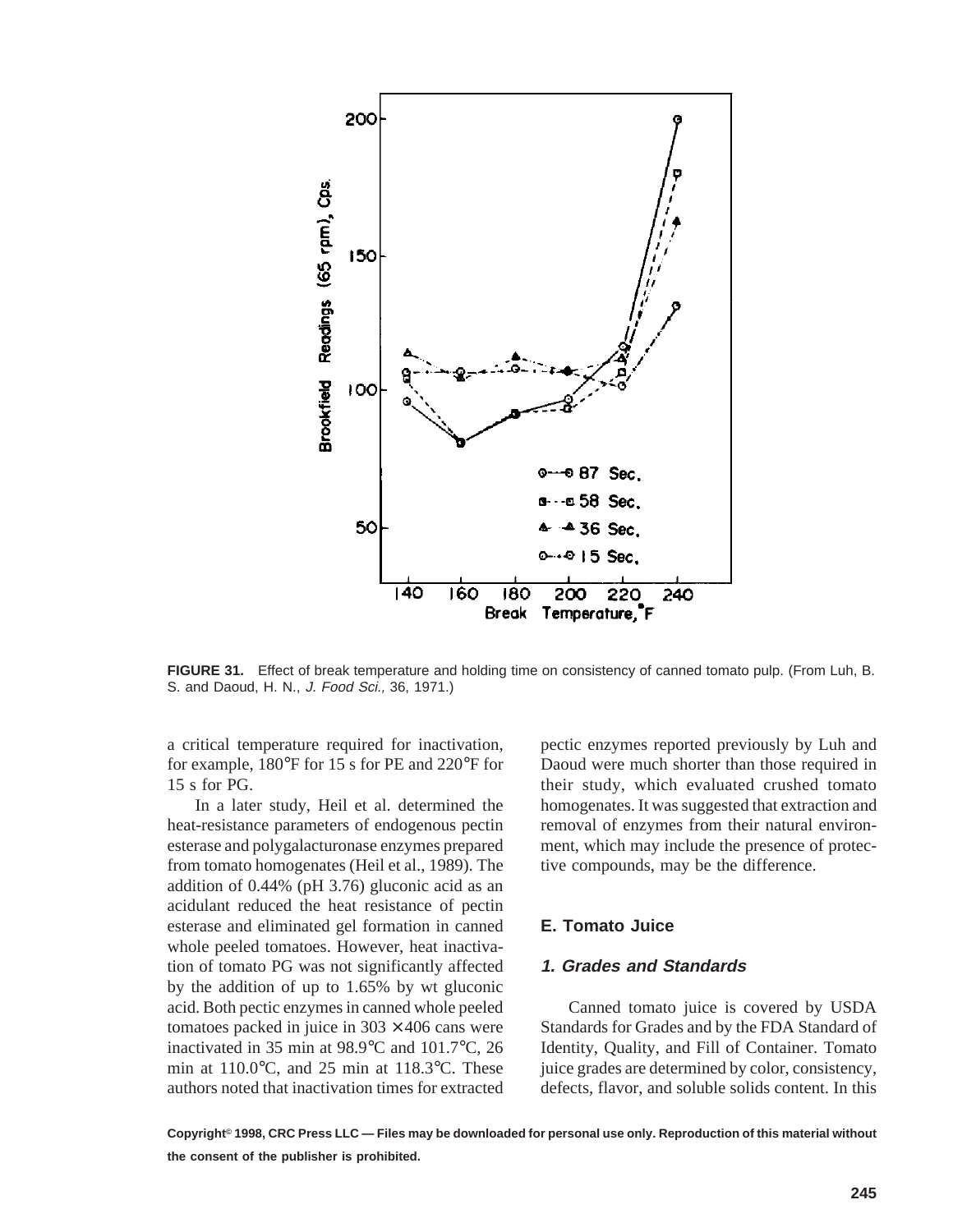# **TABLE 24 Effect of Break Temperature and Holding Time on PE and PG Activity in Tomato Pulp**

|      |                                    |                        | <b>Enzyme activity</b>            |                                   |
|------|------------------------------------|------------------------|-----------------------------------|-----------------------------------|
|      |                                    | <b>PE</b> activity     | <b>PG</b> activity                |                                   |
| Code | <b>Treatment</b><br>temp. and time | $(PEu)_{q}$            | % loss in<br>viscosity per<br>min | <b>Retention</b><br>$\frac{0}{0}$ |
| 26   | 240°F-87 s                         | None                   | None                              | None                              |
| 27   | 240°F-58 s                         | None                   | None                              | None                              |
| 28   | $240^{\circ}F - 36s$               | None                   | None                              | None                              |
| 29   | $240^{\circ}$ F-15 s               | None                   | None                              | None                              |
| 30   | 220°F-87 s                         | None                   | None                              | None                              |
| 31   | $220^{\circ}$ F-58 s               | None                   | None                              | None                              |
| 32   | $220^{\circ}F - 36s$               | None                   | None                              | None                              |
| 33   | 220°F-15 s                         | None                   | None                              | None                              |
| 34   | 200°F-87 s                         | None                   | 0.50                              | 3.54                              |
| 35   | $200^{\circ}$ F-58 s               | None                   | 0.56                              | 3.97                              |
| 36   | $200^{\circ}$ F-36 s               | None                   | 0.61                              | 4.32                              |
| 37   | 200°F-15 s                         | None                   | 0.66                              | 4.68                              |
| 38   | 180°F-87 s                         | None                   | 0.96                              | 6.81                              |
| 39   | $180^{\circ}$ F-58 s               |                        | 1.23                              | 8.72                              |
| 40   | $180^{\circ}F - 36s$               | None                   | 1.51                              | 10.71                             |
| 41   | $180^{\circ}$ F-15 s               | None                   | 1.70                              | 12.06                             |
| 42   | $160^{\circ}F - 87$ s              | $3.68 \times 10^{-3}$  | 3.24                              | 22.99                             |
| 43   | $160^{\circ}F - 58$ s              | $4.00 \times 10^{-3}$  | 4.12                              | 29.24                             |
| 44   | 160°F-36 s                         | $4.72 \times 10^{-3}$  | 5.56                              | 39.46                             |
| 45   | 160°F-15 s                         | $6.24 \times 10^{-3}$  | 6.25                              | 44.35                             |
| 46   | 140°F-87 s                         | $4.12 \times 10^{-3}$  | 5.69                              | 40.38                             |
| 47   | $140^{\circ}F - 58$ s              | $4.20 \times 10^{-3}$  | 7.18                              | 50.95                             |
| 48   | $140^{\circ}F - 36s$               | $4.76 \times 10^{-3}$  | 7.76                              | 55.07                             |
| 49   | $140^{\circ}$ F-15 s               | $5.56 \times 10^{-3}$  | 8.46                              | 60.04                             |
| 50   | Cold break                         | $19.60 \times 10^{-3}$ | 11.75                             | 83.39                             |
| Raw  | Frozen tomato<br>raw material      | $26.24 \times 10^{-3}$ | 14.09                             | 100.00                            |

From Luh, B. S. and Daoud, H. N., J. Food Sci., 36, 1971.

case, consistency is defined as the viscosity of the juice, including the degree of separation of the insoluble solids (Gould, 1992). Grade A is required to have "good" consistency, while Grade B should be of "reasonably good consistency". The following are more specific definitions from the U.S. Standards:

- 1. *Good consistency:* Juice flows readily, has a normal amount of insoluble tomato solids in suspension, and there is little solids separation.
- 2. *Reasonably good consistency:* Juice flows readily, has a normal amount of insoluble tomato solids in suspension, and there is not a market degree of solids separation.

# **2. Thermal Process Operations**

In juice and other tomato products with a relatively low WIS content (approximately 1%), the textural properties are determined not only by the WIS/TS ratio, but also by the characteristics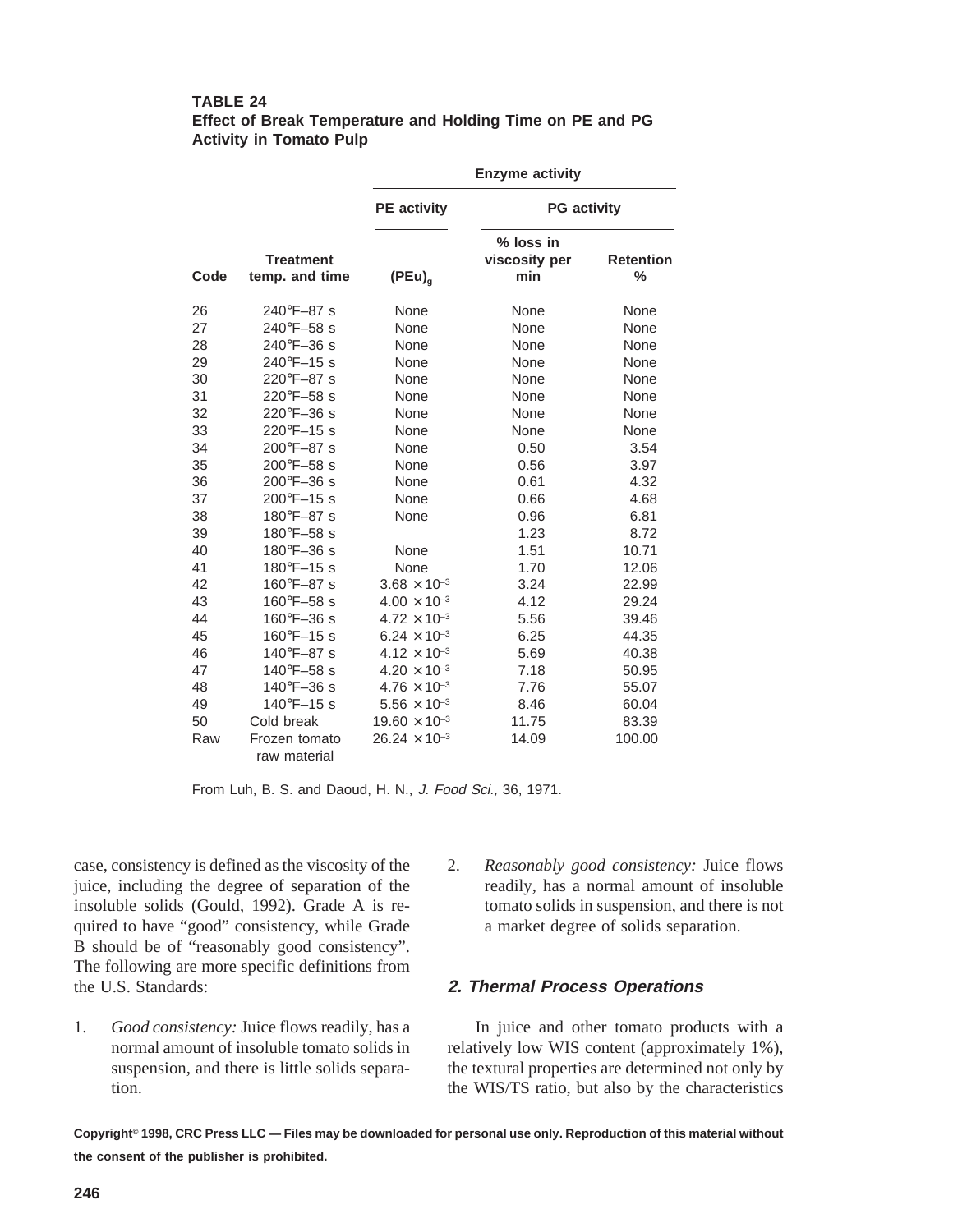of the WIS particles (Whittenberger and Nutting, 1957) and the serum viscosity (Marsh et al., 1980). Tomato juice serum behaves as a Newtonian liquid (Tanglertpaibul and Rao, 1987), but as total solids content increases it more non-Newtonian, probably due to the presence of soluble pectins.

In 1944, Kertesz and Loconti (Kertesz and Loconti, 1944) stated quite accurately that among the properties that determine the commercial value of canned tomato juice, consistency seems to be the least understood. The interplay between pectic substances and cellulosic wall materials in tomato consistency was first described by Whittenberger and Nutting (Whittenberger and Nutting, 1957; Whittenberger and Nutting, 1958), who found that the more finely divided the cellulosic wall materials, the thicker the consistency of the juice, providing the pectin substances had not been degraded by too much by processing. This applied also to pastes in which the pH was held at the proper levels during manufacture. Reeve et al. (Reeve et al., 1959) found that in "puff-dried" tomato juice, a high frequency of intact cells appeared to be important to maintaining a stable suspension when the powder was reconstituted to a juice. The degree of comminution and thermal treatment applied to paste significantly affects paste consistency.

Sometimes tomato juice is homogenized to generate a product of thicker consistency and to prevent settling of the solids. However, the homogenization step is usually eliminated, particularly when hot break juice is being processed. Thakur et al. (Thakur et al., 1995) found that pressurized homogenization (up to 3000 psi) of tomato juice at room temperature (28°C) resulted in increased consistency and reduced serum separation in hot and cold break juice. The magnitudes of change in cold break juice were smaller than those in hot break juice, and increasing pressurization temperature resulted in only a small increase in consistency. The authors contributed increased consistency to the shredding, stirring, and breaking actions induced by pressurized homogenization, which resulted in more linear cell walls and reduced particle size.

The rheological properties of tomato juice, puree, and paste are strongly affected by the thermal treatment during hot or cold break. In some cases, product may be held in evaporation systems for 3 to 4 h at various temperatures, and may spend minutes at temperatures as high as 110°C (Caradec and Nelson, 1985). As discussed above, Luh and Daoud (Luh and Daoud, 1971) found that both consistency and serum viscosity are improved when higher break temperatures are used. Caradec and Nelson (Caradec and Nelson, 1985) determined serum viscosity of canned tomato juice that was processed at 82°C, 102°C, and 112°C. Heat treatments applied for 2 h significantly affected serum viscosity, with the 82°C process showing a 17 to 30% loss of serum viscosity and the 112°C process a 67 to 82% loss, depending on the tomato variety.

Xu et al. (Xu et al., 1986) evaluated the rheological properties of both juice and paste produced from three varieties at break temperatures of 85°, 96°, and 107°C. A Weissenberg rheogoniometer was fitted with a cone and plate for tomato juice evaluation and with two flat parallel plates for measurement of paste viscosity. These authors found that apparent viscosity depended both on tomato variety and process temperature, with the highest viscosity achieved through use of the 107°C break temperature (Table 25). It was suggested that both pectic enzymes were still active at 96°C, while a temperature of 107°C was sufficient for inactivation and hence improved pectin retention and viscosity. Tomato juice was canned and exposed to processing temperatures of 82°C, 102°C, and 112°C. Serum viscosity was measured after 30, 60, and 120 min at each temperature. Heat treatment affected serum viscosity. A temperature of 82°C applied for 2 h resulted in a 17 to 30% loss of serum viscosity depending on the cultivar. Treatment at 112°C applied for 2 h caused 67 to 82% loss, again depending on the cultivar.

Juice samples were also evaluated for microstructural differences and samples processed at lower temperatures had coarser cell wall debris than those processed at 107°C, which appeared as a much finer network. Paste samples processed from 107°C hot break juice also seemed to have a finer, more highly disrupted cell structure than those produced from lower temperature break juice. The authors noted that, in addition to differences in cellular debris, more soluble pectin ap-

**Copyright© 1998, CRC Press LLC — Files may be downloaded for personal use only. Reproduction of this material without the consent of the publisher is prohibited.**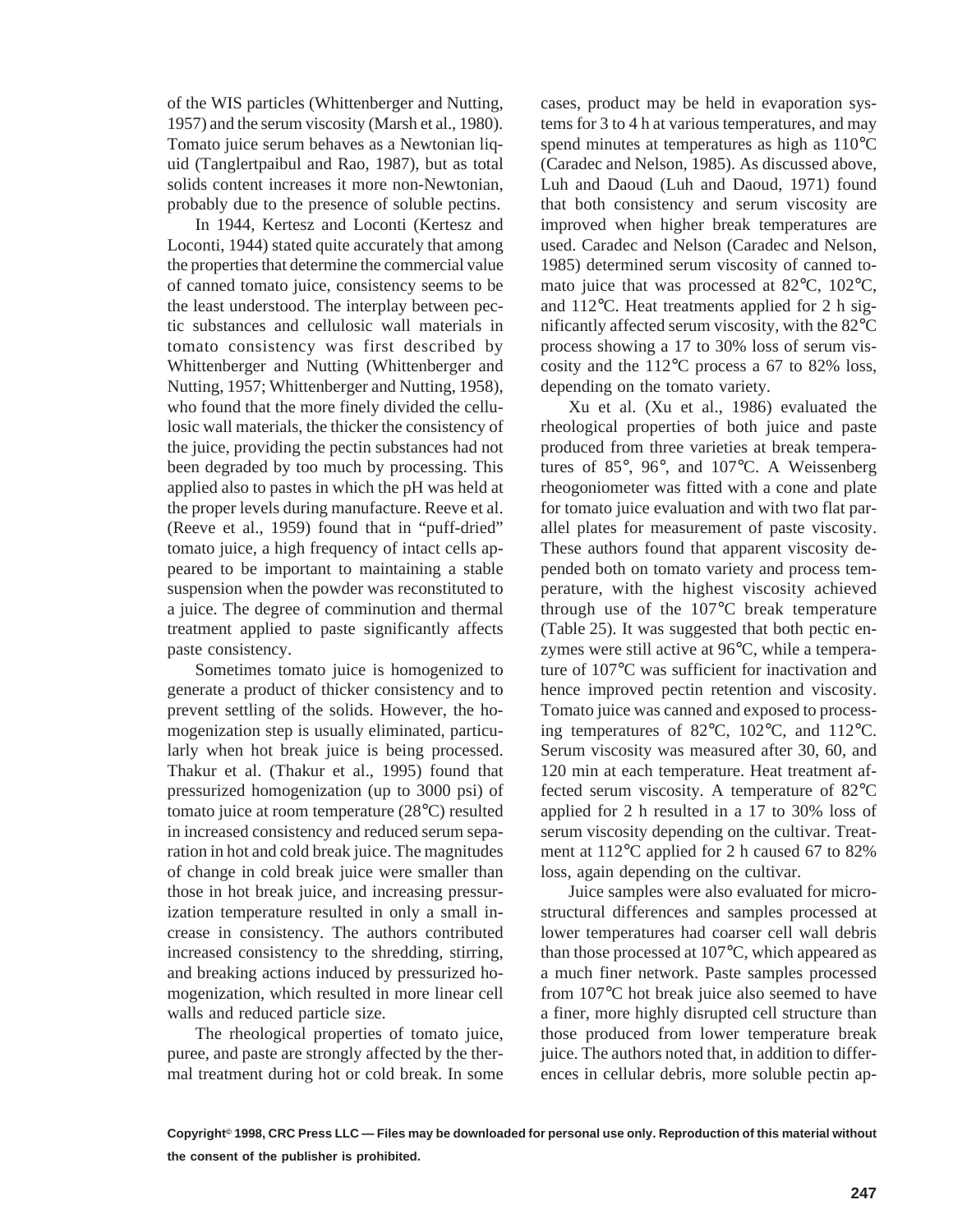### **TABLE 25**

**Power Law Parameters Consistency Index and Flow Index in Tomato Juice Processed from 4 Cultivars at 3 Different Break Temperatures**

|          |                           |       | Break temperature °C |       |        |       |
|----------|---------------------------|-------|----------------------|-------|--------|-------|
|          |                           | 85    | 96                   |       |        | 107   |
| Cultivar | $\mathbf{k}^{\mathrm{a}}$ | n     | k                    | n     | k      | n     |
| E6203    | 72.44                     | 0.174 | 83.17                | 0.160 | 147.91 | 0.151 |
| FM785    | 63.09                     | 0.188 | 72.44                | 0.194 | 117.48 | 0.149 |
| Murietta | 60.25                     | 0.176 | 69.18                | 0.174 | 91.20  | 0.132 |
| H2152    | 41.68                     | 0.208 | 72.44                | 0.183 | 134.89 | 0.113 |

<sup>a</sup> The units of k are  $10^{-1}$  N.s<sup>n</sup>/m<sup>2</sup>.

From Xu, S-Y et al. J. of Food Sci., 51, 2, 1986.

peared to have leached out of cells in the hightemperature break juice. These pectins seemed to have coated collapsed cell walls, perhaps allowing for more water binding and improved consistency. Rha (Rha, 1978) suggested that the presence of pectic substances on the outside of cells creates a sticky, charged, and adhesive surface and may result in an increase in hydrodynamic volume and thereby consistency. It is interesting to note that high break temperatures may cause the same structural changes as those observed in homogenization (Whittenberger and Nutting, 1957; Ouden, 1995), that is, a more highly disrupted cell structure and improved consistency.

# **F. Tomato Paste**

### **1. Grades and Standards**

Tomato paste is covered by USDA Standards for Grades and by FDA Standards of Identity and Quality. As with tomato puree, the grade for paste is based primarily on color and absence of defects; however, "fine" and "coarse" texture are defined as described above.

### **2. Thermal Process Operations**

Tomato paste or concentrate exhibits shear thinning (Tanglertpaibul and Rao, 1987) and thixotropic behavior and has a yield stress. Mathematical models have been designed to characterize the flow behavior of tomato concentrate (Rao, 1987), which according to Rao may be described satisfactorily by the power law model (Rao et al., 1981). In a fairly large study, Rao et al. evaluated the flow properties of over 70 pastes made from four tomato varieties. The apparent viscosity  $(100 \text{ s}^{-1}, 25^{\circ} \text{C})$  of the concentrates of each variety was proportional to the 2.5 power of the concentration (% total solids). The authors also found that the consistency index of the power law model also showed a power dependence on the concentration (Rao et al., 1981). Recently, McCarthy and Seymour (1994) compared experimental measurements for tomato sauce and other power law fluids to theoretical predictions. Although the flow behavior of tomato sauce differed significantly from other homogeneous fluids evaluated, it was possible to obtain a linear relationship when length was plotted vs.  $time<sup>0.2</sup>$ .

The concentration of tomato juice to paste effects the physical properties of the end product and although alternative technologies have been proposed, evaporation is still the most common technology today. Harper and El Sahrigi (1965) found a relationship between apparent viscosity at 500 sec–1, concentration and temperature for an evaporated tomato juice sample. They found that shear rate increased from  $500$  to  $800$  sec<sup>-1</sup> as total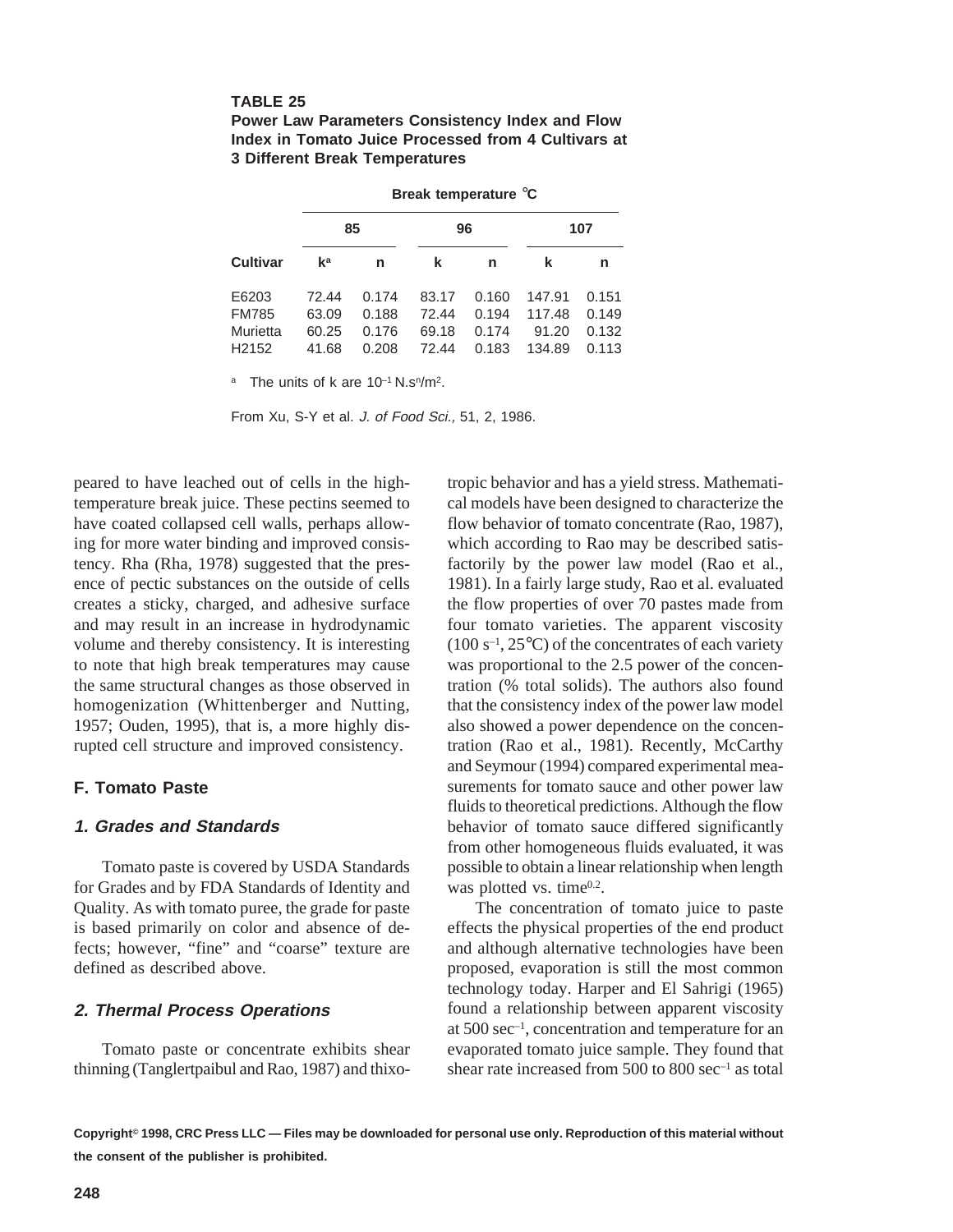solids increased from 12.8 to 30%. In an interesting approach, they attempted to reduce serum separation by removing juice insoluble solids by centrifugation, concentrating the serum by evaporation to 65°Brix, and reconstituting the various components. Unfortunately, apparent viscosities of the reconstituted samples were found to be only one-third that of the corresponding original concentrates.

Mannheim and Kopelman (1964) obtained similar results when they compared whole juice evaporation and serum evaporation after separation of the pulp by centrifugation. However, juice was obtained using cold break (60°C) temperatures; therefore, pectic enzymes were most probably active. The differences observed in apparent viscosity were suggested to be due to the centrifugation step, which may have crushed cells and reduced structural integrity, but it is more likely that the action of pectic enzymes reduced consistency.

Tanglertpaibul and Rao (1987) used a more carefully designed experimental plan to compare the apparent viscosities of pastes made by the traditional method of hot break juice evaporation (JE) to those obtained by serum evaporation (SE) or reverse osmosis (SRO). Although apparent viscosities of SRO and SE concentrates were not significantly different at low concentrations, at higher concentrations the viscosity of the less temperature-affected SRO pastes was higher. The apparent viscosities of pastes made by evaporation of hot break tomato juice were always lower than those obtained by centrifugation followed by either evaporation or reverse osmosis of the separated serum and remixing. Therefore, there may be improvements in textural properties realized through separation of tomato juice serum and preferably non-thermal concentration, followed by recombination with pulp.

A number of investigators have noted a "dilution loss" on rehydration of concentrated tomato paste. Marsh et al. (1977) used Bostwick measurements to show that concentrating paste to higher °Brix values resulted in lower consistency when the paste was subsequently diluted to 12% NTSS. Table 26 illustrates that, as an originally 8.6 Bostwick (12% NTSS) juice was diluted from 15 to 20, 21 to 25 and >25 NTSS concentrate, the apparent Bostwick values increased to 9.5, 10.9, and 11.2 NTSS, respectively. In addition, Bostwick values increased significantly after samples were canned and stored for 3 months. The authors suggested that desiccation of the water-insoluble solids and inability to resorb water to the same degree as originally present were the reasons for their observations. To improve resorption, they incorporated a heat treatment (30 min at 100°C) after dilution of the paste to 12% NTSS.

Recently, Ouden (1995) also found that degree of paste concentration had a significant effect on the apparent viscosity of diluted, nonhomogenized suspensions. Figure 32 illustrates that the apparent viscosity of suspensions made from a 30°Brix concentrate was about 35% of that of the suspension prepared form the original 4.9°Brix juice. Ouden proposed that chemical changes may occur in tomato cells during concentration that affect resorption of water. Indeed, in another unpublished thesis by the same group, Heutink (1986) found that solubilization of highly esterified pectin occurred during hot break processing and resulted in a corresponding decrease in WIS pectin. However, WIS/TS ratios remained the same during processing and the author was unable to clarify a chemical change in the cell walls that would cause dilution loss.

Homogenization is known to increase apparent viscosity (Whittenberger and Nutting, 1957), and in the same thesis, Ouden found that the apparent viscosity of nonhomogenized tomato suspensions made from 30°Brix concentrate was about 65% lower than the original juice (Ouden, 1995). After homogenization, however, the difference was only about 10 to 15% (Figure 5A and B from above). The author attributed the decrease in viscosity of nonhomogenized suspensions to a decrease in diameter of tomato particles due to the concentration process. Nonhomogenized suspensions showed a significantly greater increase in serum separation during storage, which was thought to be caused by uniaxial compression of the network under its own weight. Ouden (1995) suggested that serum separation might continue until the gravitational force was counterbalanced by the product of the uniaxial compression modulus of the network and the deformation gradient. When tomato suspensions were homogenized, an

**Copyright© 1998, CRC Press LLC — Files may be downloaded for personal use only. Reproduction of this material without the consent of the publisher is prohibited.**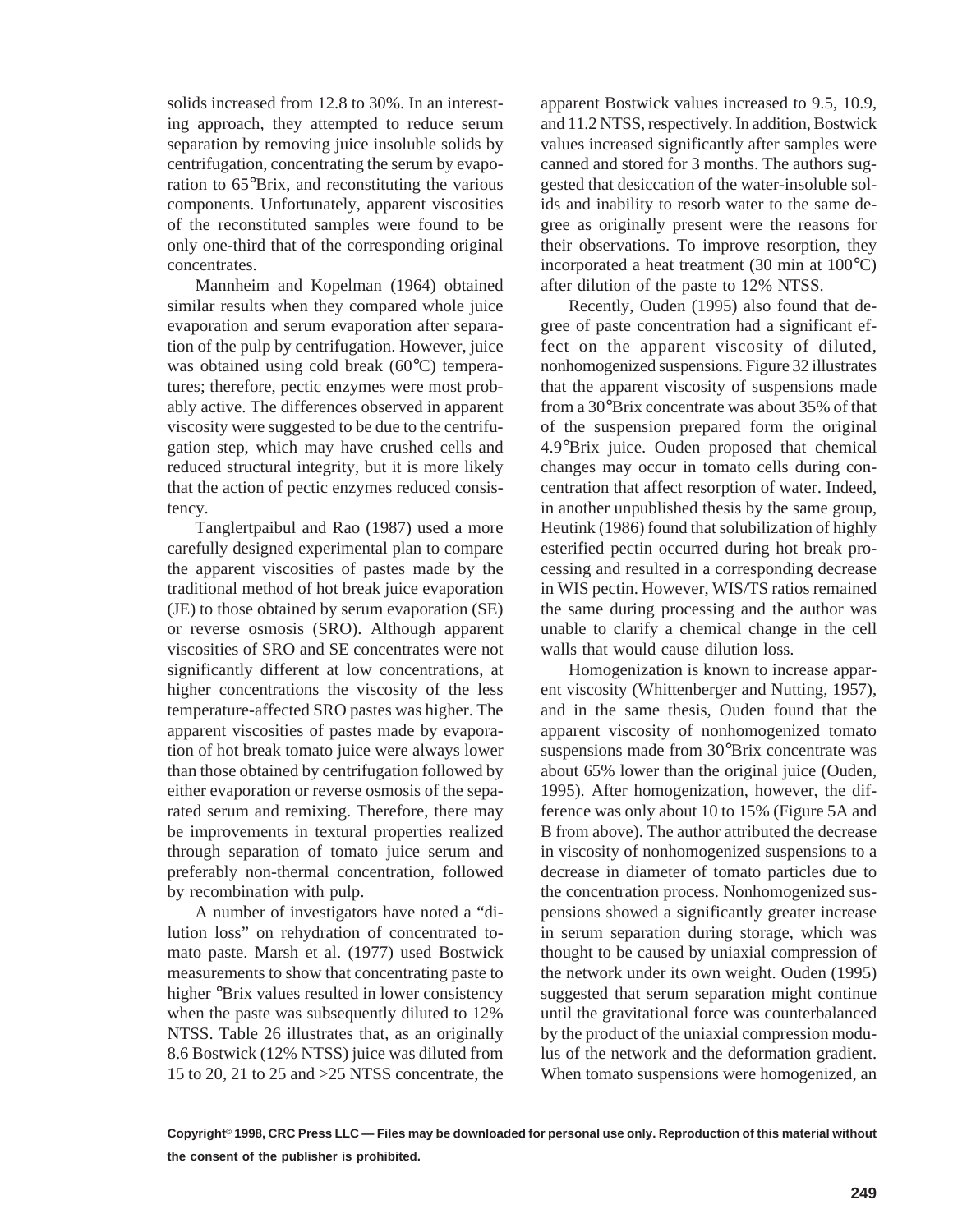

**Parix of the concentrate prior to dilution** 

A. Apparent viscosity and B. G' as a function of °Brix of the concentrates before dilution to a suspension with 0.65% WIS, non-hgomogenized ( $\blacksquare$ ) and homogenized ( $\triangle$ ).

**FIGURE 32.** Apparent viscosity and storage modulus as a function of °Brix of concentrates. (Ouden, den, F. W. C., Physico-chemical stability of tomato products, Unpublished dissertation, Agricultural University, Wageningen, The Netherlands, 1995.)

increase in storage modulus (G') was observed and particle settling was retarded.

Tanglertpaibul and Rao (1987) measured shear rate-shear stress relationships in tomato pastes made from juices that were produced using the following finisher screen openings (FSO): 0.020, 0.027, 0.033, and 0.045 in. Although paste apparent viscosity at a shear rate of  $100 \text{ s}^{-1}$  generally increased with increasing FSO, use of the 0.027 in screen resulted in the highest apparent viscosity. The authors suggested that in choosing an optimal screen size one desires an increased surface area of small particles without excluding large particles that would result in a decrease in gross viscosity. The smallest screen used in this study (0.020 in) may have eliminated most of the large particles; therefore, the slighter larger screen size (0.027 in) resulted in better overall textural properties.

#### **G. Formulated Products**

### **1. Salsa, Pizza, and Spaghetti Sauces**

Salsa, pizza, and spaghetti sauces have not been defined by the FDA, or is there a voluntary U.S. grade standard established for them. Pizza sauce is generally evaporated to a specific gravity of approximately 1.035 or to a consistency of 6 to 8 on a Bostwick consistometer when measured hot.

### **2. Catsup**

#### *a. Grades and Standards*

Tomato ketchup or catsup is covered by USDA Standards for Grades and by an FDA Standard of Identity. Only a product made from whole toma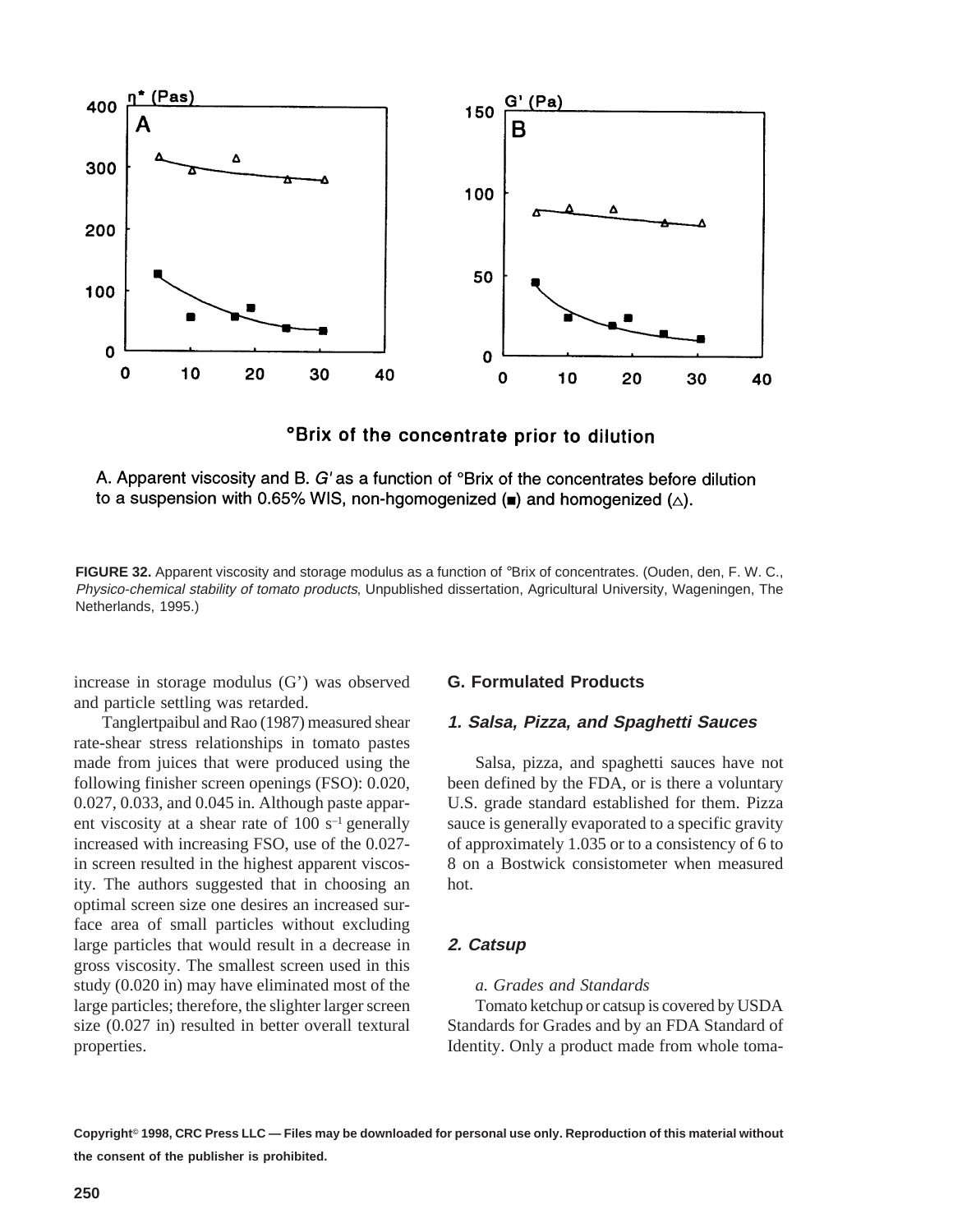toes may be called catsup without qualification. Pulp quality determines the final product quality and in inferior grades of catsup made from poor pulp, the flavor of the pulp must be overcome by added spices. The grade is based on color, consistency, absence of defects, and flavor. In this case consistency is defined as the viscosity of the product, and the tendency to hold its liquid portion in suspension. Grade A and B are defined as having "good consistency", while Grade C should be of "fairly good consistency" (Gould, 1992). The following are more specific definitions from the U.S. Standards:

- 1. *Good consistency:* Catsup shows not more than a slight separation of free liquid when poured on a flat grading tray, is not excessively stiff, and flows not less than 3 cm but not more than 7 cm in 30 s at 20°C in a Bostwick consistometer.
- 2. *Reasonably good consistency*: Catsup may show noticeable but not excessive separation of free liquid when poured on a flat grading tray, is not excessively stiff, and flows not less than 2 cm but not more than 10 cm in 30 s at 20°C in a Bostwick consistometer.

Although the Standard of Identity for catsup does not specify a minimum concentration, the U.S. Standards for Grades of Ketchup require Standard ketchup to have a specific gravity of at least 1.11 (corresponding to about 25% total solids), Extra Standard to have a specific gravity of at least 1.13 (corresponding to 29% total solids), and Fancy ketchup must have a specific gravity of at least 1.15 (about 33% total solids).

# b. Thermal Process Operations

Tomato catsup quality is dictated to a large degree by its consistency and the degree of serum separation that occurs. Marsh et al. (Marsh et al., 1979) found that the consistency and serum separation in catsup were unrelated quality attributes. Consistency was directly dependent on tomato pulp WIS/TS ratio, while serum separation was found to depend on the break temperature used. Table 27 indicates the dramatic differences in serum viscosity resulting from hot break vs. cold break juice. It was determined that retention of at least 80% of the raw tomato serum viscosity was required for minimal serum flow.

# **3. Chili Sauce**

Chili sauce differs from catsup in that the tomatoes are peeled, cored and chopped as for canning, however the seeds are not removed. Chili sauce generally contains more sugar and onions than catsup (Gould, 1992), and may be hotter due to the addition of cayenne pepper. Whereas catsup and paste manufacture may utilize small tomatoes, chili sauce production typically utilizes

| <b>True Bostwick</b><br><b>12 NTSS</b> | <b>Diluted from</b><br>concentrate in the<br>15 to 20 NTSS range | <b>Diluted from</b><br>concentrate in the<br>21 to 25 NTSS range | <b>Diluted from</b><br>concentrate above<br>the 25 NTSS range |
|----------------------------------------|------------------------------------------------------------------|------------------------------------------------------------------|---------------------------------------------------------------|
| 8.6                                    | 9.5                                                              | 10.9                                                             | 11.2                                                          |
| 8.2                                    | 8.0                                                              | 9.2                                                              | 10.3                                                          |
| 6.7                                    | 7.0                                                              | 7.6                                                              | 8.3                                                           |
| 5.3                                    | 6.3                                                              | 7.0                                                              | 7.5                                                           |
| 2.5                                    | 3.0                                                              | 3.2                                                              | 3.9                                                           |

**TABLE 26 Effect of Concentration on the Bostwick Values Determined After Dilution to 12 NTSS**

From Marsh, G. I. et al., J. Food Processing and Preservation, 1, 1977.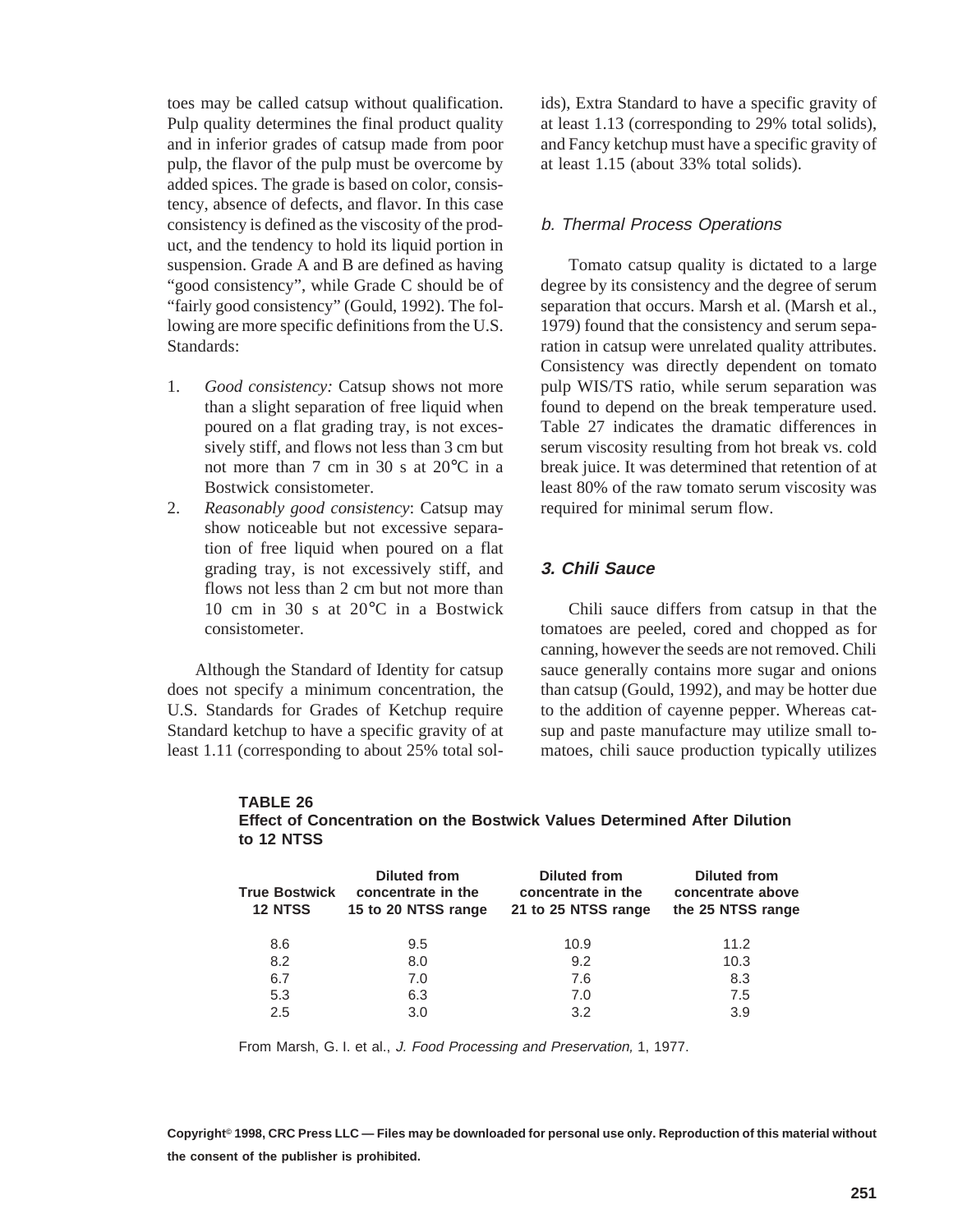|         | <b>A from Tomato Date</b>             |
|---------|---------------------------------------|
|         |                                       |
|         |                                       |
|         | <b>Af Catelin Draw</b><br>insian<br>S |
|         |                                       |
|         | <b>NIRDISH DIR DIDIT DIN T</b>        |
|         |                                       |
|         |                                       |
|         |                                       |
|         |                                       |
|         |                                       |
|         | j                                     |
|         | j                                     |
|         |                                       |
| ARIE 77 |                                       |
|         |                                       |

|                                                                                                                                                               |                                                                                                     |                     |                    | Quality<br>factor                                                  | <b>Yield</b><br>factor                                                                                                                                                                                                                                |                                                                                                                                                                                                                                |                    |  |
|---------------------------------------------------------------------------------------------------------------------------------------------------------------|-----------------------------------------------------------------------------------------------------|---------------------|--------------------|--------------------------------------------------------------------|-------------------------------------------------------------------------------------------------------------------------------------------------------------------------------------------------------------------------------------------------------|--------------------------------------------------------------------------------------------------------------------------------------------------------------------------------------------------------------------------------|--------------------|--|
|                                                                                                                                                               |                                                                                                     | Composition of pulp |                    |                                                                    |                                                                                                                                                                                                                                                       | So the contract the conditions of the condition of the condition of the condition of the condition of the condition of the condition of the condition of the condition of the condition of the condition of the condition of t |                    |  |
|                                                                                                                                                               |                                                                                                     |                     |                    |                                                                    | Percent of<br>tomation;<br>solids in<br>formulation;<br>formulation;<br>and the solid pass<br>of the solid pass of the solid pass<br>of the solid pass of the solid pass of the solid pass<br>solids by the solid pass of the solid pass of the solid |                                                                                                                                                                                                                                |                    |  |
| <b>Buidin<sub>c</sub></b>                                                                                                                                     | solids<br><b>Total</b>                                                                              |                     | Serum<br>viscosity | Serum flow<br>on blotter <sup>a</sup><br>cm                        |                                                                                                                                                                                                                                                       |                                                                                                                                                                                                                                | Serum<br>riscosity |  |
| emperature                                                                                                                                                    | $\sum_{k=1}^{N}$                                                                                    |                     |                    |                                                                    |                                                                                                                                                                                                                                                       |                                                                                                                                                                                                                                | cps                |  |
|                                                                                                                                                               |                                                                                                     |                     |                    | d o 4 o 4 o 4 o 6 o 6 o 6 d 6<br>G 6 0 4 0 4 0 6 0 6 0 6 0 6 6 6 7 |                                                                                                                                                                                                                                                       |                                                                                                                                                                                                                                |                    |  |
|                                                                                                                                                               |                                                                                                     |                     |                    |                                                                    |                                                                                                                                                                                                                                                       |                                                                                                                                                                                                                                |                    |  |
|                                                                                                                                                               |                                                                                                     |                     |                    |                                                                    |                                                                                                                                                                                                                                                       |                                                                                                                                                                                                                                |                    |  |
|                                                                                                                                                               |                                                                                                     |                     |                    |                                                                    |                                                                                                                                                                                                                                                       |                                                                                                                                                                                                                                |                    |  |
|                                                                                                                                                               |                                                                                                     |                     |                    |                                                                    |                                                                                                                                                                                                                                                       |                                                                                                                                                                                                                                |                    |  |
|                                                                                                                                                               |                                                                                                     |                     |                    |                                                                    |                                                                                                                                                                                                                                                       |                                                                                                                                                                                                                                |                    |  |
|                                                                                                                                                               |                                                                                                     |                     |                    |                                                                    |                                                                                                                                                                                                                                                       |                                                                                                                                                                                                                                |                    |  |
|                                                                                                                                                               | c c 4 4 4 4 6 6 6 7 6 7 7 8 7 8 7<br>0 5 7 6 7 6 7 9 8 7 9 7 7 8 9 7<br>0 7 9 7 9 7 9 7 9 7 9 7 9 7 |                     |                    |                                                                    |                                                                                                                                                                                                                                                       |                                                                                                                                                                                                                                |                    |  |
|                                                                                                                                                               |                                                                                                     |                     |                    |                                                                    |                                                                                                                                                                                                                                                       |                                                                                                                                                                                                                                |                    |  |
|                                                                                                                                                               |                                                                                                     |                     |                    |                                                                    |                                                                                                                                                                                                                                                       |                                                                                                                                                                                                                                |                    |  |
|                                                                                                                                                               |                                                                                                     |                     |                    |                                                                    |                                                                                                                                                                                                                                                       |                                                                                                                                                                                                                                |                    |  |
|                                                                                                                                                               |                                                                                                     |                     |                    |                                                                    |                                                                                                                                                                                                                                                       |                                                                                                                                                                                                                                |                    |  |
|                                                                                                                                                               |                                                                                                     |                     |                    |                                                                    |                                                                                                                                                                                                                                                       |                                                                                                                                                                                                                                |                    |  |
| 225°F (107°C)<br>77°F (25°C)<br>77°F (25°C)<br>77°F (25°C)<br>77°F (25°C)<br>725°F (107°C)<br>725°F (107°C)<br>160°F (71°C)<br>160°F (107°C)<br>725°F (107°C) |                                                                                                     |                     |                    |                                                                    |                                                                                                                                                                                                                                                       |                                                                                                                                                                                                                                |                    |  |
|                                                                                                                                                               |                                                                                                     |                     |                    |                                                                    |                                                                                                                                                                                                                                                       |                                                                                                                                                                                                                                |                    |  |

Catsup, 33% total solids and 6 cm Bostwick consistency **Catsup, 33% total solids and 6 cm Bostwick consistency**

**Copyright© 1998, CRC Press LLC — Files may be downloaded for personal use only. Reproduction of this material without the consent of the publisher is prohibited. 252TABLE 27**

a

From Marsh, G. L. et al., J. Food Processing and Preservation, 3 1979. **(AU: where is 1 footnote?)**

From Marsh, G. L. et al., J. Food Processing and Preservation, 3 1979. (AU: where is 1 footnote?)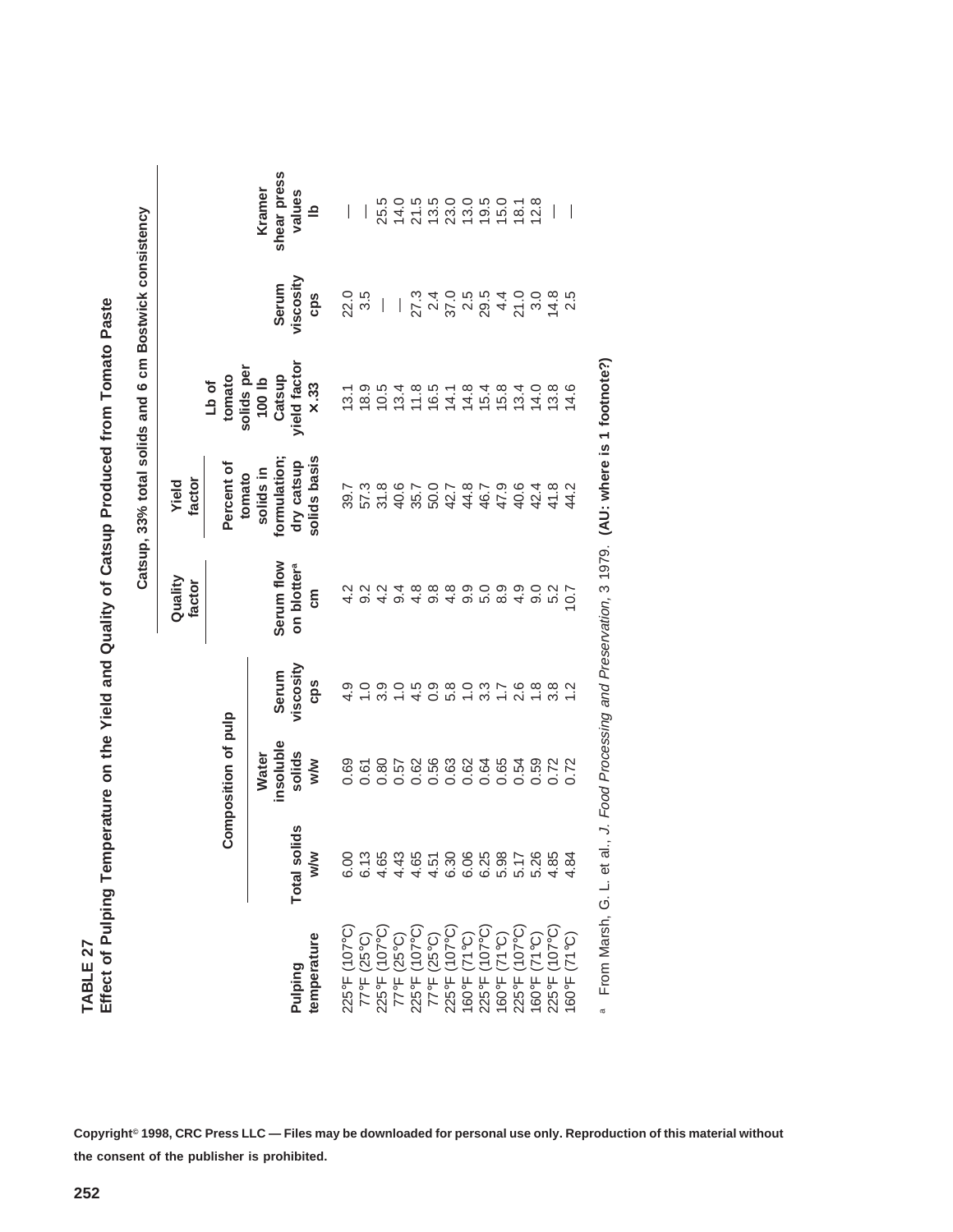large to medium-sized tomatoes, depending on processor preference. Cooking and handling are the same as for ketchup, but the finishing operation is eliminated and the final product has more of a chunky texture than catsup.

Chili sauce has not been defined and therefore all of the ingredients must be stated on the label. A voluntary U.S. grade standard does exist; howeve, and grade is based on color, consistency, character, absence of defects, and flavor. Both A and C grades are specified, with Grade A chili sauce being of "good consistency" and Grade C being only of "fairly good consistency". The following are more specific definitions from the U.S. Standards:

- 1. *Good consistency:* Heavy bodied sauce that, when emptied from the container to a flat surface, forms a moderately mounded mass and shows not more than a slight separation of free liquid at the edges of the mass.
- 2. *Fairly good consistency*: Sauce that, when emptied from the container to a flat surface, may tend to level itself or show a moderate separation of free liquid at the edges of the mass but is not excessively stiff or excessively liquid.

In addition to consistency, character attributes are also defined for chili sauce. In this case, character refers to the degree of disintegration of the tomatoes or the tenderness and texture of the other added ingredients. Definitions have been established for Grade A chili sauce, which should be of "good character" or Grade C, which is only "fairly good character". The following are more specific definitions from the U.S. Standards:

- 1. *Good character:* Product does not have a finely comminuted appearance and that onion, celery, and other ingredients are tender, reasonably firm, or crisp in texture.
- 2. *Fairly good consistency*: Product may be finely comminuted and other vegetable ingredients may be only fairly tender.

# **ACKNOWLEDGMENT**

The authors acknowledge the assistance of Dr. Malcolm C. Bourne of Cornell University and Dr. Robert Jackman of the University of Guelph in critically reviewing this manuscript. We acknowledge the collaboration of Ms. Charlene We and Dr. J. X. Guinard in generation of the sensory texture ballot (Table 1), and Dr. J. Jernstedt for her suggestions on anatomical terminology. Finally, we would like to acknowledge the hard work and diligence of Ms. Jean Seay in editing and proofing the final manuiscript.

### **REFERENCES**

- Abbott, J. A., Affeldt, H. A., and Liljedahl, L. A. 1992. Firmness measurement of stored 'Delicious' apples by sensory methods, Magness-Taylor and sonic transmission. *J. Amer. Soc. Hort. Sci.*, **117(4):**590–595.
- Abbott, J. A., Bachman, G. S., Childers, N. F., Fitzgerald, J. V., and Matusik, F. J. 1968. Sonic techniques for measuring texture of fruits and vegetables. *Food Technology*, **22:**101–112.
- Abbott, J. A., Massie, D. R., Upchurch, B. L., and Hruschka, W. R. 1995. Nondestructive sonic firmness measurement of apples. *Transactions of the ASAE*, **38(5):**1461– 1466.
- Abbott, J. A., Norris, K. H., and Watada, A. E. 1986. Maturity and chilling stress of tomato fruit measured by nondestructive DLE and optical techniques. *HortScience*, **21(3):**128.
- Adegoroye, A. S., Jolliffe, P. A., and Tung, M. A. 1988. Instrumental measures of texture of tomato fruit and their correlation with protopectin content: Effect of fruit size and stage of ripeness. *J. Fd. Sci. Technol.*, **25(2):**72– 74.
- Ali, Z. M. and Brady, C. J. 1982. Purification and characterization of polygalacturonase of tomato fruits. *Aust. J. Plant Physiol.*, **9:**155–159.
- Atherton, J. G. E. and Rudich, J. 1986. *The tomato crop*. *1st ed*. Chapman and Hall, London.
- Barrett, D. M. and Garcia, E. L. 1996. Report to the California League of Food Processors (unpublished).
- Barrett, D. M. and Garcia, E. L. In preparation. Varietal and maturity effects on texture of processed diced tomatoes.
- BeMiller, J. N. 1986. An introduction to pectins: structure and properties. In: *Chemistry and function of pectins*, Fishman, M. L. and Jen, J. J., Eds., Vol. ACS Symp. Ser. 310, pp. 2–12. American Chemical Society, Washington, D.C.
- Blumenkrantz, N. and Asboe-Hansen, G. 1973. A new method for quantitative determination of uronic acids. *Anal. Biochem.*, **54:**484.
- Bourne, M. C. 1966. Measure of compression and shear components of puncture tests. *J. Food Sci.,* **31:**282– 291.
- Bourne, M. C. 1973. Use of the penetrometer for deformation testing of foods. *J. Food Sci.,* **38:**720–721.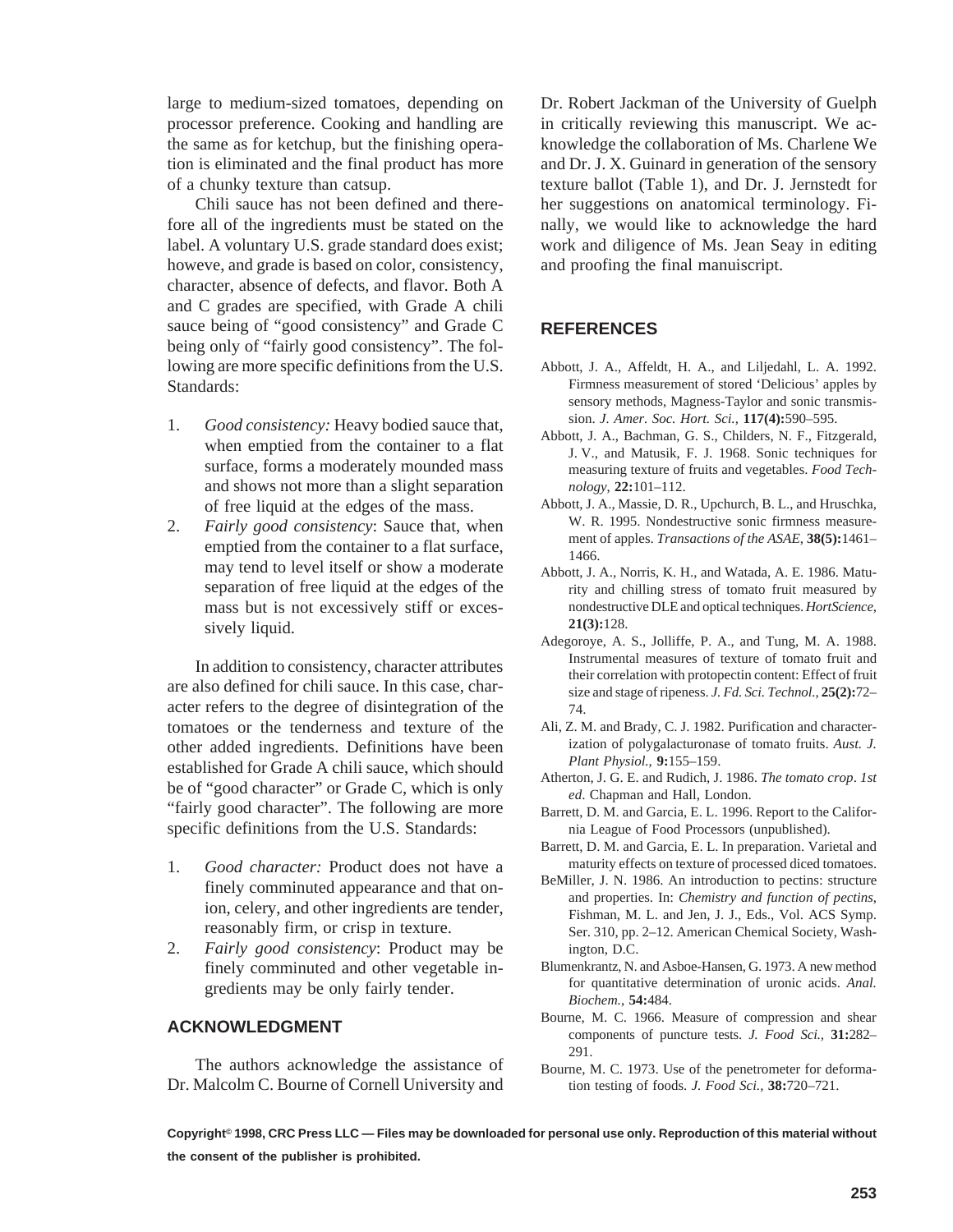Bourne, M. C. 1978. Texture profile analysis. *Food Technology*, **7:**62–66, 72.

- Bourne, M. C. 1979. Rupture tests vs small-strain tests in predicting consumer response to texture. *Food Technology*, **10:**67–70.
- Bourne, M. C. 1980. Texture evaluation of horticultural crops. *HortScience*, **15(1):**7–13.
- Bourne, M. C. 1982. Effect of temperature on firmness of raw fruits and vegetables. *J. Food Sci.,* **47:**440–444.
- Bourne, M. C. 1982. *Food texture and viscosity*. 1st ed. Academic Press, New York.
- Bourne, M. C. 1983. Physical properties and structure of horticultural crops. 1st ed. In *Physical properties of foods*, Peleg, M. and Bagley, E. B., Eds., pp. 207–227. AVI Publishing Co. Westport, CT.
- Bourne, M. C. 1986. Effect of temperature on firmness of thermally processed fruits and vegetables. *J. Food Sci.,* **51(2):**531–533.
- Bourne, M. C. 1989. Applications of chemical kinetic theory of the rate of thermal softening of vegetable tissue. In: *Quality factors of fruits and vegetables*, Jen, J. J., Ed., Vol. ACS Symp. Ser. 405, pp. 98–110, American Chemical Society, Washington, DC.
- Bourne, M. C. 1993. Texture. 1st ed. In: *Encyclopaedia of Food Science, Food Technology and Nutrition*, Macrae, R., Robinson, R. K., and Sadler, M. J., Eds., pp. 4059– 4065. Academic Press, London.
- Bourne, M. C. 1994. Converting from empirical to rheological tests on foods—it's a matter of time. *Cereal Foods World*, **39(1):**37–39.
- Brecht, J. K. 1987. Locular gel formation in developing tomato fruit and the initiation of ethylene production. *HortScience*, **22:**476–479.
- Brecht, J. K. 1991. Using X-ray-computed tomography to nondestructively determine maturity of green tomatoes. *HortScience*, **26(1):**45–47.
- Caradec, P. L. and Nelson, P. E. 1985. Effect of temperature on the serum viscosity of tomato juice. *J. Food Sci.,* **50:**1497–1498.
- Caradec, P. L., Nelson, P. E., and Takada, N. 1985. Tomato products: a new serum separation measurement. *J. Food Sci.,* **50:**1493–1494.
- Carey, A. T., Holt, K., Picard, S., Wilde, R., Tucker, G. A., Bird, C. R., Schuch, W., and Seymour, G. B. 1995. Tomato exo-(1®4)-b-D-galactanase. Isolation, changes during ripening in normal and mutant tomato fruit, and characterization of a related cDNA clone. *Plant Physiol.*, **108:**1099–1107.
- Carpita, N. C. and Gibeaut, D. M. 1993. Structural models of primary cell walls in flowering plants: consistency of molecular structure with the physical properties of the walls during growth. *Plant Journal*, **3:**1–30.
- Castaldo, D., Impembo, M., Laratta, B., Villari, G., De Giorgi, A., Fasanaro, G., De Sio, F., and Giovane, A. 1995. Preparation of high consistency vegetable products: tomato pulps (Part 1). *Industria Conserve*, **70:**119– 127.
- Castaldo, D., Servillo, L., Laratta, B., Fasanaro, G., Villari, G., De Giorgi, A., and Giovane, A. 1995. Preparation of

high consistency vegetable products: Tomato pulps (Part II). *Industria Conserve*, **70:**253–258.

- Chang, C.-Y., Liao, H.-J., and Wu, T.-P. 1996. Relationships between the textural changes and the contents of calcium, magnesium ions, and non-freezing water in the alcohol-insoluble solids of snap bean pods during cooking processes. *Food Chemistry*, **55:**49–53.
- Chu, M. C.-Y. and Thompson, A. E. 1972. Comparative anatomy of pericarps of four tomato mutants. *J. Amer. Soc. Hort. Sci.*, **97(4):**478–481.
- Chuma, Y., Ohura, M., and Tagawa, A. 1982. Delayed light emission as a means of sorting tomatoes. *J. Fac. Agric. Kyusha Univ.*, **26(4):**159–167.
- Corey, K. A., Schlimme, D. V., and Frey, B. C. 1986. Peel removal by high pressure steam from processing tomatoes with yellow shoulder disorder. *J. Food Sci.,* **51(2):**388–390, 394.
- Davies, J. N. and Hobson, G. E. 1981. The constituents of tomato fruit - the influence of environment, nutrition and genotype. *CRC Critical Review in Food Science and Nutrition*, **15(3):**205–280.
- Davis, R. B., DeWeese, D., and Gould, W. A. 1953. Consistency measurement of tomato puree. *Food Technology*, **8(7):**330–334.
- De Giorgi, A., De Martino, E., Castaldo, D., and Impembo, M. 1994. Effect of the addition of calcium and magnesium salts on the firmness of cubed tomatoes: preliminary investigation. *Industria Conserve*, **69:**214–217.
- Esau, K. 1953. *Plant Anatomy*. John Wiley and Sons, New York.
- Fahn, A. 1974. *Plant Anatomy*. 2nd ed. Pergamon Press, Oxford.
- Finney, E. E., Jr. 1972. Vibration techniques for testing fruit firmness. *Journal of Texture Studies*, **3:**263–283.
- Finney, E. E., Jr. and Norris, K. H. 1968. Instrumentation for investigating dynamic mechanical properties of fruits and vegetables. *Trans. Am. Soc. Agr. Engrs.*, **11:**94.
- Fishman, M. L., Gillespie, D. T., and Sondey, S. M. 1991. Intrinsic viscosity and molecular weight of pectin components. *Carbohydrate Research*, **215:**91–104.
- Fishman, M. L., Gross, K. C., Gillespie, D. Y., and Sondey, S. M. 1989. Macromolecular components of tomato fruit pectin. *Arch. Biochem. Biophys.*, **274:**179–191.
- Fishman, M. L., Pepper, L., Damert, W. C., Phillips, J. G., and Barford, R. A. 1986. A critical examination of molecular weight and dimensions for citrus pectins. In *Chemistry and function of pectins*, Fishman, M. L. and Jen, J. J., Eds., Vol. ACS Symp. Ser. 310, pp. 22–37. American Chemical Society, Washington, D.C.
- Floros, J. D., Ekanayake, A., Abide, G. D., and Nelson, P. E. 1992. Optimization of a diced tomato calcification process. *J. Food Sci.*, **57(5):**1144–1148.
- Foreste, M. d. A. e. d. 1989. *Official Italian methods, methodi ufficiali di analisi per le conserve vegetali-Parte generale.* Istituto Poligrafico dell Stato, Roma, Italy.
- Fuchigami, M., Miyazaki, K., and Hyakumoto, N. 1995. Frozen carrots texture and pectic components as affected by low-temperature-blanching and quick freezing. *J. Food Sci.*, **60(1):**132–136.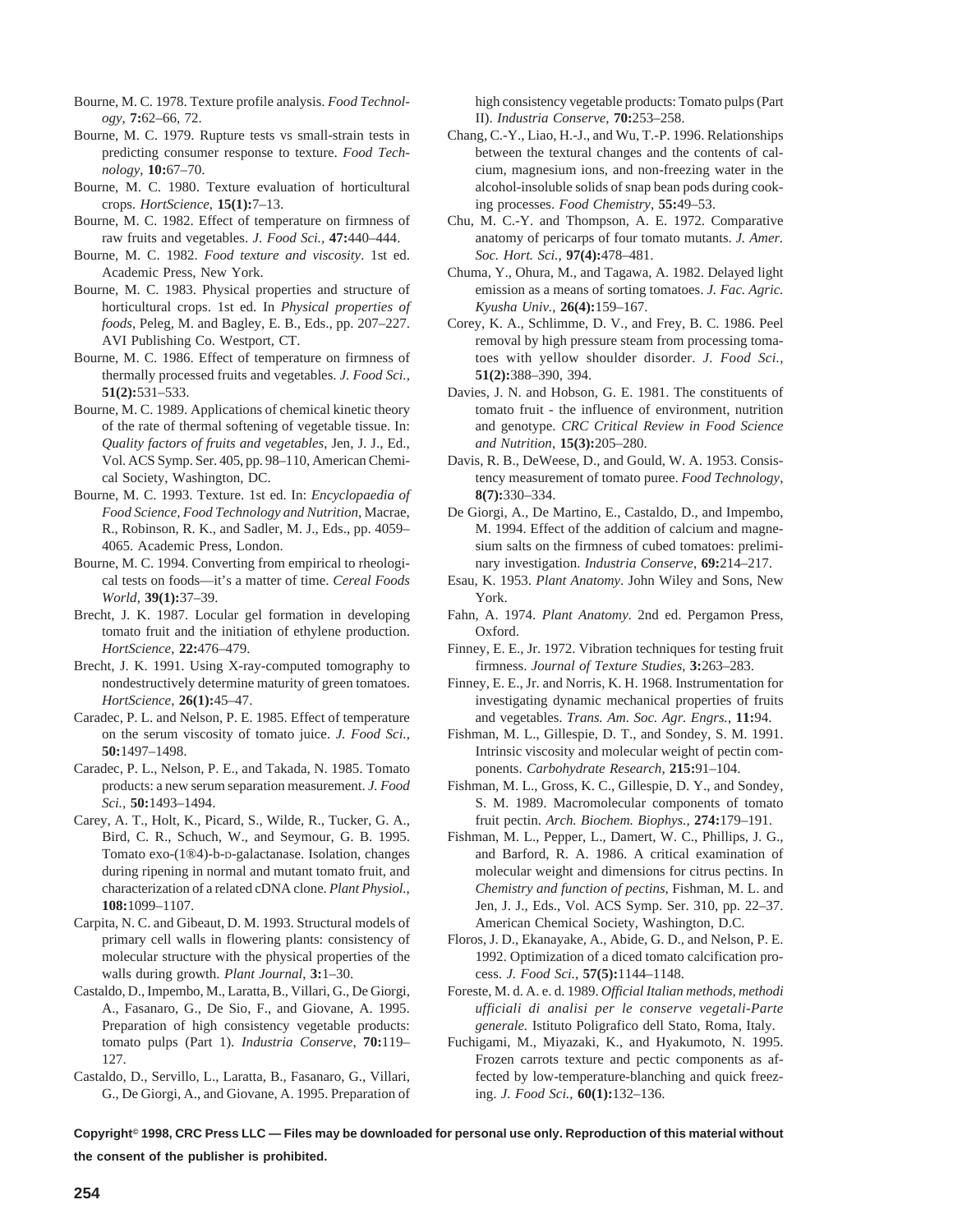- Giovannoni, J. J., DellaPenna, D., Bennett, A. B., and Fischer, R. L. 1989. Expression of a chimeric PG gene in transgenic rin (Ripening inhibitor) tomato fruit results in polyuronide degradation but not fruit softening. *Plant Cell*, **1:**53–63.
- Giovannoni, J. J., DellaPenna, D., Bennett, A. B., and Fischer, R. L. 1992. Polygalacturonase and tomato fruit ripening. *Hortic. Rev.*, **13:**67–103.
- Gormley, T. R. and Keppel, D. 1976. A method for measuring tomato fruit firmness using a modified shear press. *Journal of Food Technology*, **11(6):**607–617.
- Gould, W. A. 1992. *Tomato production, processing and technology*. 3rd ed. CTI Publications Inc., Baltimore, MD.
- Grierson, D. and Kader, A. A. 1986. Fruit ripening and quality. 1st ed. In *The tomato crop: a scientific basis for improvement*, Atherton, J. G. and Rudich, J., Eds., pp. 241–280. Chapman and Hall, London.
- Gross, K. 1984. Fractionation and partial characterization of cell walls from normal and non-ripening mutant tomatoes. *Physiol. Plant.*, **62:**25–32.
- Gross, K. and Wallner, S. J. 1979. Degradation of cell wall polysaccharides during tomato fruit ripening. *Plant Physiol.*, **63:**117–120.
- Gross, K. C. 1990. Recent developments on tomato fruit softening. *Postharvest News Inform.*, **1:**109–112.
- Hagerman, A. E. and Austin, P. J. 1986. Continuous spectrophotometric assay for plant pectin methyl esterase. *Journal of Agriculture and Food Chemistry*, **34:**440–444.
- Hall, C. B. 1987. Firmness of tomato fruit tissues according to cultivar and ripeness. *J. Amer. Soc. Hort. Sci.*, **112(4):**663–665.
- Harper, J. C. and El Sahrigi, A. F. 1965. Viscometric behavior of tomato concentrates. *J. Food Sci.,* **30:**470.
- Heil, J. R., McCarthy, M. J., McIntyre, D. J., and Merson, R. L. 1989. Influence of gluconic acid on thermal processing requirement for canned whole peeled tomatoes. *Journal of Food Processing and Preservation*, **13:**431– 445.
- Heutink, R. 1986. Tomato juices and tomato juice concentrates: a study of factors contributing to their gross viscosity. Agricultural University, Wageningen, The Netherlands.
- Hobson, G. 1965. The firmness of tomato fruit in relation to polygalcturonase activity. *J. Hortic. Sci.*, **40:**66–72.
- Hobson, G. and Grierson, D. 1993. Tomato. In: *Biochemistry of fruit ripening*, Seymour, G. B., Taylor, J. E., and Tucker, G. A., Eds., pp. 405–442. Chapman and Hall, London.
- Hobson, G. E. 1968. Cellulase activity during the maturation and ripening of tomato fruit. *J. Food Sci.*, **33:**588–592.
- Holt, C. 1970. Measurement of tomato firmness with a universal testing machine. *Journal of Texture Studies*, **1:**491–501.
- Huber, D. J. 1985. A possible role for cellulose and Cxcellulase activity in locular gel formation in tomato fruit. *Hort. Sci.*, **20(3):**442–443.
- Jack, F. J., Paterson, A., and Piggott, J. R. 1995. Perceived texture: direct and indirect methods for use in product development. *International J. Food Sci., and Technology*, **30:**1–12.
- Jackman, R. L. 1995. Components of tomato texture. *Tomato Quality Workshop*, Davis, California.
- Jackman, R. L., Marangoni, A. G., and Stanley, D. W. 1990. Measurement of tomato fruit firmness. *HortScience*, **25(7):**781–783.
- Jackman, R. L., Marangoni, A. G., and Stanley, D. W. 1992. The effects of turgor pressure on puncture and viscoelastic porperties of tomato tissue. *Journal of Texture Studies*, **23:**491–505.
- Jackman, R. L. and Stanley, D. W. 1992. Area- and perimeter-dependent properties and failure of mature-green and red-ripe tomato pericarp tissue. *Journal of Texture Studies*, **23:**461–474.
- Jackman, R. L. and Stanley, D. W. 1992. Failure mechanisms of tomato pericarp tissue suggested by large and small deformation tests. *Journal of Texture Studies*, **23:**475–489.
- Jackman, R. L. and Stanley, D. W. 1995. Creep behaviour of tomato pericarp tissue as influenced by ambient temperature ripening and chilled storage. *Journal of Texture Studies*, **26:**537–552.
- Jackman, R. L. and Stanley, D. W. 1995. Perspectives in the textural evaluation of plant foods. *Trends in Food Science and Technology*, **6:**187–194.
- Jackman, R. L., Tregunno, N. B., Goff, H. D., and Stanley, D. W. in press. Tomato pericarp tissue resonance and its correlation with compression behavior. *Journal of Texture Studies*.
- Janoria, M. P. and Rhodes, A. M. 1974. Juice viscosity as related to various juice constituents and fruit characters in tomatoes. *Euphytica*, **23:**553–562.
- Johannessen, G. A. 1993. Enahncing tomato color. *California Tomato Grower*, **Jul/Aug:**12–13.
- Kader, A. A., Morris, L. L., and Chen, P. 1978. Evaluation of two objective methods and a subjective rating scale for measuring tomato fruit firmness. *Journal of American Society of Horticultural Scientists*, **103(1):** 70–73.
- Kapsalis, J. G. and Moskowitz, H. R. 1977. The psychophysics and physics of food texture. *Food Technology*, **4:**91– 94, 99.
- Keijbets, M. J. H., Pilnik, W., and Vaal, J. F. A. 1976. Model studies on behaviour of pectic substances in the potato cell wall during boiling. *Potato Res.*, **19:**289–303.
- Kertesz, Z. I. and Loconti, J. D. 1944. Factors determining the consistency of commercial canned tomato juice. New York State Agricultural Experiment Station. 272.
- Kertesz, Z. I., Tolman, T. G., Loconti, J. D., and Ruyle, E. H. 1940. The use of calcium in the commercial canning of whole tomatoes. New York State Agricultural Experiment Station, Geneva, NY. Technical Bulletin No. 252.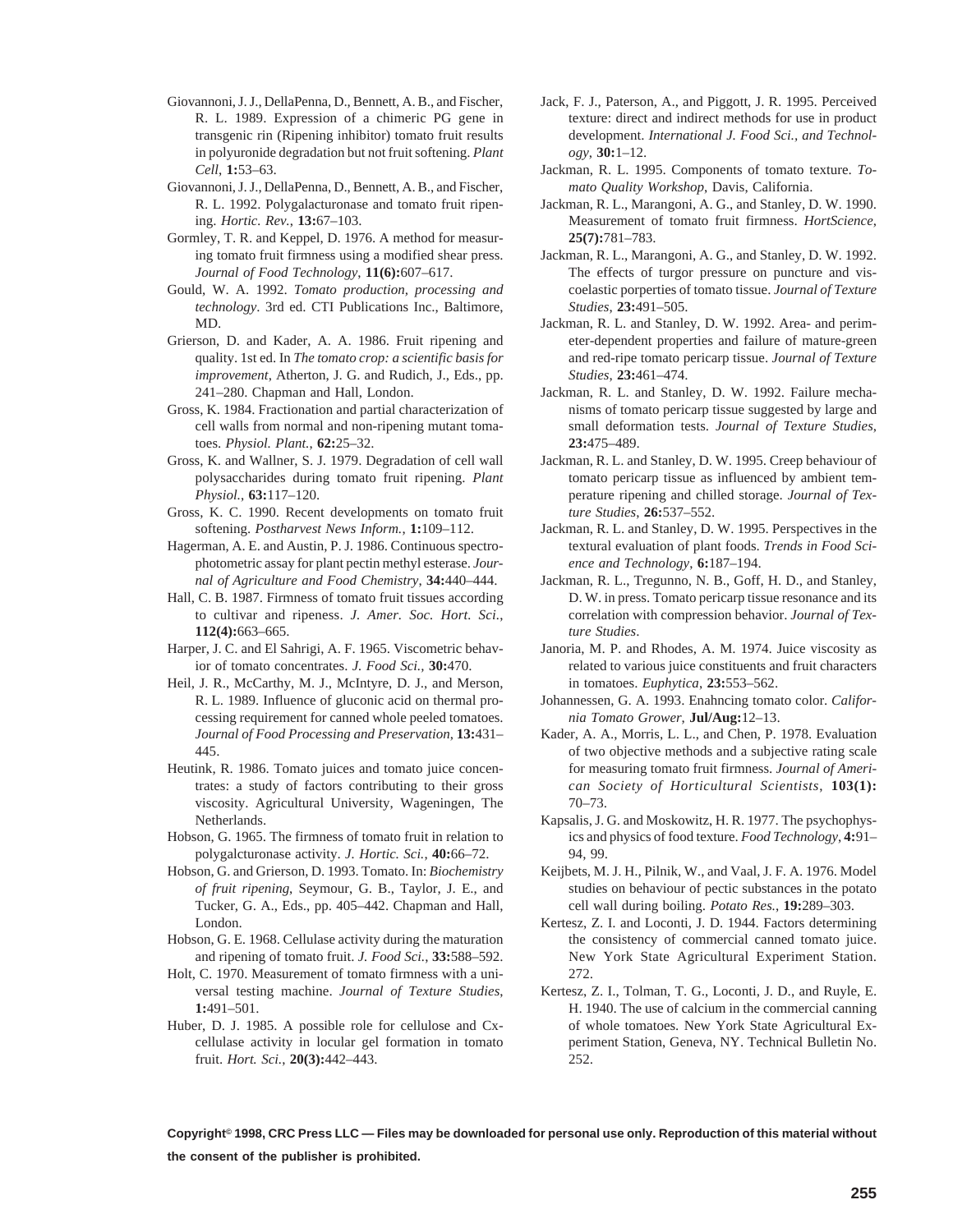- Klein, J. D., Hanzon, J., Irwin, P. L., Ben-Shalom, N., and Lurie, S. 1995. Pectin esterase and pectin methylesterification in heated Golden delicious apples. *Phytochemistry*, **39(3):**491–494.
- Koch, J. L. and Nevins, D. J. 1989. Tomato fruit cell wall. I. Use of purified tomato polygalacturonase and pectinmethylesterase to identify developmental changes in pectins. *Plant Physiology*, **91:**816–822.
- Kramer, M., Sanders, R., Bolkan, H., Waters, C., Sheehy, R. E., and Hiatt, W. R. 1992. Postharvest evaluation of transgenic tomatoes with reduced levels of polygalacturonase: processing, firmness and disease resistance. *Postharvest Biology and Technology*, **1:**241–255.
- Lamb, F. C. 1977. Tomato products. National Canners Association. 27-L.

Leonard, S. and Winters, F. 1974. Pilot application of freezeheat peeling of tomatoes. *J. Food Sci.,* **39:**162–165.

- Lopez, A. 1996. *A Complete Course in Canning*. 13th ed. The Canning Trade, Baltimore.
- Luh, B. S. and Daoud, H. N. 1971. Effect of break temperature and holding time on pectin and pectic enzymes in tomato pulp. *J. Food Sci.,* **36:**1030–1043.
- Maclachlan, G. and Brady, C. 1992. Multiple forms of 1,4 β-glucanase in ripening tomato fruits include a xyloglucanase activatable by xyloglucan oligosaccharides. *Aust. J. Plant Physiol.*, **19:**137–146.
- Mannheim, H. C. and Kopelmann, J. 1964. Evaluation of two methods of tomato juice concentration. II. Product comparisons. *Food Technology*, **18:**911–914.
- Marangoni, A. G., Jackman, R. L., and Stanley, D. W. 1995. Chilling-associated softening of tomato fruit is related to increased pectinmethylesterase activity. *J. Food Sci.,* **60(6):**1277–1281.
- Margen, S. and Letter, E. o. t. U. o. C. a. B. W. 1992. *The wellness encyclopedia of food and nutrition: How to buy, store, and prepare every variety of fresh food*. Rebus, New York.
- Marsh, G. L., Buhlert, J., and Leonard, S. 1977. Effect of degree of concentration and of heat treatment on consistency of tomato pastes after dilution. *Journal of Food Processing and Preservation*, **1:**340–346.
- Marsh, G. L., Buhlert, J. E., and Leonard, S. J. 1980. Effect of composition upon Bostwick consistency of tomato concentrate. *J. Food Sci.,* **45(3):**703–706, 710.
- Marsh, G. L., Leonard, S. L., and Buhlert, J. E. 1979. Yield and quality of catsup produced to a standard solids and consistency level. II. Influence of handling practices, break temperature and cultivar. *Journal of Food Processing and Preservation*, **3:**195–212.
- Marsh, G. L., Tombropoulos, D., Vilas, N., and Pearl, R. C. 1968. The effect of harvest maturity on the consistency and color of the concentrated tomato products. Dept. of Food Science and Technology, University of California-Davis. Unpublished data.
- McCarthy, K. L. and Seymour, J. D. 1993. A fundamental approach for the relationship between the Bostwick measurement and Newtonian fluid viscosity. *Journal of Texture Studies*, **24:**1–10.
- McCarthy, K. L. and Seymour, J. D. 1994. Gravity current analysis of the Bostwick consistometer for power law foods. *Journal of Texture Studies*, **25:**207–220.
- McCready, R. M. and McComb, E. A. 1952. Extraction and determination of total pectic materials in fruit. *Anal. Chem.*, 24, 12:1986–1988.
- McFeeters, R. F. 1980. A manual method for reducing sugar determinations with 2,2′ bicinchoninate reagent. *Analytical Biochemistry*, **103:**302–306.
- Mohr, W. P. 1987. Measuring consistency of tomato thin pulp and puree. *Canadian Journal of Plant Science*, **67(3):**919–921.
- Murase, H. and Merva, G. E. 1977. Static elastic modulus of tomato epidermis as affected by water potential. *Transactions of the ASAE*:594–597.
- Ouden, D. F. W. C. 1995. *Physico-chemical stability of tomato products.* Agricultural University, Wageningen, The Netherlands.
- Peleg, K., Ben-Hanan, U., and Hinga, S. 1990. Classification of avocado by firmness and maturity. *Journal of Texture Studies*, **21:**123–139.
- Peleg, M. 1980. The basics of solid foods rheology. 1st ed. In: *Food Texture: Instrumental and sensory measurement*, Moskowitz, H. R., Ed., Marcel Dekker, New York.
- Porretta, S. 1993. Analysis of sensory and physicochemical data on commercial tomato puree with pattern recognition techniques. *Lebensmittel Untersuchung und Forschung*, **197:**531–536.
- Porretta, S., Carpi, G., Dall'Aglio, G., and Ghizzoni, C. 1992. Use of ultrafiltration for preparing improved tomato pulp. *International Journal Food Science and Technology*, **27:**427–433.
- Porretta, S., Poli, G., and Palmieri, L. 1995. Optimization of the addition of calcium chloride to canned diced tomatoes. *Sciences Des Aliments*, **15:**99–112.
- Porretta, S., Poli, G., Rondelli, M., and Zanangeli, G. 1992. Definition of tomato pulp quality using a multivariate QDA method. *Lebensmittel Wissenschaft and Technologie*, **25(5):**487–490.
- Porretta, S., Poli, G., Rondelli, M., and Zanangeli, G. 1993. Quality evaluation of tomato pulp. *Food Chemistry*, **47:**379–386.
- Pressey, R. 1983. Beta-Galactosidases in ripening tomatoes. *Plant Physiol.*, **71(1):**132–135.
- Pressey, R. 1986. Extraction and assay of tomato polygalacturonases. *Horticultural Science*, **21(3):**490–492.
- Pressey, R. and Avants, J. K. 1972. Multiple forms of pectinesterase in tomatoes. *Phytochemistry*, **11:**3139– 3142.
- Pressey, R. and Avants, J. K. 1982. Solubilization of cell walls by tomato polygalcturonase: effects of pectinesterase. *J. Food Biochem.*, **6:**57–74.
- Rao, M. A. 1987. Predicting the flow properties of food suspensions. *Food Technology*: 85–88.
- Rao, M. A., Bourne, M. C., and Cooley, H. J. 1981. Flow properties of tomato concentrate. *Journal of Texture Studies*, **12:**521–538.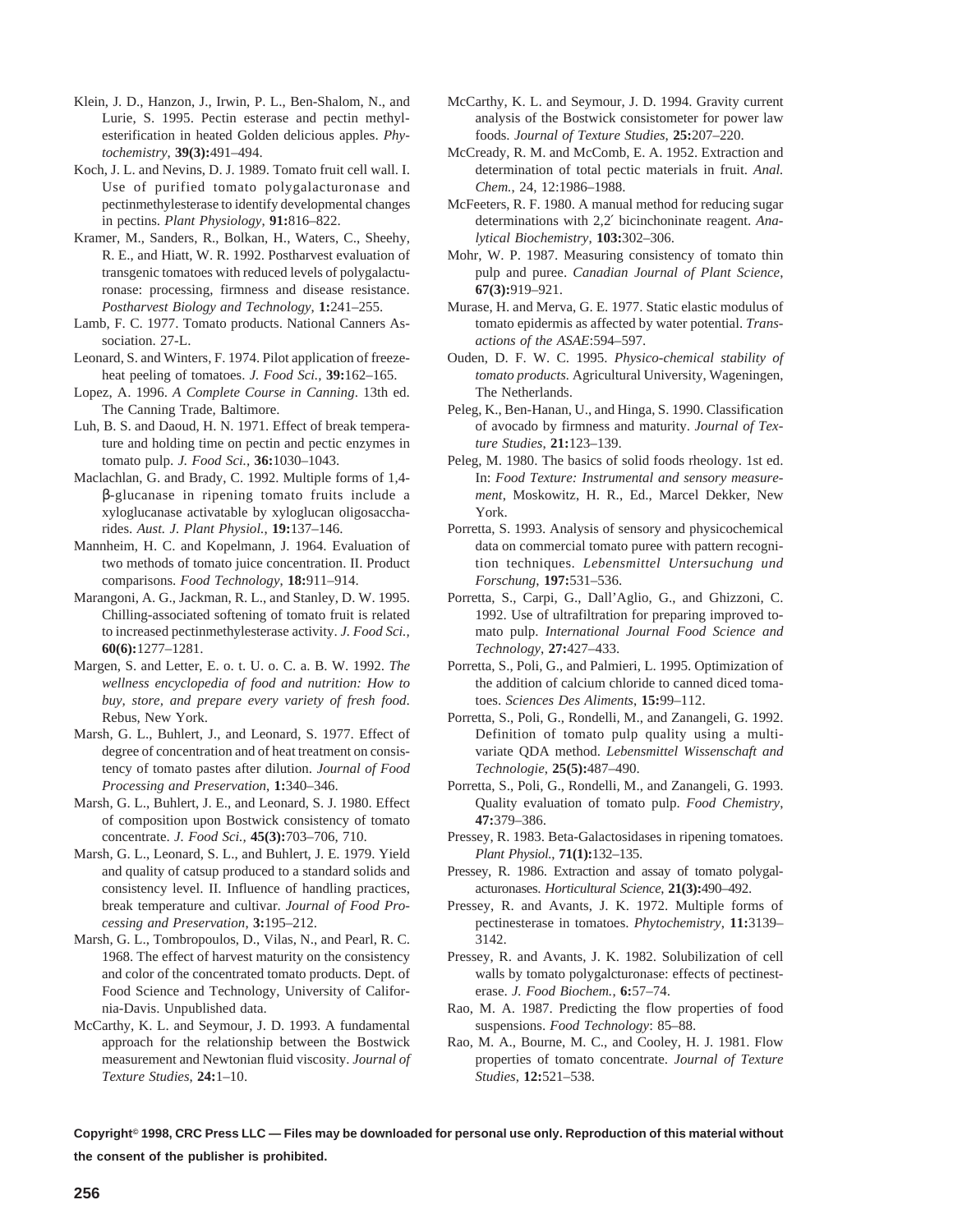- Reeve, R. M. 1970. Relationships of histological structure to texture of fresh and processed fruits and vegetables. *Journal of Texture Studies*, **1:**247–284.
- Reeve, R. M., Kaufman, V. F., and Wong, F. F. 1959. Food Technology. *Microscopic structure and reconstitution of vacuum-dried tomato powders*, **13:**561.
- Resurreccion, A. V. A. and Shewfelt, R. L. 1985. Relationships between sensory attributes and objective measurements of postharvest quality of tomatoes. *J. Food Sci.,* **50:**1242–1245, 1256.
- Rha, C. 1978. Rheology of fluid foods. *Food Technology*, **7:**77–82.
- Sajjaanantakul, T., Van Buren, J., and Downing, D. L. 1989. Effect of methyl ester content on heat degradation of chelator-soluble carrot pectin. *J. Food Sci.,* **54:**1272– 1277.
- Sakurai, N. and Nevins, D. J. 1993. Changes in physical properties and cell wall polysaccharides of tomato (*Lycopersicon exculentum* ) pericarp tissues. *Physiologia Plantarum*, **89:**681–686.
- Salter, P. J. 1958. The effect of different water-regimes on the growth of plants under glass. IV. Vegetative growth and fruit development in the tomato. *Journal of American Society of Horticulture*, **104:**835–8.
- Saltveit, M. E., Jr. 1991. Determining tomato fruit maturity with nondestructive in vivo nuclear magnetic resonance imaging. *Postharvest Biology and Technology*, **1:**153– 159.
- Saltveit, M. E., Upadhyaya, S. K., Happ, J. F., Caveletto, R., and O'Brien, M. 1985. Maturity determination of tomatoes using acoustic methods. *American Society of Agricultural Engineers (ASAE)*, **85(3536):**1–8.
- Salunkhe, D. K., Jadhav, S. J., and Yu, M. H. 1974. Quality and nutritional composition of tomato fruit as influenced by certain biochemical and physiological changes. *Qual. Plant. - Plant Foods Human Nutr.*, **24(1/2):**85– 113.
- Sawamura, M., Knegt, E., and Bruisma, J. 1978. Levels of endogenous ethylene, carbon dioxide and soluble pectin, and activities of pectin methylesterase and polygalacturonase in ripening tomato fruits. *Plant Cell Physiol.*, **19:**1061–1069.
- Sayre, C. B., Kertesz, Z. I., and Loconti, J. D. 1940. Effect of calcium and potassium fertilizer on the firmness and calcium and potassium content of canned tomatoes. *Jour. Amer. Soc. Agron.*, **32:**5.
- Schuch, W. 1994. Improving tomato quality through biotechnology. *Food Technology*, **11:**78–83.
- Schuch, W., Kanczler, J., Robertson, D., Hobson, G., Tucker, G., Grierson, D., Bright, S., and Bird, C. 1991. Fruit quality characteristics of transgenic tomato fruit with altered polygalacturonase activity. *HortScience*, **26(12):**1517–1520.
- Seymour, G. B. and Harding, S. E. 1987. Analysis of the molecular size of tomato (*Lycopersicon esculentum* Mill) fruit polyuronides by gel filtration and low-speed sedimentation equilibrium. *Biochemical Journal*, **245:**463– 466.
- Seymour, G. B., Lasslett, Y., and Tucker, G. A. 1987. Different effects of pectolytic enzymes on tomato polyuronides *in vivo* and *in vitro*. *Phytochemistry*, **26(12):**3137–3139.
- Seymour, J. D., Maneval, J. E., McCarthy, K. L., Powell, R. L., and McCarthy, M. L. 1995. Rheological characterization of fluids using NMR velocity spectrum measurements. *Journal of Texture Studies*, **26:**89–101.
- Shackel, K. A., Greve, C., Labavitch, J. M., and Ahmadi, H. 1991. Cell turgor changes associated with ripening in tomato pericarp tissue. *Plant Physiol.*, **97(2):**814–816.
- Sheehy, R. E., Kramer, M. K., and Hiatt, W. R. 1988. Reduction of polygalacturonase activity in tomato fruit by antisense RNA. *Proc. Natl. Acad. Sci. USA*, **85:**8805– 8809.
- Stanley, D. W. 1987. Food texture and microstructure. 1st ed. In: *Food texture: Instrumental and sensory measurement*, Moskowitz, H. R., Ed., pp. 35–64. Marcel Dekker, New York.
- Stanley, D. W., Bourne, M. C., Stone, A. P., and Wismer, W. V. 1995. Low temperature blanching effects on chemistry, firmness and structure of canned green beans and carrots. *J. Food Sci.*, **60(2):**327–333.
- Stephens, T. S., Saldana, G., and Brown, H. E. 1973. Effects of different submergence times in hot calcium chloride on peeling efficiency of tomatoes. *J. Food Sci.,* **38:**512– 515.
- Stephenson, K. Q., Byler, R. K., and Wittman, M. A. 1973. Vibrational response properties as sorting criteria for tomatoes. *Transactions of the ASAE*: 258–260, 265.
- Szczesniak, A. S. 1979. Recent developments in solving consumer-oriented texture problems. *Food Technology*, **10:**61–66.
- Szczesniak, A. S. 1987. Correlating sensory with instrumental texture measurements—an overview of recent developments. *Journal of Texture Studies*, **18:**1–15.
- Szczesniak, A. S., and Bourne, M. C. 1969. Sensory evaluation of food firmness. *Journal of Texture Studies*, **1:**52.
- Szczesniak, A. S., Brandt, M. A., and Fiedman, H. H. 1963. Development of standard rating scales for mechanical parameters of texture and correlation between the objective and sensory methods of texture evaluation. *J. Food Sci.,* **28:**397.
- Szczesniak, A. S., Humbaugh, P. R., and Block, H. W. 1970. Behaviour of different foods in the standard shear compression cell of the shear press and the effect of sample weight on peak area and maximum force. *J. Texture Studies*, **1:**356–378.
- Tanglertpaibul, T. and Rao, M. A. 1987. Flow properties of tomato concentrates: effect of serum viscosity and pulp content. *J. Food Sci.,* **52:**318–321.
- Thakur, B. R., Singh, R. K., and Handa, A. K. 1995. Effect of homogenization pressure on consistency of tomato juice. *J. Food Quality*, **18:**389–396.
- Thakur, B. R., Singh, R. K., Tieman, D. M., and Handa, A. K. 1996. Tomato product quality from transgenic fruits with reduced pectin methylesterase. *Food Sci.*, **61(1):**85–108.